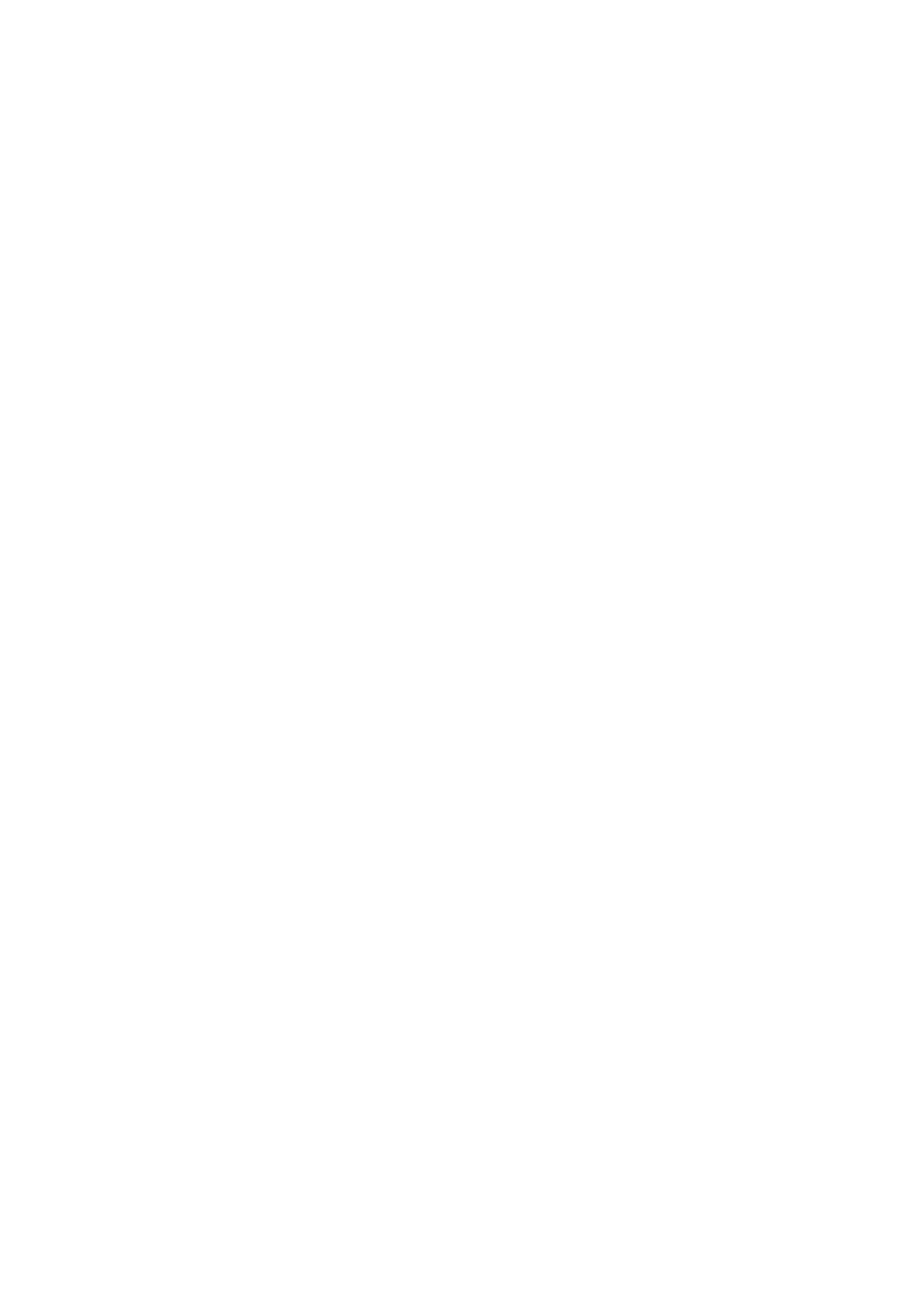# **Dank**

Diese Doktorarbeit entstand unter der Leitung von Prof. Freddy Delbaen. Ich danke ihm für alles, was er mir beigebracht hat, für sein Interesse an dieser Arbeit und für die vielen Kontakte, die er mir ermöglicht hat. Prof. Paul Embrechts, Prof. Albert Shiryaev und Prof. Marc Yor danke ich für die Übernahme des Korreferats und die vielen Anmerkungen, die zu einer Verbesserung der Doktorarbeit geführt haben.

Sehr wichtig für mich war auch der Gedankenaustauch mit weiteren Mitarbeitern der ETH. Markus Melenk war immer bereit, über mathematische Probleme zu diskutieren, und Prof. Eugene Trubowitz hat mir gezeigt, wie mathematische Physiker Integralgleichungen lösen. Chantal Buteau, Giovanni Gentile, Ivan Jecic, Sven Jossen, Franz Müller, Dominik Schötzau und Michael Studer verdanke ich viel Freude während und neben der Arbeit.

Die Credit Suisse hat einen Teil dieser Arbeit gesponsert.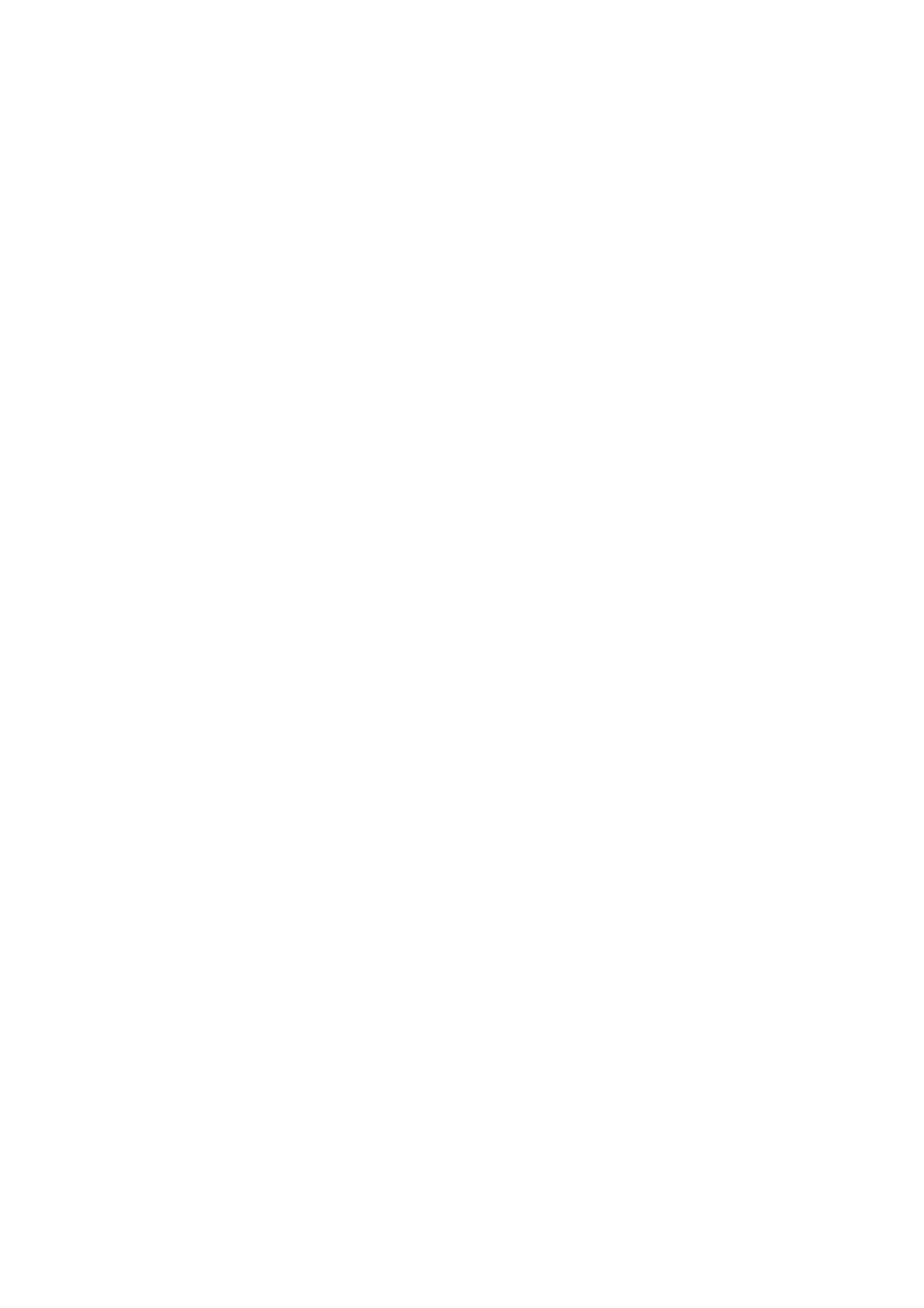## **Abstract**

There have been several attempts to remedy some of the shortcomings of the Samuelson model for stock price movements using fractional Brownian motion.

In the first part of this thesis we construct arbitrage strategies for two different models based on fractional Brownian motion and show how arbitrage can be ruled out by putting restrictions on the trading strategies. Since these models with the restricted trading strategies are incomplete, it is not clear how to price derivatives within them.

Alternatively, arbitrage can be excluded from fractional Brownian motion models by regularizing the local path behaviour of fractional Brownian motion. We introduce two different ways of regularizing fractional Brownian motion and discuss the pricing of a European call option in regularized fractional Samuelson models.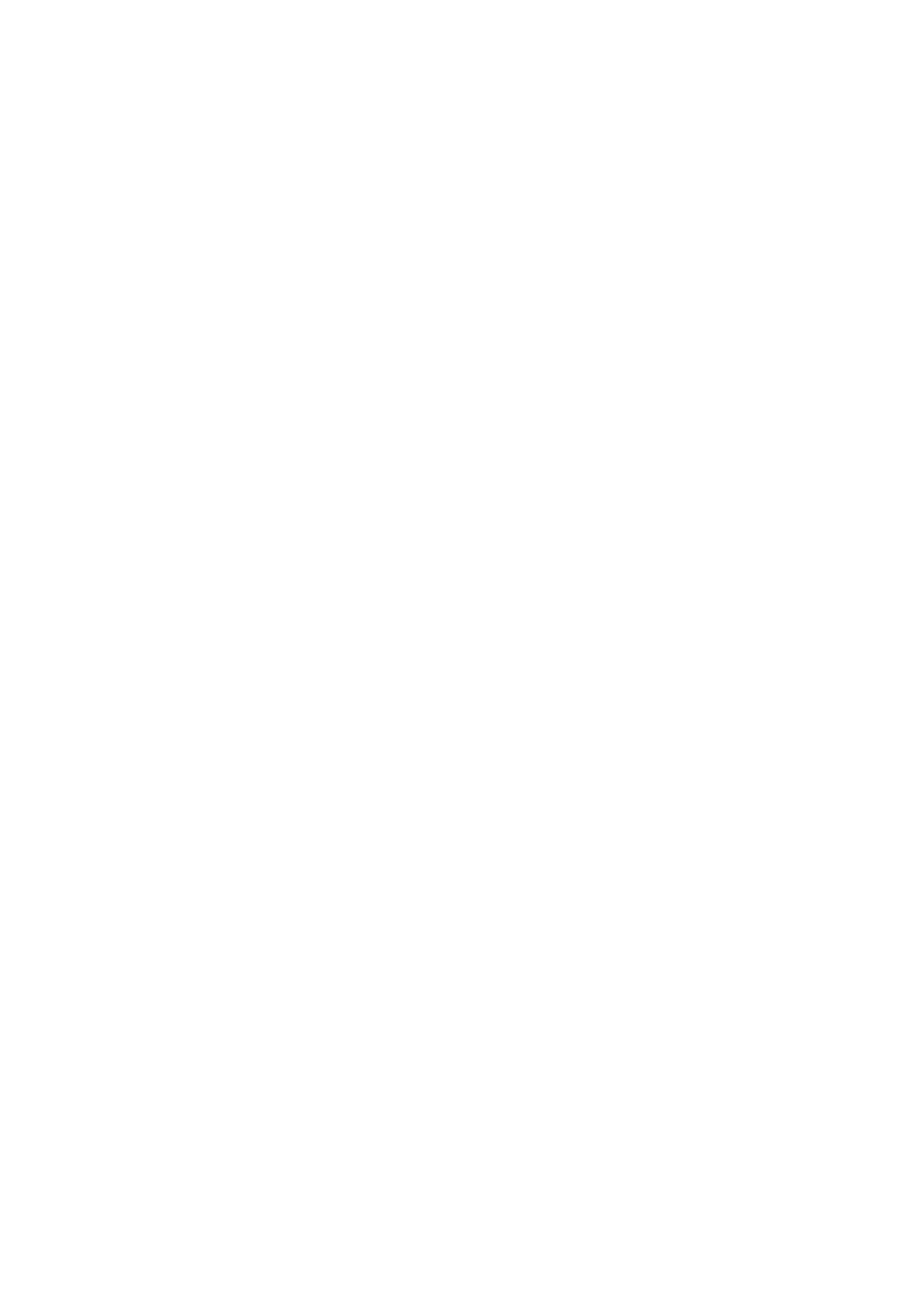# **Contents**

| $\mathbf{1}$ | <b>Preliminaries</b>                                             |                                                                                |                                                                                                   |    |  |  |  |
|--------------|------------------------------------------------------------------|--------------------------------------------------------------------------------|---------------------------------------------------------------------------------------------------|----|--|--|--|
|              | 1.1                                                              |                                                                                |                                                                                                   | -1 |  |  |  |
|              | 1.2                                                              |                                                                                |                                                                                                   |    |  |  |  |
|              | 1.3                                                              |                                                                                |                                                                                                   |    |  |  |  |
|              | 1.4                                                              | The market $\dots \dots \dots \dots \dots \dots \dots \dots \dots \dots \dots$ |                                                                                                   |    |  |  |  |
| $\mathbf{2}$ | <b>Arbitrage in fractional Brownian motion models</b>            |                                                                                |                                                                                                   |    |  |  |  |
|              | 2.1                                                              |                                                                                |                                                                                                   |    |  |  |  |
|              | 2.2                                                              | The trading strategies $\ldots \ldots \ldots \ldots \ldots \ldots \ldots$      |                                                                                                   |    |  |  |  |
|              | 2.3                                                              |                                                                                |                                                                                                   |    |  |  |  |
|              | 2.4                                                              |                                                                                |                                                                                                   |    |  |  |  |
| 3            | <b>Regularized fractional Brownian motion and option pricing</b> |                                                                                |                                                                                                   |    |  |  |  |
|              | 3.1                                                              |                                                                                |                                                                                                   | 49 |  |  |  |
|              | 3.2                                                              | Regularizing fractional Brownian motion                                        |                                                                                                   |    |  |  |  |
|              |                                                                  | 3.2.1                                                                          |                                                                                                   | 50 |  |  |  |
|              |                                                                  | 3.2.2                                                                          | $R^{\varphi}$ and its semimartingale decomposition                                                | 56 |  |  |  |
|              |                                                                  | 3.2.3                                                                          | Equivalence of $\left(\frac{1}{\varphi(0)}R^{\varphi}\right)_{t\in[0,T]}$ to Brownian motion . 58 |    |  |  |  |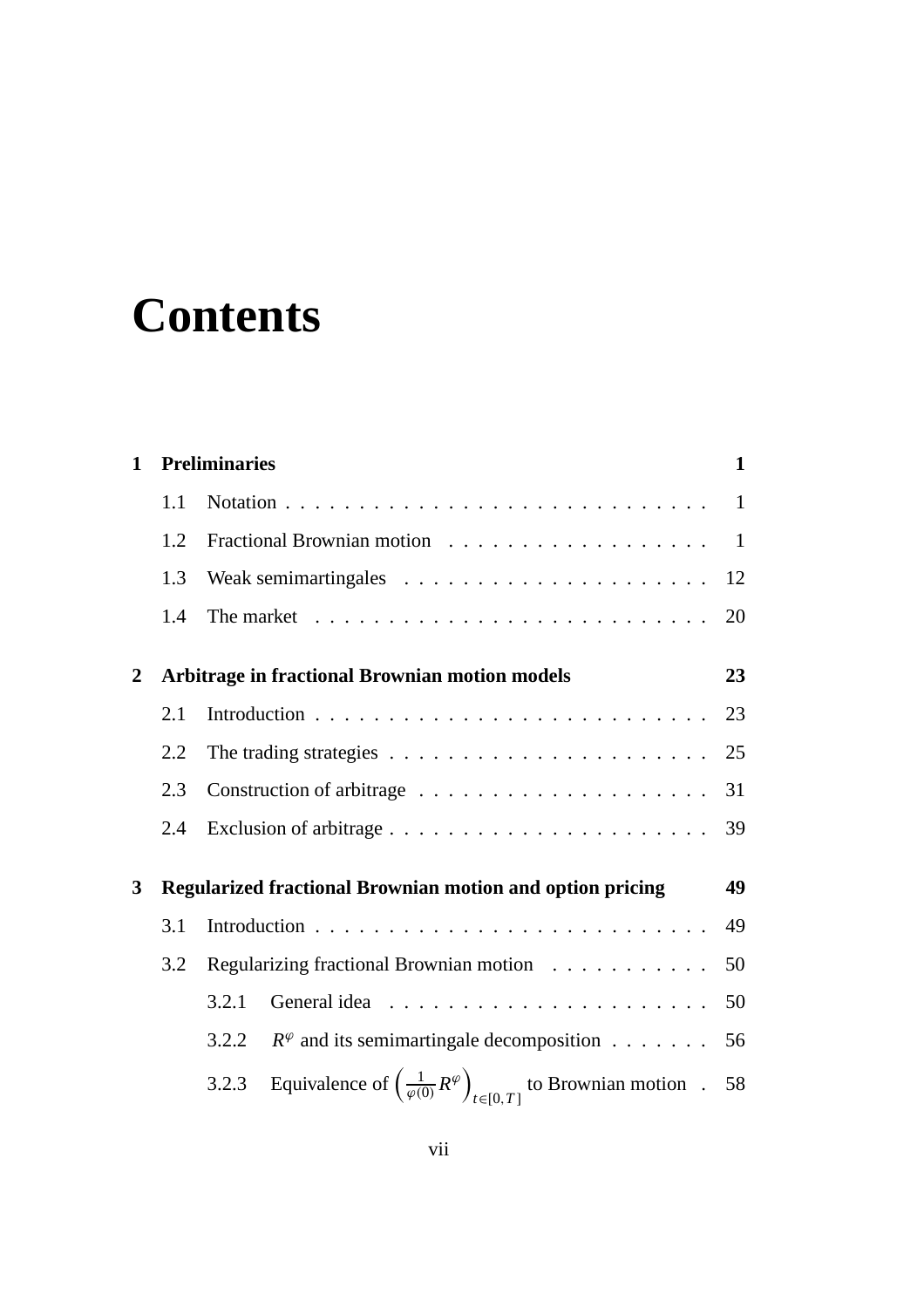|   | 3.3                                                                 | Option pricing with regularized fractional Brownian motion                                                                                                                                                                                                                                                    |                                                                                          |     | 63  |  |  |
|---|---------------------------------------------------------------------|---------------------------------------------------------------------------------------------------------------------------------------------------------------------------------------------------------------------------------------------------------------------------------------------------------------|------------------------------------------------------------------------------------------|-----|-----|--|--|
|   |                                                                     | 3.3.1                                                                                                                                                                                                                                                                                                         | Naive option pricing in regularized fractional Samuel-<br>son models                     | 64  |     |  |  |
|   |                                                                     | 3.3.2                                                                                                                                                                                                                                                                                                         |                                                                                          | 66  |     |  |  |
| 4 | <b>Mixed fractional Brownian motion</b><br>73                       |                                                                                                                                                                                                                                                                                                               |                                                                                          |     |     |  |  |
|   | 4.1                                                                 |                                                                                                                                                                                                                                                                                                               |                                                                                          | 73  |     |  |  |
|   | Proof of Theorem 4.2 for $H \in \left(0, \frac{1}{2}\right)$<br>4.2 |                                                                                                                                                                                                                                                                                                               |                                                                                          |     | 75  |  |  |
|   | 4.3                                                                 |                                                                                                                                                                                                                                                                                                               | Proof of Theorem 4.2 for $H \in (\frac{1}{2}, \frac{3}{4}]$                              | 77  |     |  |  |
|   | 4.4                                                                 | Proof of Theorem 4.2 for $H \in (\frac{3}{4}, 1]$<br>82                                                                                                                                                                                                                                                       |                                                                                          |     |     |  |  |
|   | 4.5                                                                 | Option pricing with mixed fractional Brownian motion<br>86                                                                                                                                                                                                                                                    |                                                                                          |     |     |  |  |
|   | 4.6                                                                 | Representations of Gaussian processes that are equivalent to<br><b>Brownian motion</b>                                                                                                                                                                                                                        |                                                                                          |     |     |  |  |
|   |                                                                     | 4.6.1                                                                                                                                                                                                                                                                                                         | The representations of Shepp and Hitsuda                                                 | 88  |     |  |  |
|   |                                                                     | 4.6.2                                                                                                                                                                                                                                                                                                         | The Girsanov-Hitsuda representation and relations be-<br>tween different representations | 96  |     |  |  |
|   | 4.7                                                                 | The Shepp-represention of mixed fractional Brownian motion                                                                                                                                                                                                                                                    |                                                                                          |     |     |  |  |
|   | 4.8                                                                 | The Hitsuda-representation of mixed fractional Brownian mo-<br>tion<br>and the state of the state of the state of the state of the state of the state of the state of the state of the<br>The state of the state of the state of the state of the state of the state of the state of the state of the st<br>. |                                                                                          |     | 109 |  |  |
|   |                                                                     | <b>Bibliography</b>                                                                                                                                                                                                                                                                                           |                                                                                          | 119 |     |  |  |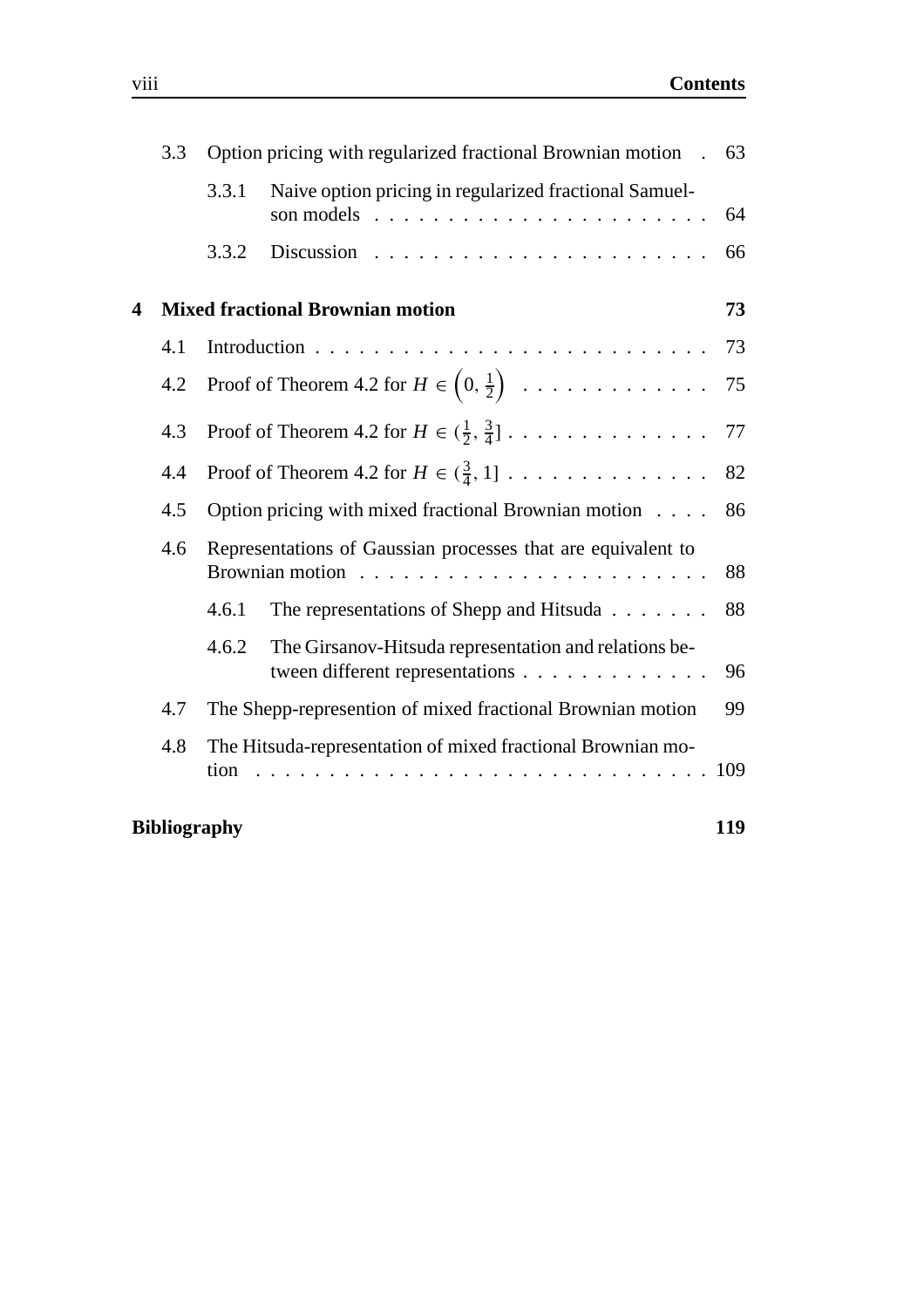### **Chapter 1**

## **Preliminaries**

### **1.1 Notation**

Throughout this thesis  $(\Omega, \mathcal{A}, P)$  will be a probability space.

Let *I* ⊂ **R** be an interval and  $(X_t)_{t \in I}$  a stochastic process. We call *X* continuous, right-continuous or càdlàg (continu à droit, limites à gauche) if all paths have the corresponding property. If almost all paths have the property, we call  $X$  a.s. continuous, a.s. right-continuous or a.s. càdlàg. We say  $X$  is stochastically right-continuous if for all  $t \in I \setminus \{\sup I\}$ ,  $\lim_{s \searrow t} X_s = X_t$  in probability.

By  $\mathbb{F}^X$  we denote the filtration generated by *X*, i.e.  $\mathbb{F}^X = (\mathcal{F}^X_t)_{t \in I}$ , where  $\mathcal{F}_{t}^{X} := \sigma(X_{s} : s \in I, s \leq t), t \in I.$ 

Let  $T \in (0, \infty)$ . We say that a filtration  $\mathbb{F} = (\mathcal{F}_t)_{t \in [0, T]}$  satisfies the usual assumptions if it is right-continuous,  $\mathcal{F}_T$  is complete and  $\mathcal{F}_0$  contains all null sets of  $\mathcal{F}_T$ . If  $\mathbf{F} = (\mathcal{F}_t)_{t \in [0,T]}$  is an arbitrary filtration, we denote by  $\bar{F} = (\bar{\mathcal{F}}_t)_{t \in [0,T]}$  the smallest filtration that contains F and satisfies the usual assumptions.

### **1.2 Fractional Brownian motion**

**Definition 1.1** *A fractional Brownian motion with Hurst parameter*  $H \in (0, 1]$ , is a continuous, centred Gaussian process  $(B_t^H)_{t\in\mathbb{R}}$  with

$$
Cov\left(B_t^H, B_s^H\right) = \frac{1}{2} \left( |t|^{2H} + |s|^{2H} - |t - s|^{2H} \right), \ t, s \in \mathbb{R} \,. \tag{1.2.1}
$$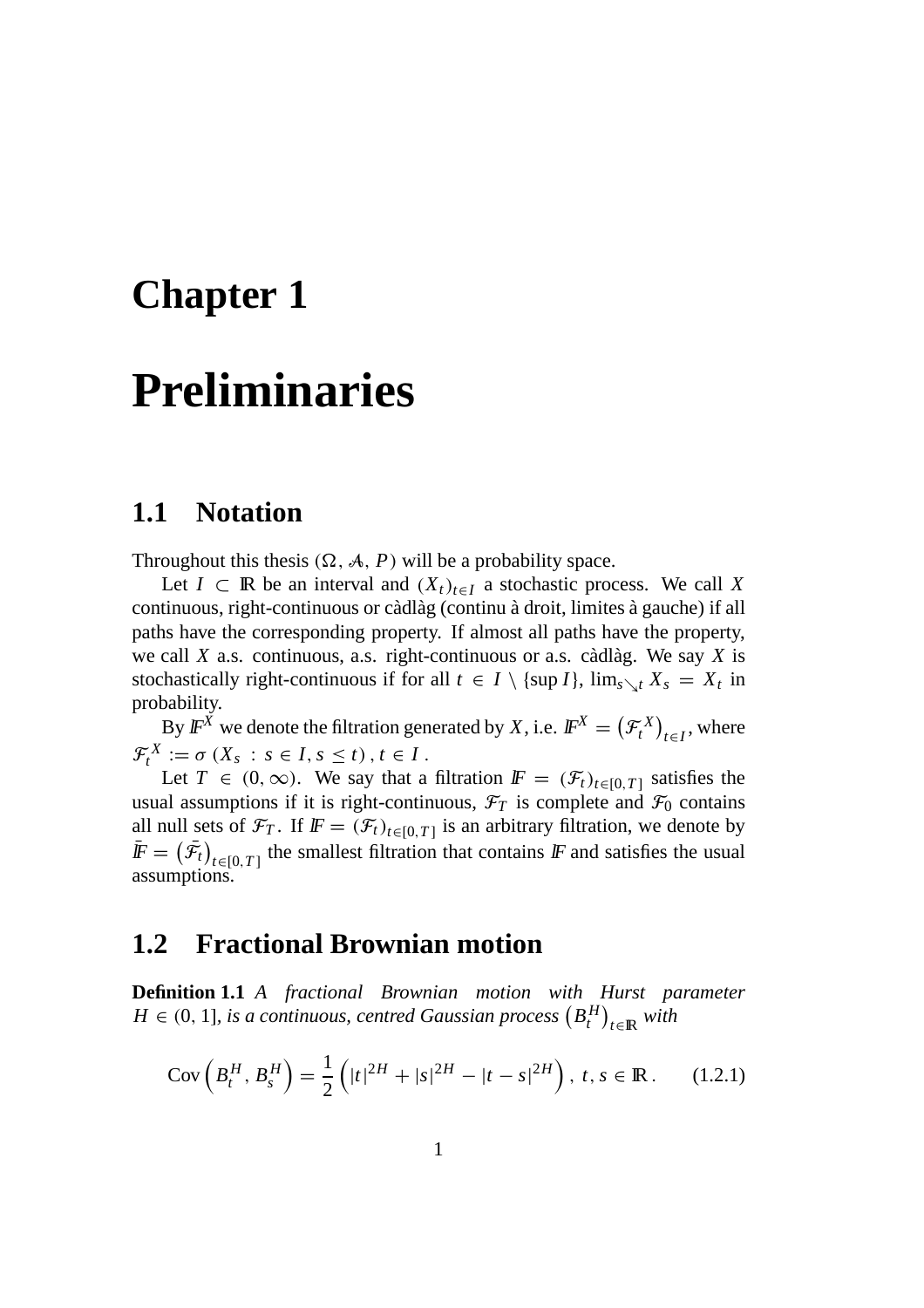These processes were first studied by Kolmogorov (1940) within a Hilbert space framework. For  $H = 1$ , fractional Brownian motion can be constructed as follows:

$$
B_t^1 = t\xi, \ t \in \mathbb{R}, \tag{1.2.2}
$$

where  $\xi$  is a standard normal random variable. For  $H = \frac{1}{2}$ , fractional Brownian motion is a two-sided Brownian motion. It can be constructed by taking two independent one-sided Brownian motions  $(W_t^1)_{t\geq 0}, (W_t^2)_{t\geq 0}$  and setting

$$
B_t^{\frac{1}{2}} = \begin{cases} W_t^1 & \text{if } t \ge 0 \\ W_{-t}^2 & \text{if } t < 0 \end{cases} .
$$

For  $H \in (0, 1)$ , Mandelbrot and Van Ness (1968) gave the following construction of fractional Brownian motion:

$$
B_t^H = c_H \int_{\mathbb{R}} \left[ \varphi_H(t-s) - \varphi_H(-s) \right] dW_s, \ t \in \mathbb{R}, \qquad (1.2.3)
$$

where  $(W_s)_{s \in \mathbb{R}}$  is a two-sided Brownian motion,

$$
\varphi_H(x) = 1_{\{x \ge 0\}} x^{H - \frac{1}{2}}, \ x \in \mathbb{R}, \tag{1.2.4}
$$

and *c<sub>H</sub>* is a normalizing constant. If  $H = \frac{1}{2}$ , it is clear that for all  $t \in \mathbb{R}$ ,

$$
\int_{\mathbb{R}} \left[ \varphi_H(t-s) - \varphi_H(-s) \right] dW_s = W_t.
$$

For  $H \in \left(0, \frac{1}{2}\right)$  $\left( \frac{1}{2}, 1 \right)$ , the integrals

$$
\int_{\mathbb{R}} \left[ \varphi_H(t-s) - \varphi_H(-s) \right] dW_s, \ t \in \mathbb{R}
$$

can be understood as *L*2-limits or almost sure-limits.

In order to define  $\int_{\mathbb{R}} [\varphi_H(t-s) - \varphi_H(-s)] dW_s$  for every  $t \in \mathbb{R}$  in the  $L^2$ sense, we define for step-functions

$$
f = \sum_{k=0}^{n-1} a_k 1_{(t_k, t_{k+1}]},
$$

where  $a_0, \ldots, a_{n-1} \in \mathbb{R}$  and  $-\infty < t_0 < \cdots < t_n < \infty$ ,

$$
L^2 \int_{\mathbb{R}} f(s) dW_s := \sum_{k=0}^{n-1} a_k \left( W_{t_{k+1}} - W_{t_k} \right) .
$$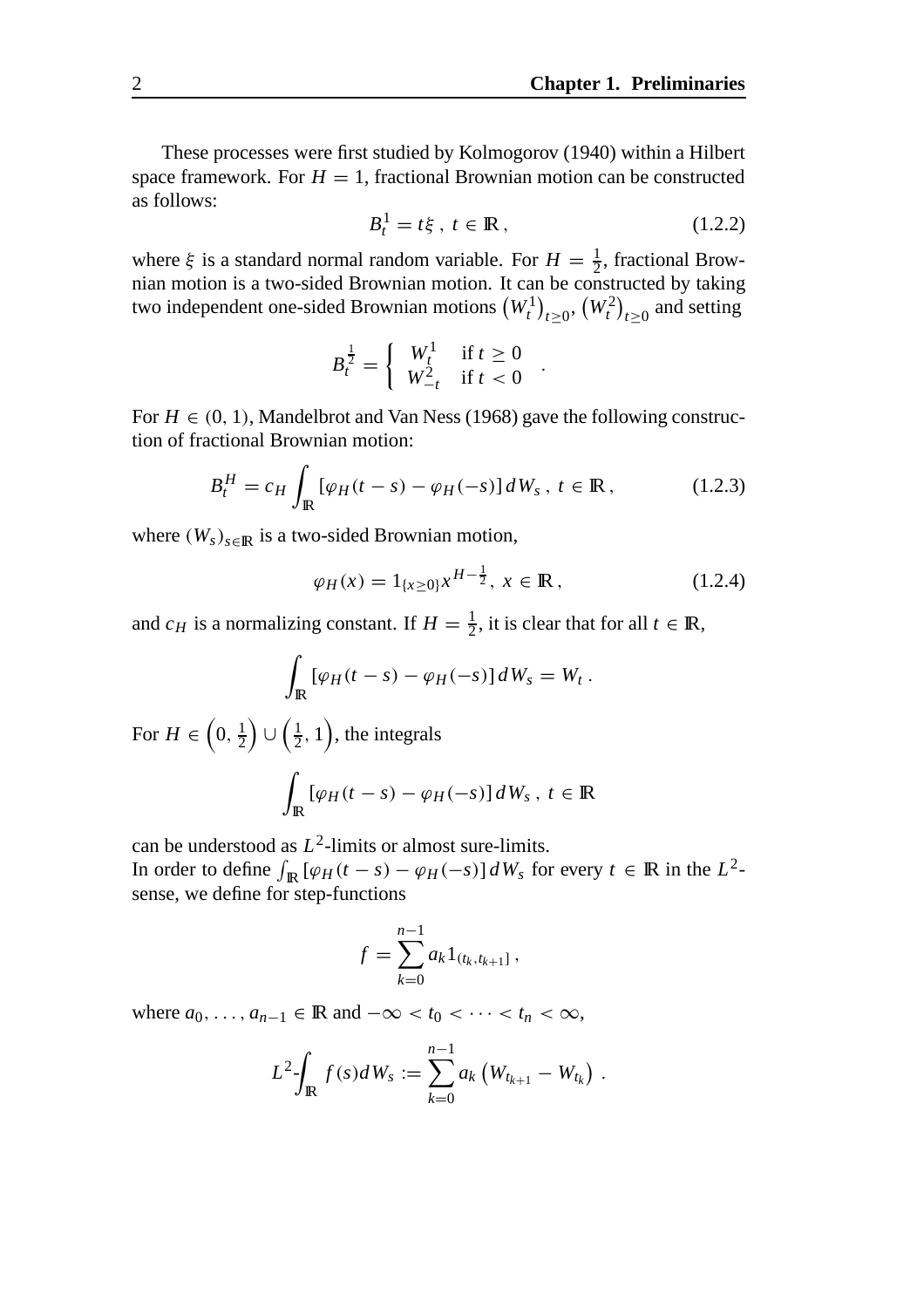

**Figure 1.1:** *Left: The functions*  $\varphi_H(t-s)$  *and*  $\varphi_H(-s)$  *for*  $H = \frac{3}{4}$  *and*  $t = 3$ *. Right: The functions*  $\varphi_H(t-s)$  *and*  $\varphi_H(-s)$  *for*  $H = \frac{1}{4}$  *and*  $t = 3$ *.* 

Since the step-functions are dense in  $L^2(\mathbb{R})$  and

$$
E\left[\left(L^2 \int_{\mathbb{R}} f(s) dW_s\right)^2\right] = \int_{\mathbb{R}} f^2(s) ds
$$

for all step-functions  $f$ ,  $L^2 \int_{\mathbb{R}}$  can be extended continuously to a linear, normpreserving mapping from  $L^2(\mathbb{R})$  to  $L^2(\Omega)$ .

$$
Y_t^H = L^2 \int_{\mathbb{R}} \left[ \varphi_H(t-s) - \varphi_H(-s) \right] dW_s
$$

is then for all  $t \in \mathbb{R}$ , an  $L^2$ -limit of linear combinations of random variables from  $\{W_t : t \in \mathbb{R}\}$ . Hence,  $(Y_t^H)_{t \in \mathbb{R}}$  is a centred Gaussian process. It is easy to see that it has stationary increments. Furthermore, we obtain for  $t \geq 0$ ,

$$
\begin{split} \text{Var}\left(Y_t^H\right) &= \int_{-\infty}^0 \left[ (t-s)^{H-\frac{1}{2}} - (-s)^{H-\frac{1}{2}} \right]^2 ds + \int_0^t (t-s)^{2H-1} ds \\ &= t^{2H} \left( \int_0^\infty \left[ (1+x)^{H-\frac{1}{2}} - x^{H-\frac{1}{2}} \right]^2 dx + \frac{1}{2H} \right) . \end{split}
$$

It follows that for all  $t, s \in \mathbb{R}$ ,

$$
\begin{array}{rcl}\n\text{Cov}\left(Y_t^H, Y_s^H\right) & = & \frac{1}{2} \left[ \text{Var}\left(Y_t^H\right) + \text{Var}\left(Y_s^H\right) - \text{Var}\left(Y_t^H - Y_s^H\right) \right] \\
& = & \frac{1}{2} \left[ \text{Var}\left(Y_t^H\right) + \text{Var}\left(Y_s^H\right) - \text{Var}\left(Y_{t-s}^H\right) \right] \\
& = & \frac{1}{2} \left[ \text{Var}\left(Y_{|t|}^H\right) + \text{Var}\left(Y_{|s|}^H\right) - \text{Var}\left(Y_{|t-s|}^H\right) \right]\n\end{array}
$$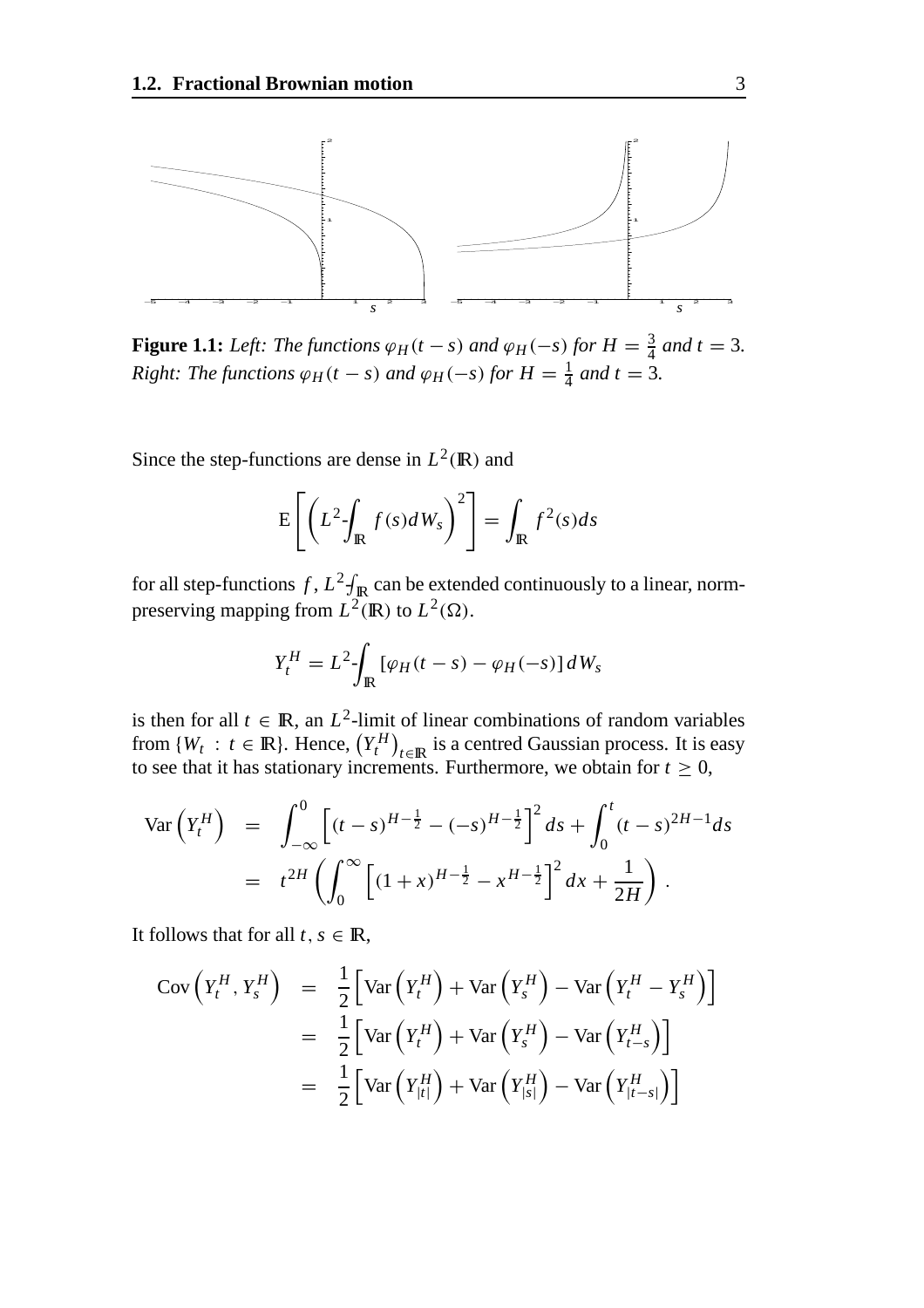,

$$
= \left(\int_0^\infty \left[ (1+x)^{H-\frac{1}{2}} - x^{H-\frac{1}{2}} \right]^2 dx + \frac{1}{2H} \right) \frac{1}{2} \left( |t|^2 + |s|^2 - |t-s|^2 \right).
$$

Hence, for

$$
c_H = \left(\int_0^\infty \left[ (1+x)^{H-\frac{1}{2}} - x^{H-\frac{1}{2}} \right]^2 + \frac{1}{2H} \right)^{-\frac{1}{2}}
$$

 $(c_H Y_t^H)_{t \in \mathbb{R}}$  is a centred Gaussian process with covariance (1.2.1) (In contrast to this, Mandelbrot and Van Ness (1968) chose to set  $c_H = \Gamma(H + \frac{1}{2})^{-1}$ ). We could now apply the Kolmogorov-Centsov Theorem (compare Theorem 2.2.8 of Karatzas and Shreve (1988)) to obtain a continuous modification of  $(c_H Y_t^H)_{t \in \mathbb{R}}$ . But we can also prove that  $(c_H Y_t^H)_{t \in \mathbb{R}}$  has a continuous modification by showing that almost surely,  $\int_{\mathbb{R}} [\varphi_H(t-s) - \varphi_H(-s)] dW_s$  can be understood as an improper Riemann-Stieltjes integral for all  $t \in \mathbb{R}$ . To prove this we need the following lemma, which follows from Theorem 2.21 of Wheeden and Zygmund (1977) and Remark 2 on page 23 of the same book.

**Lemma 1.2** *Let* [*a*, *b*] *be a finite interval,*  $f \in C[a, b]$  *and*  $\phi \in C^1[a, b]$ *. Then the Riemann-Stieltjes integral*  $\text{RS-}\int_a^b \phi(s) df(s)$  *exists and equals* 

$$
-R\int_a^b f(s)\phi'(s)ds + f(b)\phi(b) - f(a)\phi(a),
$$

*where*  $R - \int_a^b f(s) \phi'(s) ds$  *is the Riemann integral.* 

**Proposition 1.3** *Let*  $H \in (0, \frac{1}{2}) \cup (\frac{1}{2}, 1)$ *, and let*  $(W_t)_{t \in \mathbb{R}}$  *be a two-sided Brownian motion. Then there exists a measurable*  $\tilde{\Omega} \subset \Omega$  with  $P[\tilde{\Omega}] = 1$ *such that for each*  $\omega \in \Omega$  *the improper Riemann-Stieltjes integral* 

$$
iRS \int_{\mathbb{R}} \left[ \varphi_H(t-s) - \varphi_H(-s) \right] dW_s(\omega)
$$

*exists for all*  $t \in \mathbb{R}$  *and is continuous in t. If we set* 

$$
Z_t^H(\omega) := \begin{cases} iRS \int_{\mathbb{R}} \left[ \varphi_H(t-s) - \varphi_H(-s) \right] dW_s(\omega) & \text{if } \omega \in \tilde{\Omega} \\ 0 & \text{if } \omega \in \tilde{\Omega}^c \end{cases}
$$

 $(Z_t^H)_{t \in \mathbb{R}}$  *is a continuous modification of*  $(Y_t^H)_{t \in \mathbb{R}}$ *. Hence,*  $(c_H Z_t^H)_{t \in \mathbb{R}}$  *is a fractional Brownian motion.*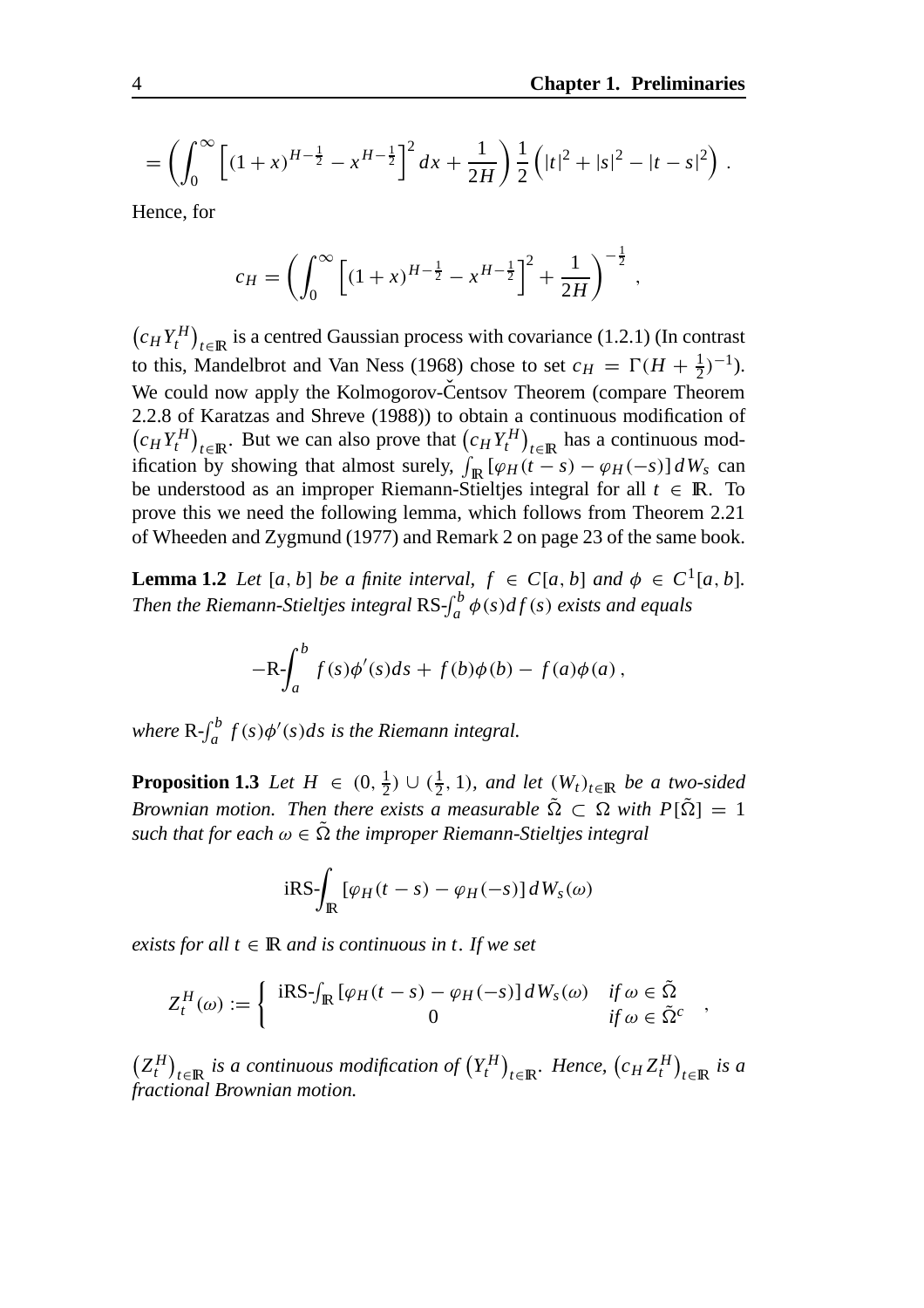*Proof.* It follows from the law of the iterated logarithm (see e.g. Theorem 2.9.24 of Karatzas and Shreve (1988)) that there exists a measurable set  $\Omega_0 \subset$  $\Omega$  with  $P[\Omega_0] = 1$  such that for all  $\omega \in \Omega_0$ ,

$$
\lim_{t \to \infty} \frac{W_{-t}(\omega)}{\sqrt{t \log t}} = 0
$$
\n(1.2.5)

Furthermore, it follows from Theorem 2.9.25 of Karatzas and Shreve (1988) that for all  $n \in \mathbb{N}$ , there exists a measurable set  $\Omega_n \subset \Omega$  with  $P[\Omega_n] = 1$ such that for all  $\omega \in \Omega_n$  and all  $t \in [-n, n]$ ,

$$
\lim_{s \to t} \frac{W_t(\omega) - W_s(\omega)}{\sqrt{|t - s|} \log \left(\frac{1}{|t - s|}\right)} = 0 \tag{1.2.6}
$$

We set  $\tilde{\Omega} = \bigcap_{n=0}^{\infty} \Omega_n$ . It is clear that  $P[\tilde{\Omega}] = 1$ . We assume  $t > 0$ . For  $t \leq 0$ , the proof is analogous. Let us first treat the case  $H \in \left(\frac{1}{2}, 1\right)$ . It follows from Lemma 1.2 that for each  $\omega \in \tilde{\Omega}$  and all  $x \in (0, t)$ ,

$$
RS - \int_0^x \varphi_H(t-s)dW_s(\omega)
$$
  
=  $(H - \frac{1}{2})R - \int_0^x W_s(\omega)(t-s)^{H-\frac{3}{2}}ds + (t-x)^{H-\frac{1}{2}}W_x(\omega)$ 

Since  $\lim_{x \nearrow t} (t - x)^{H-\frac{1}{2}} W_x(\omega) = 0$  and the improper Riemann integral

$$
iR\int_0^t W_s(\omega)(t-s)^{H-\frac{3}{2}}ds = \lim_{x \nearrow t} R\int_0^x W_s(\omega)(t-s)^{H-\frac{3}{2}}ds
$$

exists, the improper Riemann-Stieltjes integral

$$
iRS - \int_0^t \varphi_H(t-s)dW_s(\omega) = \lim_{x \nearrow t} RS - \int_0^x \varphi_H(t-s)dW_s(\omega)
$$

exists too and equals

$$
(H - \frac{1}{2})\text{i}R - \int_0^t W_s(\omega)(t - s)^{H - \frac{3}{2}} ds. \qquad (1.2.7)
$$

To show that  $(1.2.7)$  is continuous in *t* we set for  $t > 0$ ,

$$
f_{\omega}^t(s) = 1_{[0,t]}(s)W_s(\omega)(t-s)^{H-\frac{3}{2}}, \ s \in \mathbb{R},
$$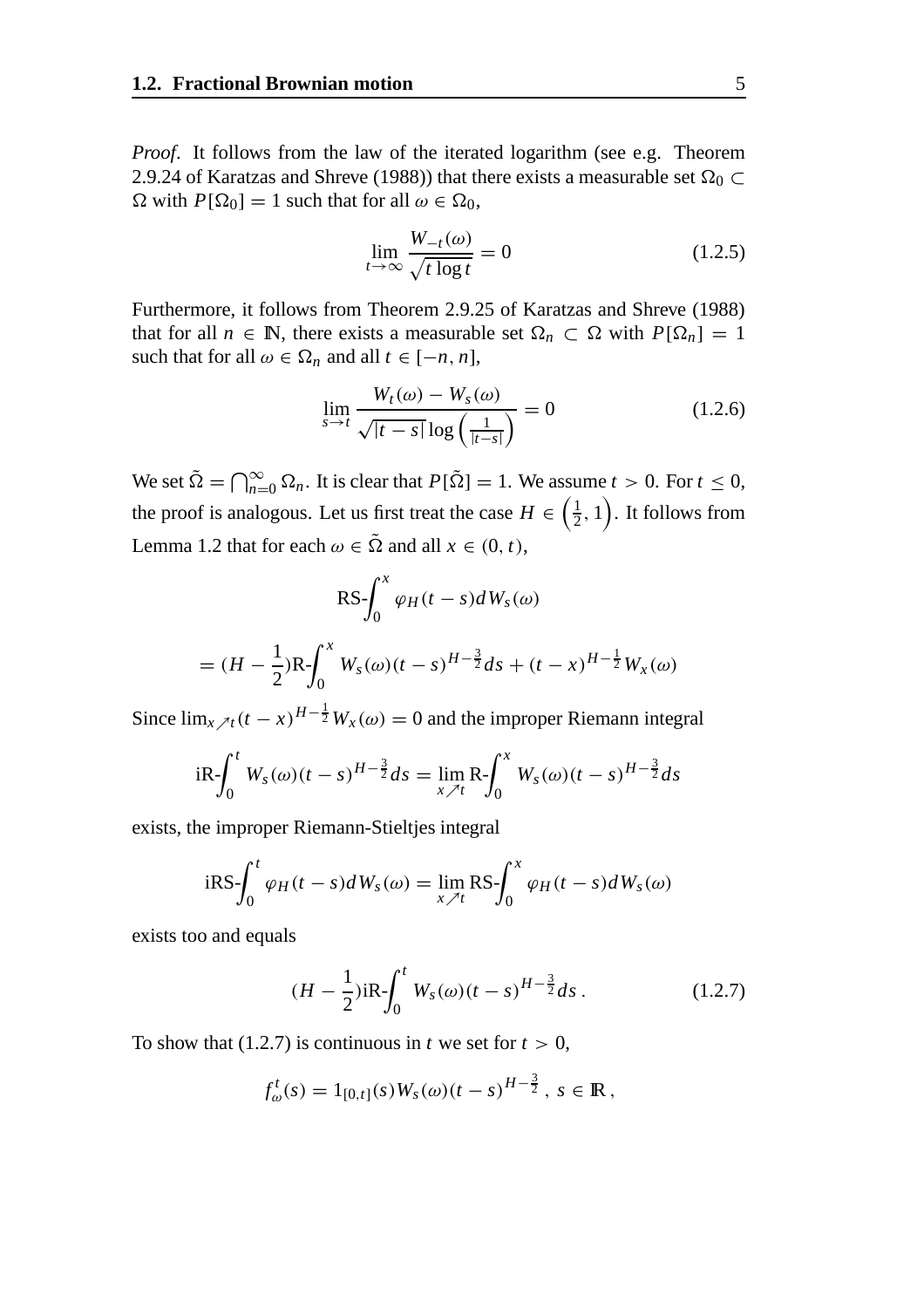and observe that for all  $T > 0$ , the family  $(f_{\omega}^{t})_{t \in (0,T)}$  is uniformly integrable with respect to Lebesgue measure. Therefore, the *t*-continuity of (1.2.7) follows from a generalized version of Lebesgue's Dominated Convergence Theorem (see e.g. Theorem II.6.4.b of Shiryaev (1984)). Lemma 1.2 implies that for all  $x > 0$ ,

$$
RS - \int_{-x}^{-\frac{1}{x}} [\varphi_H(t-s) - \varphi_H(-s)] dW_s(\omega)
$$
  
=  $(H - \frac{1}{2})R - \int_{-x}^{-\frac{1}{x}} W_s(\omega) [(t-s)^{H-\frac{3}{2}} - (-s)^{H-\frac{3}{2}}] ds$   

$$
[(t + \frac{1}{x})^{H-\frac{1}{2}} - (\frac{1}{x})^{H-\frac{1}{2}}] W_{-\frac{1}{x}}(\omega) - [(t + x)^{H-\frac{1}{2}} - x^{H-\frac{1}{2}}] W_{-x}(\omega)
$$

It follows from (1.2.6) that

$$
\lim_{x \to \infty} \left[ (t + \frac{1}{x})^{H - \frac{1}{2}} - (\frac{1}{x})^{H - \frac{1}{2}} \right] W_{-\frac{1}{x}}(\omega) = 0.
$$

Moreover, for all  $x > 0$ ,

$$
\left| (t+x)^{H-\frac{1}{2}} - x^{H-\frac{1}{2}} \right| \le t(H-\frac{1}{2})x^{H-\frac{3}{2}}.
$$

This together with (1.2.5) implies that

$$
\lim_{x \to \infty} \left[ (t+x)^{H-\frac{1}{2}} - x^{H-\frac{1}{2}} \right] W_{-x}(\omega) = 0.
$$

Furthermore, it follows from (1.2.5) that the improper Riemann integral

$$
iR - \int_{-\infty}^{0} W_s(\omega) \left[ (t-s)^{H-\frac{3}{2}} - (-s)^{H-\frac{1}{2}} \right] ds
$$
  
= 
$$
\lim_{x \to \infty} R - \int_{-x}^{-\frac{1}{x}} W_s(\omega) \left[ (t-s)^{H-\frac{3}{2}} - (-s)^{H-\frac{3}{2}} \right] ds
$$

exists. Hence, the improper Riemann-Stieltjes integral

$$
iRS - \int_{-\infty}^{0} [\varphi_H(t-s) - \varphi_H(-s)] dW_s(\omega)
$$
  
= 
$$
\lim_{x \to \infty} RS - \int_{-x}^{-\frac{1}{x}} [\varphi_H(t-s) - \varphi_H(-s)] dW_s(\omega)
$$

 $+$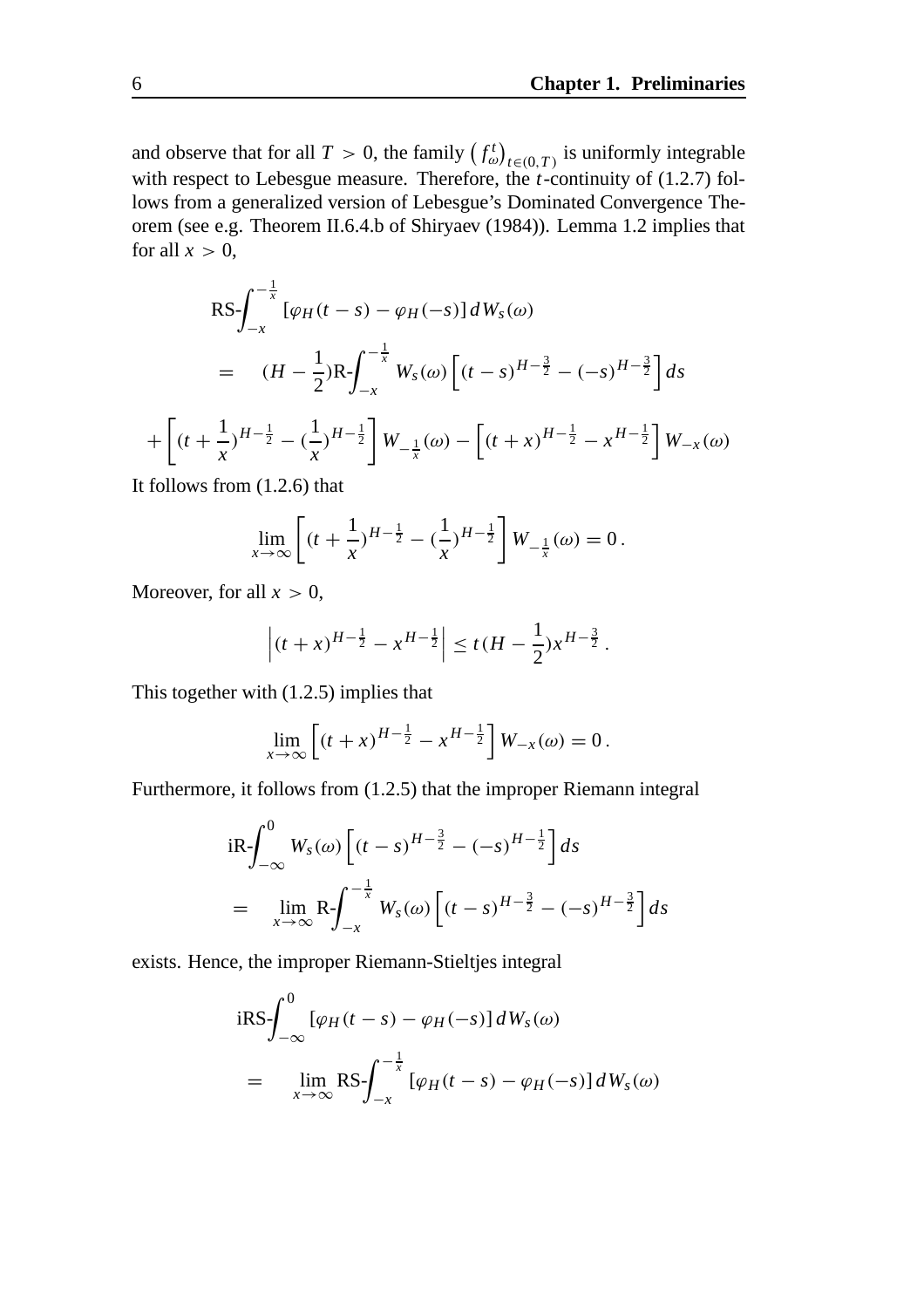exists too and equals

$$
(H - \frac{1}{2})iR - \int_{-\infty}^{0} W_s(\omega) \left[ (t - s)^{H - \frac{3}{2}} - (-s)^{H - \frac{3}{2}} \right] ds,
$$

which is continuous in *t* by Lebegue's Dominated Convergence Theorem.

$$
iRS - \int_{-\infty}^{t} \left[ \varphi_H(t-s) - \varphi_H(-s) \right] dW_s(\omega)
$$

can now be defined as

$$
iRS - \int_{-\infty}^{0} [\varphi_H(t-s) - \varphi_H(-s)] dW_s(\omega) + iRS - \int_{0}^{t} \varphi_H(t-s) dW_s(\omega).
$$

It is continuous in *t* because

$$
iRS - \int_0^t \varphi_H(t-s)dW_s(\omega) \text{ and } iRS - \int_{-\infty}^0 [\varphi_H(t-s) - \varphi_H(-s)]dW_s(\omega)
$$

are.

Also for  $H \in \left(0, \frac{1}{2}\right)$ , we define

$$
iRS - \int_{-\infty}^{t} [\varphi_H(t-s) - \varphi_H(-s)] dW_s(\omega)
$$

as

$$
iRS - \int_{-\infty}^{0} [\varphi_H(t-s) - \varphi_H(-s)] dW_s(\omega) + iRS - \int_{0}^{t} \varphi_H(t-s) dW_s(\omega).
$$

It can be deduced from Lemma 1.2 that for each  $\omega \in \tilde{\Omega}$  and all  $x \in (0, t)$ ,

$$
RS - \int_0^x \varphi_H(t - s) dW_s(\omega) = RS - \int_0^x (t - s)^{H - \frac{1}{2}} d(W_s(\omega) - W_t(\omega))
$$
  
= 
$$
(H - \frac{1}{2})R - \int_0^x (W_s(\omega) - W_t(\omega))(t - s)^{H - \frac{3}{2}} ds
$$
  
+ 
$$
(t - x)^{H - \frac{1}{2}} (W_x(\omega) - W_t(\omega)) + t^{H - \frac{1}{2}} W_t(\omega).
$$

It follows from (1.2.6) that

$$
(t-x)^{H-\frac{1}{2}}(W_x(\omega)-W_t(\omega))\stackrel{(x\nearrow t)}{\longrightarrow}0,
$$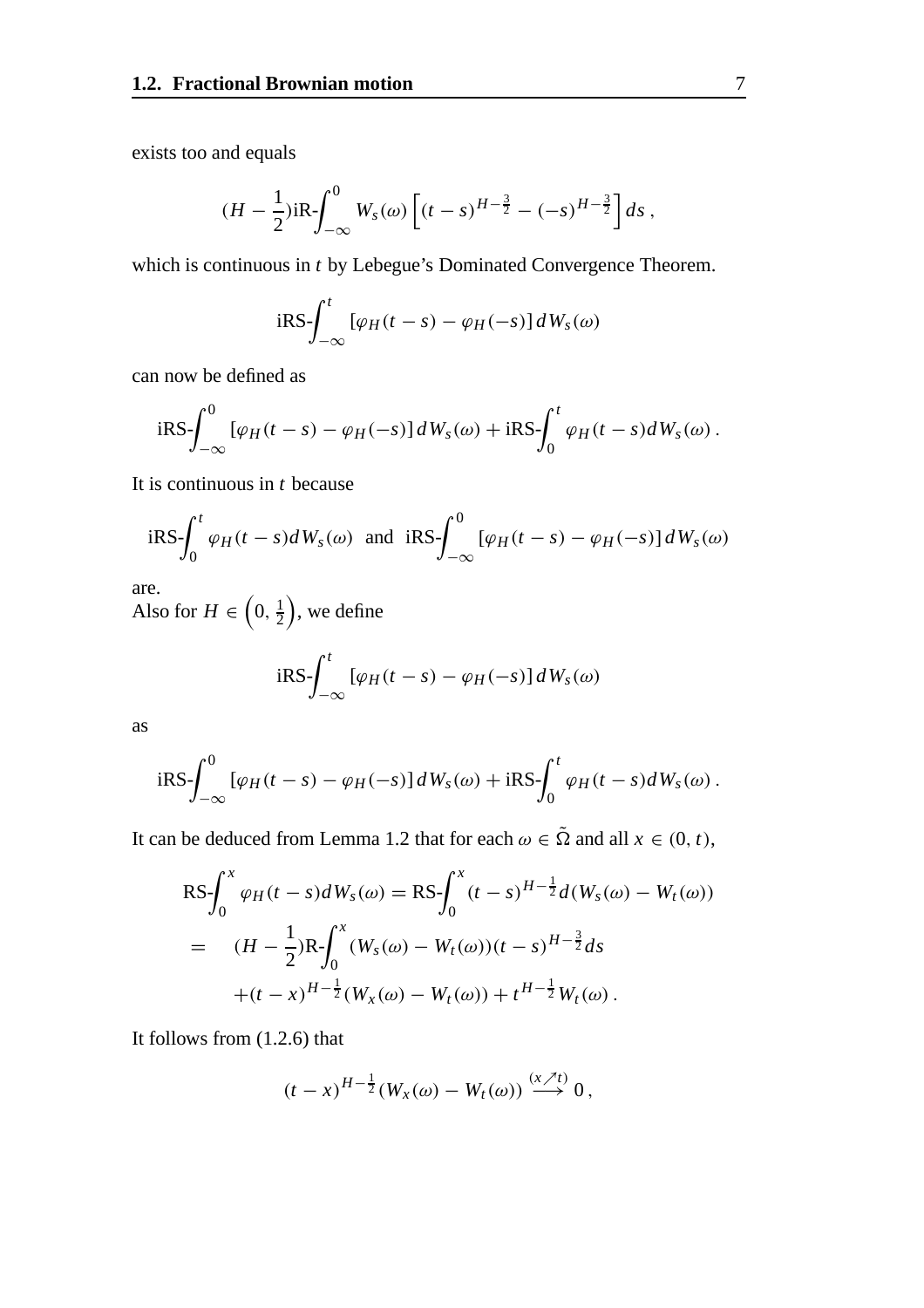and that the improper Riemann integral

$$
iR - \int_0^t (W_s(\omega) - W_t(\omega))(t - s)^{H - \frac{3}{2}} ds
$$
  
= 
$$
\lim_{x \nearrow t} R - \int_0^x (W_s(\omega) - W_t(\omega))(t - s)^{H - \frac{3}{2}} ds
$$

exists. Therefore the improper Riemann-Stieltjes integral

$$
iRS - \int_0^t \varphi_H(t-s)dW_s(\omega) = \lim_{x \nearrow t} RS - \int_0^x \varphi_H(t-s)dW_s(\omega)
$$

exists too and equals

$$
(H - \frac{1}{2})iR - \int_0^t (W_s(\omega) - W_t(\omega))(t - s)^{H - \frac{3}{2}} ds + t^{H - \frac{1}{2}} W_t(\omega),
$$

That  $t^{H-\frac{1}{2}}W_t(\omega)$  is continuous in *t* is clear. The *t*-continuity of

$$
iR - \int_0^t (W_s(\omega) - W_t(\omega))(t - s)^{H - \frac{3}{2}} ds
$$

can as before be derived from Theorem II.6.4.b of Shiryaev (1984). As in the case  $H \in (\frac{1}{2}, 1)$ , we have for all  $x > 0$ ,

$$
RS \int_{-x}^{-\frac{1}{x}} [\varphi_H(t-s) - \varphi_H(-s)] dW_s(\omega)
$$
  
=  $(H - \frac{1}{2})R \int_{-x}^{-\frac{1}{x}} W_s(\omega) [(t-s)^{H-\frac{3}{2}} - (-s)^{H-\frac{3}{2}}] ds$   
+  $[(t + \frac{1}{x})^{H-\frac{1}{2}} - (\frac{1}{x})^{H-\frac{1}{2}}] W_{-\frac{1}{x}}(\omega) - [(t + x)^{H-\frac{1}{2}} - x^{H-\frac{1}{2}}] W_{-x}(\omega)$   
s before

As before,

$$
\lim_{x \to \infty} \left[ (t + \frac{1}{x})^{H - \frac{1}{2}} - (\frac{1}{x})^{H - \frac{1}{2}} \right] W_{-\frac{1}{x}}(\omega) = 0,
$$
  

$$
\lim_{x \to \infty} \left[ (t + x)^{H - \frac{1}{2}} - x^{H - \frac{1}{2}} \right] W_{-x}(\omega) = 0
$$

and the improper Riemann integral

$$
iR\int_{-\infty}^{0} W_s(\omega)\left[ (t-s)^{H-\frac{3}{2}} - (-s)^{H-\frac{3}{2}} \right] ds
$$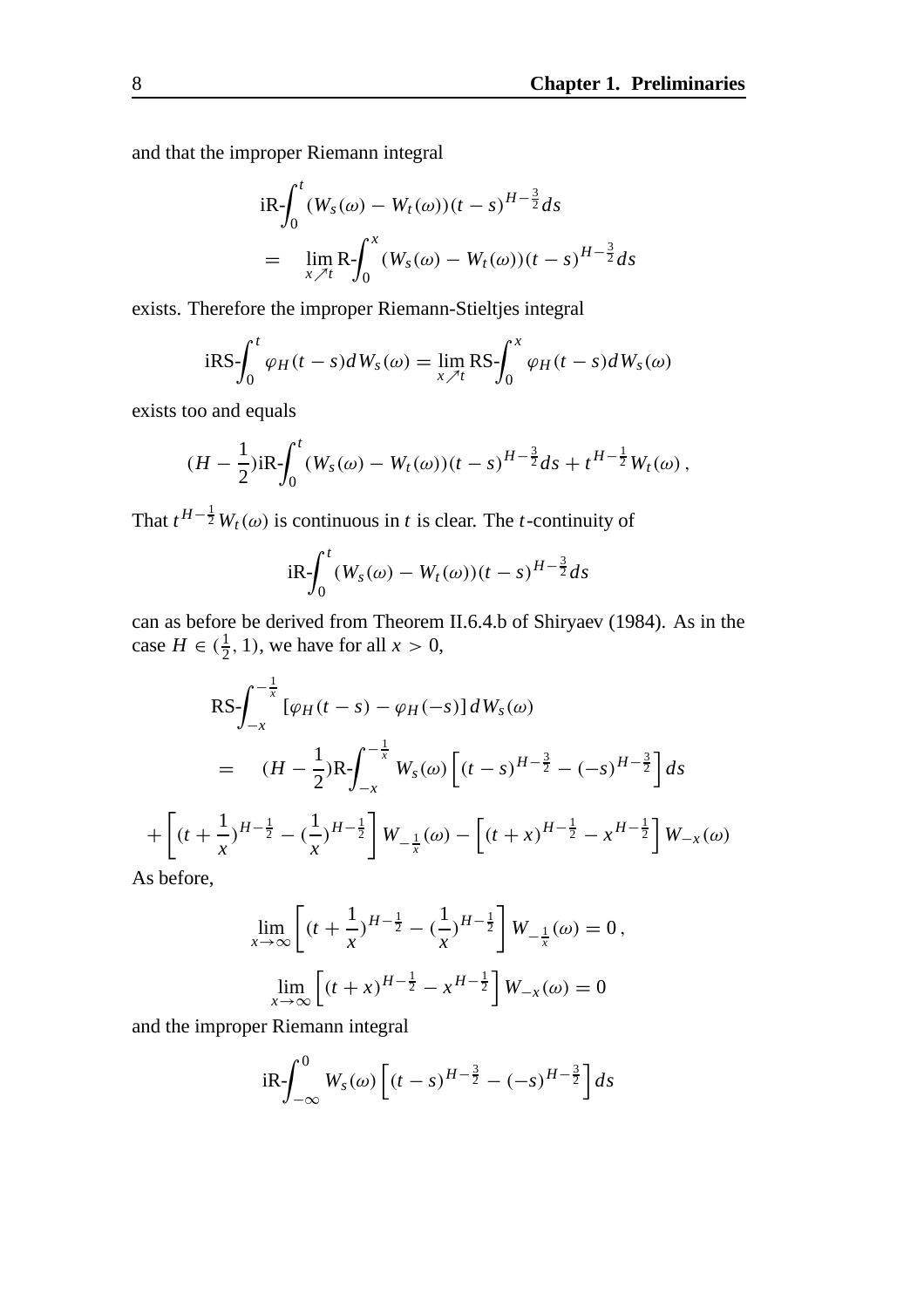$$
= \lim_{x \to \infty} \mathsf{R} \int_{-x}^{-\frac{1}{x}} W_s(\omega) \left[ (t-s)^{H-\frac{3}{2}} - (-s)^{H-\frac{3}{2}} \right] ds
$$

exists. Hence, the improper Riemann-Stieltjes integral

$$
iRS - \int_{-\infty}^{0} [\varphi_H(t-s) - \varphi_H(-s)] dW_s(\omega)
$$
  
= 
$$
\lim_{x \to \infty} RS - \int_{-x}^{-\frac{1}{x}} [\varphi_H(t-s) - \varphi_H(-s)] dW_s(\omega)
$$

exists too and equals

$$
(H - \frac{1}{2})iR - \int_{-\infty}^{0} W_s(\omega) \left[ (t - s)^{H - \frac{3}{2}} - (-s)^{H - \frac{3}{2}} \right] ds,
$$

which is continuous in *t* by Lebegue's Dominated Convergence Theorem. To show that  $(Z_t^H)_{t \in \mathbb{R}}$  is a modification of  $(Y_t^H)_{t \in \mathbb{R}}$  we set for all  $t \in \mathbb{R}$ ,

$$
f^{H,t}(s) = \varphi_H(t-s) - \varphi_H(-s), \ s \in \mathbb{R},
$$

and for all  $n \in \mathbb{N}$  and  $s \in \mathbb{R}$ ,

$$
f_n^{H,t}(s) = \sum_{k=-n^2}^{n^2} f^{H,t} \left( \frac{k+\frac{1}{2}}{n} \right) 1_{(\frac{k}{n}, \frac{k+1}{n}]}(s) .
$$

Since  $\lim_{n\to\infty} f_n^{H,t} = f^{H,t}$  in  $L^2$ ,  $Y_t^H = L^2$ - $\lim_{n\to\infty} \int_{\mathbb{R}} f_n^{H,t}(s) dW_s$ . At the same time

$$
Z_t^H(\omega) = \lim_{n \to \infty} \int_{\mathbb{R}} f_n^{H,t}(s) dW_s(\omega)
$$

for all  $\omega \in \tilde{\Omega}$ . Hence, for all  $t \in \mathbb{R}$ ,  $Z_t^H$  is measurable and  $Z_t^H = Y_t^H$  almost surely.  $\Box$ 

It can be deduced from (1.2.1) that fractional Brownian motions divide into three different families.  $B^{\frac{1}{2}}$  has independent increments. For  $H \in (\frac{1}{2}, 1]$ , the covariance between two increments over non-overlapping time-intervals is positive, for  $H \in (0, \frac{1}{2})$  it is negative.

From the representations (1.2.2) and (1.2.3) it can be seen that fractional Brownian motion has stationary increments. Furthermore, it can easily be checked that  $B<sup>H</sup>$  is stochastically self-similar with self-similarity parameter *H*, i.e. for all  $a > 0$ ,

$$
\left(a^H B_{\frac{l}{a}}^H\right)_{t \in \mathbb{R}} \quad \text{has the same distribution as} \quad \left(B_t^H\right)_{t \in \mathbb{R}}.
$$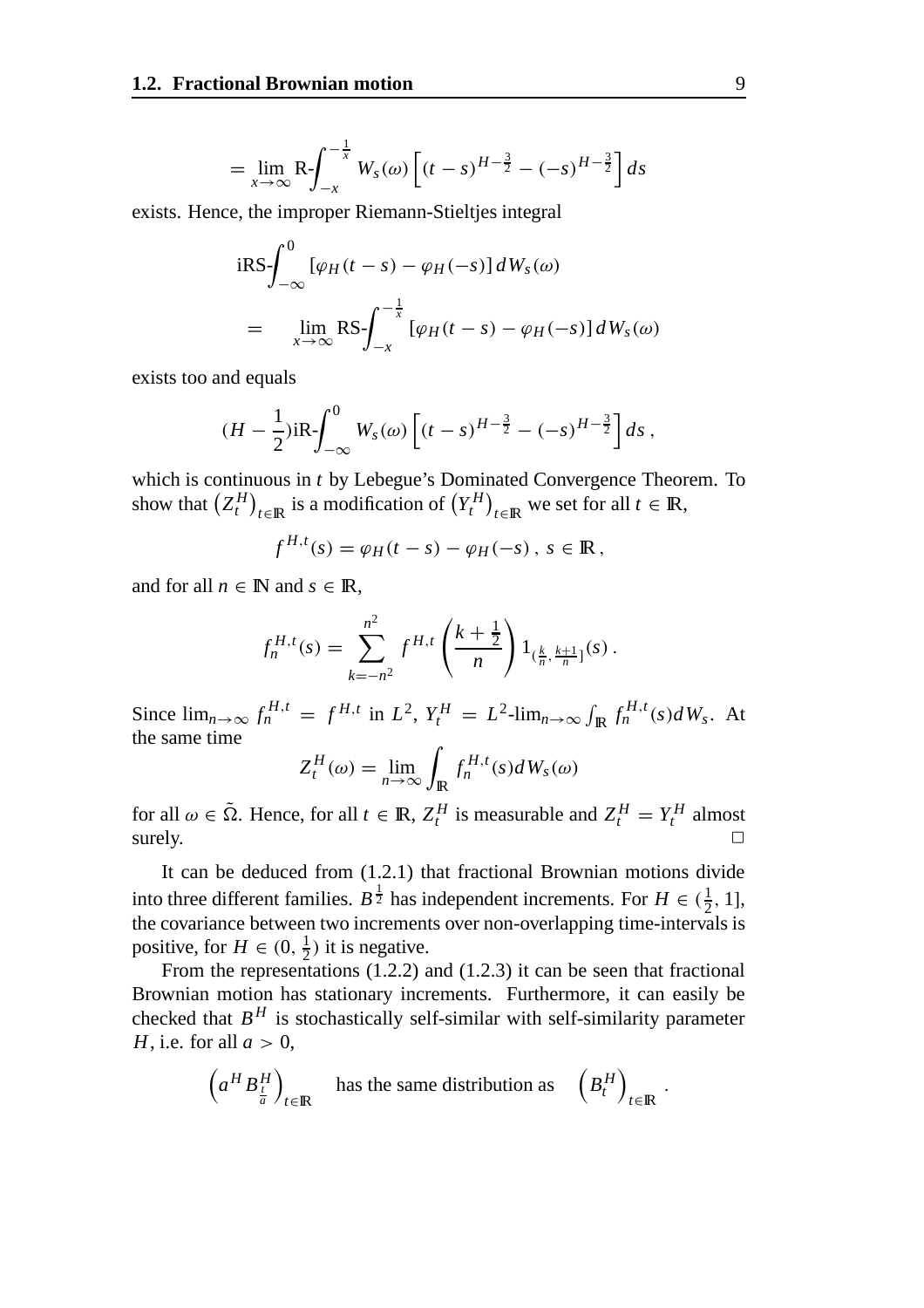

**Figure 1.2:** *Simulation of a typical path of fractional Brownian motion for H= 0.1, H=0.5 and H=0.8*

Let  $(X_t)_{t\geq0}$  be a stochastic process with stationary increments. We say that the increments of *X* exhibit long-range dependence if for all  $h > 0$ ,

$$
\sum_{n=1}^{\infty} |Cov(X_h - X_0, X_{nh} - X_{(n-1)h})| = \infty.
$$

It can be derived from (1.2.1) that for  $H \in (0, \frac{1}{2}) \cup (\frac{1}{2}, 1]$  and fixed  $h > 0$ ,

$$
\lim_{t \to \infty} \frac{\text{Cov}\left(B_h^H, B_{t+h}^H - B_t^H\right)}{t^{2(H-1)}} = H(2H-1)h^2.
$$

This implies that the increments of  $\left(B_t^H\right)_{t\geq 0}$  exhibit long-range dependence if and only if  $H \in (\frac{1}{2}, 1)$ .

In the following lemma we collect some facts about fractional Brownian motion that we will need throughout the thesis. They are already well-known.

**Lemma 1.4** *Let*  $B^H$  *be a fractional Brownian motion for some*  $H \in (0, 1]$ *, and T*, *p*, *q* > 0*. Then:*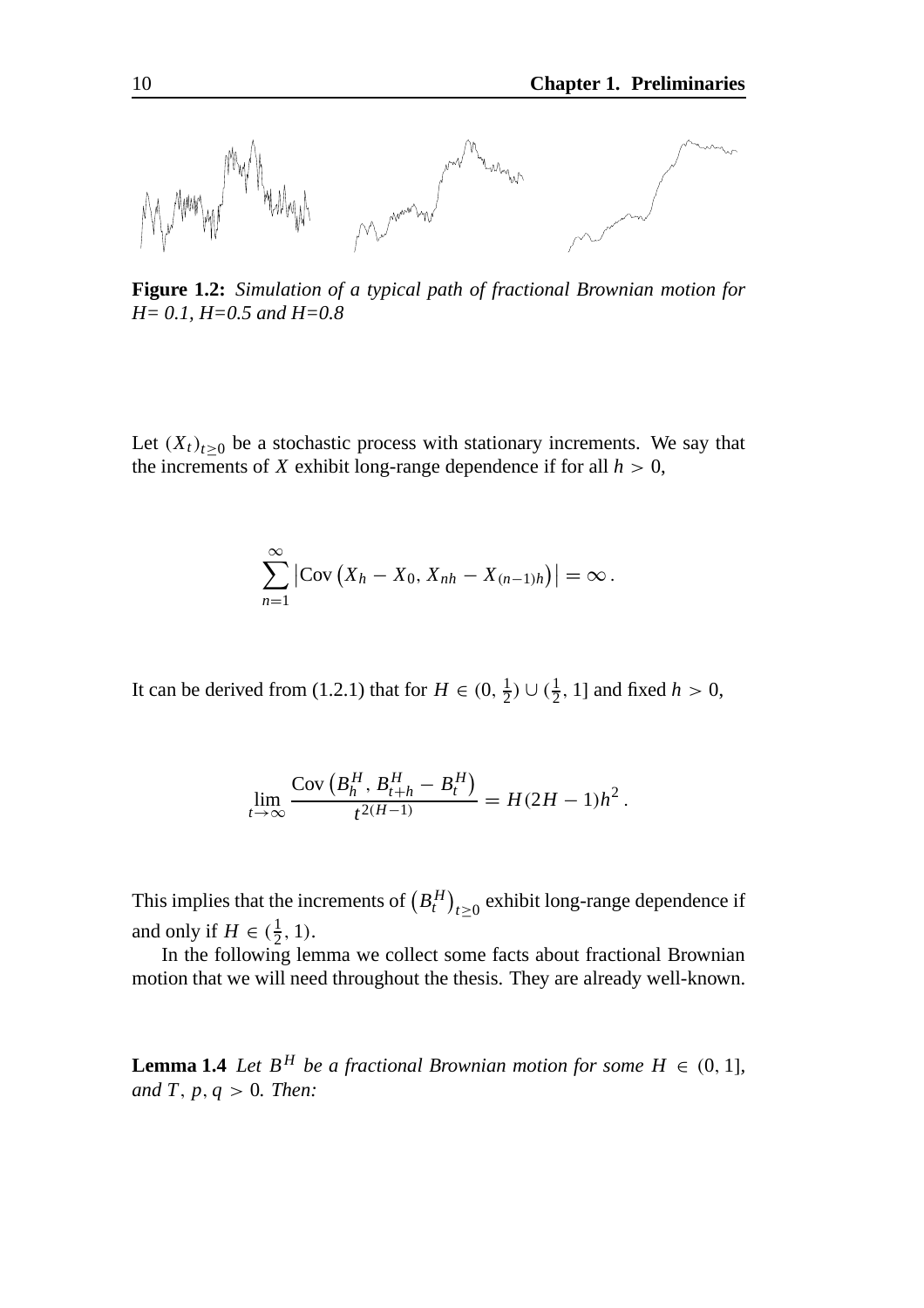*a) For all* γ < *H there exist a constant* δ *and an almost everywhere positive random variable* ξ *such that*

$$
P\left[\omega : \sup_{0 < t-u < \xi(\omega)} \frac{|B_t^H(\omega) - B_u^H(\omega)|}{(t-u)^\gamma} \le \delta\right] = 1
$$
\n
$$
b) \quad n^{pH-1} \sum_{j=0}^{n-1} \left| B_{\frac{(j+1)}{n}T}^H - B_{\frac{j}{n}T}^H \right|^p \stackrel{(n \to \infty)}{\longrightarrow} E\left[ |B_T^H|^p \right] \text{ in } L^1
$$
\n
$$
c) \quad n^{pH-1-q} \sum_{j=0}^{n-1} \left| B_{\frac{(j+1)}{n}T}^H - B_{\frac{j}{n}T}^H \right|^p \stackrel{(n \to \infty)}{\longrightarrow} 0 \text{ in } L^1
$$
\n
$$
d) \quad n^{pH-1+q} \sum_{j=0}^{n-1} \left| B_{\frac{(j+1)}{n}T}^H - B_{\frac{j}{n}T}^H \right|^p \stackrel{(n \to \infty)}{\longrightarrow} \infty \text{ in probability,}
$$
\n
$$
\text{i.e. for all } L > 0, \text{ there exists an } n_0 \text{ such that for all } n \ge n_0,
$$
\n
$$
P\left[n^{pH-1+q} \sum_{j=0}^{n-1} \left| B_{\frac{(j+1)}{n}T}^H - B_{\frac{j}{n}T}^H \right|^p < L\right] < \frac{1}{L}
$$

*Proof.* a) follows from the Kolmogorov-Centsov Theorem (see e.g. Theorem 2.2.8 of Karatzas and Shreve (1988)).

To prove b) we recall that the sequence  $\left(B_{(j+1)T}^H - B_{jT}^H\right)_{j=0}^{\infty}$  is stationary. Since it is Gaussian and

$$
Cov\left(B_T^H - B_0^H, B_{(j+1)T}^H - B_{jT}^H\right) \stackrel{(j \to \infty)}{\longrightarrow} 0,
$$

it is also mixing. Hence, the Ergodic theorem (see e.g. Theorem V.3.3 of Shiryaev (1984)) implies

$$
\frac{1}{n}\sum_{j=0}^{n-1} \left| B_{(j+1)T}^H - B_{jT}^H \right|^p \stackrel{(n \to \infty)}{\longrightarrow} \mathbb{E} \left[ \left| B_T^H \right|^p \right] \text{ in } L^1. \tag{1.2.8}
$$

On the other hand, it follows from the self-similarity of  $B<sup>H</sup>$  that for all *n*,

$$
n^{pH-1} \sum_{j=0}^{n-1} \left| B_{\frac{(j+1)}{n}T}^H - B_{\frac{j}{n}T}^H \right|^p
$$

has the same distribution as

$$
\frac{1}{n}\sum_{j=0}^{n-1} \left| B_{(j+1)T}^H - B_{jT}^H \right|^p.
$$

This together with (1.2.8) implies b). c) follows immediately from b).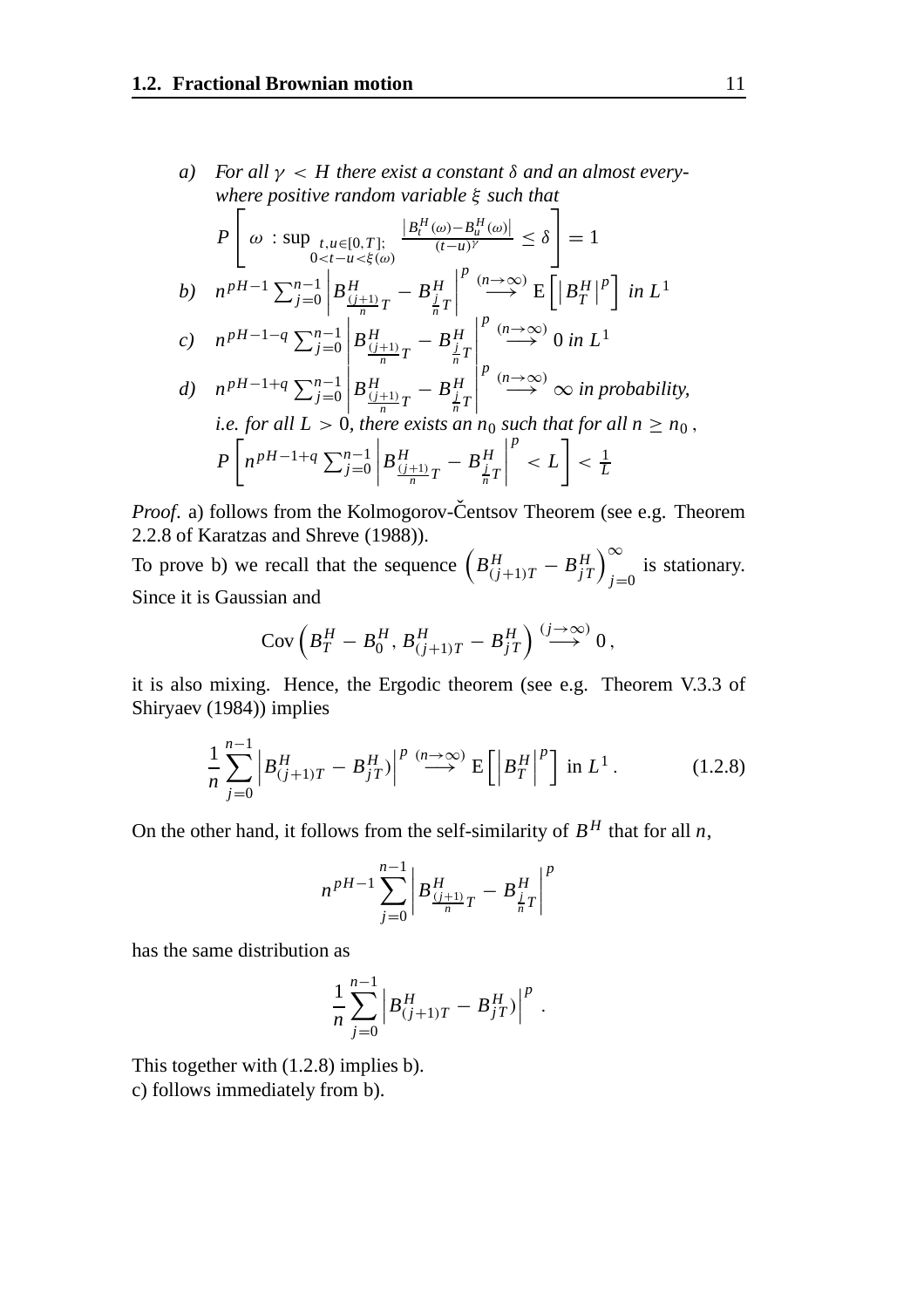To prove d) we choose  $L > 0$ . It follows from b) that there exists an  $n_1 \in \mathbb{N}$ such that

$$
P\left[\left|\mathbb{E}\left[\left|B_T^H\right|^p\right]-n^{pH-1}\sum_{j=0}^{n-1}\left|B_{\frac{(j+1)}{n}T}^H-B_{\frac{j}{n}T}^H\right|^p\right|>\frac{1}{2}\mathbb{E}\left[\left|B_T^H\right|^p\right]\right]<\frac{1}{L}
$$

for all  $n \geq n_1$ . This implies that for all  $n \geq n_1$ ,

$$
P\left[n^{pH-1}\sum_{j=0}^{n-1}\left|B_{\frac{(j+1)}{n}T}^H-B_{\frac{j}{n}T}^H\right|^p < \frac{1}{2}\mathrm{E}\left[\left|B_T^H\right|^p\right]\right] < \frac{1}{L}
$$

or, equivalently,

$$
P\left[n^{pH-1+q}\sum_{j=0}^{n-1}\left|B_{\frac{(j+1)}{n}T}^H - B_{\frac{j}{n}T}^H\right|^p < n^q\frac{1}{2}E\left[\left|B_T^H\right|^p\right]\right] < \frac{1}{L}.
$$

This shows that there exists an  $n_0 \in \mathbb{N}$  such that

$$
P\left[n^{pH-1+q}\sum_{j=0}^{n-1}\left|B_{\frac{(j+1)}{n}T}^H - B_{\frac{j}{n}T}^H\right|^p < L\right] < \frac{1}{L} \quad \text{for all} \quad n \ge n_0,
$$

and d) is proved.  $\Box$ 

### **1.3 Weak semimartingales**

The classical notion of a semimartingale stands at the end of a chain of generalizations of Brownian motion, each of which extended the class of stochastic processes that can play the role of the integrator in stochastic integration in the Itô-sense (see Itô  $(1944)$  for Itô's construction of the stochastic integral). It reached its final form in Doléans-Dade and Meyer (1970). In their paper a stochastic process  $(X_t)$  that is adapted to a filtration  $\mathbf{F} = (\mathcal{F}_t)$  satisfying the usual assumptions is called an  $F$ -semimartingale if it admits a decomposition of the form

$$
X_t = X_0 + M_t + A_t, \t\t(1.3.1)
$$

where  $X_0$  is an  $\mathcal{F}_0$ -measurable random variable,  $M_0 = A_0 = 0$ , M is an a.s. right-continuous local martingale with respect to F and A an a.s. rightcontinuous, IF-adapted finite variation process. Later it was found that if for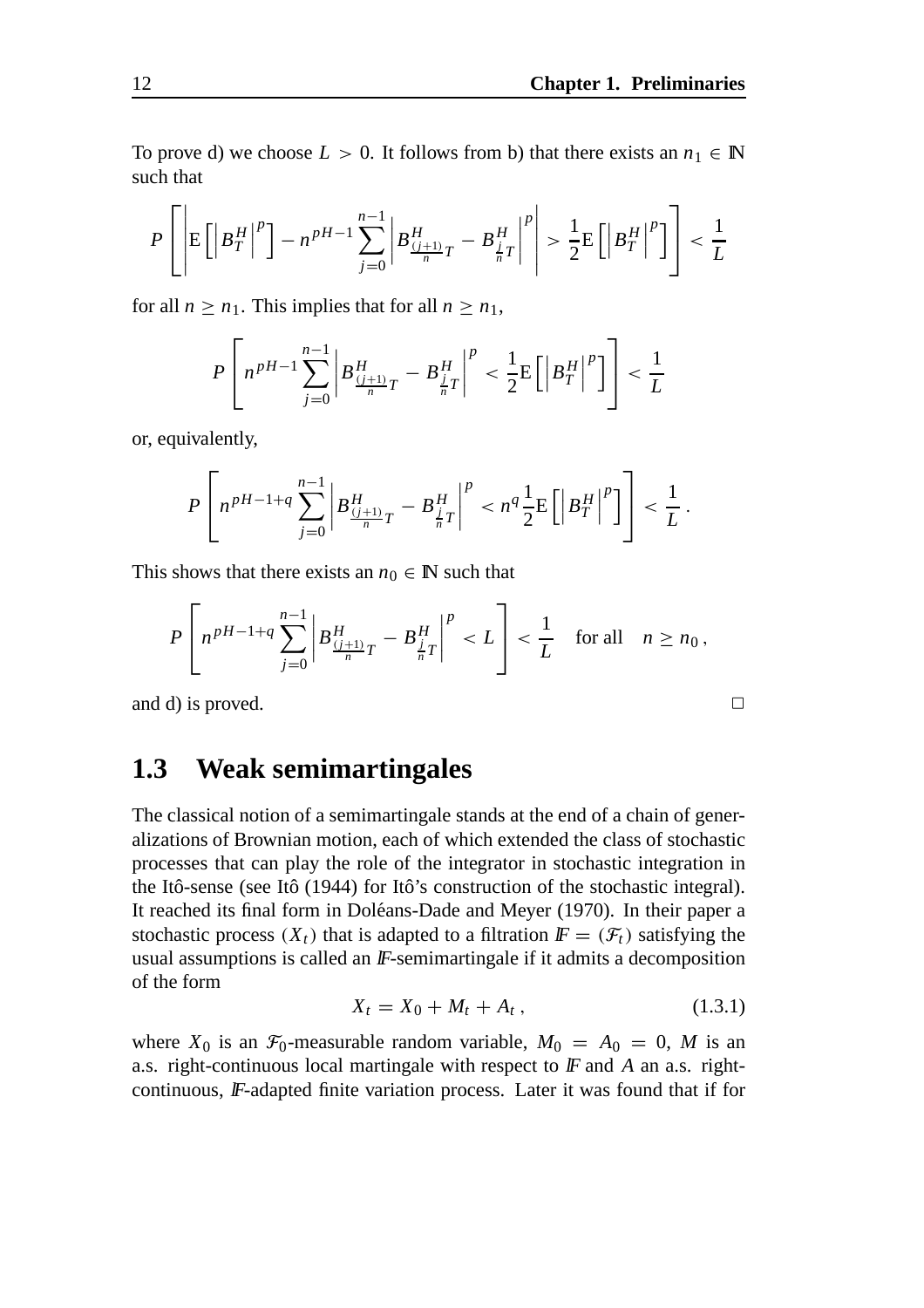*T* ∈ (0, ∞), a filtration  $\mathbb{F} = (\mathcal{F})_{t \in [0,T]}$  satisfies the usual assumptions, an a.s. right-continuous, IF-adapted stochastic process  $(X_t)_{t\in[0,T]}$  is of the form (1.3.1) if and only if *X* fulfils the following condition:

$$
I_X(\beta(\mathbb{F})) \text{ is bounded in } L^0, \qquad (1.3.2)
$$

where

$$
\beta(\mathbb{F}) = \left\{ \sum_{j=0}^{n-1} g_j 1_{(t_j,t_{j+1}]} : n \in \mathbb{N}, 0 \le t_0 < \cdots < t_n \le T, \right\}
$$

$$
\forall j, \ g_j \text{ is } \mathcal{F}_{t_j}\text{-measurable and } \left|g_j\right| \le 1 \text{ a.s. } \tag{1.3.3}
$$

and

$$
I_X(\vartheta) = \sum_{j=0}^{n-1} g_j \left( X_{t_{j+1}} - X_{t_j} \right) \text{ for } \vartheta = \sum_{j=0}^{n-1} g_j 1_{(t_j, t_{j+1}]} \in \beta \left( \mathbb{F} \right).
$$

This result is usually referred to as the Bichteler-Dellacherie theorem (see e.g. Section VIII.4 of Dellacherie and Meyer (1980) for a proof). For our purposes it is more convenient to work with condition (1.3.2) than with the decomposition property (1.3.1). If one does not require the process to be a.s. right-continuous and the filtration to satisfy the usual assumptions, one obtains a weaker form of the semimartingale property than the classical one.

**Definition 1.5** *A stochastic process*  $(X_t)_{t \in [0,T]}$  *is a weak semimartingale with respect to a filtration*  $\mathbb{F} = (\mathcal{F}_t)_{t \in [0, T]}$  *if* X is F-adapted and satisfies (1.3.2).

Let  $(X_t)_{t \in [0,T]}$  be a stochastic process. If  $\mathbb{F}^1 = (\mathcal{F}^1_t)_{t \in [0,T]}$  and  $\mathbb{F}^2 =$  $(\mathcal{F}^2_t)_{t\in[0,T]}$  are two filtrations with  $\mathcal{F}^1_t \subset \mathcal{F}^2_t$  for all  $t \in [0,T]$ , then  $\beta(\mathbb{F}^1) \subset$  $\beta$  ( $\mathbb{F}^2$ ). Hence, *L*<sup>0</sup>-boundedness of *I<sub>X</sub>* ( $\beta$  ( $\mathbb{F}^2$ )) implies *L*<sup>0</sup>-boundedness of  $I_X(\beta(\mathbb{F}^1))$ . This shows that if *X* is not a weak semimartingale with respect to the filtration generated by *X*, then it is not a weak semimartingale with respect to any other filtration. Therefore it is natural to introduce the following definition.

**Definition 1.6** *Let*  $(X_t)_{t \in [0,T]}$  *be a stochastic process. We call X a weak semimartingale if it is a weak semimartingale with respect to* lF*<sup>X</sup> . We call X a* semimartingale if it is a semimartingale with respect to  $\bar{\mathbb{F}}^X$ .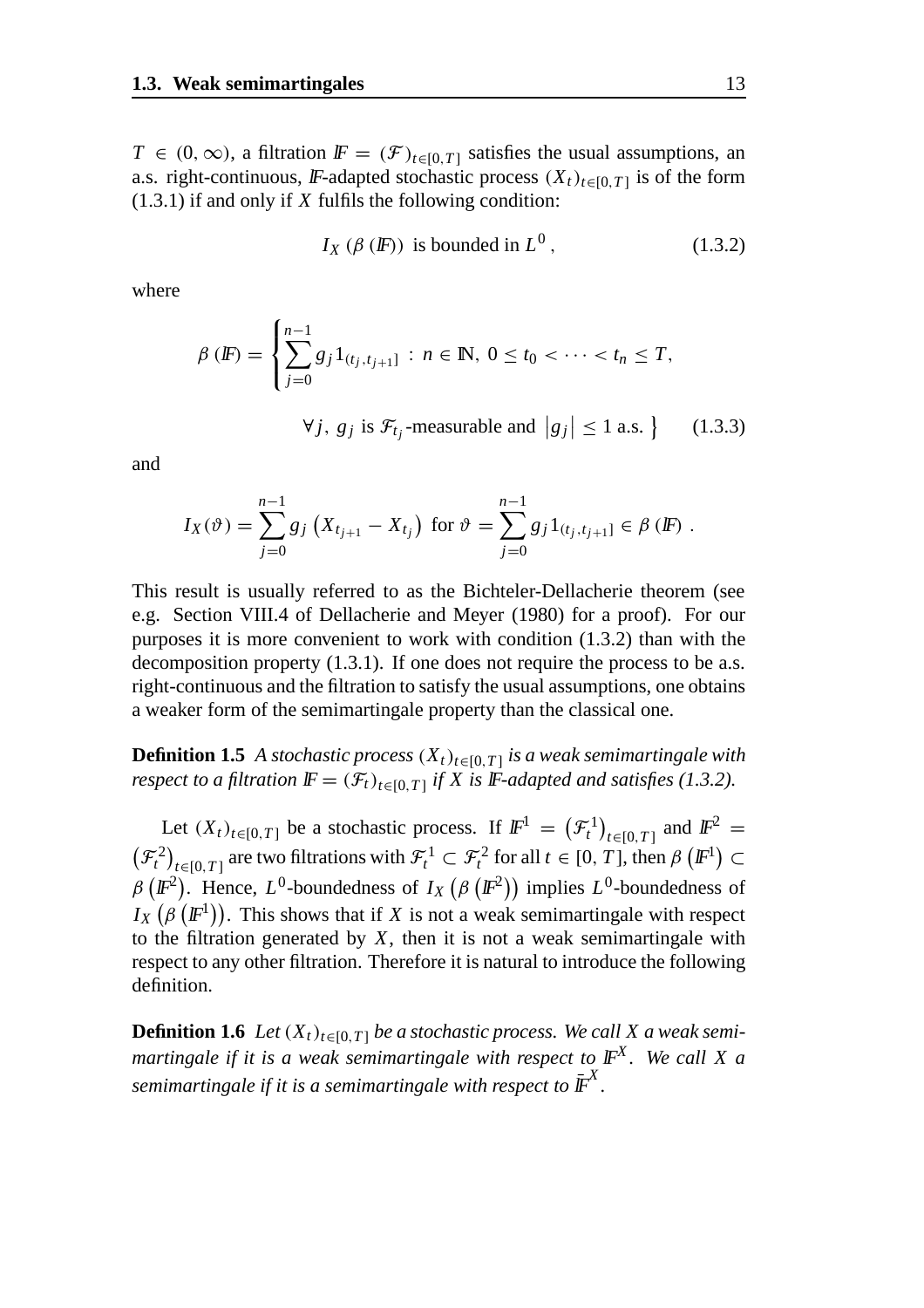**Example 1.7** It is easy to see that the deterministic process

$$
X_t = \begin{cases} 0 & \text{for } t \in [0, 1] \\ 1 & \text{for } t \in (1, 2] \end{cases}
$$

is a weak semimartingale. But it is not a semimartingale because it is not a.s. right-continuous.

However, the following proposition shows that every a.s right-continuous  $\mathbb{F}$ weak semimartingale is also an  $\bar{F}$ -semimartingale.

**Proposition 1.8** *Let*  $\mathbb{F} = (\mathcal{F}_t)_{t \in [0,T]}$  *be a filtration. Then every stochastically* right-continuous **IF**-weak semimartingale is also an **IF**-weak semimartingale. *In particular, if X is a.s. right-continuous, it is an*  $\overline{F}$ -semimartingale.

*Proof.* Define  $I\!F^0 = (\mathcal{F}_t^0)_{t \in [0,T]}$  as follows: Let  $\mathcal{F}_T^0$  be the completion of  $\mathcal{F}_T$ ,  $N$  the null sets of  $\mathcal{F}_T^0$  and set

$$
\mathcal{F}_t^0 = \sigma \left( \mathcal{F}_t \cup \mathcal{N} \right), \ t \in [0, T].
$$

Let  $t \in [0, T]$  and  $g \in L^0\left(\mathcal{F}_t^0\right)$  such that  $|g| \leq 1$  almost surely. We set

$$
A = \{g > E[g|\mathcal{F}_t]\} \quad \text{and} \quad B = \{g < E[g|\mathcal{F}_t]\}.
$$

Since

$$
\mathcal{F}_t^0 = \{ G \subset \Omega : \exists F \in \mathcal{F}_t \text{ such that } G \triangle F \in \mathcal{N} \},
$$

there exist  $\tilde{A}$ ,  $\tilde{B} \in \mathcal{F}_t$  with  $A \triangle \tilde{A}$ ,  $B \triangle \tilde{B} \in \mathcal{N}$ . The equalities

$$
\int_A g - \mathbb{E}[g|\mathcal{F}_t] dP = \int_{\tilde{A}} g - \mathbb{E}[g|\mathcal{F}_t] dP = 0
$$

and

$$
\int_{B} g - \mathbb{E}[g|\mathcal{F}_{t}] dP = \int_{\tilde{B}} g - \mathbb{E}[g|\mathcal{F}_{t}] dP = 0
$$

imply  $P[A] = P[B] = 0$ . Hence,

$$
g = E[g|\mathcal{F}_t] \quad \text{almost surely.} \tag{1.3.4}
$$

Let  $(X_t)_{t \in [0,T]}$  be an *IF*-weak semimartingale. It follows from (1.3.4) that for every  $\vartheta \in \beta \left( \mathbb{F}^0 \right)$  there exists a  $\tilde{\vartheta} \in \beta \left( \mathbb{F} \right)$  with  $I_X(\tilde{\vartheta}) = I_X(\vartheta)$  almost surely. Therefore,

$$
I_X(\beta(\mathbb{F}))=I_X\left(\beta\left(\mathbb{F}^0\right)\right)\quad\text{in }L^0\,.
$$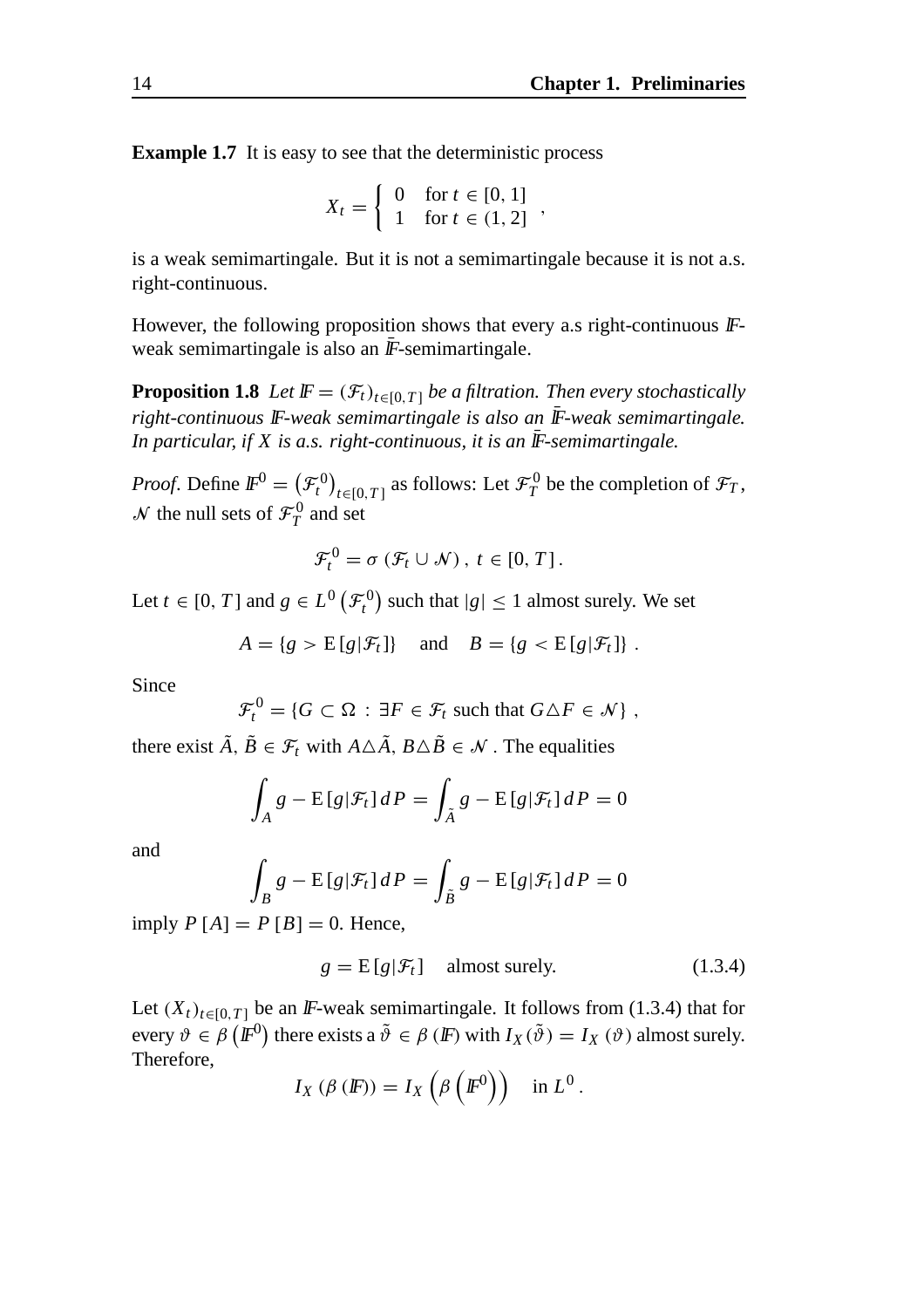This shows that *X* is also an  $\mathbb{F}^0$ -weak semimartingale. Now let

$$
\gamma = \sum_{j=0}^{n-1} g_j 1_{(t_j, t_{j+1}]} \in \beta (\bar{F}) .
$$

For all  $t \in [0, T]$ ,

$$
\bar{\mathcal{F}}_t = \bigcap_{s>t} \mathcal{F}_{s\wedge T}^0.
$$

Therefore,

$$
\gamma^{\varepsilon} = \sum_{j=0}^{n-1} g_j 1_{(t_j + \varepsilon, t_{j+1}]} \quad \text{is in} \quad \beta\left(\mathbb{F}^0\right) \tag{1.3.5}
$$

for all  $\varepsilon$  with  $0 < \varepsilon < \min_j (t_{j+1} - t_j)$ . If  $(X_t)_{t \in [0,T]}$  is stochastically rightcontinuous, then

$$
\lim_{\varepsilon \searrow 0} I_X(\gamma^{\varepsilon}) = I_X(\gamma) \quad \text{in probability.}
$$

This, together with (1.3.5) and the fact that  $I_X(\beta(\mathbb{F}^0))$  is bounded in  $L^0$ , implies that  $I_X(\beta(\bar{F}))$  is also bounded in  $L^0$ , and therefore *X* is an  $\bar{F}$ -weak semimartingale.

It follows from Lemma 1.4 d) that for  $H \in (0, \frac{1}{2})$ ),  $B^H$  has infinite quadratic variation. The next proposition shows that this implies that  $B^H$ cannot be a weak semimartingale if  $H \in \left(0, \frac{1}{2}\right)$ .

**Proposition 1.9** *Let*  $(X_t)_{t \in [0,T]}$  *be an a.s. cadlag process and denote by*  $\tau$  *the set of all finite partitions*

$$
0=t_0
$$

*of* [0, *T* ]*. If*

$$
\left\{\sum_{j=0}^{n-1} (X_{t_{j+1}}-X_{t_j})^2 : (t_0, t_1, \ldots, t_n) \in \tau\right\}
$$

*is unbounded in L*0*, then X is not a weak semimartingale.*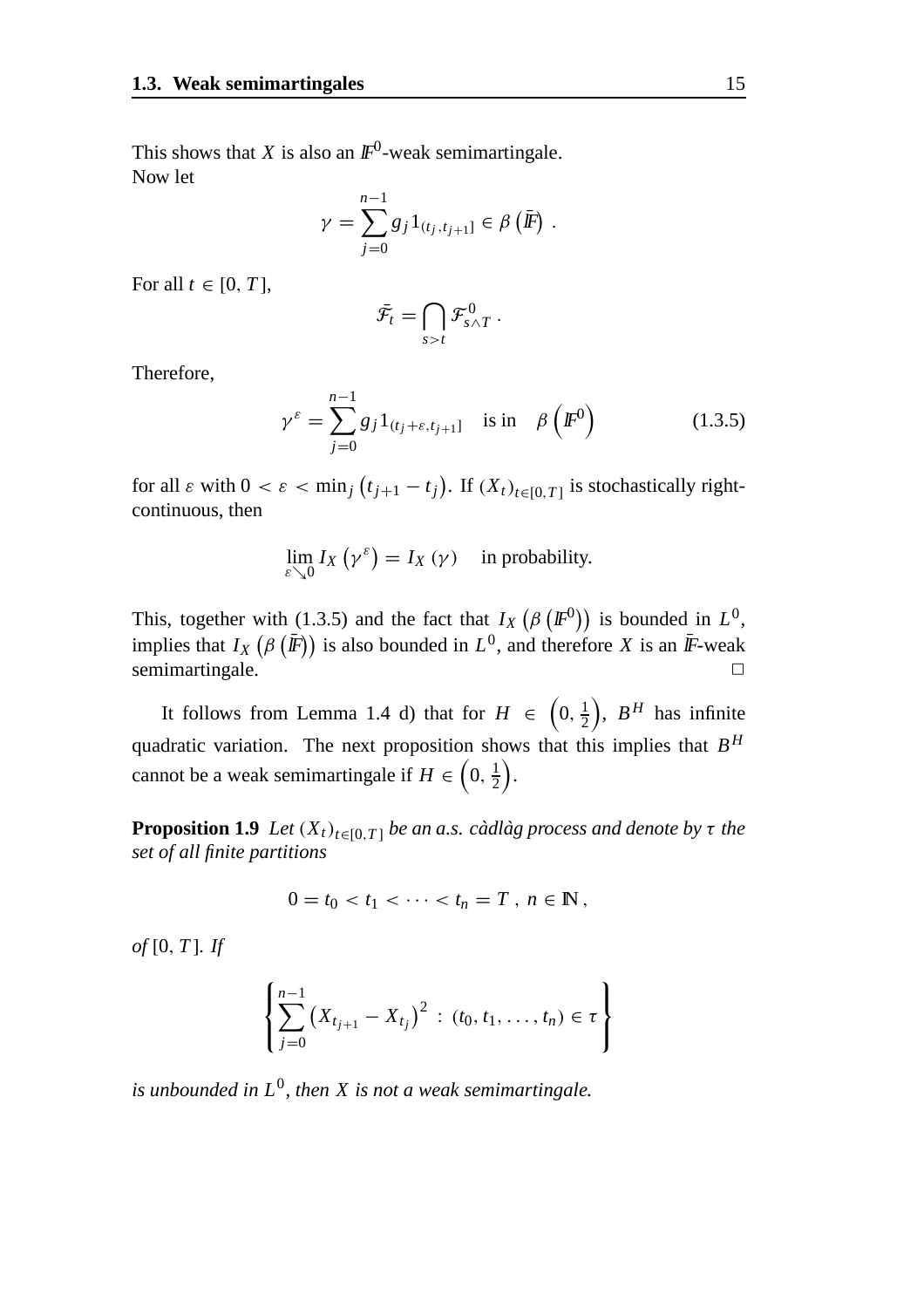*Proof.* To simplify calculations we define  $Y_t = X_t - X_0$ ,  $t \in [0, T]$ . Then  $(Y_t)_{t \in [0,T]}$  is an  $\mathbb{F}^X$ -adapted, a.s. càdlàg process with  $Y_0 = 0$ . It is clear that  $I_Y = I_X$  and

$$
\sum_{j=0}^{n-1} (Y_{t_{j+1}} - Y_{t_j})^2 = \sum_{j=0}^{n-1} (X_{t_{j+1}} - X_{t_j})^2
$$

for all partitions

$$
(t_0, t_1, \ldots, t_n) \in \tau.
$$

To prove the lemma we must show that  $I_Y(\beta \left(\mathbb{F}^X\right))$  is unbounded in  $L^0$ . The key ingredient in our derivation of this from the *L*0-unboundedness of

$$
\left\{\sum_{j=0}^{n-1} (Y_{t_{j+1}} - Y_{t_j})^2 : (t_0, t_1, \ldots, t_n) \in \tau\right\}
$$

is the equality

$$
\sum_{j=0}^{n-1} (Y_{t_{j+1}} - Y_{t_j})^2 = Y_T^2 - 2 \sum_{j=1}^{n-1} Y_{t_j} (Y_{t_{j+1}} - Y_{t_j}), \qquad (1.3.6)
$$

which holds for all partitions

$$
(t_0, t_1, \ldots, t_n) \in \tau.
$$

That

$$
\left\{\sum_{j=0}^{n-1} (Y_{t_{j+1}}-Y_{t_j})^2 : (t_0, t_1, \ldots, t_n) \in \tau\right\}
$$

is unbounded in *L*<sup>0</sup> means that

$$
c := \lim_{L \to \infty} \sup_{\tau} P\left[\sum_{j=0}^{n-1} (Y_{t_{j+1}} - Y_{t_j})^2 > L\right] > 0. \tag{1.3.7}
$$

We will deduce from this that

$$
\lim_{L \to \infty} \sup_{\vartheta \in \beta \left( \mathbb{F}^X \right)} P\left[ |I_X(\vartheta)| > L \right] \ge \frac{c}{4},\tag{1.3.8}
$$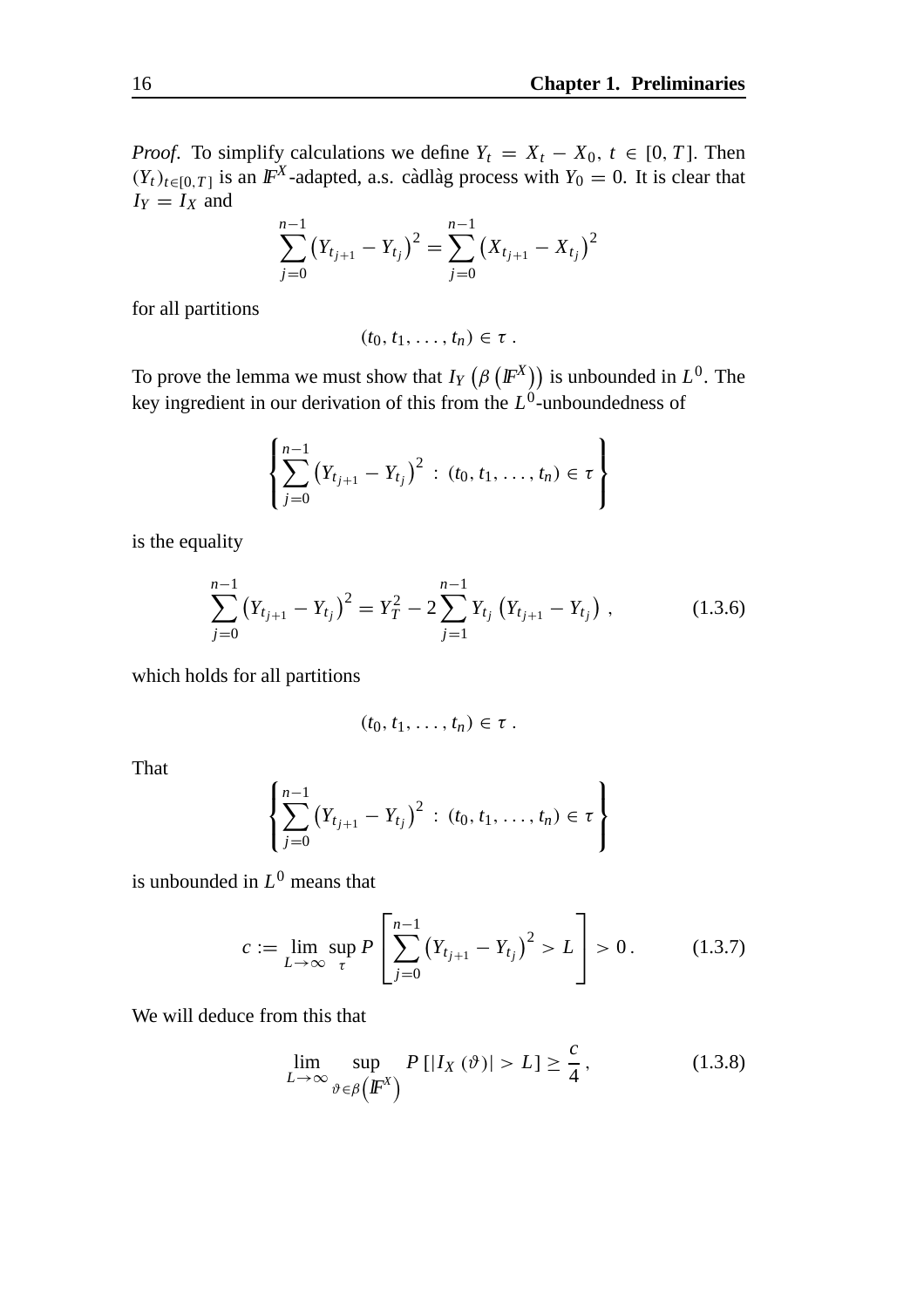which implies  $L^0$ -unboundedness of  $I_Y(\beta(\mathbb{F}^X))$ . To do this we choose  $L >$ 0. Since *Y* is a.s. càdlàg,  $\sup_{t \in [0,T]} |Y_t| < \infty$  almost surely. Therefore there exists an  $N > 0$  such that

$$
P\left[\sup_{t\in[0,T]}|Y_t|>N\right]<\frac{c}{4}.
$$
\n(1.3.9)

(1.3.7) implies that there exists a partition

$$
(t_0, t_1, \ldots, t_n) \in \tau
$$

with

$$
P\left[\sum_{j=0}^{n-1} (Y_{t_{j+1}} - Y_{t_j})^2 > 2LN + N^2\right] > \frac{c}{2}.
$$
 (1.3.10)

It follows from (1.3.9) and (1.3.10) that

$$
P\left[\left\{\sup_{t\in[0,T]}|Y_t|>N\right\}\cup\left\{\sum_{j=0}^{n-1}(Y_{t_{j+1}}-Y_{t_j})^2\leq 2LN+N^2\right\}\right]
$$
  

$$
\leq P\left[\sup_{t\in[0,T]}|Y_t|>N\right]+P\left[\sum_{j=0}^{n-1}(Y_{t_{j+1}}-Y_{t_j})^2\leq 2LN+N^2\right]<1-\frac{c}{4}.
$$

Hence,

$$
P\left[\left\{\sup_{t\in[0,T]}|Y_t|\leq N\right\}\cap\left\{\sum_{j=0}^{n-1}\left(Y_{t_{j+1}}-Y_{t_j}\right)^2>2LN+N^2\right\}\right]>\frac{c}{4}.
$$
\n(1.3.11)

It is clear that

$$
\vartheta = \sum_{j=1}^{n-1} -1 \left\{ \left| Y_{t_j} \right| \le N \right\} \frac{Y_{t_j}}{N} 1_{(t_j, t_{j+1}]}
$$

is in  $\beta$  ( $\mathbb{F}^{X}$ ) and it can be seen from (1.3.6) that on the event

$$
\left\{\sup_{t\in[0,T]}|Y_t|\leq N\right\}\cap\left\{\sum_{j=0}^{n-1}\left(Y_{t_{j+1}}-Y_{t_j}\right)^2>2LN+N^2\right\}\,,
$$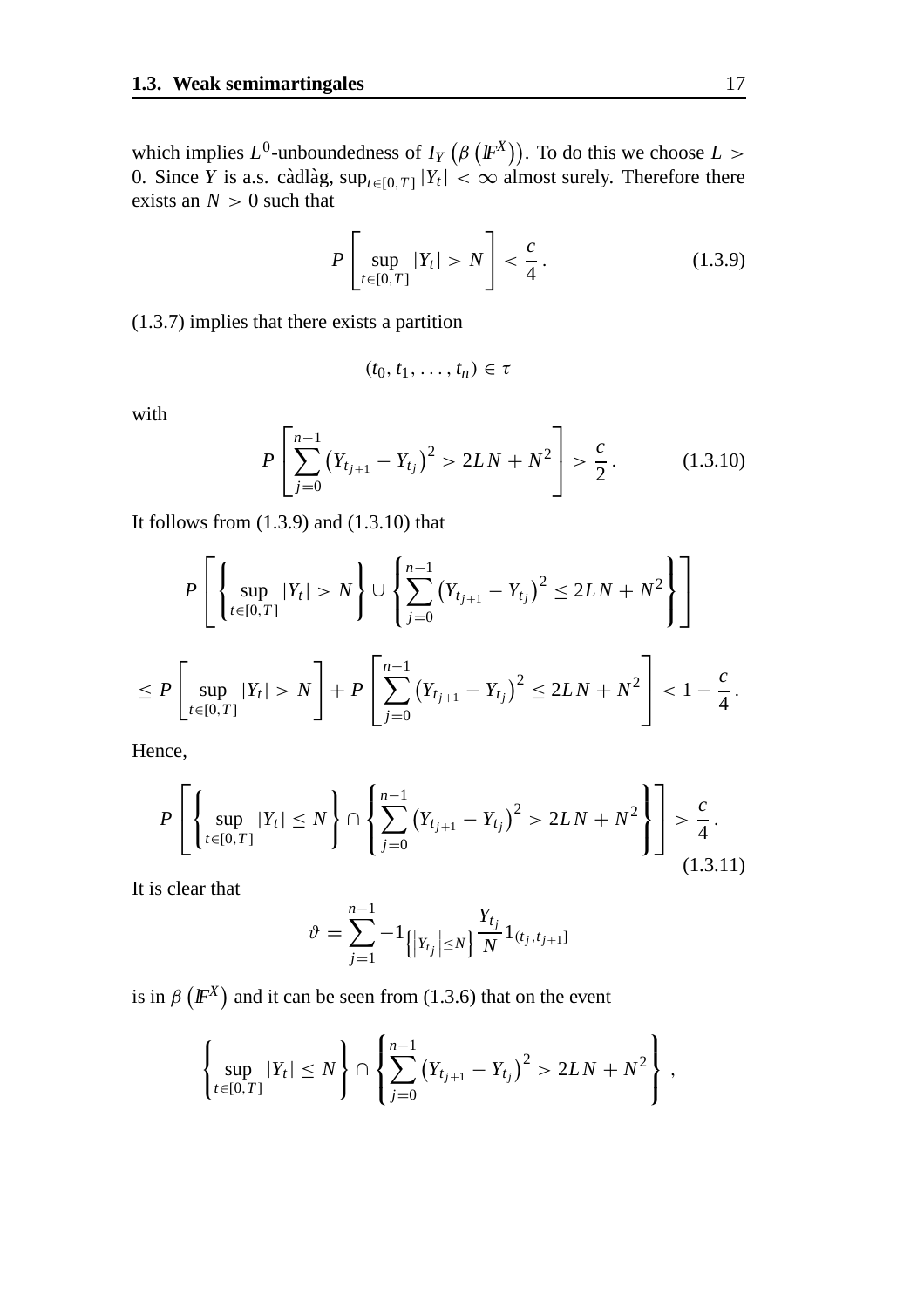we have

$$
I_Y(\vartheta) = \frac{1}{2N} \left( \sum_{j=0}^{n-1} (Y_{t_{j+1}} - Y_{t_j})^2 - Y_T^2 \right) > \frac{1}{2N} \left( 2LN + N^2 - N^2 \right) = L.
$$

Together with (1.3.11), this implies that

$$
P[I_Y(\vartheta) > L] > \frac{c}{4}.
$$

Since *L* was chosen arbitrarily, this shows (1.3.8), and the proposition is  $\Box$ 

**Corollary 1.10**  $(B_t^H)_{t \in [0,T]}$  is not a weak semimartingale if  $H \in (0, \frac{1}{2})$ *.*

*Proof*. It follows from Lemma 1.4 d) that

$$
\sum_{j=0}^{n-1} \left( B \frac{H}{(j+1)} T - B \frac{H}{n} T \right)^2 \stackrel{(n \to \infty)}{\longrightarrow} \infty \text{ in probability.}
$$

This implies that

$$
\left\{\sum_{j=0}^{n-1} \left(B_{\frac{(j+1)}{n}T}^H - B_{\frac{j}{n}T}^H\right)^2 : n \in \mathbb{N}\right\}
$$

is unbounded in  $L^0$ . Since  $B^H$  is continuous, the corollary follows from Proposition 1.9.  $\Box$ 

For  $H \in \left(\frac{1}{2}, 1\right)$ , a direct proof of the fact that  $\left(B_t^H\right)_{t \in [0, T]}$  is not a weak semimartingale seems to be difficult. But Proposition 1.8 permits us to use already existing results on classical semimartingales.

**Proposition 1.11** *Let*  $(X_t)_{t \in [0,T]}$  *be an a.s. right-continuous process such that*

$$
P\left[\left(X_t\right)_{t\in[0,T]}\text{ is of finite variation}\right] < 1\tag{1.3.12}
$$

*and, for all* ε > 0*, there exists a partition*

$$
0=t_0
$$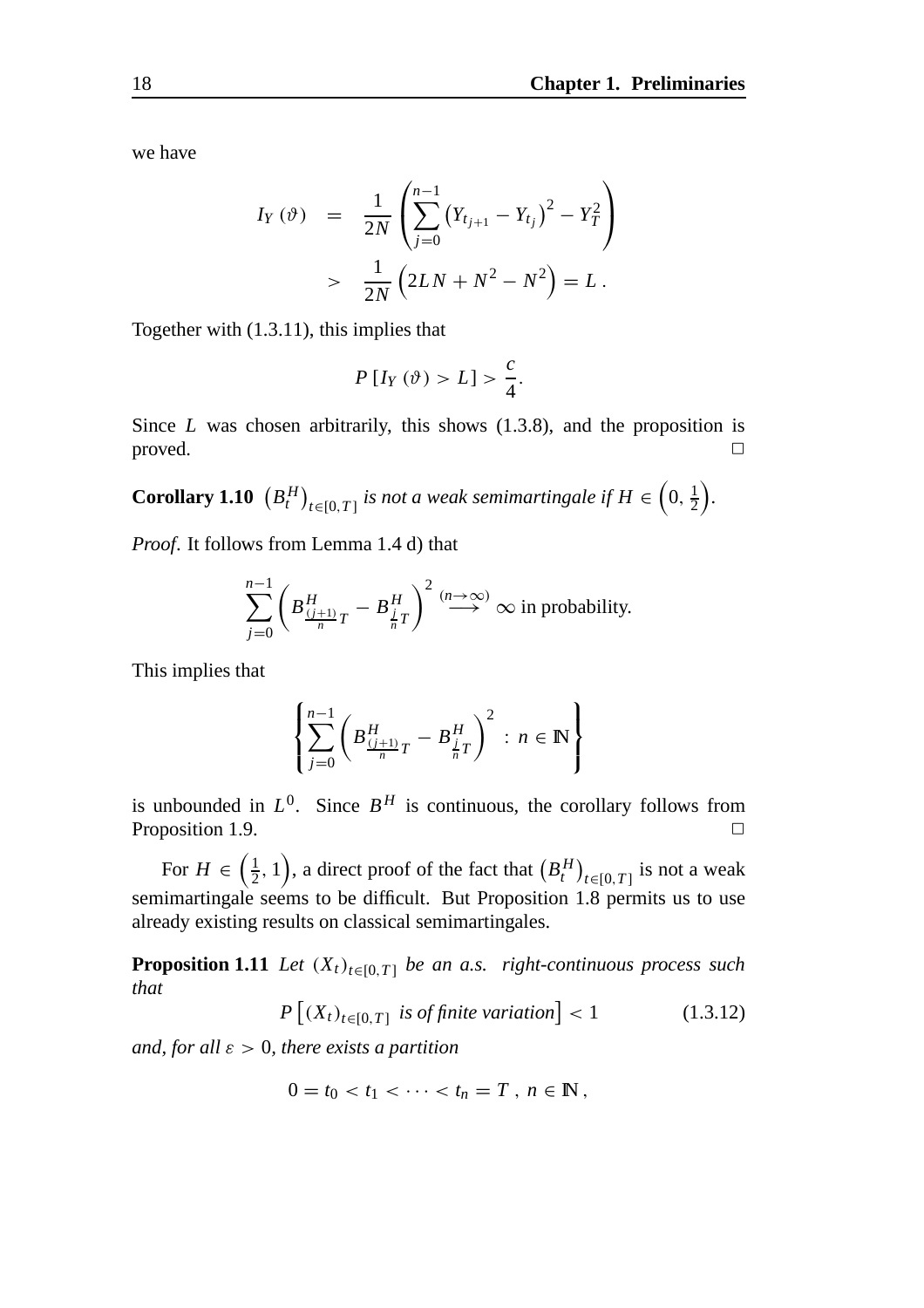*with*

$$
\max_{0 \le j \le n-1} (t_{j+1} - t_j) < \varepsilon \tag{1.3.13}
$$

*and*

$$
P\left[\sum_{j=0}^{n-1} (X_{t_{j+1}} - X_{t_j})^2 > \varepsilon\right] < \varepsilon.
$$
 (1.3.14)

*Then X is not a weak semimartingale.*

*Proof*. Suppose *X* is a weak semimartingale. By Proposition 1.8, *X* is also an  $\overline{I}$ <sup>X</sup>-semimartingale. Hence, *X* is of the form

$$
X_t=X_0+M_t+A_t,
$$

where  $X_0$  is an  $\bar{\mathcal{F}}_0$ -measurable random variable,  $M_0 = A_0 = 0$ , M is an a.s. right-continuous local martingale with respect to  $\bar{F}$  and *A* an a.s. rightcontinuous,  $\bar{F}$ -adapted finite variation process. It follows from (1.3.13), (1.3.14) and Theorem II.22 of Protter (1990) that

$$
[X, X]_t = X_0 \text{ a.s.}, t \in [0, T].
$$

Hence,

$$
[M, M]_t = 0 \text{ a.s.}, t \in [0, T].
$$

Therefore, Theorem II.27 of Protter (1990) implies  $M_t = 0$  a.s.,  $t \in [0, T]$ . Hence, *X* is a finite variation process. This contradicts (1.3.12). Therefore *X*  $c$  cannot be a weak semimartingale.  $\Box$ 

**Corollary 1.12**  $(B_t^H)_{t \in [0,T]}$  is not a weak semimartingale if  $H \in \left(\frac{1}{2}, 1\right)$ .

*Proof*. It follows from Lemma 1.4 d) that

$$
\sum_{j=0}^{n-1} \left| B_{\frac{(j+1)}{n}T}^H - B_{\frac{j}{n}T}^H \right| \stackrel{(n \to \infty)}{\longrightarrow} \infty \text{ in probability.}
$$

Therefore, there exists a sequence  $(n_k)_{k=0}^{\infty}$  of natural numbers such that

$$
\sum_{j=0}^{n_k-1} \left| B_{\frac{(j+1)}{n_k}T}^H - B_{\frac{j}{n_k}T}^H \right| \stackrel{(k \to \infty)}{\longrightarrow} \infty \text{ almost surely.}
$$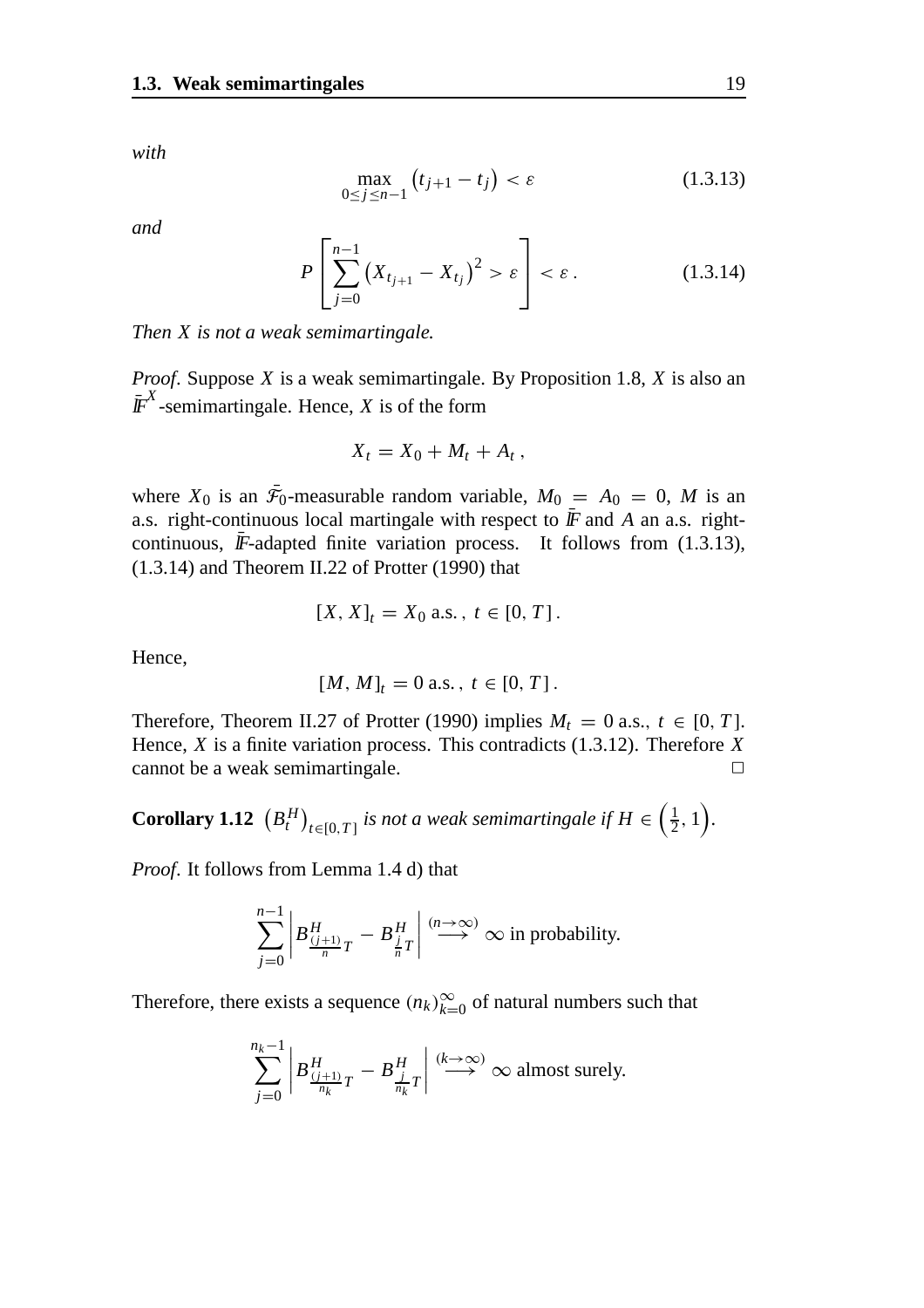Hence,

$$
P\left[\left(B_t^H\right)_{t\in[0,T]} \text{ is of finite variation}\right] = 0\,.
$$

On the other hand, Lemma 1.4 c) shows that

$$
\sum_{j=0}^{n-1} \left( B_{\frac{(j+1)}{n}T}^H - B_{T_{\overline{n}}^{\underline{j}}}^H \right)^2 \stackrel{(n \to \infty)}{\longrightarrow} 0 \text{ in } L^1.
$$

Hence,  $(B_t^H)_{t \in [0,T]}$  satisfies the assumptions of Proposition 1.11. Therefore it is not a weak semimartingale.  $\Box$ 

### **1.4 The market**

Throughout this thesis we will consider a market that consists of a money market account and a stock that pays no dividends. All economic activity takes place in a time interval [0, *T*] for some  $T \in (0, \infty)$ . Borrowing and short-selling are allowed, the borrowing rate is equal to the lending rate, and it is possible to buy and sell any fraction of stock shares. Moreover, there exist no transaction costs and stock shares can be bought and sold at the same price. We assume that money in the money market account evolves according to a stochastic process  $(\tilde{S}_t^0)$ *t*∈[0,*T* ] and the stock price follows a stochastic process  $(\tilde{S}_t)$ *t*∈[0,*T* ] . Since we want to use  $\tilde{S}^0$  as a numéraire, we require it to be positive. By *S* we denote the discounted stock price  $\tilde{S}/\tilde{S}^{0}$ . To make clear how derivative prices depend on the explicit modelling of  $(\tilde{S}^0, \tilde{S})$ , we will analyse the price of a European call option on the stock. Such an option is specified by its maturity *T* and the strike price *K*. It has a random pay-off at time *T* which is given by

$$
\left(\tilde{S}_T-K\right)^+.
$$

The first continuous-time stochastic model for a financial asset appeared in the thesis of Bachelier (1900). He proposed modelling the price of a stock as follows:

$$
\tilde{S}_t = \tilde{S}_0 + \mu t + \sigma B_t ,
$$

where  $\tilde{S}_0$ ,  $\mu$  and  $\sigma$  are constants and *B* is a Brownian motion. The drawbacks of this model are that  $\tilde{S}_t$  can become negative and the relative returns are lower for higher stock prices.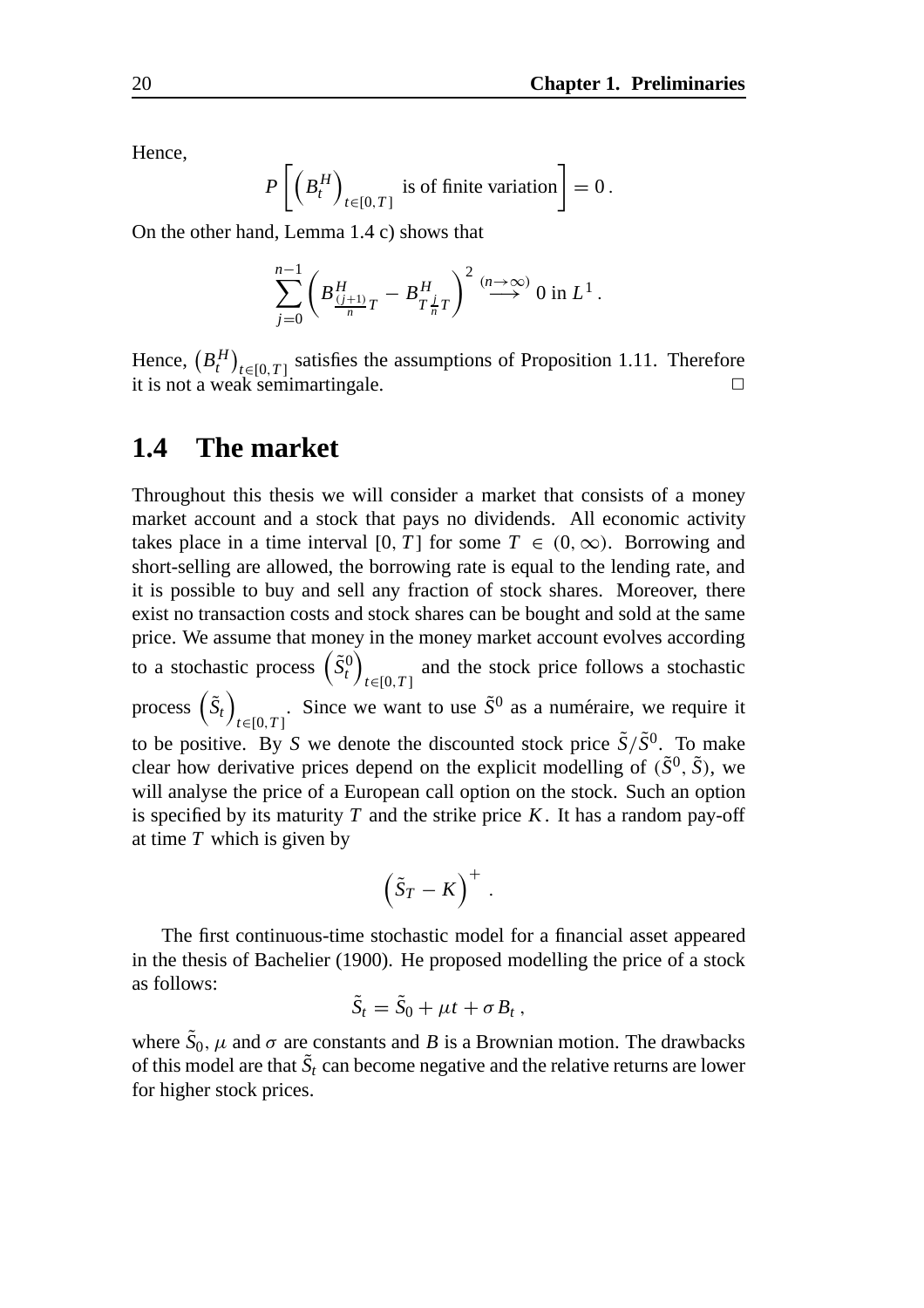Samuelson (1965) introduced the more realistic model

$$
\tilde{S}_t = \tilde{S}_0 \exp\left(\left\{\mu - \frac{\sigma^2}{2}\right\} t + \sigma B_t\right),\tag{1.4.1}
$$

where  $\tilde{S}_0$ ,  $\mu$  and  $\sigma$  are constants and *B* is a Brownian motion. Black and Scholes (1973) noticed that if  $\tilde{S}$  is as in (1.4.1) and there is a constant *r* such that  $\tilde{S}_t^0 = \exp(rt)$ , then the pay-off of a European call option on  $\tilde{S}$  can be replicated by continuous trading in  $\tilde{S}^0$  and  $\tilde{S}$ , and they derived an explicit formula for the price of such an option. However, the Samuelson model also has deficiencies and up to now there have been many efforts to build better models. Cutland et al. (1995) discuss the empirical evidence that suggests that long-range dependence should be accounted for when modelling stock price movements and present a fractional version of the Samuelson model.

For constants  $\tilde{S}_0 > 0$ ,  $v, \sigma > 0$  and r, we call

$$
\tilde{S}_t^0 = 1, \quad \tilde{S}_t = \tilde{S}_0 + vt + \sigma B_t^H, \ t \in [0, T], \tag{1.4.2}
$$

the fractional Bachelier model and

$$
\tilde{S}_t^0 = \exp(rt), \quad \tilde{S}_t = \tilde{S}_0 \exp\left(\left\{r + \nu\right\}t + \sigma B_t^H\right), \ t \in [0, T], \quad (1.4.3)
$$

the fractional Samuelson model or, alternatively, the fractional Black-Scholes model.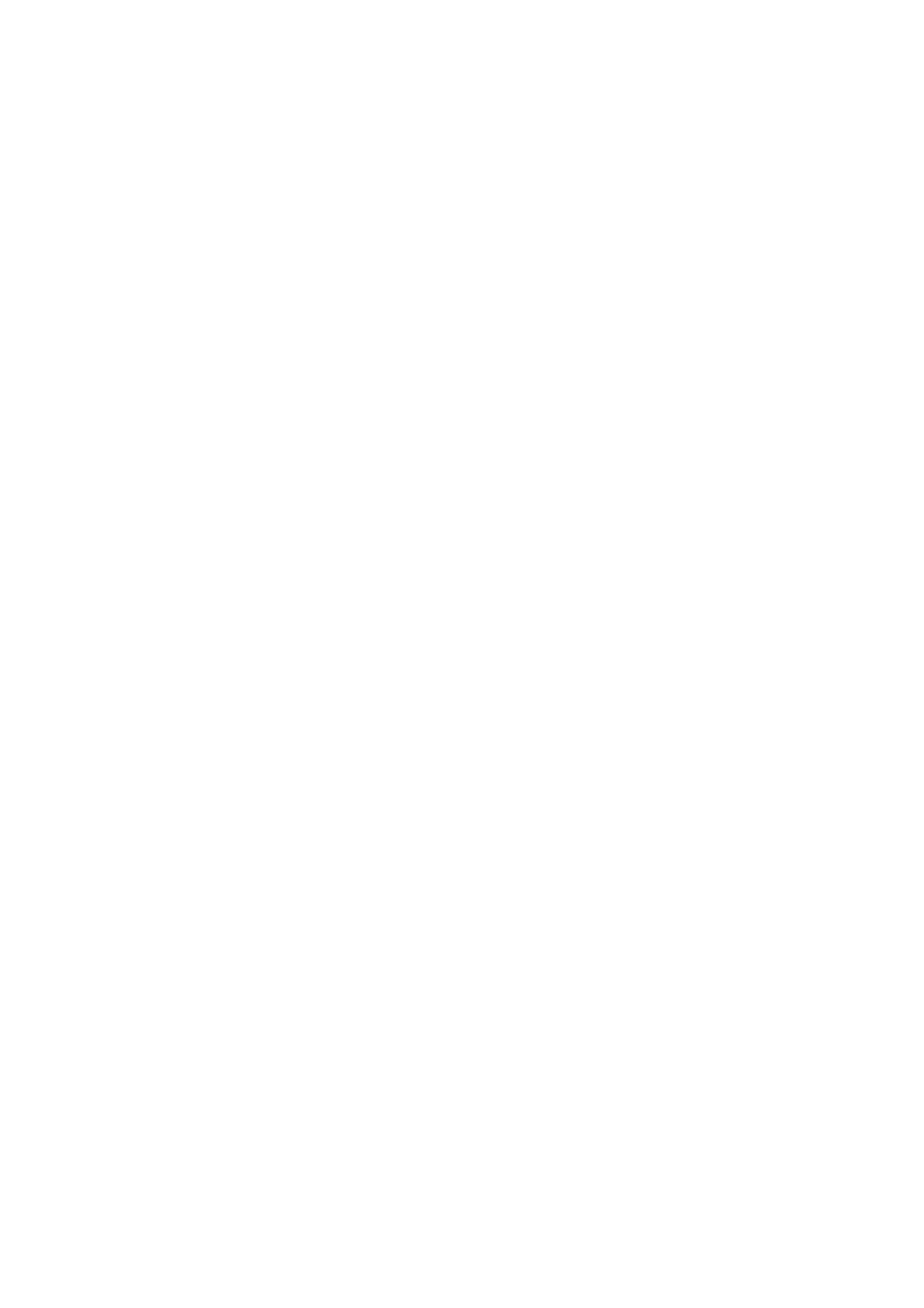### **Chapter 2**

# **Arbitrage in fractional Brownian motion models**

### **2.1 Introduction**

In Section 1.3 we showed that for  $H \in \left(0, \frac{1}{2}\right)$  $\left(\frac{1}{2},1\right),\,\left(B_t^H\right)_{t\in[0,T]}$  is not a weak semimartingale. In particular, it is not a  $\bar{\textbf{F}}^{B^H}$ -semimartingale, neither is  $S = \tilde{S}/\tilde{S}^{0}$  in the models (1.4.2) and (1.4.3). Therefore, it follows immediately from Theorem 7.2 of Delbaen and Schachermayer (1994) that (1.4.2) and (1.4.3) admit a "free lunch with vanishing risk" consisting of simple predictable integrands adapted to  $I\!\!F^{B^H}$ . Rogers (1997), Shiryaev (1998) and Salopek (1998) even give arbitrage strategies for fractional Brownian motion models.

Rogers (1997) constructs arbitrage for the fractional Bachelier model (1.4.2). His strategy consists of a combination of buy and hold strategies and works for all Hurst parameters  $H \in \left(0, \frac{1}{2}\right)$  $\left( \frac{1}{2}, 1 \right)$ . However, as selfsimilarity of  $\tilde{S}$  is essential for its construction, Rogers' arbitrage only exists in the case  $v = 0$ , i.e.  $\tilde{S}_t = \tilde{S}_0 + \sigma B_t^H$ . Moreover, Rogers models  $\tilde{S}_t$  for  $t \in (-\infty, 0]$  and to generate a profit on the time interval  $[-1, 0)$ , his arbitrage needs to know the whole history of  $\tilde{S}$  from time  $-\infty$  until the present.

In Shiryaev (1998) only the case  $H \in \left(\frac{1}{2}, 1\right)$  is treated. An integral with respect to  $B<sup>H</sup>$  is defined and it is indicated how it can be shown that for regular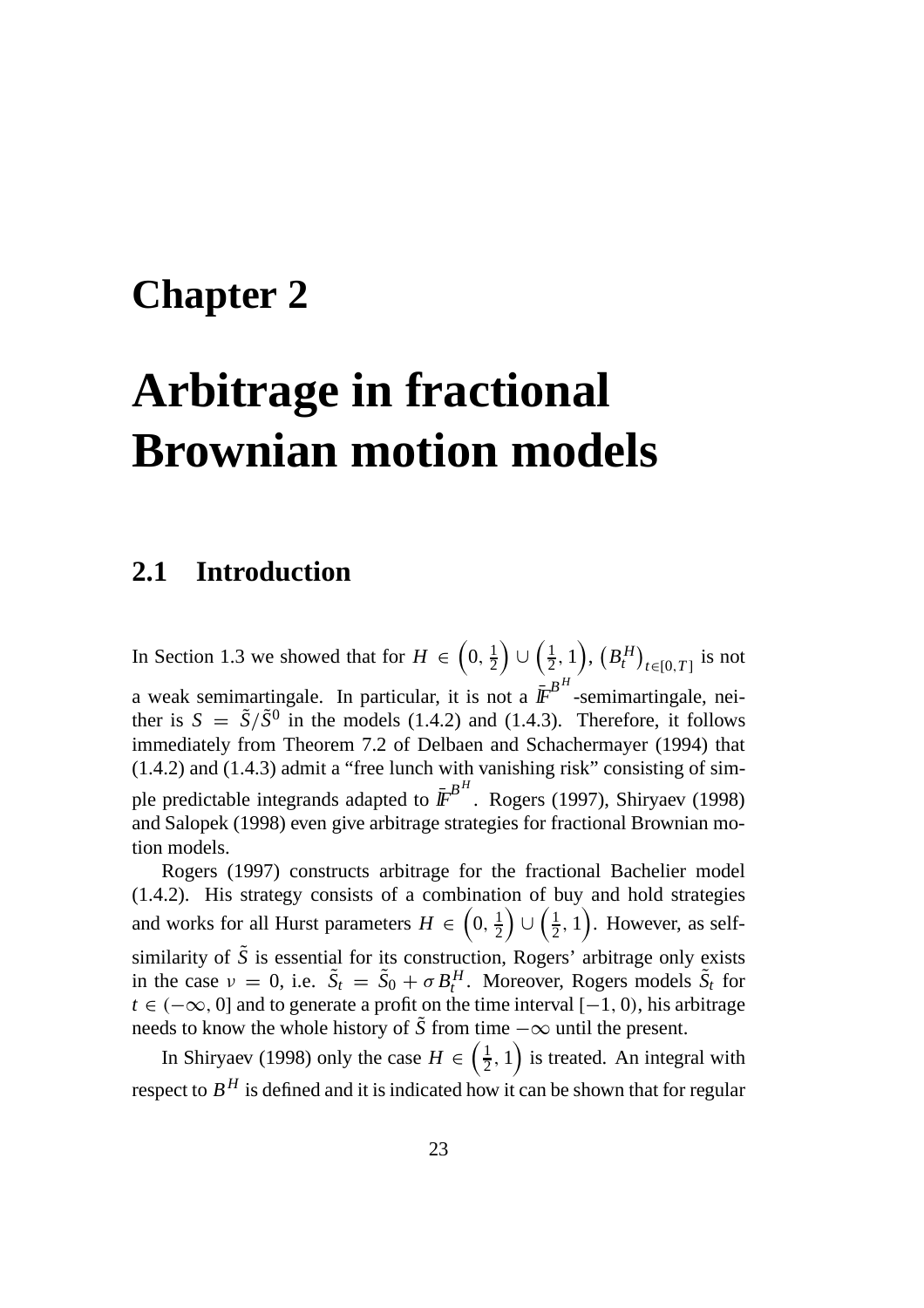enough functions  $F$ , the modified Itô formula

$$
dF(t, B_t^H) = \partial_1 F(t, B_t^H) dt + \partial_2 F(t, B_t^H) dB_t^H
$$
 (2.1.1)

holds. Using this for the fractional Bachelier model (1.4.2) with  $H \in \left(\frac{1}{2}, 1\right)$ , one can choose a *c* > 0 and set

$$
\vartheta_t^0 = -c \left( vt + \sigma B_t^H \right)^2 - 2c \tilde{S}_0 \left( vt + \sigma B_t^H \right), \quad \vartheta_t^1 = 2c \left( vt + \sigma B_t^H \right)
$$

to obtain

$$
\vartheta_t^0 \tilde{S}_t^0 + \vartheta_t^1 \tilde{S}_t = \vartheta_0^0 \tilde{S}_0^0 + \vartheta_0^1 \tilde{S}_0 + \int_0^t \vartheta_u^1 d\tilde{S}_u = c \left( vt + \sigma B_t^H \right)^2.
$$

Hence, if continuous adjustment of the portfolio is allowed,  $(\vartheta^0, \vartheta^1)$  is a selffinancing arbitrage strategy for the fractional Bachelier model.

For the fractional Samuelson model (1.4.3) with  $H \in \left(\frac{1}{2}, 1\right)$ , one can set for all  $c > 0$ ,

$$
\vartheta_t^0 = c\tilde{S}_0 \left( 1 - \exp \left( 2\nu t + 2\sigma B_t^H \right) \right), \quad \vartheta_t^1 = 2c \left( \exp \left( \nu t + \sigma B_t^H \right) - 1 \right).
$$

It follows from (2.1.1) that

$$
\vartheta_t^0 \tilde{S}_t^0 + \vartheta_t^1 \tilde{S}_t = \vartheta_0^0 \tilde{S}_0^0 + \vartheta_0^1 \tilde{S}_0 + \int_0^t \vartheta_u^0 d\tilde{S}_u^0 + \int_0^t \vartheta_u^1 d\tilde{S}_u
$$
  
=  $c \tilde{S}_0 \exp(rt) \left( \exp \left( vt + \sigma B_t^H \right) - 1 \right)^2$ ,

which shows that  $(\vartheta^0, \vartheta^1)$  is a self-financing arbitrage strategy for the fractional Samuelson model.

More generally, it is shown in Salopek (1998) that if a stochastic process  $(X_t)_{t\geq0}$  is almost surely continuous and of bounded *p*-variation for some  $p < 2$  (this is the case for the processes  $\tilde{S}^0$  and  $\tilde{S}$  in (1.4.2) and (1.4.3) when  $H \in \left(\frac{1}{2}, 1\right)$  ), then for a real function  $f$  on  $\mathbb R$  that is locally Lipschitz,  $t \geq 0$ and a sequence of partitions  $0 = t_0^n < t_1^n < \cdots < t_{J(n)}^n = t$ ,  $n \in \mathbb{N}$  with

$$
\lim_{n\to\infty}\max_j\left|t_{j+1}^n-t_j^n\right|=0\,,
$$

the finite sums

$$
\sum_{j=0}^{J(n)-1} f\left(X_{t_j^n}\right) \left(X_{t_{j+1}^n} - X_{t_j^n}\right)
$$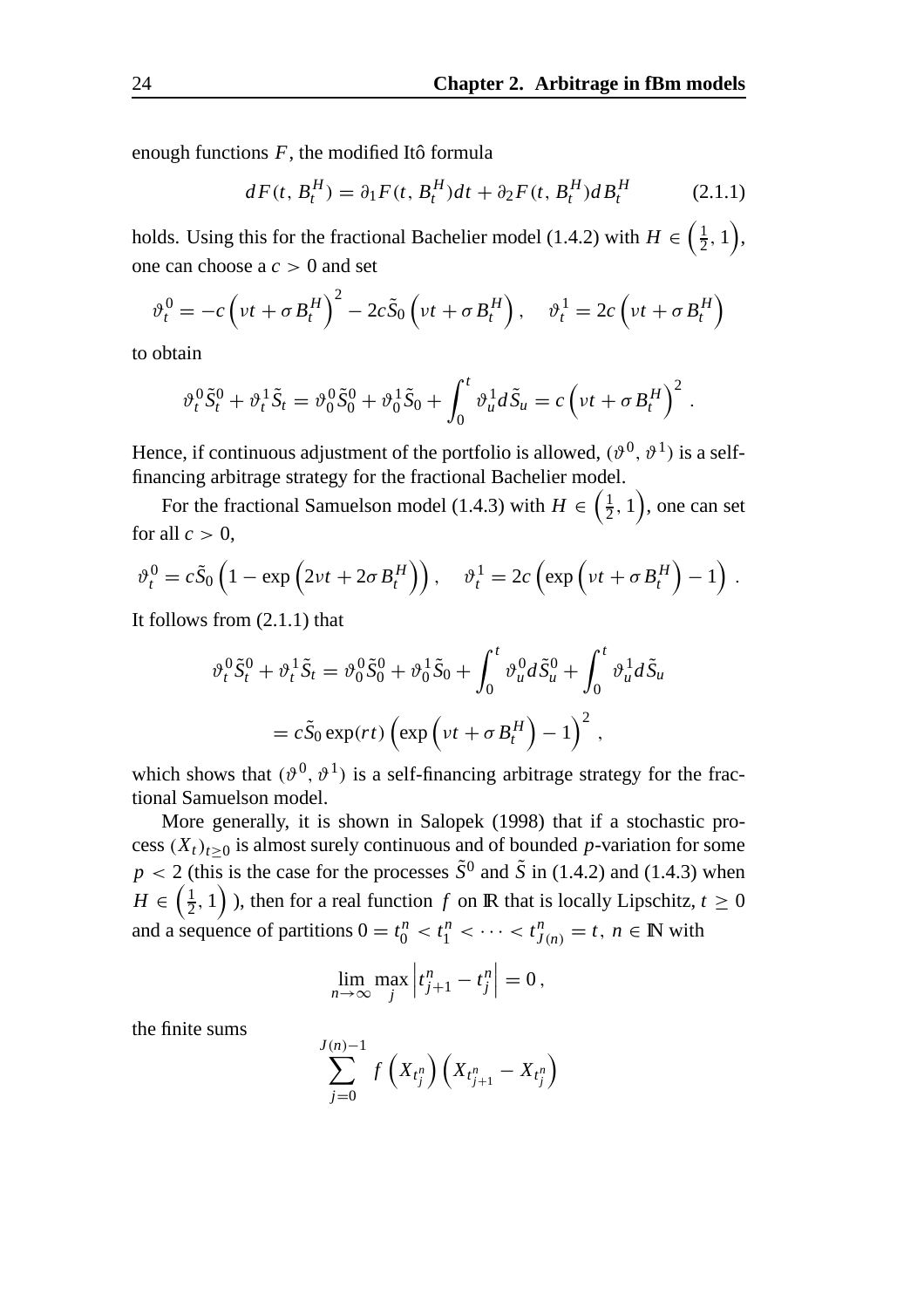almost surely converge to a limit  $\int_0^t f(X_u) dX_u$  and

$$
\int_0^t f(X_u)dX_u \stackrel{a.s.}{=} F(X_t) - F(X_0),
$$

where  $F(x) = \int_0^x f(u) du$ ,  $x \in \mathbb{R}$ . This is used in Salopek (1998) to construct a self-financing arbitrage strategy for two financial assets *X* and *Y* that are both almost surely continuous, of bounded *p*-variation for some  $p < 2$  and such that  $X_t \neq Y_t$  almost surely for all *t*.

In this chapter we construct arbitrage strategies for a class of fractional Brownian motion models that contains (1.4.2) and (1.4.3) for all  $H\in\left(0,\frac{1}{2}\right)$ ∪

 $\left(\frac{1}{2}, 1\right)$ , and we show how arbitrage can be excluded from these models by putting restrictions on the class of trading strategies.

In Section 2 we define the notions of 'free lunch with vanishing risk', 'arbitrage' and 'strong arbitrage'. Then we introduce different classes of trading strategies. In Section 3 we construct arbitrage strategies. As in the case of Rogers (1997) our arbitrage strategies consist of combinations of buy and hold strategies. Therefore we need no integration theory for fractional Brownian motion. Moreover, to generate a profit on the time interval [0, *T* ], our strategies need only know the history of  $S = \tilde{S}/\tilde{S}^{0}$  on [0, *T*]. However, to perform these strategies it must be allowed to buy and sell within arbitrarily small time intervals. In Section 4 we show that arbitrage can be ruled out from models of the form (1.4.2) and (1.4.3) by introducing a minimal amount of time *h* > 0 that must lie between two consecutive transactions.

#### **2.2 The trading strategies**

In this section the time interval is an arbitrary closed interval  $[a, b]$ . Money can be invested in a money market account where money grows according to a positive stochastic process  $(\tilde{S}_t^0)$ *t*∈[*a*,*b*] and a stock whose price follows a stochastic process  $(\tilde{S}_t)$ *t*∈[*a*,*b*] . A trading strategy is a pair  $\vartheta = (\vartheta^0, \vartheta^1)$  of stochastic processes  $(\vartheta_t^0)_{t \in [a,b]}$  and  $(\vartheta_t^1)_{t \in [a,b]}$ .  $\vartheta_t^0 \tilde{S}_t^0$  describes the money in the money market account at time  $t$  and  $\vartheta_t^1$  the number of stock shares held at time *t*. Hence, the evolution of the portfolio value of a strategy  $\vartheta$  is given by

$$
\tilde{V}_t^{\vartheta} = \vartheta_t^0 \tilde{S}_t^0 + \vartheta_t^1 \tilde{S}_t, \ t \in [a, b].
$$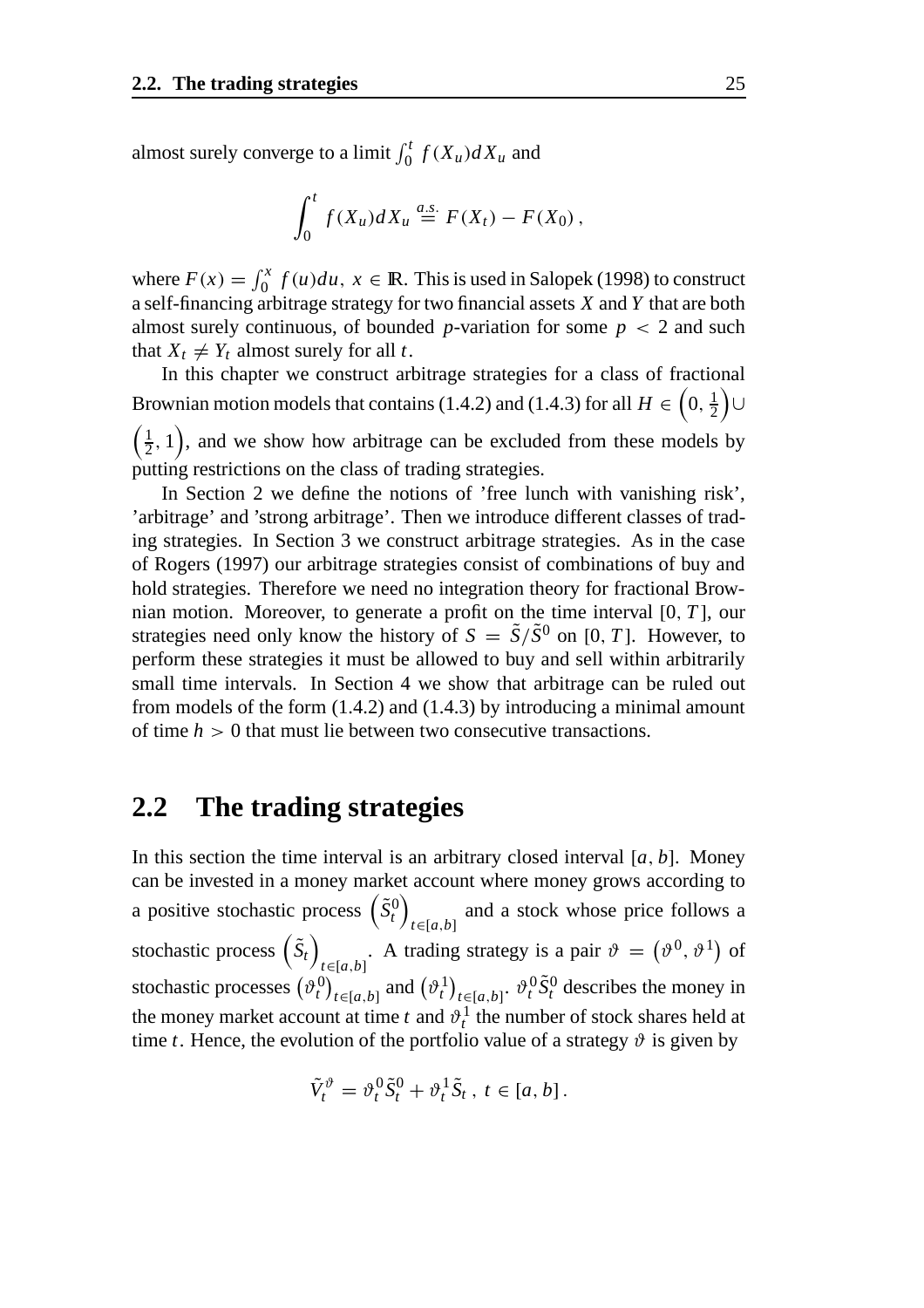We set

$$
V_t^{\vartheta} = \frac{\tilde{V}_t^{\vartheta}}{\tilde{S}_t^0} = \vartheta_t^0 + \vartheta_t^1 S_t, t \in [a, b].
$$

**Definition 2.1** *Let*  $\xi$  *be a* [0,  $\infty$ *]-valued random variable with*  $P[\xi > 0] > 0$ *.* 

*a*) A sequence of trading strategies  $\{\vartheta(n)\}_{n=1}^{\infty}$  is a ξ-FLVR (ξ-free lunch *with vanishing risk) if*

$$
\lim_{n \to \infty} \left( V_b^{\vartheta(n)} - V_a^{\vartheta(n)} \right) = \xi \quad \text{in probability}
$$

*and*

$$
\lim_{n\to\infty}\left\|\left(V_b^{\vartheta(n)}-V_a^{\vartheta(n)}\right)^-\right\|_{\infty}=0.
$$

 $\{\vartheta(n)\}_{n=1}^{\infty}$  *is a FLVR if it is a*  $\xi'$ *-FLVR for some*  $[0, \infty]$ -valued random *variable*  $\xi'$  *with*  $P[\xi' > 0] > 0$ .

*b) A trading strategy* ϑ *is a* ξ *-arbitrage if*

$$
V_b^{\vartheta} - V_a^{\vartheta} = \xi \quad almost \, surely.
$$

*θ* is an arbitrage if it is a ξ'-arbitrage for some [0, ∞]-valued random *variable*  $\xi'$  *with*  $P[\xi' > 0] > 0$ .

*c*) A trading strategy  $\vartheta$  *is a strong arbitrage if there exists a constant*  $c > 0$ *such that*

 $V_b^{\vartheta} - V_a^{\vartheta} \ge c$  almost surely.

It is clear that we must put certain restrictions on a trading strategy to give it an economic meaning. First of all, trading strategies should only be based on available information. To describe the evolution of information we introduce a family of  $\sigma$ -algebras  $\mathbf{F} = (\mathcal{F}_t)_{t \in [a,b]}$ . We assume that at any time  $t \in [a, b]$ ,  $\tilde{S}_t^0$  and  $\tilde{S}_t$  can be observed and no information is lost over time. In other words,  $\mathbf{F}$  is a filtration and

$$
\mathcal{F}_t^{\tilde{S}^0, \tilde{S}} := \sigma \left( \left( \tilde{S}_u^0 \right)_{u \in [0, t]}, \left( \tilde{S}_u \right)_{u \in [0, t]} \right) \subset \mathcal{F}_t \quad \text{for all } t \in [a, b].
$$

Note that

$$
\mathcal{F}_t^S := \sigma\left( (S_u)_{u \in [0,t]} \right) \subset \mathcal{F}_t^{\tilde{S}^0, \tilde{S}} \quad \text{for all } t \in [a,b].
$$

Furthermore, we require  $\tilde{S}^0$  and  $\tilde{S}$  to be progressively measurable with respect to *IF*. This is in particular the case when  $\tilde{S}^0$  and  $\tilde{S}$  are right-continuous, and it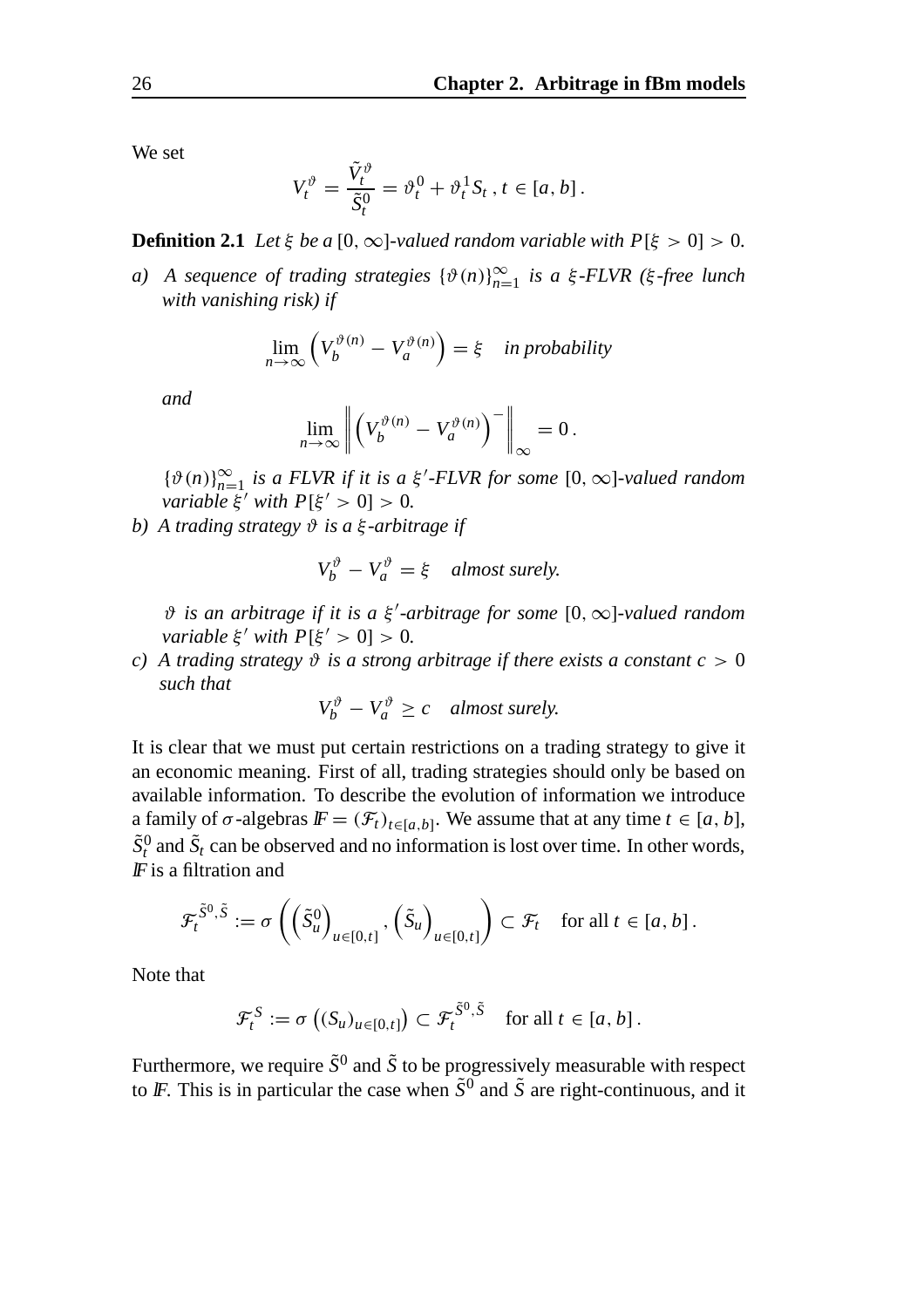ensures that for all *IF*-stopping times  $\tau$  , the stopped processes  $\left(\tilde{S}_{\tau\wedge t}^{0}\right)$ *t*∈*a*,*b* and  $(\tilde{S}_{\tau \wedge t})$ *t*∈*a*,*b* are also progressively measurable with respect to  $\mathbb F$ . To construct arbitrage in fractional Brownian models of the form (1.4.2) or (1.4.3) it is enough to consider combinations of buy and hold strategies. We start our discussion of different classes of combinations of buy and hold strategies by recalling the definition of the class  $S(F)$  of simple predictable integrands and introducing the class  $aS(F)$  of almost simple predictable integrands.

#### **Definition 2.2**

a) 
$$
\mathbf{S}(F) := \{g_0 1_{\{a\}} + \sum_{j=1}^{n-1} g_j 1_{(\tau_j, \tau_{j+1}]} : n \ge 2, a = \tau_1 \le \cdots \le \tau_n
$$
  
\n= b; all  $\tau_j$ 's are F-stopping times; g\_0 is a real,  
\n $\mathcal{F}_a$ -measurable random variable; and the other  $g_j$ 's are  
\nreal,  $\mathcal{F}_{\tau_j}$ -measurable random variables

*b*) **aS**(**IF**) := { $g_0 1_{\{a\}} + \sum_{j=1}^{\infty} g_j 1_{(\tau_j, \tau_{j+1}]}$  :  $a = \tau_1 \leq \tau_2 \leq \cdots \leq b$ ; *all*  $\tau_i$ 's are IF-stopping times; g<sub>0</sub> is a real,  $\mathcal{F}_a$ *measurable random variable; the other gj's are real,*  $\mathcal{F}_{\tau_i}$ *-measurable random variables;*  $P\left[\exists j \text{ such that } \tau_j = b\right] = 1\}$ 

c) For 
$$
\vartheta^1 = g_0 1_{\{a\}} + \sum_{j=1}^{\infty} g_j 1_{(\tau_j, \tau_{j+1}]} \in \mathbf{aS}(F)
$$
 we define  
\n
$$
\left(\vartheta^1 \cdot \tilde{S}\right)_t := \sum_{j=1}^{\infty} g_j (\tilde{S}_{\tau_{j+1} \wedge t} - \tilde{S}_{\tau_j \wedge t}), t \in [a, b].
$$
\n(Note that this is almost surely a sum of finitely many terms,  
\nand the process  $\left((\vartheta^1 \cdot \tilde{S})_t\right)_{t \in [a, b]}$  is progressively measurable  
\nbecause  $(\tilde{S}_t)_{t \in [a, b]}$  is.)

**Remark 2.3** For  $\vartheta^1 = g_0 1_{\{a\}} + \sum_{j=1}^{\infty} g_j 1_{(\tau_j, \tau_{j+1}]} \in \mathbf{aS}(F)$  we can define the sets  $A_n = \{\tau_n < b\} \cap \{\tau_{n+1} = b\}$ ,  $n \in \mathbb{N}$ . Then  $P\left[\bigcup_{n=1}^{\infty} A_n\right] = 1$ , the function  $N : \Omega \to \mathbb{N}$  defined by

$$
N(\omega) := \begin{cases} n, & \omega \in A_n \\ 0, & \omega \notin \bigcup_{n=1}^{\infty} A_n \end{cases}
$$

is  $\mathcal{F}_b$ -measurable and

$$
\vartheta^{1} = g_{0} 1_{\{a\}} + \sum_{j=1}^{\infty} g_{j} 1_{(\tau_{j}, \tau_{j+1}]} = g_{0} 1_{\{a\}} + \sum_{j=1}^{N} g_{j} 1_{(\tau_{j}, \tau_{j+1}]} \text{ almost surely.}
$$

If an investor buys and sells stock shares according to  $\vartheta^1$ , he will almost surely carry out only finitely many transactions. But he does not know from the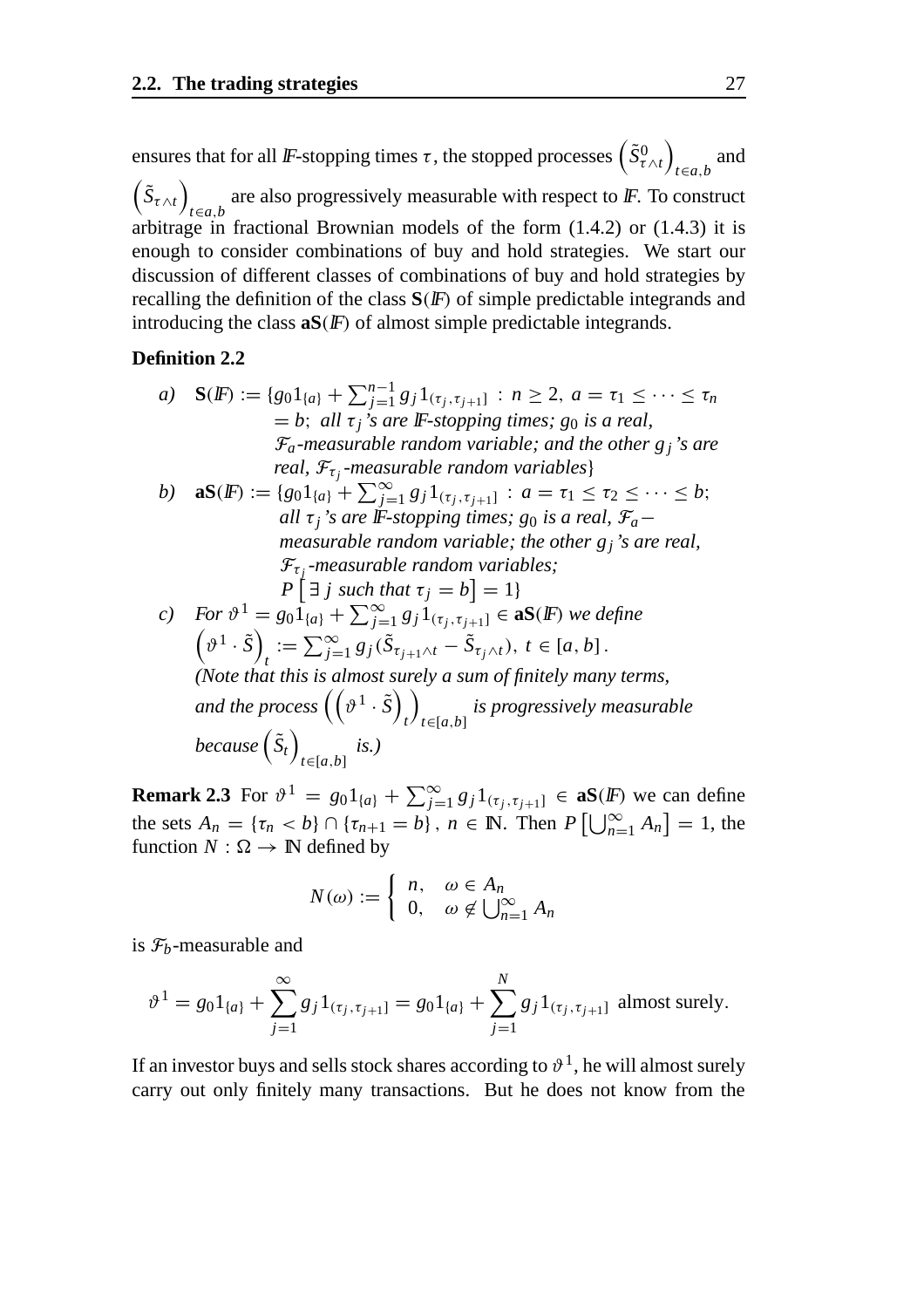beginning how many. Note that if we take an arbitrary  $\mathcal{F}_b$ -measurable function *N* :  $\Omega \rightarrow \mathbb{N}$ , an increasing sequence of *IF*-stopping times  $a = \tau_1 \leq \tau_2 \leq \tau_1$  $\cdots \leq b$ , a real,  $\mathcal{F}_a$ -measurable function  $g_0$  and real,  $\mathcal{F}_{\tau_i}$ -measurable functions  $g_j$ ,  $j \in \mathbb{N}$ , then

$$
g_0 1_{\{a\}} + \sum_{j=1}^N g_j 1_{(\tau_j, \tau_{j+1}]} = g_0 1_{\{a\}} + \sum_{j=1}^\infty 1_{\{j \le N\}} g_j 1_{(\tau_j, \tau_{j+1}]}
$$

need not be in **aS**(lF).

#### **Definition 2.4**

$$
\Theta^{\mathbf{S}}(F) := \left\{ \vartheta \; : \; \vartheta^0, \, \vartheta^1 \in \mathbf{S}(F) \right\} \quad , \quad \Theta^{\mathbf{aS}}(F) := \left\{ \vartheta \; : \; \vartheta^0, \, \vartheta^1 \in \mathbf{aS}(F) \right\} \, .
$$

**Definition 2.5** Let  $\vartheta = (\vartheta^0, \vartheta^1) \in \Theta^{aS}(F)$ *. There exist* F-stopping times

 $a = \tau_1 \leq \tau_2 \leq \cdots \leq b$ 

*such that*  $\vartheta^0$  *and*  $\vartheta^1$  *can be written in the form* 

$$
\vartheta^0 = f_0 1_{\{a\}} + \sum_{j=1}^{\infty} f_j 1_{(\tau_j, \tau_{j+1}]}, \quad \vartheta^1 = g_0 1_{\{a\}} + \sum_{j=1}^{\infty} g_j 1_{(\tau_j, \tau_{j+1}]}. \quad (2.2.1)
$$

*We set*  $\tau_0 = a - 1$  *and call*  $\vartheta$  *self-financing for*  $(\tilde{S}^0, \tilde{S})$  *if for all*  $j \ge 1$ *,*  $k = 1, \ldots, j \text{ and } l \geq 0,$ 

$$
1_{\{\tau_{j-k} < \tau_{j-k+1} = \tau_{j+l} < \tau_{j+l+1}\}} \left\{ \left(f_{j+l} - f_{j-k}\right) \tilde{S}_{\tau_j}^0 + \left(g_{j+l} - g_{j-k}\right) \tilde{S}_{\tau_j} \right\} \stackrel{\text{a.s.}}{=} 0. \tag{2.2.2}
$$

*(Note that the property (2.2.2) is independent of the representation (2.2.1) of* ϑ*.)*

$$
\Theta_{\text{sf}}^{\mathbf{S}}(F) := \left\{ \vartheta \in \Theta^{\mathbf{S}}(F) : \vartheta \text{ is self-financing} \right\}.
$$

$$
\Theta_{\text{sf}}^{\mathbf{as}}(F) := \left\{ \vartheta \in \Theta^{\mathbf{as}}(F) : \vartheta \text{ is self-financing} \right\}.
$$

**Proposition 2.6** Let  $\vartheta = (\vartheta^0, \vartheta^1) \in \Theta^{aS}(F)$ . Then the following are equiv*alent:*

*(i)*  $\vartheta$  *is self-financing for*  $(\tilde{S}^0, \tilde{S})$ 

$$
(ii) \quad \tilde{V}_t^{\vartheta} \stackrel{\text{a.s.}}{=} \tilde{V}_a^{\vartheta} + \left(\vartheta^0 \cdot \tilde{S}^0\right)_t + \left(\vartheta^1 \cdot \tilde{S}\right)_t \quad \text{for all } t \in [a, b]
$$

- $(iii)$   $\vartheta$  *is self-financing for*  $(1, S)$
- $(iv)$   $V_t^{\vartheta} \stackrel{\text{a.s.}}{=} V_a^{\vartheta} + (\vartheta^1 \cdot S)_t$  *for all t* ∈ [*a*, *b*]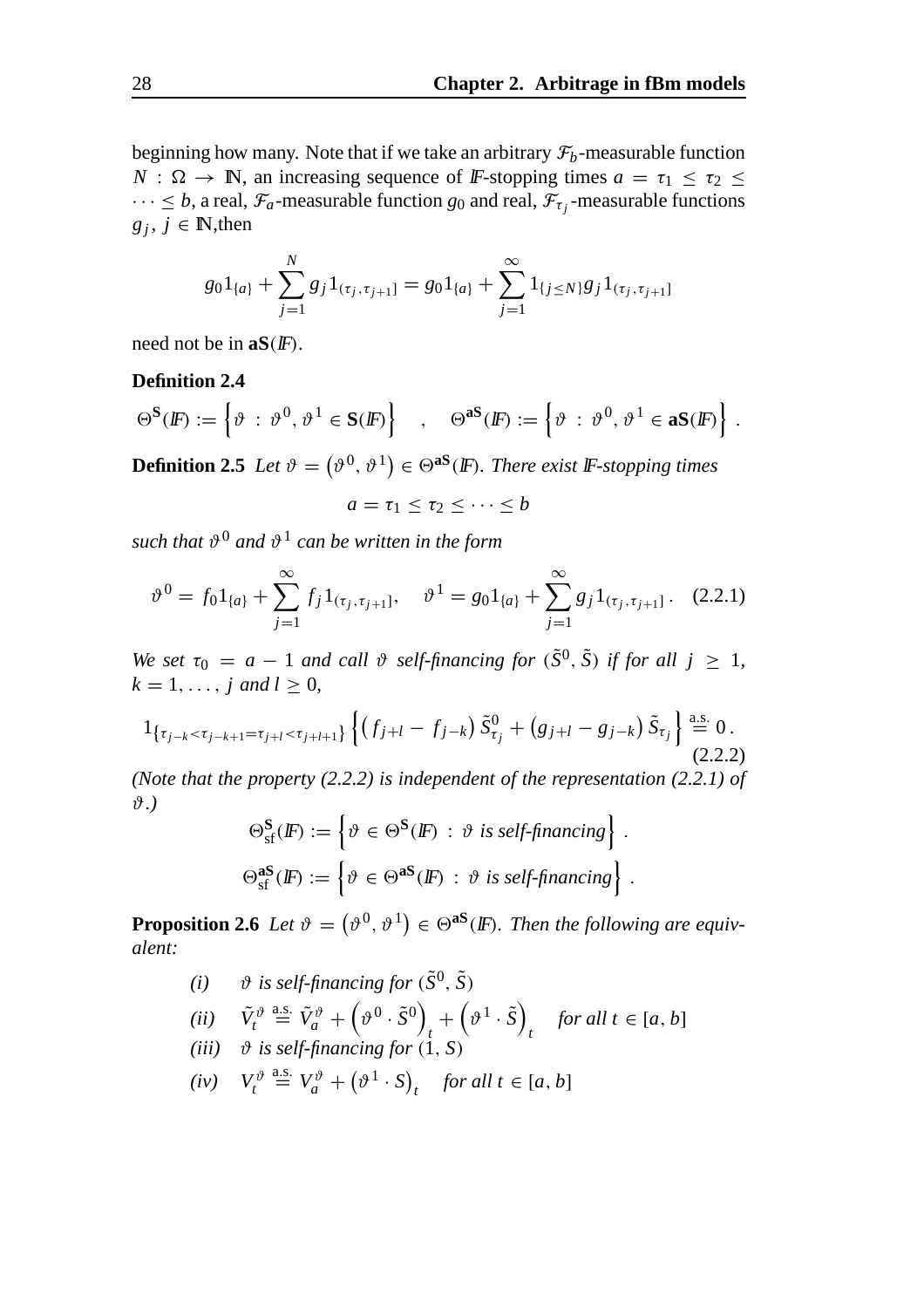*Proof.* Let  $a = \tau_1 \leq \tau_2 \leq \cdots \leq b$  be an increasing sequence of *IF*-stopping times such that

$$
\vartheta^0 = f_0 1_{\{a\}} + \sum_{j=1}^{\infty} f_j 1_{(\tau_j, \tau_{j+1}]}, \quad \vartheta^1 = g_0 1_{\{a\}} + \sum_{j=1}^{\infty} g_j 1_{(\tau_j, \tau_{j+1}]}.
$$

(i)  $\Rightarrow$  (ii): For *t* = *a*, (ii) is trivially satisfied. So let us assume *t* ∈ (*a*, *b*]. For almost all  $\omega \in \Omega$ , there exists a  $j \in \mathbb{N}$ , such that  $t \in (\tau_j, \tau_{j+1}]$ , and

$$
\tilde{V}_a^{\vartheta} + \left(\vartheta^0 \cdot \tilde{S}^0\right)_t + \left(\vartheta^1 \cdot \tilde{S}\right)_t
$$
\n
$$
= f_0 \tilde{S}_{\tau_1}^0 + g_0 \tilde{S}_{\tau_1} + \sum_{i=1}^{j-1} f_i \left(\tilde{S}_{\tau_{i+1}}^0 - \tilde{S}_{\tau_i}^0\right) + f_j \left(\tilde{S}_t^0 - \tilde{S}_{\tau_j}^0\right)
$$
\n
$$
+ \sum_{i=1}^{j-1} g_i \left(\tilde{S}_{\tau_{i+1}} - \tilde{S}_{\tau_i}\right) + g_j \left(\tilde{S}_t - \tilde{S}_{\tau_j}\right)
$$
\n
$$
\sum_{i=1}^{j} \tilde{S}_{\tau_0}^0 (f_i - f_i) + \sum_{i=1}^{j} \tilde{S}_{\tau_0}^0 (g_i - g_i) + f_i \tilde{S}_{\tau_0}^0 + g_i \tilde{S}_{\tau_0}^0 + g_i \tilde{S}_{\tau_0}^0 + g_i \tilde{S}_{\tau_0}^0
$$

 $=$   $\sum$ *i*=1  $\tilde{S}_{\tau_i}^0$  (  $f_{i-1} - f_i$  ) +  $\sum$ *i*=1  $\tilde{S}_{\tau_i} (g_{i-1} - g_i) + f_j \tilde{S}_t^0 + g_j \tilde{S}_t = \vartheta_t^0 \tilde{S}_t^0 + \vartheta_t^1 \tilde{S}_t$ ,

where the last inequality follows from (i) and the fact that  $f_j = \vartheta_t^0$ ,  $g_j = \vartheta_t^1$ . (ii)  $\Rightarrow$  (i): Let  $j \ge 1, k = 1, \ldots, j$  and  $l \ge 0$ . On

$$
\{\tau_{j-k} < \tau_{j-k+1} = \tau_{j+l} < \tau_{j+l+1}\}
$$

we have

$$
(f_{j+l} - f_{j-k}) \tilde{S}_{\tau_j}^0 + (g_{j+l} - g_{j-k}) \tilde{S}_{\tau_j}
$$
  
\n
$$
= (f_{j+l} \tilde{S}_{\tau_{j+l+1}}^0 + g_{j+l} \tilde{S}_{\tau_{j+l+1}}) - (f_{j-k} \tilde{S}_{\tau_j}^0 + g_{j-k} \tilde{S}_{\tau_j})
$$
  
\n
$$
-f_{j+l} (\tilde{S}_{\tau_{j+l+1}}^0 - \tilde{S}_{\tau_j}^0) - g_{j+l} (\tilde{S}_{\tau_{j+l+1}} - \tilde{S}_{\tau_j})
$$
  
\n
$$
= (\vartheta_{\tau_{j+l+1}}^0 \tilde{S}_{\tau_{j+l+1}}^0 + \vartheta_{\tau_{j+l+1}}^1 \tilde{S}_{\tau_{j+l+1}}) - (\vartheta_{\tau_j}^0 \tilde{S}_{\tau_j}^0 + \vartheta_{\tau_j}^1 \tilde{S}_{\tau_j})
$$
  
\n
$$
- \left[ \vartheta_a^0 \tilde{S}_a^0 + \vartheta_a^1 \tilde{S}_a + \sum_{i=1}^{j+l} f_i (\tilde{S}_{\tau_{i+1}}^0 - \tilde{S}_{\tau_i}^0) + \sum_{i=1}^{j+l} g_i (\tilde{S}_{\tau_{i+1}} - \tilde{S}_{\tau_i}) \right]
$$
  
\n
$$
+ \left[ \vartheta_a^0 \tilde{S}_a^0 + \vartheta_a^1 \tilde{S}_a + \sum_{i=1}^{j-1} f_i (\tilde{S}_{\tau_{i+1}}^0 - \tilde{S}_{\tau_i}^0) + \sum_{i=1}^{j-1} g_i (\tilde{S}_{\tau_{i+1}} - \tilde{S}_{\tau_i}) \right] \stackrel{\text{a.s.}}{=} 0,
$$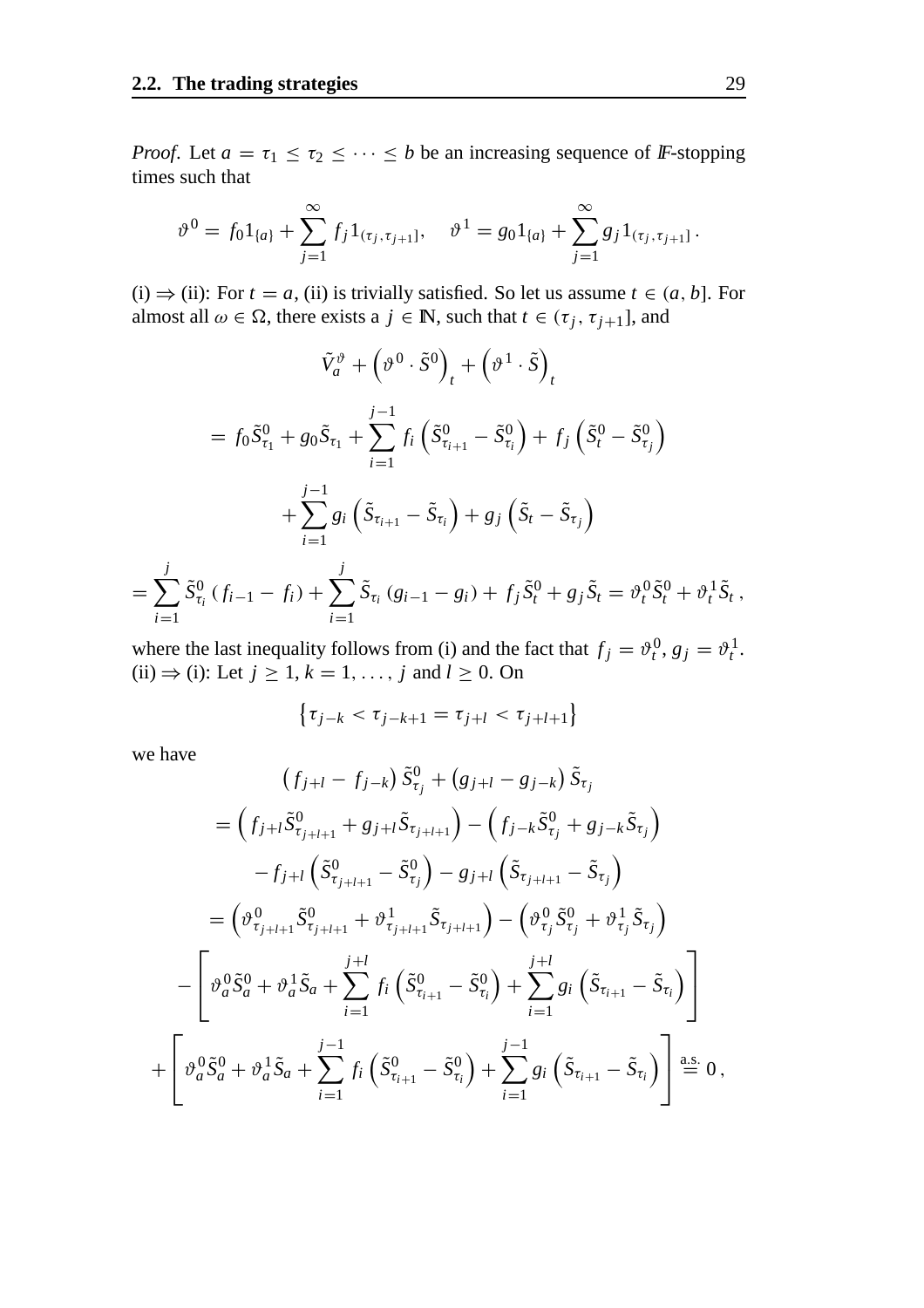where the last inequality follows from (ii).

The equivalence of (i) and (iii) is trivial, and the equivalence of (iii) and (iv) can be shown in the same way as the equivalence of (i) and (ii).  $\Box$ 

**Remark 2.7** It follows from Proposition 2.6 that for all  $\vartheta \in \Theta_{\text{sf}}^{\text{aS}}(I\!\!F)$ ,

$$
\vartheta_t^0 \stackrel{\text{a.s.}}{=} V_a^{\vartheta} + \left(\vartheta^1 \cdot S\right)_t - \vartheta_t^1 S_t \,, \ t \in [a, b] \,. \tag{2.2.3}
$$

This shows that if we identify indistinguishable processes, the map

$$
\vartheta = (\vartheta^0, \vartheta^1) \mapsto (V_a^{\vartheta}, \vartheta^1)
$$

is a bijection from  $\Theta_{\text{sf}}^{aS}(F)$  to  $L^0(\mathcal{F}_a) \times aS(F)$ . In particular, there exists for all  $(\xi, \vartheta^1) \in L^0(\mathcal{F}_a) \times \mathbf{a}S(F)$ , a unique  $\vartheta^0 \in \mathbf{a}S(F)$  such that  $\vartheta = (\vartheta^0, \vartheta^1)$ is in  $\Theta_{\text{sf}}^{\text{aS}}(F)$  and  $V_a^{\vartheta} = \xi$ .

In  $\Theta_{\text{sf}}^{\text{as}}(I\!\!F^S)$  there exist so called doubling strategies which can create arbitrage even in the standard Samuelson model, where

$$
S_t = S_0 \exp(vt + \sigma B_t), t \in [0, T],
$$

for constants  $S_0 > 0$ ,  $\nu$ ,  $\sigma$  and a Brownian motion *B*. It was noticed by Harrison and Pliska (1981) that they can be ruled out by putting an admissibility condition on the trading strategies. We use the admissibility condition of Delbaen and Schachermayer (1994). It is more liberal than the one of Harrison and Pliska (1981) but restrictive enough to exclude arbitrage in the Samuelson model.

**Definition 2.8** *Let*  $c \geq 0$ *. We call*  $\vartheta \in \Theta_{\text{sf}}^{\text{as}}(\mathbb{F})$ *, c-admissible if* 

$$
\inf_{t \in [a,b]} \left( V_t^{\vartheta} - V_a^{\vartheta} \right) = \inf_{t \in [a,b]} \left( \vartheta^1 \cdot S \right)_t \ge -c \quad \text{almost surely.}
$$

*We call*  $\vartheta$  *admissible if it is c-admissible for some*  $c \geq 0$ *.* 

$$
\Theta_{\text{sf,adm}}^{\mathbf{S}}(F) := \left\{ \vartheta \in \Theta_{\text{sf}}^{\mathbf{S}}(F) \, : \, \vartheta \text{ is admissible} \right\}.
$$

$$
\Theta_{\text{sf,adm}}^{\mathbf{aS}}(F) := \left\{ \vartheta \in \Theta_{\text{sf}}^{\mathbf{aS}}(F) \, : \, \vartheta \text{ is admissible} \right\}.
$$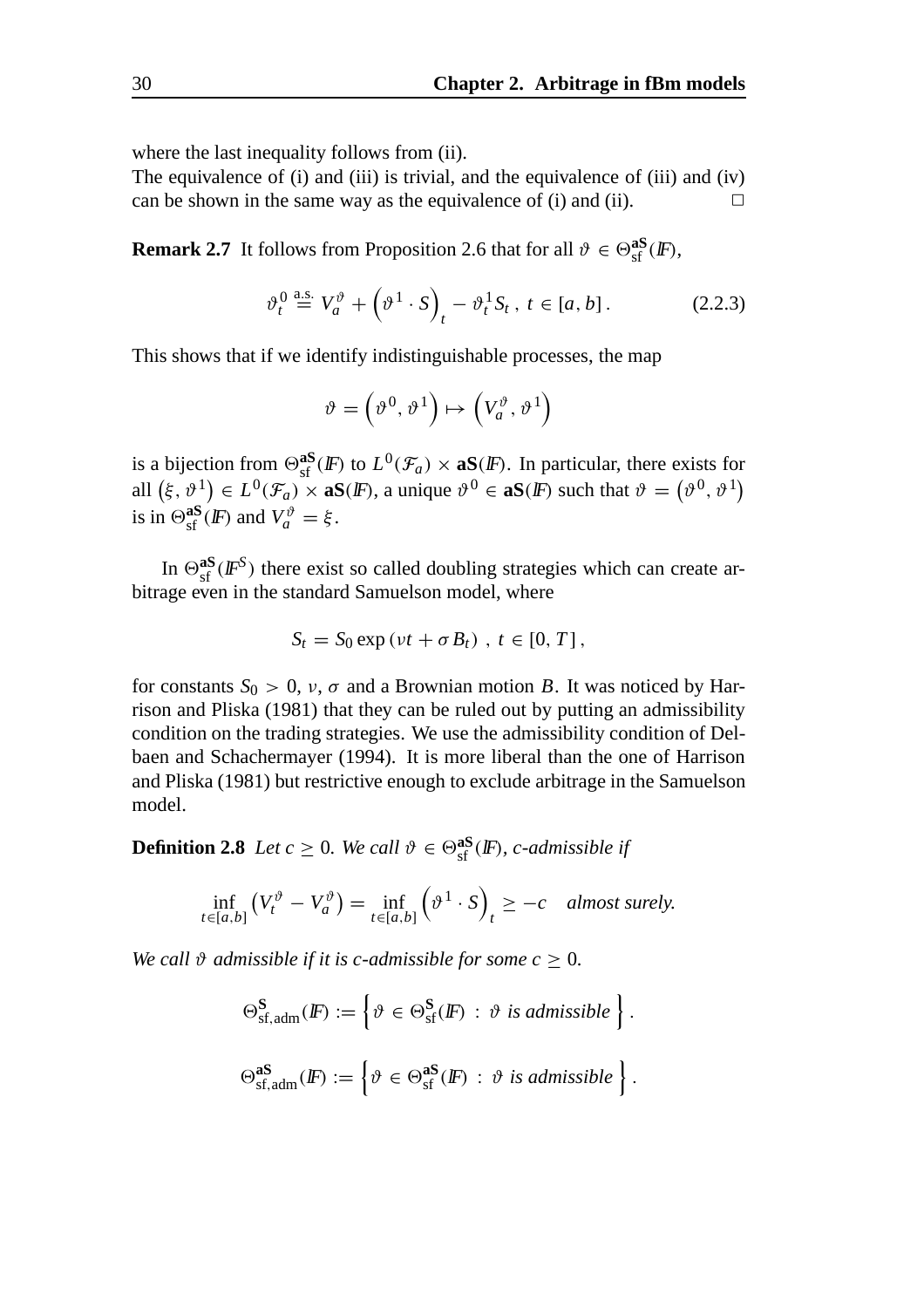### **2.3 Construction of arbitrage**

**Theorem 2.9** *Let*  $B^H$  *be a fractional Brownian motion. Let*  $T \in (0, \infty)$ *,*  $v \in C^1[0, T]$  *and*  $\sigma > 0$ *. Then in all four cases:* 

> *(i)*  $H \in (\frac{1}{2}, 1), S_t = v(t) + \sigma B_t^H, t \in [0, T]$ (*ii*)  $H \in (\frac{1}{2}, 1), \quad S_t = \exp(v(t) + \sigma B_t^H), t \in [0, T]$ *(iii)*  $H \in (\overline{0}, \frac{1}{2}), \quad S_t = v(t) + \sigma B_t^H, t \in [0, T]$  $(iv)$  *H*  $\in$  (0,  $\frac{1}{2}$ ), *S<sub>t</sub>* = exp ( $v(t) + \sigma B_t^H$ ),  $t \in [0, T]$

*there exists for every constant c* > 0 *and all*  $n \in \mathbb{N}$ ,  $a \vartheta^1(n) \in S(\mathbb{F}^S)$  *such that*

a) 
$$
P[(\vartheta^1(n) \cdot S)_T = c] > 1 - \frac{1}{n}
$$
 and  
b)  $\inf_{t \in [0,T]} (\vartheta^1(n) \cdot S)_t \ge -\frac{1}{n}$ .

*In particular, the strategies*  $\vartheta(n) = (\vartheta^0(n), \vartheta^1(n)) \in \Theta_{\text{sf,adm}}^S(\mathbb{F}^S), n \in \mathbb{N},$ *where*  $\vartheta^0(n)$  *is given by* 

$$
\vartheta_t^0(n) = \left(\vartheta^1(n) \cdot S\right)_t - \vartheta_t^1(n)S_t, \ t \in [0, T], \ n \in \mathbb{N},
$$

*form a c-FLVR. In the cases (iii) and (iv),*  $\vartheta^1(n)$  *can be chosen such that also* 

$$
c)\quad |\vartheta^1(n)|\leq \frac{1}{n}\,.
$$

**Theorem 2.10** *In all four cases (i)-(iv) of Theorem 2.9 there exists for every constant c* > 0, *a*  $\frac{1}{c}$ -*admissible c-arbitrage*  $\vartheta \in \Theta_{\text{sf,adm}}^{\text{as}}(\mathbb{F}^S)$ *. In the cases* (*iii*) and (*iv*),  $\vartheta$  can be chosen such that  $|\vartheta^1| \leq \frac{1}{c}$ .

In order to prove Theorems 2.9 and 2.10 we need the following two lemmas.

**Lemma 2.11** *Let*  $(Z_t)_{t \in [a,b]}$  *be a continuous stochastic process. If* 

$$
P[Z_b = Z_a] = 0, \t(2.3.1)
$$

*and for all*  $\varepsilon > 0$  *there exist deterministic times*  $a = t_0 < \cdots < t_n = b$  *such that*

$$
P\left[\max_{t\in[a,b]} \sum_{j=0}^{n-1} \left(Z_{t_{j+1}\wedge t} - Z_{t_j\wedge t}\right)^2 \geq \varepsilon\right] < \varepsilon,\tag{2.3.2}
$$

*then there exists for all*  $M > 0$  *a*  $\gamma \in S(\mathbb{F}^Z)$  *such that* 

*a*)  $P[(\gamma \cdot Z)_b < M] < \frac{1}{M}$  and *b*)  $\inf_{t \in [a,b]} (\gamma \cdot Z)_t \geq -\frac{1}{M}.$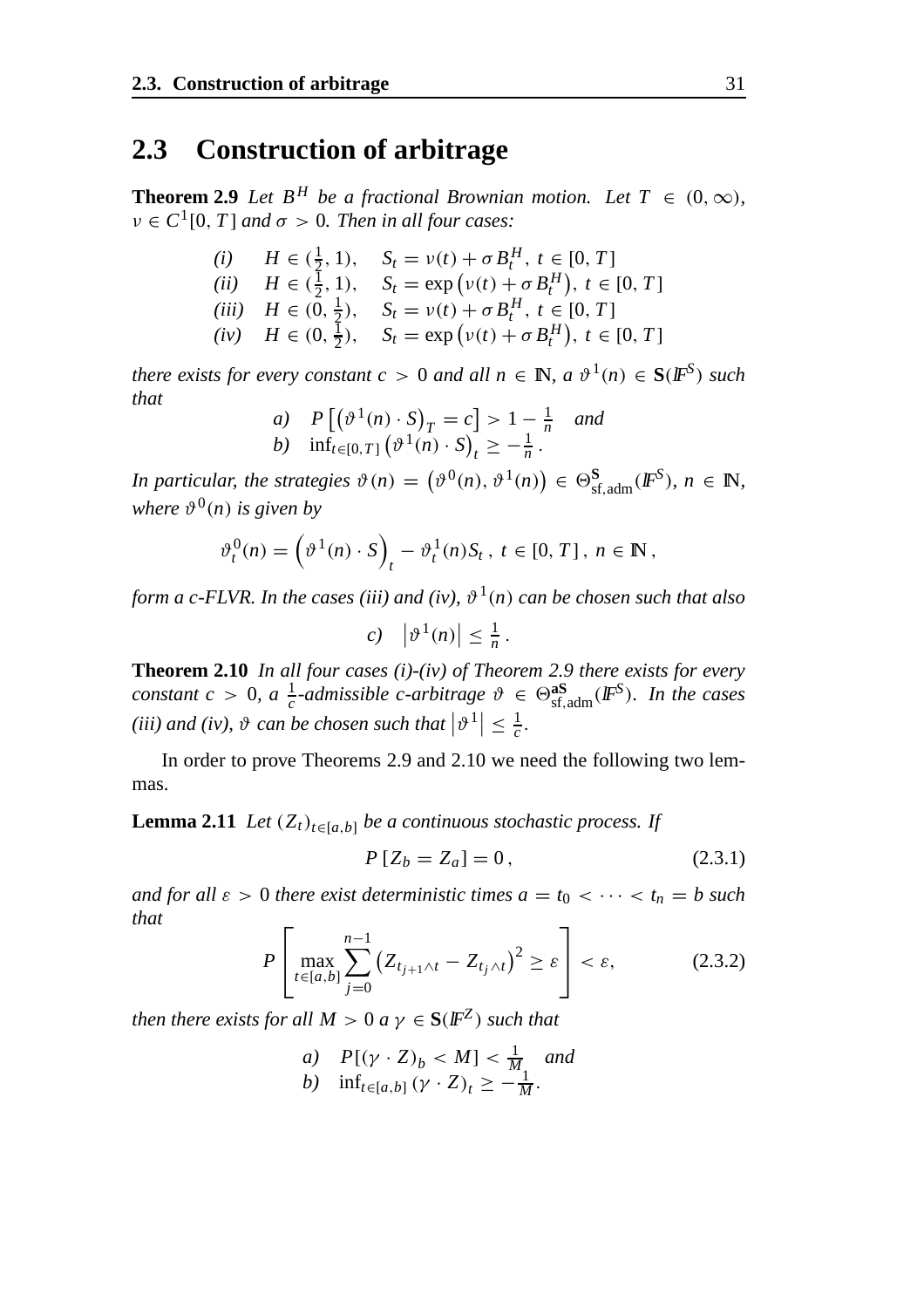*Proof.* Let  $M > 0$ . It follows from (2.3.1) and (2.3.2) that there exist an  $\varepsilon > 0$ such that

$$
P\left[\left(Z_b - Z_a\right)^2 < \varepsilon\right] < \frac{1}{2M} \tag{2.3.3}
$$

and a partition  $a = t_0 < \cdots < t_n = b$ , such that

$$
P\left[\max_{t\in[a,b]}\sum_{j=0}^{n-1}\left(Z_{t_{j+1}\wedge t}-Z_{t_{j}\wedge t}\right)^{2}\geq\frac{\varepsilon}{M^{2}+1}\right]<\frac{1}{2M}.
$$
 (2.3.4)

Since *Z* is continuous,

$$
\xi = \inf \left\{ t \in [a, b] : \sum_{j=0}^{n-1} (Z_{t_{j+1} \wedge t} - Z_{t_j \wedge t})^2 \ge \frac{\varepsilon}{M^2 + 1} \right\}
$$
(2.3.5)

(we set inf $\emptyset = b$ )

is an  $\mathbb{F}^Z$ -stopping time (see e.g. Problem 1.2.7 of Karatzas and Shreve (1988)) and  $(2.3.4)$  implies

$$
P\left[\xi < b\right] < \frac{1}{2M} \,. \tag{2.3.6}
$$

Furthermore,

$$
\gamma = \frac{2}{\varepsilon} \left( M + \frac{1}{M} \right) \sum_{j=1}^{n-1} \left( Z_{t_j} - Z_a \right) 1_{(t_j, t_{j+1}]} 1_{[0, \xi]} \tag{2.3.7}
$$

is in  $S(F^Z)$  and a calculation shows that for all  $t \in [a, b]$ ,

$$
(\gamma \cdot Z)_t = \frac{M + \frac{1}{M}}{\varepsilon} \left[ \left( Z_{t \wedge \xi} - Z_a \right)^2 - \sum_{j=0}^{n-1} \left( Z_{t_{j+1} \wedge t \wedge \xi} - Z_{t_j \wedge t \wedge \xi} \right)^2 \right].
$$
\n(2.3.8)

This together with (2.3.5) implies b). From (2.3.8), (2.3.6) and (2.3.3) it follows that

$$
P[(\gamma \cdot Z)_b < M]
$$
\n
$$
= P\left[\frac{M + \frac{1}{M}}{\varepsilon} \left\{ (Z_{\xi} - Z_a)^2 - \sum_{j=0}^{n-1} (Z_{t_{j+1} \wedge \xi} - Z_{t_j \wedge \xi})^2 \right\} < M \right]
$$
\n
$$
\leq P\left[ (Z_{\xi} - Z_a)^2 < \varepsilon \right] \leq P\left[ \xi < b \right] + P\left[ (Z_b - Z_a)^2 < \varepsilon \right] < \frac{1}{M}.
$$

This shows a), and the lemma is proved.  $\Box$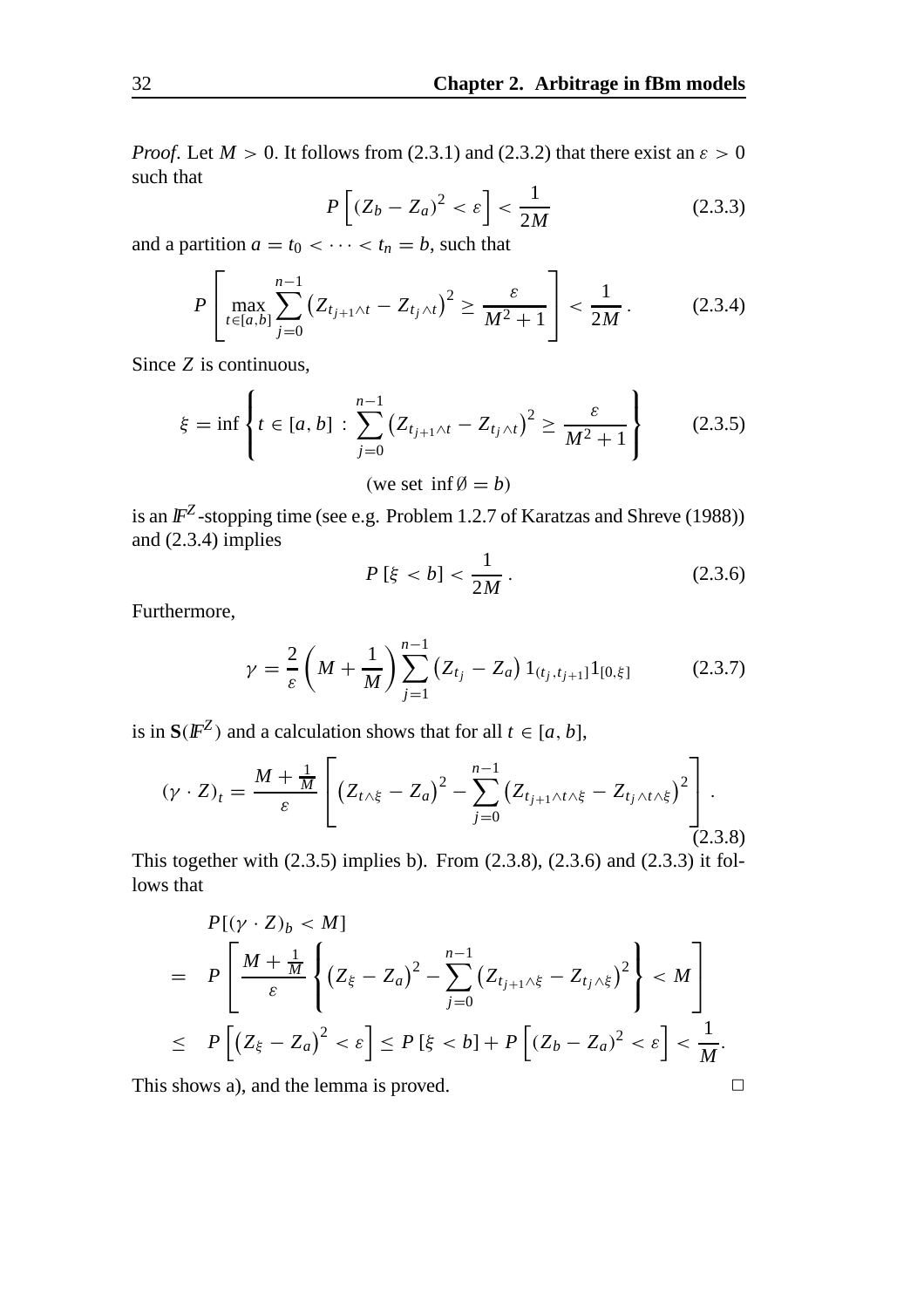**Lemma 2.12** *Let*  $(Z_t)_{t \in [a,b]}$  *be a continuous stochastic process. If for all L* > 0 *there exist deterministic times*  $a = t_0 < \cdots < t_n = b$ *, such that* 

$$
P\left[\sum_{j=0}^{n-1} (Z_{t_{j+1}} - Z_{t_j})^2 < L\right] < \frac{1}{L},\tag{2.3.9}
$$

*then there exists for all*  $M > 0$  *a*  $\gamma \in S(\mathbb{F}^Z)$  *such that* 

a) 
$$
P[(\gamma \cdot Z)_b < M] < \frac{1}{M}
$$
,  
\nb)  $\inf_{t \in [a,b]} (\gamma \cdot Z)_b \ge -\frac{1}{M}$  and  
\nc)  $|\gamma| \le \frac{1}{M}$ .

*Proof.* Let  $M > 0$ . Since *Z* is continuous,

$$
\xi_N = \inf \{ t \in [a, b] : |Z_t - Z_a| \ge N \}
$$
 (we set  $\inf \emptyset = b$ ) (2.3.10)

is for all  $N > 0$  an  $\mathbb{F}^Z$ -stopping time and  $\{\xi_N < b\} \to \emptyset$ , as  $N \to \infty$ . Therefore there exists an  $N \geq 2$ , such that

$$
P\left[\xi_N < b\right] < \frac{1}{2M} \,. \tag{2.3.11}
$$

By assumption (2.3.9) there exists a partition  $a = t_0 < \cdots < t_n = b$ , such that

$$
P\left[\sum_{j=0}^{n-1} (Z_{t_{j+1}} - Z_{t_j})^2 < N^2(M^2 + 1) \right] < \frac{1}{2M} \,. \tag{2.3.12}
$$

It is easy to see that

$$
\gamma = -\frac{2}{MN^2} \sum_{j=1}^{n-1} (Z_{t_j} - Z_a) 1_{(t_j, t_{j+1}]} 1_{[0, \xi_N]}
$$

is in  $S(\mathbb{F}^Z)$  and satisfies c). As in the proof of Lemma 2.11 a calculation shows that for all  $t \in [a, b]$ ,

$$
(\gamma \cdot Z)_t = \frac{1}{MN^2} \left[ \sum_{j=0}^{n-1} \left( Z_{t_{j+1} \wedge t \wedge \xi_N} - Z_{t_j \wedge t \wedge \xi_N} \right)^2 - \left( Z_{t \wedge \xi_N} - Z_a \right)^2 \right].
$$
\n(2.3.13)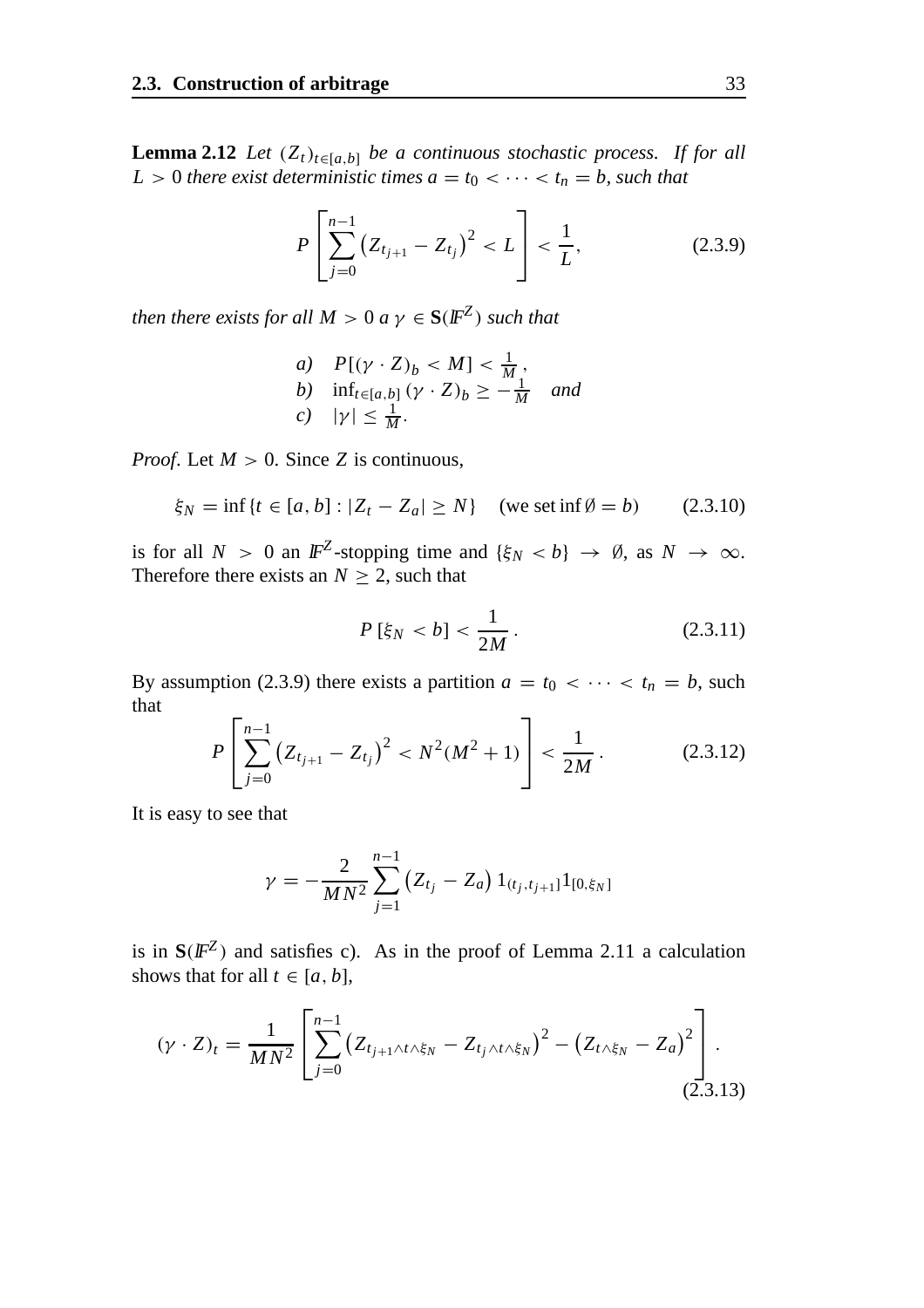This together with (2.3.10) implies b). From (2.3.13), (2.3.11) and (2.3.12) follows that

$$
P[(\gamma \cdot Z)_b < M]
$$
  
=  $P\left[\frac{1}{MN^2} \left\{ \sum_{j=0}^{n-1} (Z_{t_{j+1}\wedge \xi_N} - Z_{t_j \wedge \xi_N})^2 - (Z_{\xi_N} - S_a)^2 \right\} < M \right]$   
 $\leq P\left[\sum_{j=0}^{n-1} (Z_{t_{j+1}\wedge \xi_N} - Z_{t_j \wedge \xi_N})^2 < M^2N^2 + N^2 \right]$   
 $\leq P[\xi_N < b] + P\left[\sum_{j=0}^{n-1} (Z_{t_{j+1}} - Z_{t_j})^2 < N^2(M^2 + 1) \right] < \frac{1}{M}.$ 

This shows a) and the lemma is proved.

**Remark 2.13** The conclusions of Lemmas 2.11 and 2.12 remain true if (2.3.2) or (2.3.9) are satisfied for general stopping times  $a = \tau_0 \leq \cdots \leq \tau_n = b$  instead of deterministic times  $a = t_0 < \cdots < t_n = b$ . However, for the proof of Theorems 2.9 and 2.10 the versions with deterministic times are sufficient.

**Proof of Theorem 2.9** By self-similarity of  $B<sup>H</sup>$  it is enough to prove Theorem 2.9 for  $T = 1$ .

(i)  $H \in (\frac{1}{2}, 1), \quad S_t = v(t) + \sigma B_t^H, t \in [0, 1]:$ It is clear that  $(S_t)_{t \in [0,1]}$  satisfies (2.3.1). It follows from Lemma 1.4 a) and the fact that  $\nu$  is Lipschitz that

$$
\max_{t \in [0,1]} \sum_{j=0}^{n-1} \left( S_{\frac{j+1}{n}\wedge t} - S_{\frac{j}{n}\wedge t} \right)^2 \stackrel{(n \to \infty)}{\longrightarrow} 0 \text{ almost surely.}
$$
 (2.3.14)

This shows that  $(S_t)_{t \in [0,1]}$  satisfies (2.3.2). Thus, it follows from Lemma 2.11 that for all  $n \in \mathbb{N}$ , there exists a  $\gamma(n) \in S(F^S)$  such that

a) 
$$
P[(\gamma(n) \cdot S)_1 < c] < \frac{1}{n}
$$
 and  
b)  $\inf_{t \in [0,1]} (\gamma(n) \cdot S)_t \geq -\frac{1}{n}$ .

For every  $n \in \mathbb{N}$ ,

$$
\xi_n = \inf \left\{ t \, : \, (\gamma(n) \cdot S)_t = c \right\} \quad \text{(we set } \inf \emptyset = 1)
$$

$$
\qquad \qquad \Box
$$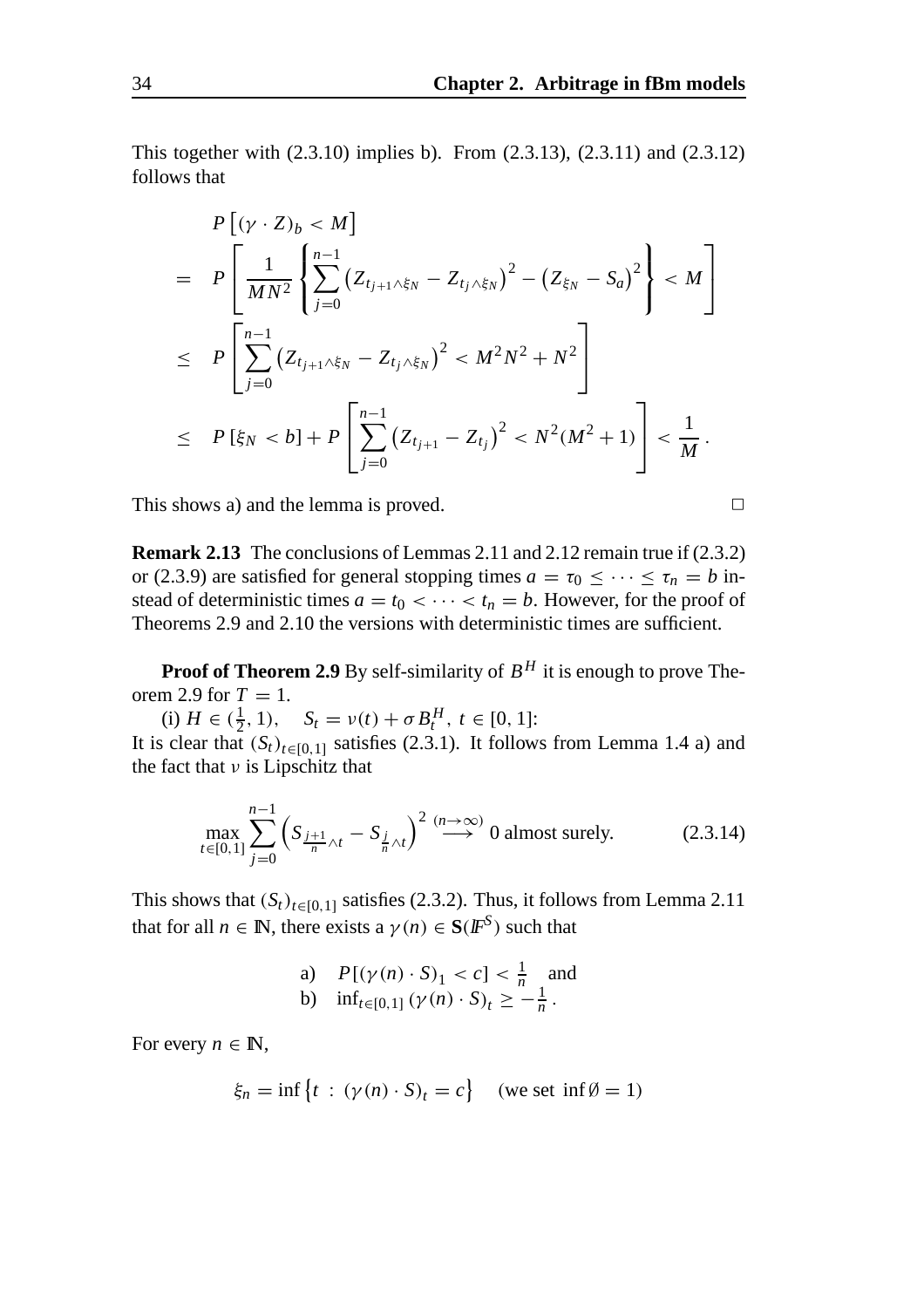is an  $\mathbb{F}^Z$ -stopping time and for  $\vartheta^1(n) = \gamma(n) \cdot 1_{[0,\xi_n]} \in \mathbf{S}(\mathbb{F}^Z)$  we have

a) 
$$
P[(\vartheta^1(n) \cdot S)_1 = c] > 1 - \frac{1}{n}
$$
 and  
b)  $\inf_{t \in [0,1]} (\vartheta^1(n) \cdot S)_t \ge -\frac{1}{n}$ .

(ii)  $H \in (\frac{1}{2}, 1), \quad S_t = \exp(v(t) + \sigma B_t^H), t \in [0, 1]:$ It is clear that  $(S_t)_{t \in [0,1]}$  satisfies (2.3.1). That  $(S_t)_{t \in [0,1]}$  satisfies (2.3.2) follows from

$$
|S_t - S_u| \leq \left(\max_{v \in [0,1]} S_v\right) |\ln S_t - \ln S_u|, \ u, t \in [0,1],
$$

and (2.3.14). Now the assertion can be deduced from Lemma 2.11 as before.

(iii)  $H \in \left(0, \frac{1}{2}\right)$  $\left( \int_{t}^{t} S_{t} = v(t) + \sigma B_{t}^{H}, t \in [0, 1]: \right)$ 

To show that  $(S_t)_{t \in [0,1]}$  satisfies (2.3.9) we choose an  $L > 0$ . It follows from Lemma 1.4 c) that

$$
\frac{1}{n}\sum_{j=0}^{n-1}\left|B_{\frac{j+1}{n}}^H-B_{\frac{j}{n}}^H\right| \stackrel{(n\to\infty)}{\longrightarrow} 0 \text{ in } L^1.
$$

Hence,

$$
\sum_{j=0}^{n-1} 2 \left| \left( v \left( \frac{j+1}{n} \right) - v \left( \frac{j}{n} \right) \right) \left( \sigma B_{\frac{j+1}{n}}^H - \sigma B_{\frac{j}{n}}^H \right) \right|
$$
  

$$
\leq 2 \left\| v' \right\|_{\infty} \frac{1}{n} \sigma \sum_{j=0}^{n-1} \left| B_{\frac{j+1}{n}}^H - B_{\frac{j}{n}}^H \right| \stackrel{(n \to \infty)}{\longrightarrow} 0 \text{ in } L^1.
$$

In particular, there exists an  $n_1 \in \mathbb{N}$ , such that for all  $n \geq n_1$ ,

$$
P\left[\sum_{j=0}^{n-1} \left|2\left(\nu\left(\frac{j+1}{n}\right)-\nu\left(\frac{j}{n}\right)\right)\left(\sigma B_{\frac{j+1}{n}}^H-\sigma B_{\frac{j}{n}}^H\right)\right|>L\right]<\frac{1}{2L}.
$$

On the other hand, Lemma 1.4 d) implies that there exists an  $n_2 \in \mathbb{N}$ , such that for all  $n \geq n_2$ ,

$$
P\left[\sum_{j=0}^{n-1}\left(\sigma B_{\frac{j+1}{n}}^H-\sigma B_{\frac{j}{n}}^H\right)^2 < 2L\right] < \frac{1}{2L}.
$$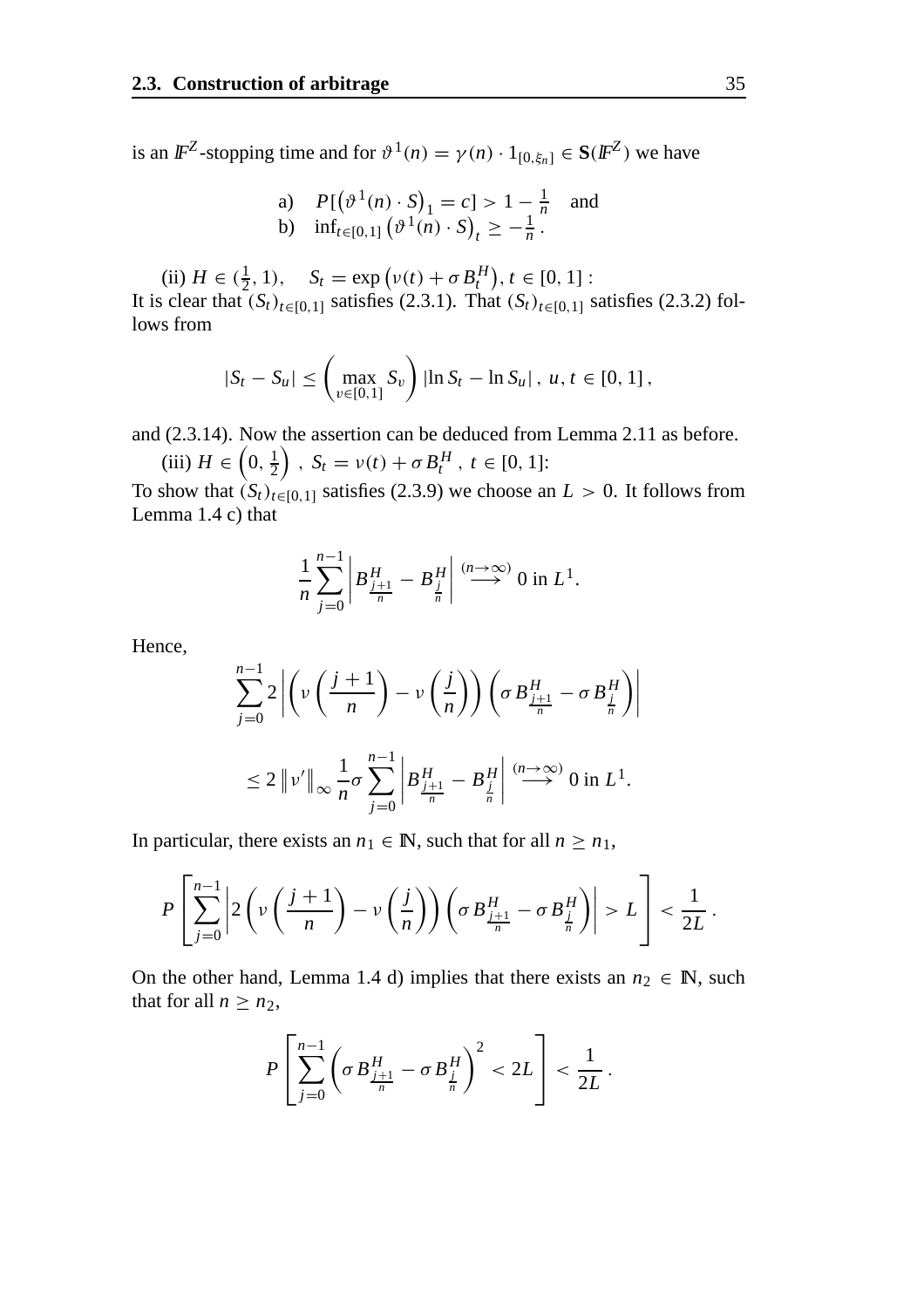Hence, for all  $n \geq \max(n_1, n_2)$ ,

$$
P\left[\sum_{j=0}^{n-1}\left(S_{\frac{j+1}{n}}-S_{\frac{j}{n}}\right)^{2} < L\right] \le P\left[\sum_{j=0}^{n-1}\left(\sigma B_{\frac{j+1}{n}}^{H}-\sigma B_{\frac{j}{n}}^{H}\right)^{2} + 2\left(\nu\left(\frac{j+1}{n}\right)-\nu\left(\frac{j}{n}\right)\right)\left(\sigma B_{\frac{j+1}{n}}^{H}-\sigma B_{\frac{j}{n}}^{H}\right) < L\right] \le P\left[\sum_{j=0}^{n-1}\left(\sigma B_{\frac{j+1}{n}}^{H}-\sigma B_{\frac{j}{n}}^{H}\right)^{2} < 2L\right] + P\left[\sum_{j=0}^{n-1}2\left|\left(\nu\left(\frac{j+1}{n}\right)-\nu\left(\frac{j}{n}\right)\right)\left(\sigma B_{\frac{j+1}{n}}^{H}-\sigma B_{\frac{j}{n}}^{H}\right)\right| > L\right] < \frac{1}{L}.
$$

This shows that  $(S_t)_{t \in [0,1]}$  satisfies (2.3.9). By Lemma 2.12 there exists for all  $n \in \mathbb{N}$ ,  $a \gamma(n) \in S(\mathbb{F}^{\mathbb{Z}})$  such that

a)  $P[(\gamma(n) \cdot S)_1 < c] < \frac{1}{n}$ <br>
b)  $\inf_{t \in [0,1]} (\gamma(n) \cdot S)_t \ge -\frac{1}{n}$ <br>
c)  $|\gamma(n)| \le \frac{1}{n}$ .

Having shown this, we can construct  $\vartheta^1(n)$  as in (i). By c) we get  $|\vartheta^1(n)| \leq \frac{1}{n}.$ 

(iv)  $H \in (0, \frac{1}{2}), \quad S_t = \exp(v(t) + \sigma B_t^H), t \in [0, 1]$ : Since  $(S_t)_{t \in [0,1]}$  is positive and continuous,  $\min_{v \in [0,1]} S_v > 0$ . Therefore, there exists an  $\varepsilon > 0$  such that

$$
P\left[\min_{v\in[0,1]} S_v \leq \varepsilon\right] < \frac{1}{2L}.
$$

It follows from what we have shown in the proof of (iii) that there exists a partition  $0 = t_0 < \cdots < t_n = 1$ , such that

$$
P\left[\sum_{j=0}^{n-1} (\ln S_{t_{j+1}} - \ln S_{t_j})^2 < \frac{1}{\varepsilon^2} L\right] < \frac{1}{2L}.
$$

Since for all *j*,

$$
|S_{t_{j+1}} - S_{t_j}| \geq \left(\min_{v \in [0,1]} S_v\right) |\ln S_{t_{j+1}} - \ln S_{t_j}|,
$$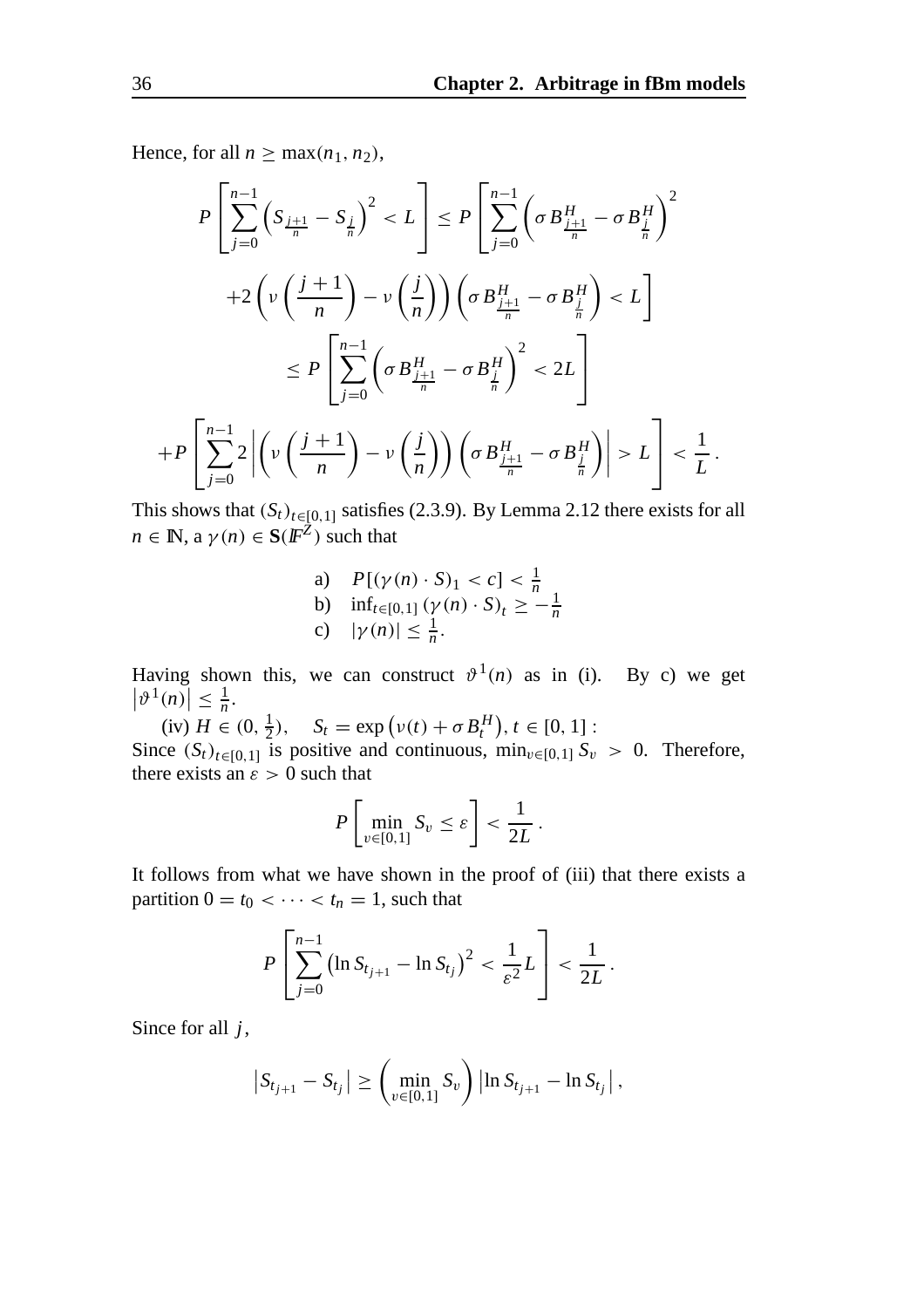we obtain

$$
P\left[\sum_{j=0}^{n-1} (S_{t_{j+1}} - S_{t_j})^2 < L\right]
$$
\n
$$
\leq P\left[\min_{v \in [0,1]} S_v \leq \varepsilon\right] + P\left[\sum_{j=0}^{n-1} (\ln S_{t_{j+1}} - \ln S_{t_j})^2 < \frac{1}{\varepsilon^2} L\right] < \frac{1}{L}.
$$

This shows that  $(S_t)_{t \in [0,1]}$  satisfies (2.3.9). Thus,  $\vartheta^1(n)$  can be constructed as in (iii). Again  $|\vartheta^1(n)| \leq \frac{1}{n}$ . This completes the proof of the theorem.

**Proof of Theorem 2.10** Since  $B<sup>H</sup>$  is self-similar, it is enough to prove the theorem for  $T = 1$ . We split  $(0, 1]$  into the subintervals

$$
I_n = (a_n = 1 - 2^{1-n}, b_n = 1 - 2^{-n}], n \in \mathbb{N}.
$$

By  $S^n$  we denote the restriction of *S* to *I<sub>n</sub>* and by  $\mathbb{F}^{S^n} = (\mathcal{F}^{S^n}_t)_{t \in I_n}$  the filtration generated by  $S^n$ . Note that  $\mathcal{F}^{S^n}_t \subset \mathcal{F}^S_t$  for all  $n \in \mathbb{N}$  and  $t \in I_n$ .

Since  $B<sup>H</sup>$  has stationary increments, it follows from Theorem 2.9 that there exists for all  $n \in \mathbb{N}$ , a  $\gamma(n) \in \mathbf{S}(F^{S^n})$  such that

a) 
$$
P[(\gamma(n) \cdot S^n)_{b_n} < c + \frac{1}{c}] < \frac{1}{n}
$$
  
b)  $\inf_{t \in I_n} (\gamma(n) \cdot S^n)_t \ge -\frac{1}{2^n c}$ .

For

$$
\gamma = \sum_{n=1}^{\infty} \gamma(n) 1_{I_n},
$$

$$
\xi = \inf \left\{ t \in [0, 1] : (\gamma \cdot S)_t = c \right\} \quad (\text{we set } \inf \emptyset = 1)
$$

is an  $IF^S$ -stopping time. a) and b) imply  $P[\xi < 1] = 1$ . Therefore,  $\vartheta^1 = \gamma \cdot 1_{[0,\xi]}$  belongs to **aS**( $\mathbb{F}^S$ ) and

$$
\left(\vartheta^0,\vartheta^1\right)
$$

with

$$
\vartheta_t^0 = \left(\vartheta^1 \cdot S\right)_t - \vartheta_t^1 S_t, \ t \in [0, 1],
$$

is a  $\frac{1}{c}$ -admissible *c*-arbitrage in  $\Theta_{\text{sf,adm}}^{\text{as}}(I\!F^S)$ . In the cases (iii) and (iv), all  $\gamma(n)$ 's can be chosen such that  $|\gamma(n)| \leq \frac{1}{c}$ . Then  $|\vartheta^1| \leq \frac{1}{c}$  too, and the theorem is proved.  $\Box$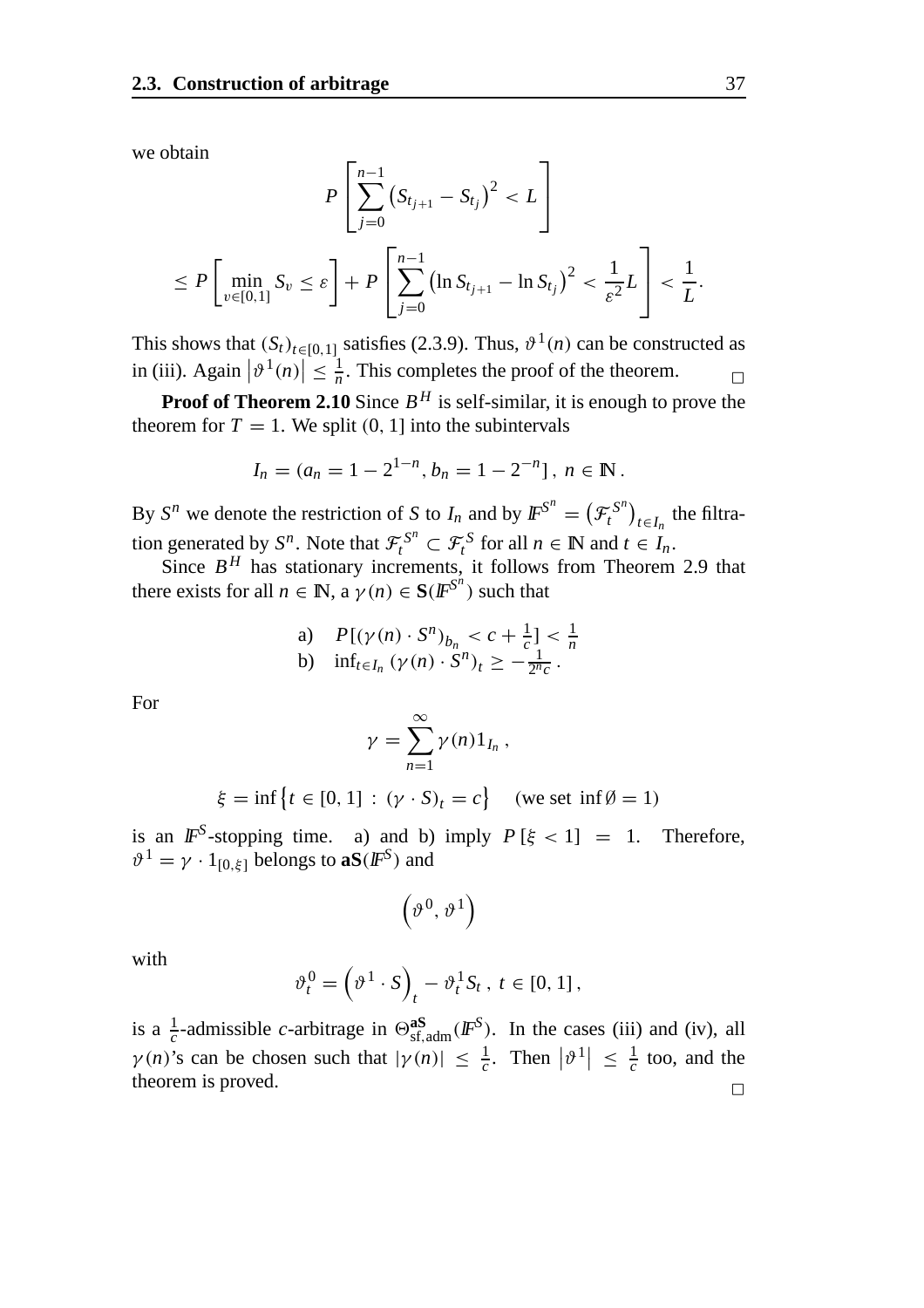#### **Remarks 2.14**

**1.** In a market model  $(\tilde{S}_t^0)$ *t*∈[0,*T* ]  $,\left(\tilde{S}_t\right)$ *t*∈[0,*T* ]  $\setminus$ with strong arbitrage it is possible to super-replicate a European call option with time-*T* pay-off  $\tilde{C}_T$  =  $(\tilde{S}_T - K)^+$ ,  $K > 0$ , without initial endowment in the following way: At time 0 one borrows money from the money market account to buy one stock share. Then one applies a strong arbitrage strategy to generate the amount of money needed to pay back ones debts without selling the stock share. At time *T* one owns a stock share and has no debts. This hedges the option. The following example shows that a European call option can have a positive super-replication price if the model  $(\tilde{S}_t^0)$ *t*∈[0,*T* ]  $,\left(\tilde{S}_t\right)$ *t*∈[0,*T* ]  $\setminus$ only admits arbitrage:

Let  $(\Omega, \mathcal{A}, P)$  be a probability space with a Brownian motion *B* and an independent fractional Brownian motion  $B^H$ ,  $H \in (0, \frac{1}{2}) \cup (\frac{1}{2}, 1)$ . Furthermore, let  $\xi$  be a random variable on  $(\Omega, \mathcal{A}, P)$  that is independent of *B* and *B*<sup>*H*</sup> and such that  $P[\xi = 0] = P[\xi = 1] = \frac{1}{2}$ . Let *r*, *v* and  $\sigma > 0$ , be constants. The  $\text{model}\left(\left(\tilde{S}_t^0\right)\right)$ *t*∈[0,*T* ]  $,\left(\tilde{S}_t\right)$ *t*∈[0,1]  $\setminus$ with

$$
\tilde{S}_t^0 = \exp(rt) \text{ and } \tilde{S}_t = \exp\left\{(r+v)t + \sigma\left((1-\xi)B_t + \xi B_t^H\right)\right\},
$$
  

$$
t \in [0,1],
$$

has arbitrage but no strong arbitrage in  $\Theta_{\text{sf,adm}}^{\text{aS}}(I\!\!F^{\tilde{S}})$ . Is is clear that the superreplication of  $\tilde{C}_1$  with a strategy from  $\Theta_{\text{sf,adm}}^{\text{as}}(F^{\tilde{S}})$  costs at least the Black-Scholes price.

**2.** As we mentioned in the introduction, it is shown in Salopek (1998) that a stochastic process *Z* which is almost surely continuous and of bounded *p*variation for some  $p < 2$ , can be integrated path-wise with respect to itself, and

$$
\int_0^t 2(Z_u - Z_0) dZ_u = (Z_t - Z_0)^2 \quad \text{for all} \quad t \in [0, T]. \tag{2.3.15}
$$

The process (2.3.7), which is the building block for our arbitrage strategy in the cases (i) and (ii) of Theorem 2.9, is a multiple of a discrete version of the integrand in (2.3.15).

**3.** It is clear that Theorem 2.9 cannot only be applied to models

$$
\left( \left( \tilde{S}_t^0 \right)_{t \in [0,T]}, \left( \tilde{S}_t \right)_{t \in [0,T]} \right)
$$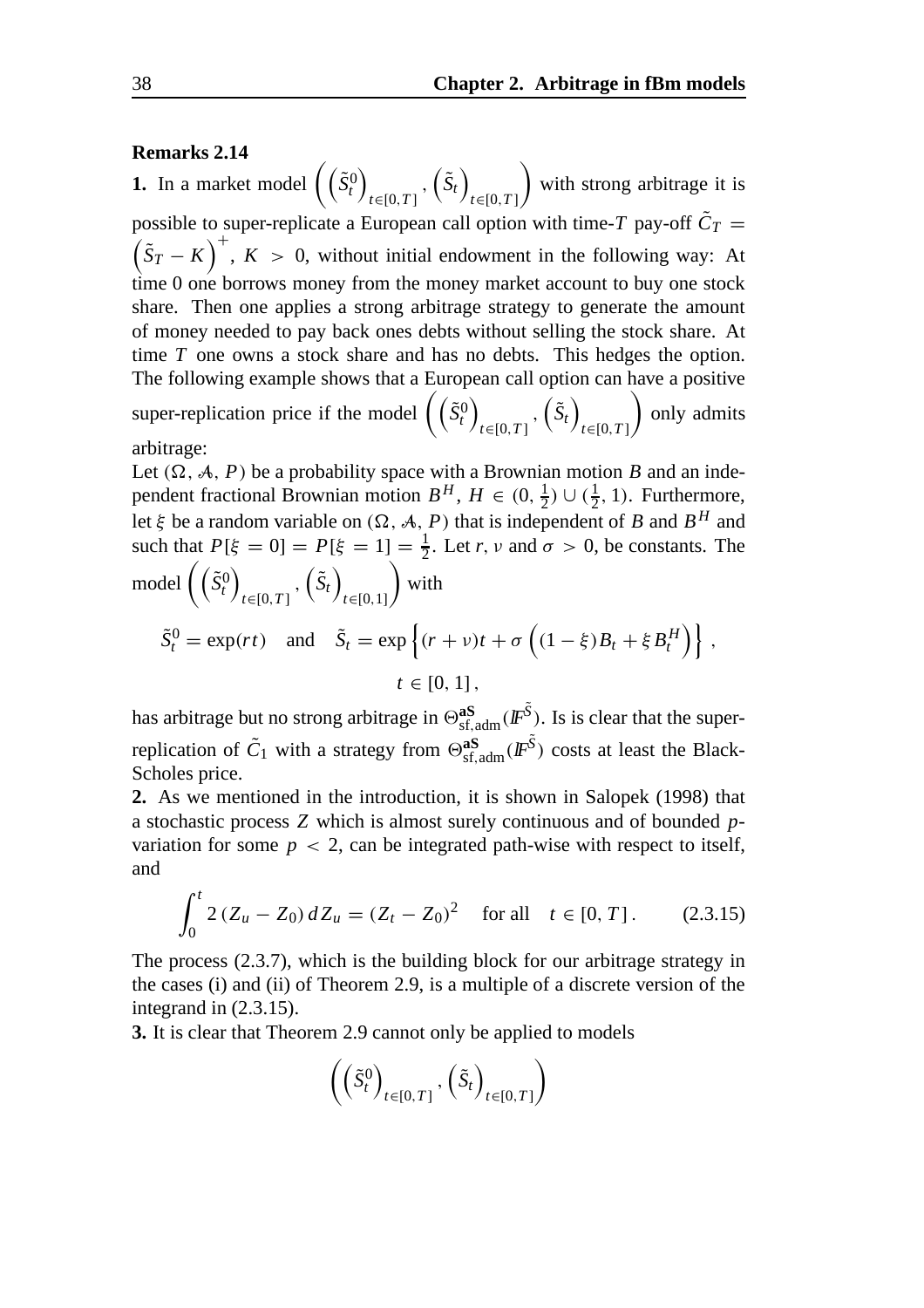with

$$
S_t = v(t) + \sigma B_t^H \quad \text{or} \quad S_t = \exp\left(v(t) + \sigma B_t^H\right),
$$

but to all models  $\Big(\big(\tilde{S}_t^0\big)$ *t*∈[0,*T* ]  $\left( \tilde{S}\right)$ *t*∈[0,*T* ]  $\setminus$ such that  $(S_t)_{t \in [0,T]}$  satisfies conditions  $(2.3.1)$  and  $(2.3.2)$  of Lemma 2.11 or condition  $(2.3.9)$  of Lemma 2.12. In particular, condition (2.3.2) is fulfilled by all processes with vanishing quadratic variation, and all processes with infinite quadratic variation satisfy condition (2.3.9). For different generalizations of Lemma 1.4 see e.g. Shao (1996), Takashima (1989) or Kôno and Maejima (1991). Shao (1996) contains results on *p*-variation of Gaussian processes with stationary increments. Takashima (1989) gives sample path properties of ergodic self-similar processes, and in Kôno and Maejima (1991), results on Hölder continuity of sample paths of some self-similar stable processes can be found.

#### **2.4 Exclusion of arbitrage**

The arbitrage strategies that we constructed in Section 3 act on ever smaller time intervals. They can be excluded by introducing a minimal amount of time  $h > 0$  that must lie between two consecutive transactions.

**Definition 2.15** *Let*  $\mathbb{F} = (\mathcal{F}_t)_{t \in [0,T]}$  *be a filtration and h* > 0*.* 

$$
\mathbf{S}^{h}(F) := \left\{ g_{0}1_{\{0\}} + \sum_{j=1}^{n-1} g_{j}1_{(\tau_{j}, \tau_{j+1}]} \in \mathbf{S}(F) : \tau_{j+1} \ge \tau_{j} + h, \forall j \right\}.
$$
  

$$
\Theta_{\text{sf}}^{h}(F) := \left\{ \vartheta \in \Theta_{\text{sf}}^{\mathbf{S}} : \vartheta^{0}, \vartheta^{1} \in \mathbf{S}^{h}(F) \right\}.
$$
 (2.4.1)

In the following we will show that none of the models (i)-(iv) of Theorem 2.9 has an arbitrage in  $\bigcup_{h>0} \Theta_{\text{sf}}^h(\text{I\!F}^S)$ .

**Lemma 2.16** *Let*  $H \in (0, \frac{1}{2}) \cup (\frac{1}{2}, 1)$  *and*  $(B_t)_{t \geq 0}$  *a one-sided Brownian motion. Let*  $(Z_t)_{t\geq 0}$  *be a continuous version of*  $\left(\int_0^t (t-s)^{H-\frac{1}{2}}dB_s\right)$ *t*≥0 *. Then, for all c*  $\geq 0$  *and all h and T such that*  $0 < h \leq T$ ,

$$
P\left[\inf_{t\in[h,T]} Z_t \ge c\right] = P\left[\sup_{t\in[h,T]} Z_t \le -c\right] > 0.
$$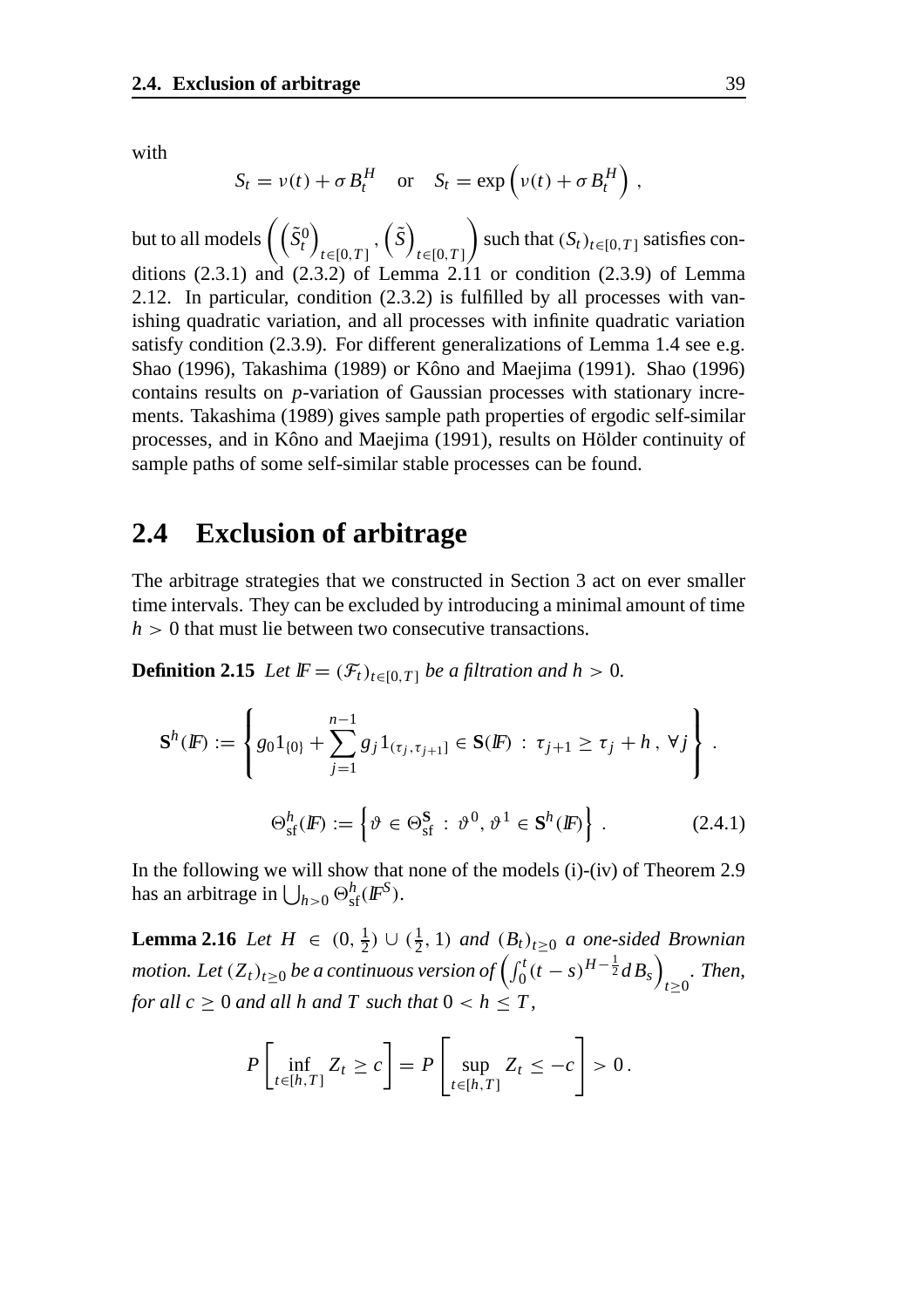*Proof.* Let  $c \geq 0$  and  $0 < h \leq T$ .

$$
P\left[\inf_{t\in[h,T]} Z_t \ge c\right] = P\left[\sup_{t\in[h,T]} Z_t \le -c\right]
$$

follows from the fact that  $(-Z_t)_{t>0}$  has the same distribution as  $(Z_t)_{t>0}$ . Theorem 2.9.25 of Karatzas and Shreve (1988) shows that for all  $n \in \mathbb{N}$ , there exists a measurable set  $\Omega_n \subset \Omega$  with  $P[\Omega_n] = 1$  such that for all  $\omega \in \Omega_n$  and all  $t \in [0, n]$ ,

$$
\lim_{s \to t} \frac{B_t - B_s}{\sqrt{|t - s|} \log \left(\frac{1}{|t - s|}\right)} = 0. \tag{2.4.2}
$$

For  $\tilde{\Omega} = \bigcap_{n=1}^{\infty}$ ,  $P[\tilde{\Omega}] = 1$ , and (2.4.2) holds for all  $\omega \in \tilde{\Omega}$  and  $t \ge 0$ . Hence,  $(B_t)_{t\geq0}$  induces Wiener measure  $Q_W$  on  $(\hat{\Omega}, \mathcal{B})$ , where

$$
\hat{\Omega} = \left\{ \omega \in C[0, \infty) : \omega(0) = 0, \lim_{s \to t} \frac{\omega(t) - \omega(s)}{\sqrt{|t - s|} \log \left( \frac{1}{|t - s|} \right)} = 0, \forall t \ge 0 \right\}
$$

and  $\mathcal B$  is the  $\sigma$ -algebra of subsets of  $\hat \Omega$  generated by the cylinder sets. Note that for all  $\omega \in \hat{\Omega}$ ,

$$
\int_0^t (t-s)^{H-\frac{1}{2}} d\omega(s)
$$

can for all  $t \geq 0$ , be defined as an improper Riemann-Stieltjes integral which is continuous in *t*. Hence,

$$
P\left[\inf_{t\in[h,T]} Z_t \ge c\right] = Q_W\left[\inf_{t\in[h,T]} \int_0^t (t-s)^{H-\frac{1}{2}} d\omega(s) \ge c\right].
$$

Let us first assume  $H \in (\frac{1}{2}, 1)$ . In this case we set

$$
m = \frac{H + \frac{1}{2}}{h^{H + \frac{1}{2}}} \left[ c + T^{H - \frac{1}{2}} \right], \quad \omega_m(t) = \omega(t) - mt, \ t \in [0, T]
$$

and

$$
A_m = \left\{ \omega \in \hat{\Omega} : \sup_{t \in [0,T]} |\omega_m(t)| \le 1 \right\}.
$$

By Girsanov's Theorem there exists a probability measure  $Q_m$  that is equivalent to  $Q_W$  such that  $(\omega_m(t))_{t \in [0,T]}$  is a Brownian motion under  $Q_m$ . It is well known that  $Q_m$  [ $A_m$ ] > 0. Equivalence of  $Q_W$  and  $Q_m$  implies that also

$$
Q_W[A_m] > 0. \tag{2.4.3}
$$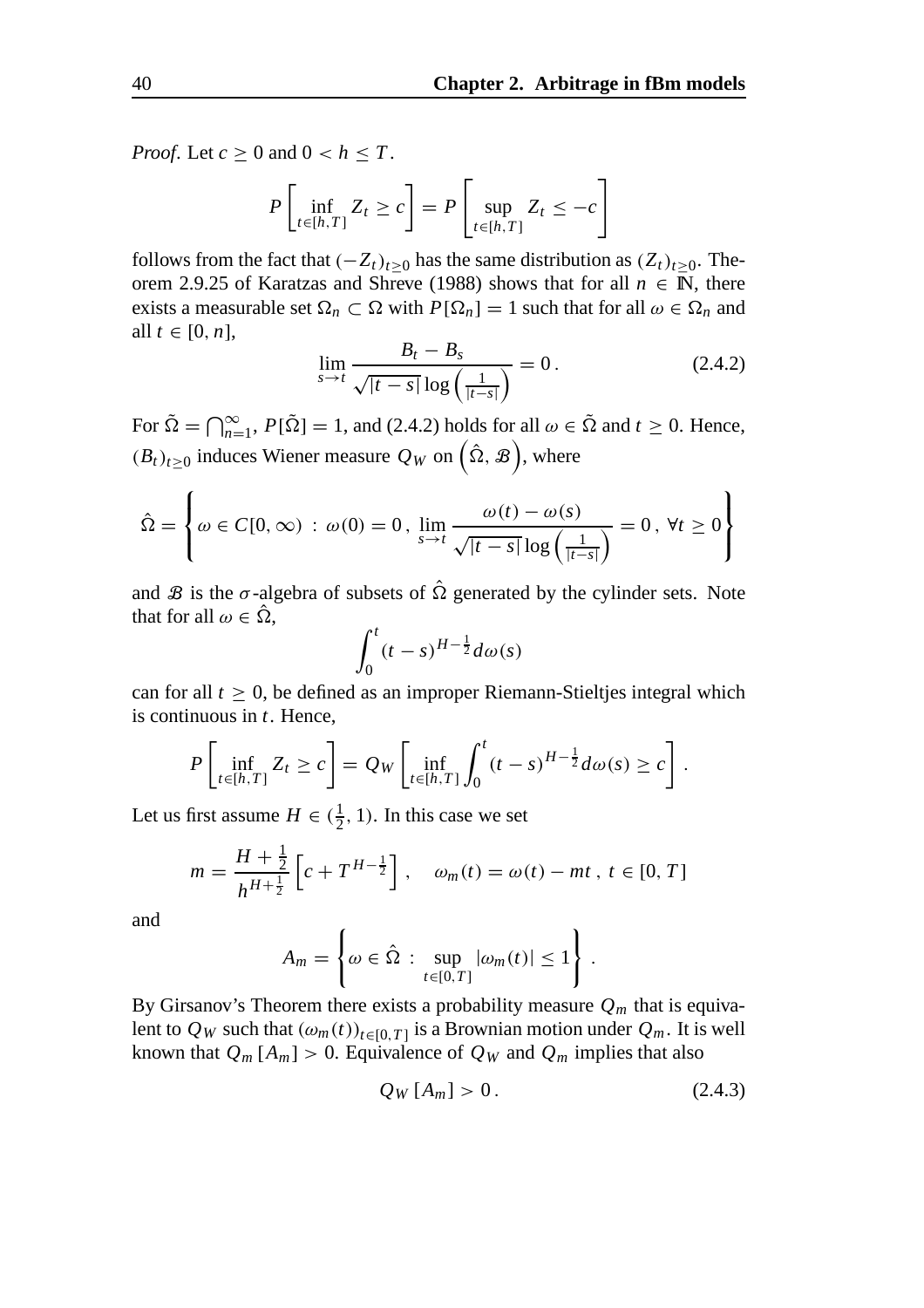For all  $\omega \in \hat{\Omega}$  and  $t \geq 0$ ,

$$
\int_0^t (t-s)^{H-\frac{1}{2}} d\omega(s) = \int_0^t \omega(s) (H - \frac{1}{2})(t-s)^{H-\frac{3}{2}} ds,
$$
  
=  $(H - \frac{1}{2}) \int_0^t \omega_m(s) (t-s)^{H-\frac{3}{2}} ds + (H - \frac{1}{2}) m \int_0^t s (t-s)^{H-\frac{3}{2}} ds$   
=  $(H - \frac{1}{2}) \int_0^t \omega_m(s) (t-s)^{H-\frac{3}{2}} ds + m \frac{t^{H+\frac{1}{2}}}{H+\frac{1}{2}}$ 

For  $\omega \in A_m$ , we obtain for all  $t \in [h, T]$  the following estimates:

$$
(H - \frac{1}{2}) \int_0^t \omega_m(s) (t - s)^{H - \frac{3}{2}} ds \ge -(H - \frac{1}{2}) \int_0^t (t - s)^{H - \frac{3}{2}} ds
$$
  
=  $-t^{H - \frac{1}{2}} \ge -T^{H - \frac{1}{2}}$ 

and, by our choice of *m*,

$$
m\frac{t^{H+\frac{1}{2}}}{H+\frac{1}{2}} = \left(\frac{t}{h}\right)^{H+\frac{1}{2}} \left(c + T^{H-\frac{1}{2}}\right) \ge c + T^{H-\frac{1}{2}}.
$$

Hence,

$$
\int_0^t (t-s)^{H-\frac{1}{2}} d\omega(s) ds \geq -T^{H-\frac{1}{2}} + c + T^{H-\frac{1}{2}} = c.
$$

It follows that

$$
A_m \subset \left\{\inf_{t \in [h,T]} \int_0^t (t-s)^{H-\frac{1}{2}} d\omega(s) \ge c\right\}.
$$

This and (2.4.3) prove the lemma for  $H \in (\frac{1}{2}, 1)$ . For  $H \in (0, \frac{1}{2})$ , the proof is slightly more delicate. It follows from

$$
Q_W\left[\sup_{t\in[0,T]}|\omega(t)|\leq\frac{1}{2}\right]>0
$$

and Lemma 1.4 a) that there exist constants  $\varepsilon \in (0, h)$  and  $\delta > 0$  such that

$$
Q_W\left[A(\frac{1}{2},\varepsilon,\delta)\right]>0,
$$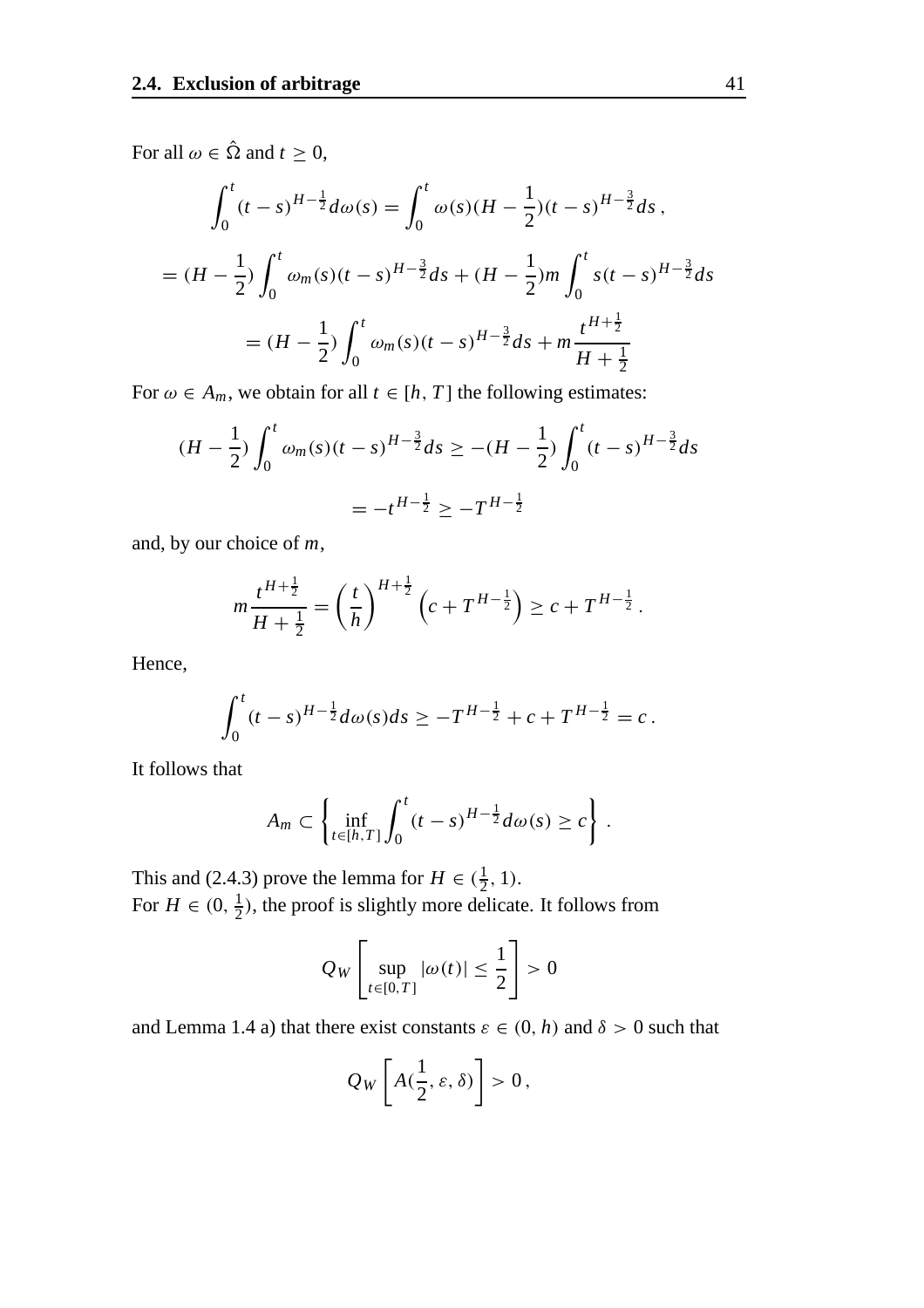where

$$
A(\frac{1}{2}, \varepsilon, \delta) = \left\{ \omega \in \hat{\Omega} : \sup_{t \in [0, T]} |\omega(t)| \le \frac{1}{2} \text{ and } \sup_{\substack{t, s \in [0, T]; \\0 < t - s < \varepsilon}} \frac{|\omega(t) - \omega(s)|}{(t - s)^{\frac{1}{2} - \frac{H}{2}}} \le \delta \right\}
$$

We set

$$
m = \frac{H + \frac{1}{2}}{h^{H + \frac{1}{2}}} \left[ c + \varepsilon^{H - \frac{1}{2}} + (\frac{1}{2} - H) \frac{2\delta}{H} \varepsilon^{\frac{H}{2}} + \frac{1}{2} h^{H - \frac{1}{2}} \right],
$$
  

$$
\omega_m(t) = \omega(t) - mt, t \in [0, T]
$$

and *Qm* as before. Furthermore, we define

$$
A_m(\frac{1}{2},\varepsilon,\delta)=\left\{\omega\in\hat{\Omega}:\,\omega_m\in A(\frac{1}{2},\varepsilon,\delta)\right\}.
$$

Since  $(\omega_m(t))_{t \in [0,T]}$  is a Brownian motion under  $Q_m$ ,

$$
Q_m\left[A_m(\frac{1}{2},\varepsilon,\delta)\right] = Q_W\left[A(\frac{1}{2},\varepsilon,\delta)\right] > 0.
$$

Hence, also

$$
Q_W\left[A_m(\frac{1}{2},\varepsilon,\delta)\right] > 0. \tag{2.4.4}
$$

For  $\omega \in \hat{\Omega}$  and  $t \geq h$ , we can write

$$
\int_0^t (t-s)^{H-\frac{1}{2}} d\omega(s) = \int_0^t (t-s)^{H-\frac{1}{2}} d[\omega(s) - \omega(t)]
$$
  
\n
$$
= (\frac{1}{2} - H) \int_0^t [\omega(t) - \omega(s)] (t-s)^{H-\frac{3}{2}} ds + t^{H-\frac{1}{2}} \omega(t)
$$
  
\n
$$
= (\frac{1}{2} - H) \int_0^t [\omega_m(t) - \omega_m(s)] (t-s)^{H-\frac{3}{2}} ds
$$
  
\n
$$
+ (\frac{1}{2} - H) m \int_0^t (t-s)^{H-\frac{1}{2}} ds + t^{H-\frac{1}{2}} \omega_m(t) + mt^{H+\frac{1}{2}}
$$
  
\n
$$
= (\frac{1}{2} - H) \int_0^{t-\varepsilon} [\omega_m(t) - \omega_m(s)] (t-s)^{H-\frac{3}{2}} ds
$$

$$
+(\frac{1}{2}-H)\int_{t-\varepsilon}^{t} [\omega_m(t)-\omega_m(s)] (t-s)^{H-\frac{3}{2}} ds+t^{H-\frac{1}{2}}\omega_m(t)+m\frac{t^{H+\frac{1}{2}}}{H+\frac{1}{2}}.
$$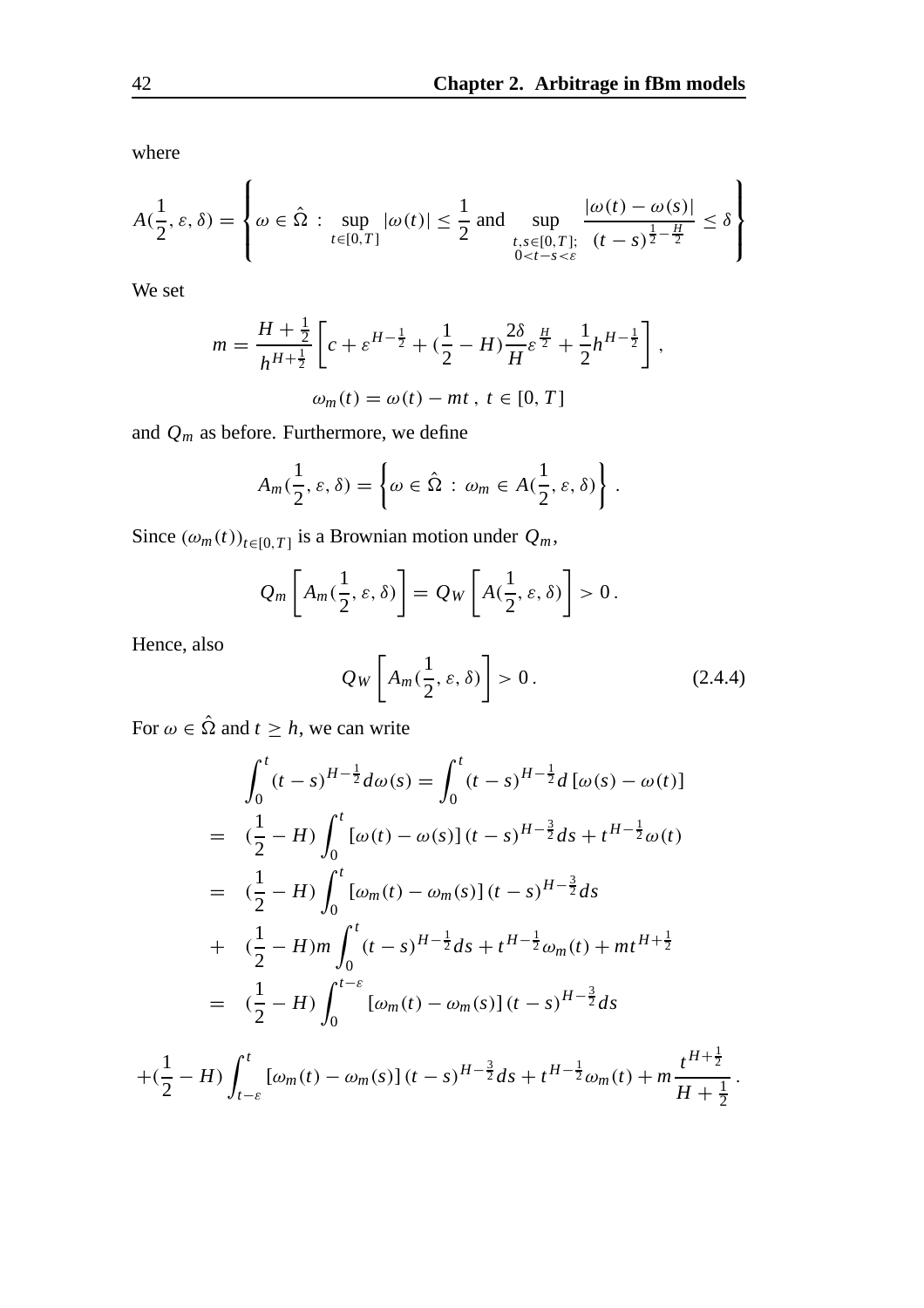If  $\omega \in A_m(\frac{1}{2}, \varepsilon, \delta)$  and  $t \in [h, T]$ , we can estimate the four preceding terms as follows:

$$
(\frac{1}{2} - H) \int_0^{t-\varepsilon} [\omega_m(t) - \omega_m(s)] (t-s)^{H-\frac{3}{2}} ds
$$
  
\n
$$
\geq -(\frac{1}{2} - H) \int_0^{t-\varepsilon} (t-s)^{H-\frac{3}{2}} ds = -\varepsilon^{H-\frac{1}{2}} + t^{H-\frac{1}{2}} \geq -\varepsilon^{H-\frac{1}{2}},
$$
  
\n
$$
(\frac{1}{2} - H) \int_{t-\varepsilon}^t [\omega_m(t) - \omega_m(s)] (t-s)^{H-\frac{3}{2}} ds
$$
  
\n
$$
\geq -(\frac{1}{2} - H) \int_{t-\varepsilon}^t \delta(t-s)^{\frac{H}{2}-1} ds = -(\frac{1}{2} - H) \frac{2\delta}{H} \varepsilon^{\frac{H}{2}},
$$
  
\n
$$
t^{H-\frac{1}{2}} \omega_m(t) \geq -\frac{1}{2} h^{H-\frac{1}{2}}
$$

and

$$
m\frac{t^{H+\frac{1}{2}}}{H+\frac{1}{2}} = \left(\frac{t}{h}\right)^{H+\frac{1}{2}} \left[c + \varepsilon^{H-\frac{1}{2}} + \left(\frac{1}{2} - H\right)\frac{2\delta}{H}\varepsilon^{\frac{H}{2}} + \frac{1}{2}h^{H-\frac{1}{2}}\right]
$$

$$
\geq c + \varepsilon^{H-\frac{1}{2}} + \left(\frac{1}{2} - H\right)\frac{2\delta}{H}\varepsilon^{\frac{H}{2}} + \frac{1}{2}h^{H-\frac{1}{2}}.
$$

Hence,

$$
\int_0^t (t-s)^{H-\frac{1}{2}} d\omega(s) \ge -\varepsilon^{H-\frac{1}{2}} - \left(\frac{1}{2} - H\right) \frac{2\delta}{H} \varepsilon^{\frac{H}{2}} - \frac{1}{2} h^{H-\frac{1}{2}} + c + \varepsilon^{H-\frac{1}{2}} + \left(\frac{1}{2} - H\right) \frac{2\delta}{H} \varepsilon^{\frac{H}{2}} + \frac{1}{2} h^{H-\frac{1}{2}} = c.
$$

This and (2.4.4) prove the lemma for  $H \in (0, \frac{1}{2})$ .  $\frac{1}{2}$ ).

**Theorem 2.17** *Let*  $B^H$  *be a fractional Brownian motion with*  $H \in (0, \frac{1}{2}) \cup$  $(\frac{1}{2}, 1)$ *. Let*  $T \in (0, \infty)$ *,*  $\sigma > 0$  *and*  $\nu : [0, T] \rightarrow \mathbb{R}$  *be a measurable function such that*  $\sup_{t \in [0,T]} |v(t)| < \infty$ *. Consider the two cases* 

(i) 
$$
S_t = v(t) + \sigma B_t^H, t \in [0, T]
$$
  
(ii) 
$$
S_t = \exp(v(t) + \sigma B_t^H), t \in [0, T]
$$

*If*

$$
\vartheta^{1} = g_{0} 1_{\{0\}} + \sum_{j=1}^{n-1} g_{j} 1_{(\tau_{j}, \tau_{j+1}]} \in \bigcup_{h>0} \mathbf{S}^{h}(\mathbf{F}^{S})
$$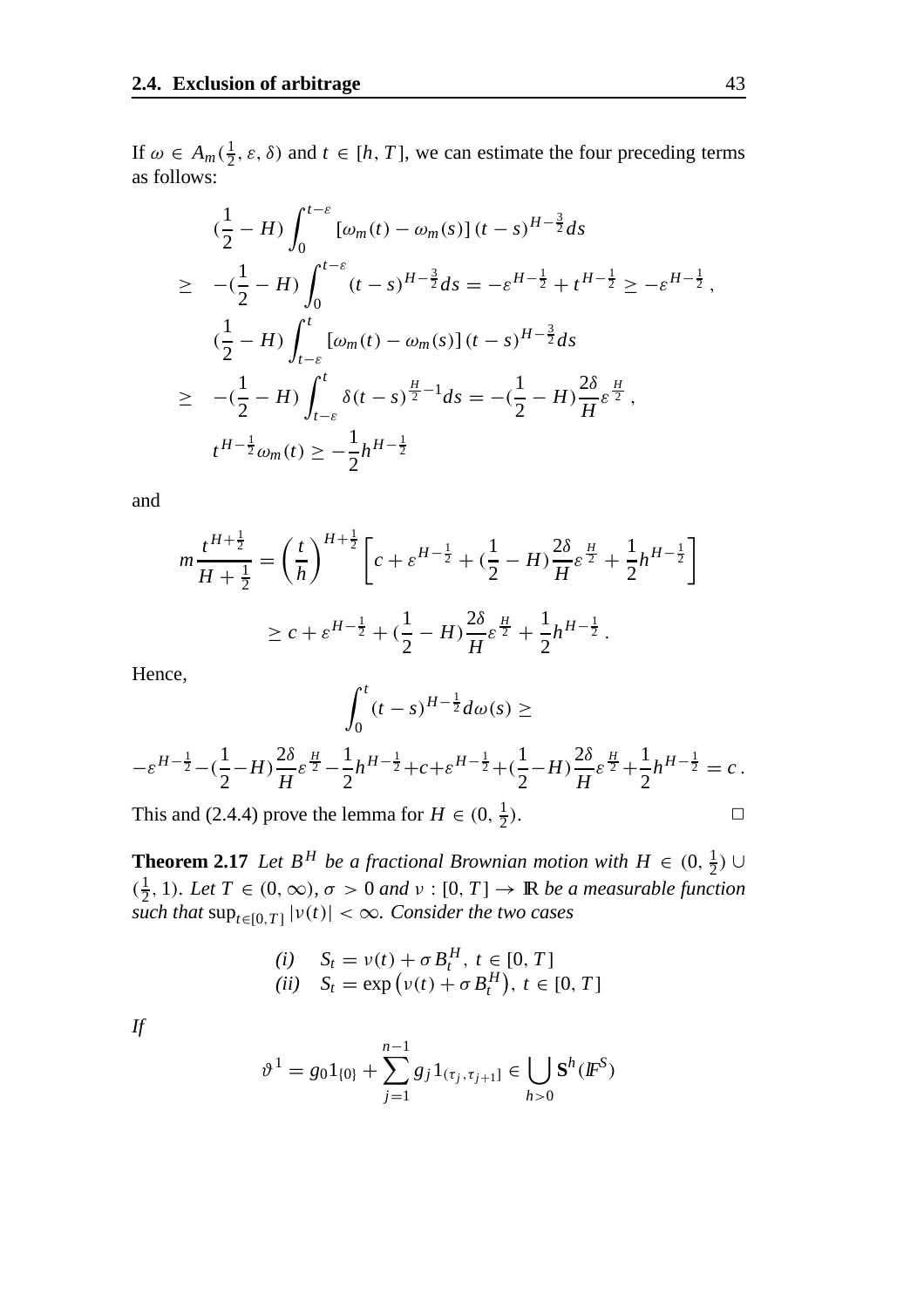*and there exists a j* ∈ {1, ..., *n* − 1} *with*  $P[g_j ≠ 0] > 0$ , *then in case (i),*

$$
P\left[\left(\vartheta^1\cdot S\right)_T \le -c\right] > 0 \quad \text{for all } c \ge 0,
$$

*and in case (ii),*

$$
P\left[\left(\vartheta^1\cdot S\right)_T<0\right]>0.
$$

*Proof.* For notational simplicity we give the proof for  $S_t = B_t^H$  and  $S_t =$  $\exp(B_t^H)$ . The generalizations to the cases (i) and (ii) are obvious. To prove the theorem for  $S_t = B_t^H$  we fix an  $h > 0$ , and take a

$$
\vartheta^{1} = g_0 1_{\{0\}} + \sum_{j=1}^{n-1} g_j 1_{(\tau_j, \tau_{j+1}]} \in \mathbf{S}^h(\mathbf{F}^{\mathbf{B}^H}),
$$

such that there exists a  $j \in \{1, ..., n-1\}$  with  $P[g_j \neq 0] > 0$ . If

$$
k = \max \left\{ j \in \{1, ..., n-1\} : P \left[ g_j \neq 0 \right] > 0 \right\},\,
$$

then

$$
\left(\vartheta^1 \cdot B^H\right)_T = \sum_{j=1}^k g_j \left(B^H_{\tau_{j+1}} - B^H_{\tau_j}\right)
$$
 almost surely.

Let  $c \geq 0$ . It is clear that

$$
P\left[\sum_{j=1}^{k} g_j \left(B_{\tau_{j+1}}^H - B_{\tau_j}^H\right) \le -c\right]
$$
\n
$$
\ge P\left[\sum_{j=1}^{k-1} g_j \left(B_{\tau_{j+1}}^H - B_{\tau_j}^H\right) + \sup_{t \in [h,T]} g_k \left(B_{\tau_k + t}^H - B_{\tau_k}^H\right) \le -c\right].
$$
\n(2.4.5)

Let

$$
\hat{\Omega} = \left\{ \omega \in C(\mathbb{R}) : \omega(0) = 0 ; \lim_{s \to t} \frac{\omega(t) - \omega(s)}{\sqrt{|t - s|} \log \left( \frac{1}{|t - s|} \right)} = 0, \forall t \geq \mathbb{R} \right\},\
$$

 $\mathcal B$  the  $\sigma$ -algebra of subsets of  $\hat \Omega$  that is generated by the cylinder sets and *P* the Wiener measure on  $(\hat{\Omega}, \mathcal{B})$ . Without loss of generality we can assume that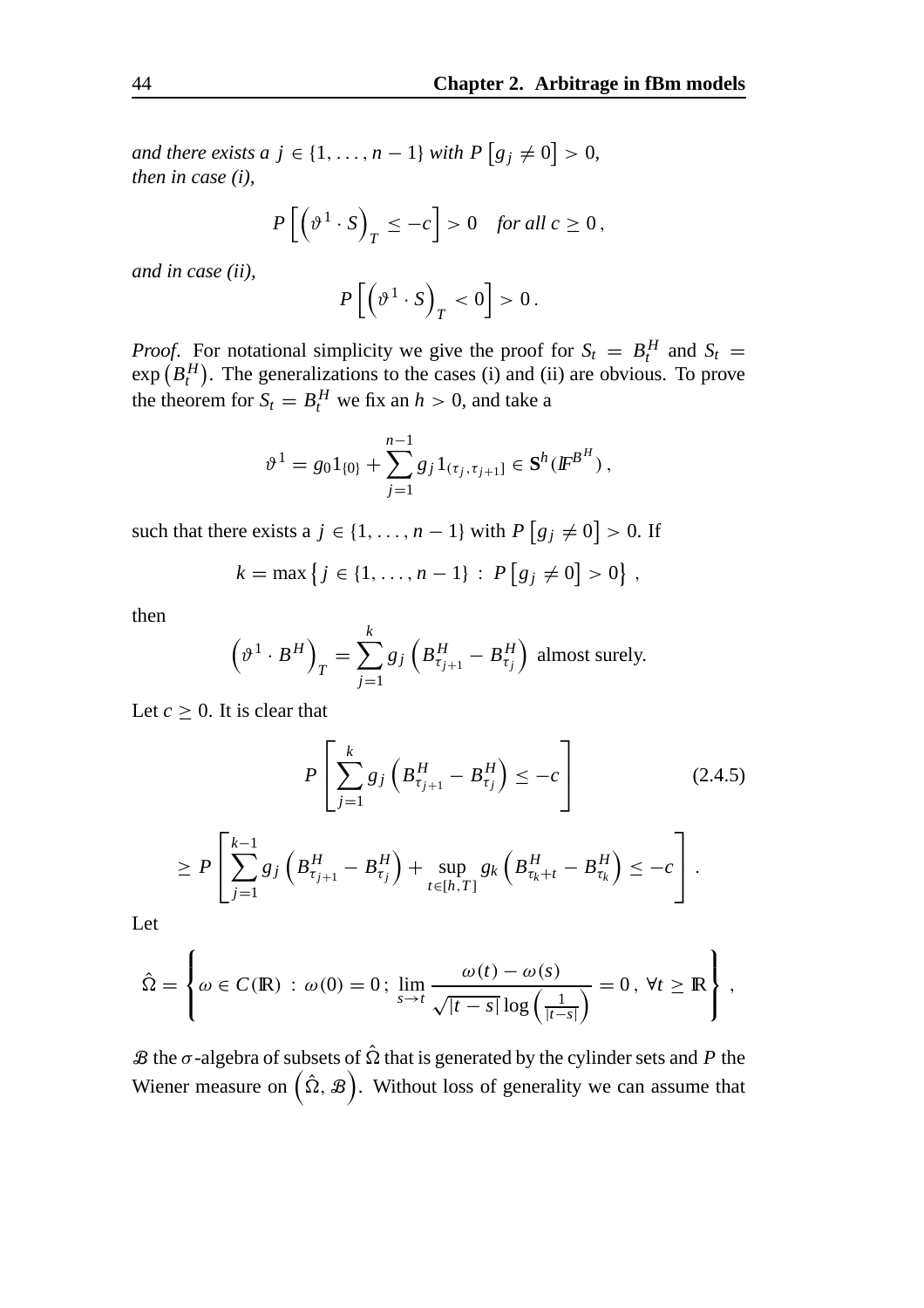$(B_t^H)_{t\geq0}$  is defined on  $(\hat{\Omega}, \mathcal{B}, P)$  by the improper Riemann-Stieltjes integrals

$$
B_t^H(\omega) = \int_{-\infty}^t \left[ (t-s)^{H-\frac{1}{2}} - 1_{\{s \le 0\}} (-s)^{H-\frac{1}{2}} \right] d\omega(s), \ t \ge 0. \tag{2.4.6}
$$

We define the filtration  $\mathit{I\!F}^{\hat{\Omega}}=\left(\mathcal{F}^{\hat{\Omega}}_t\right)$ *t*∈[0,*T* ] by

$$
\mathcal{F}_t^{\hat{\Omega}} = \sigma \left\{ \left\{ \omega \in \hat{\Omega} : \omega(s) \leq a \right\} : -\infty < s \leq t \, , \, a \in \mathbb{R} \right\} \, .
$$

It is clear that  $I\!\!F^{\hat{\Omega}}$  is bigger than the filtration  $I\!\!F^{B^H}=\left(\mathcal{F}^{B^H}_t\right)$ *t*∈[0,*T* ] , which is given by

$$
\mathcal{F}_t^{B^H} = \sigma \left\{ B_s^H \,:\, 0 \leq s \leq t \right\}.
$$

Therefore the  $\mathbb{F}^{B^H}$ -stopping times  $\tau_1, \ldots, \tau_k$ , are also  $\mathbb{F}^{\hat{\Omega}}$ -stopping times. In the following we split each function  $\omega \in \hat{\Omega}$  at the time point  $\tau_k(\omega)$ . We set

$$
\pi_1 \omega(s) = \omega(s) 1_{(-\infty, \tau_k(\omega)]}(s), \ s \in \mathbb{R},
$$
  

$$
\pi_2 \omega(s) = \omega(\tau_k(\omega) + s) - \omega(\tau_k(\omega)), \ s \ge 0,
$$

and let

$$
\Omega_1 = \left\{ \pi_1(\omega) \in \mathbb{R}^{\mathbb{R}} : \omega \in \hat{\Omega} \right\},\
$$

 $\mathcal{B}_1$  the  $\sigma$ -algebra of subsets of  $\Omega_1$  that is generated by the cylinder sets,

$$
\Omega_2 = \left\{ \pi_2(\omega) \in C[0, \infty) \, : \, \omega \in \hat{\Omega} \right\}
$$

and  $\mathcal{B}_2$  the  $\sigma$ -algebra of subsets of  $\Omega_2$  that is generated by the cylinder sets. It can easily be checked that the mapping

$$
\pi_1:\left(\hat{\Omega},\,\mathcal{B}\right)\rightarrow\,\left(\Omega_1,\,\mathcal{B}_1\right)
$$

is  $\mathcal{F}_{\tau_k}^{\hat{\Omega}}$ -measurable. On the other hand, it follows from Theorem I.32 of Protter (1990) that  $(\pi_2 \omega(s))_{s \geq 0}$  is a Brownian motion under *P* which is independent of  $\mathcal{F}_{\tau_k}^{\hat{\Omega}}$ . It can be seen from (2.4.6) that for all  $\omega \in \hat{\Omega}$  and  $t \in [h, T]$ ,

$$
\left(\sum_{j=1}^{k-1} g_j \left(B_{\tau_{j+1}}^H - B_{\tau_j}^H\right) + g_k \left(B_{\tau_k + t}^H - B_{\tau_k}^H\right)\right)(\omega) = U_t(\pi_1 \omega, \pi_2 \omega)
$$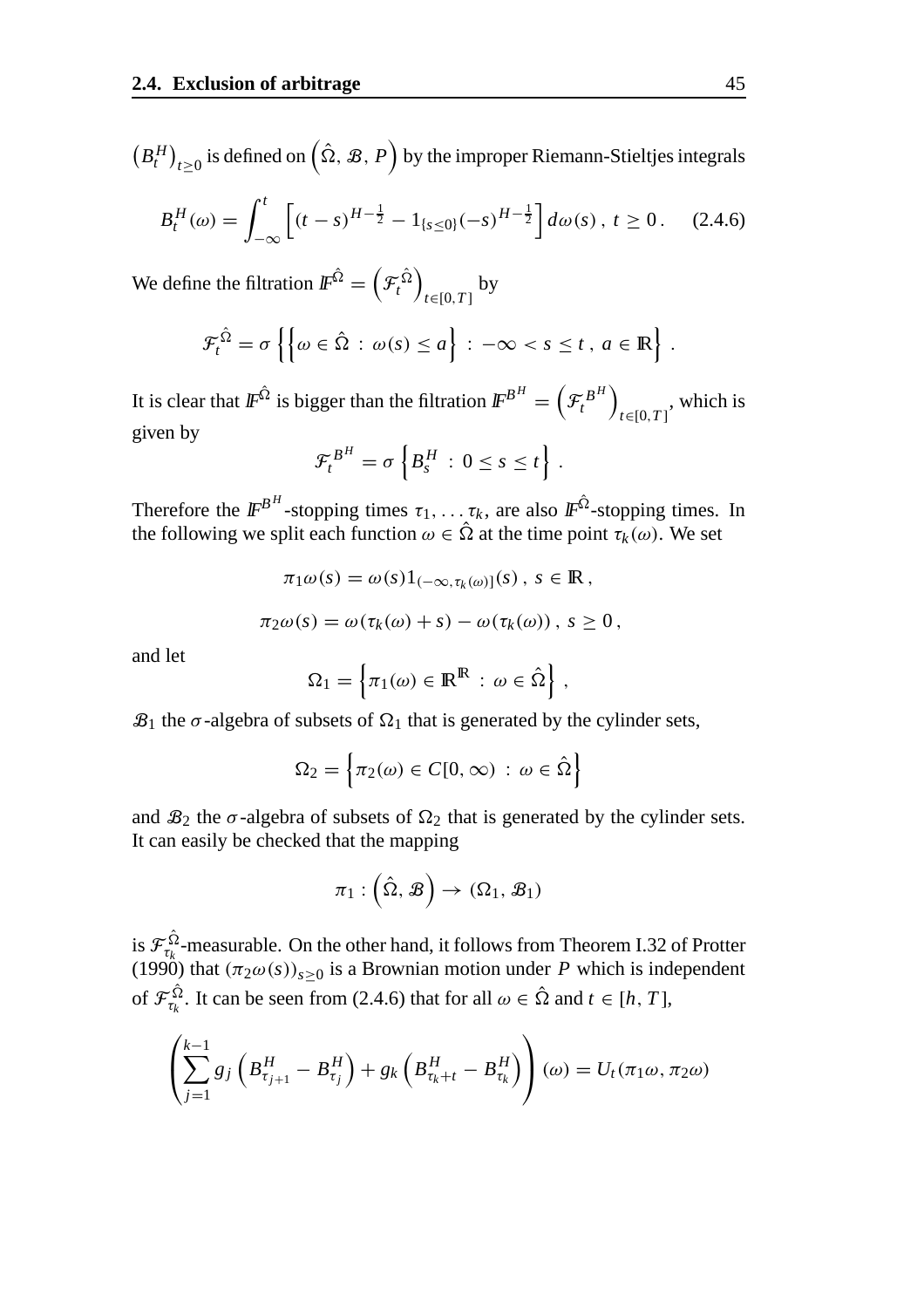$\Delta$ 

where for  $\omega_1 \in \Omega_1$ ,  $\omega_2 \in \Omega_2$  and  $t \in [h, T]$ ,

$$
U_t(\omega_1, \omega_2) = U^0(\omega_1) + g_k(\omega_1) \left( U_t^1(\omega_1) + U_t^2(\omega_2) \right),
$$

and

$$
U^{0}(\omega_{1}) = \left(\sum_{j=1}^{k-1} g_{j} \left(B_{\tau_{j+1}}^{H} - B_{\tau_{j}}^{H}\right)\right)(\omega_{1}),
$$
  

$$
U_{t}^{1}(\omega_{1}) = \int_{-\infty}^{\tau_{k}(\omega_{1})} \left[ \left(\tau_{k}(\omega_{1}) + t - s\right)^{H-\frac{1}{2}} - \left(\tau_{k}(\omega_{1}) - s\right)^{H-\frac{1}{2}} \right] d\omega_{1}(s),
$$
  

$$
U_{t}^{2}(\omega_{2}) = \int_{0}^{t} (t - s)^{H-\frac{1}{2}} d\omega_{2}(s).
$$

Since  $(U_t)_{t \in [h,T]}$  is a continuous stochastic process on  $(\Omega_1 \times \Omega_2, \mathcal{B}_1 \otimes \mathcal{B}_1)$ , the set

$$
A = \left\{ (\omega_1, \omega_2) \in \Omega_1 \times \Omega_2 : \sup_{t \in [h, T]} U_t(\omega_1, \omega_2) \leq -c \right\}
$$

is  $\mathcal{B}_1 \otimes \mathcal{B}_2$ -measurable. It follows from Proposition A.2.5 of Lamberton and Lapeyre (1996) that for almost every  $\omega \in \hat{\Omega}$ ,

$$
E\left[1_A\left(\pi_1,\pi_2\right)\mid \mathcal{F}_{\tau_k}^{\hat{\Omega}}\right](\omega)=\phi\left(\pi_1\omega\right),\,
$$

where

$$
\phi:\Omega_1\to\mathbb{R}
$$

is defined by

$$
\phi\left(\omega_{1}\right)=\mathrm{E}\left[1_{A}\left(\omega_{1},\pi_{2}\right)\right],\,\omega_{1}\in\Omega_{1}.
$$

Since  $U_t^1(\omega_1)$  is for all  $\omega_1 \in \Omega_1$  continuous in *t*,  $\sup_{t \in [h,T]} U_t^1(\omega_1)$  is for all  $\omega_1 \in \Omega_1$  finite. Therefore and since  $(\pi_2 \omega(t))_{t \geq 0}$  is a Brownian motion under *P*, it follows from Lemma 2.16 that for all  $\omega_1 \in \Omega_1$  with  $g_k(\omega_1) \neq 0$ ,

$$
\phi(\omega_1) = P \left[ \sup_{t \in [h,T]} U_t(\omega_1, \pi_2) \le -c \right]
$$
  
\n
$$
\ge P \left[ U^0(\omega_1) + \sup_{t \in [h,T]} g_k(\omega_1) U_t^1(\omega_1) + \sup_{t \in [h,T]} g_k(\omega_1) U_t^2(\pi_2) \le -c \right] > 0.
$$
  
\nSince

Since

$$
P[g_k\circ\pi_1\neq 0]>0,
$$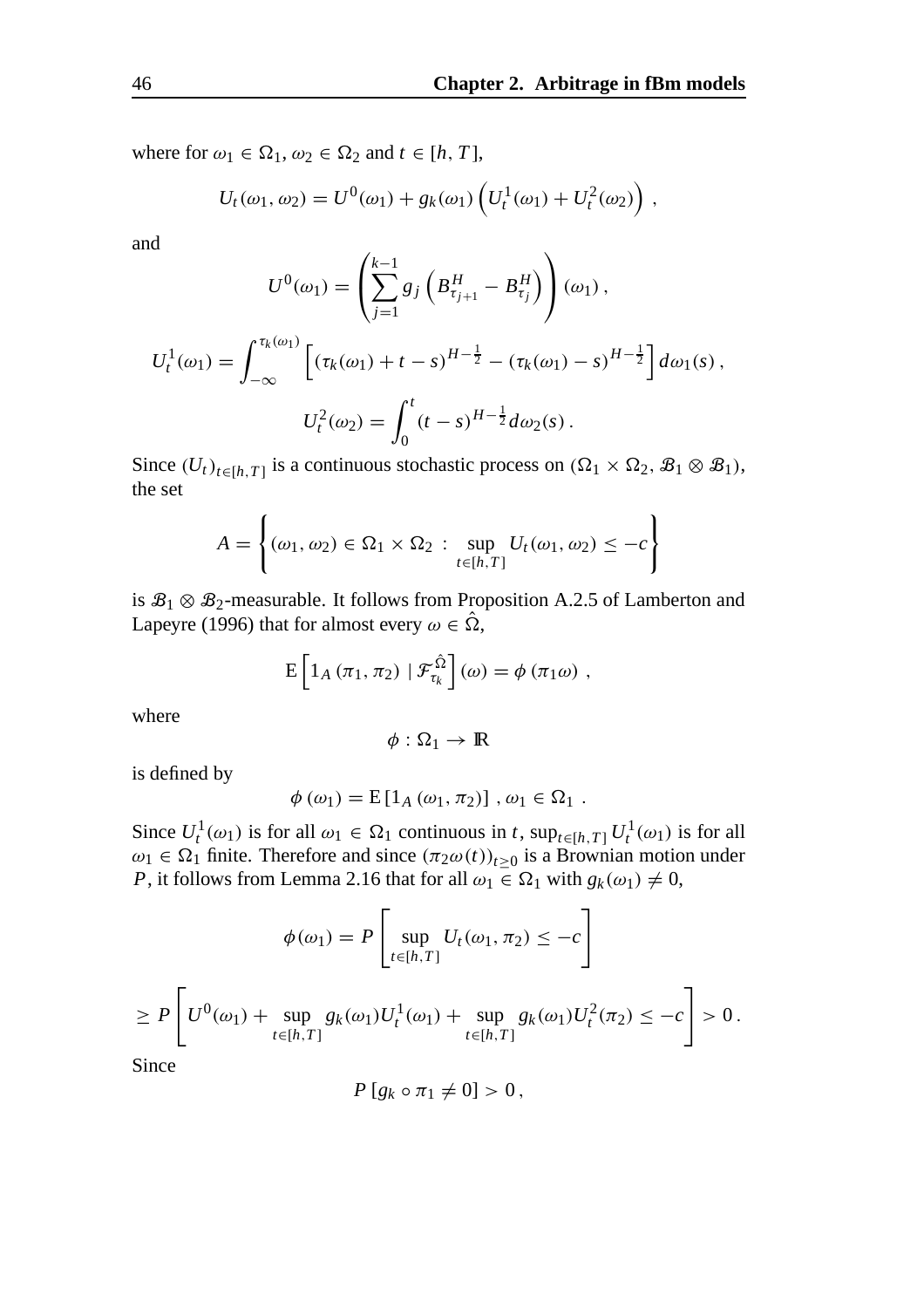we have

$$
P\left[\sum_{j=1}^{k-1}g_j\left(B_{\tau_{j+1}}^H - B_{\tau_j}^H\right) + \sup_{t \in [h,T]} g_k\left(B_{\tau_k + t}^H - B_{\tau_k}^H\right) \leq -c\right]
$$
  
=  $E\left[1_A(\pi_1, \pi_2)\right] = E\left[E\left[1_A(\pi_1, \pi_2) | \mathcal{F}_{\tau_k}^{\hat{\Omega}}\right]\right] = E\left[\phi \circ \pi_1\right] > 0.$ 

This and (2.4.5) prove the theorem in the case  $S_t = B_t^H$ . If  $S_t = \exp(B_t^H)$ , let us assume there exists an  $h > 0$  and a

$$
\vartheta^1 = g_0 1_{\{0\}} + \sum_{j=1}^{n-1} g_j 1_{(\tau_j, \tau_{j+1}]} \in \mathbf{S}^h(\mathbf{F}^{\mathbf{B}^H})
$$

such that  $(\vartheta^1 \cdot S)_T \ge 0$  almost surely and there exists a  $j \in \{1, ..., n-1\}$ with  $P[g_j \neq 0] > 0$ . If

$$
k = \min \left\{ l : P[g_l \neq 0] > 0 \text{ and } \sum_{j=1}^{l} g_j \left( e^{B_{\tau_{j+1}}^H} - e^{B_{\tau_j}^H} \right) \ge 0 \text{ a.s.} \right\},
$$

then either

$$
g_1 = \cdots = g_{k-1} = 0
$$
 almost surely

or

$$
P\left[\sum_{j=1}^{k-1}g_j\left(e^{B_{\tau_{j+1}}^H}-e^{B_{\tau_j}^H}\right)<0\right] > 0.
$$

In both cases,  $P[C] > 0$  for

$$
C = \left\{ \sum_{j=1}^{k-1} g_j \left( e^{B_{\tau_{j+1}}^H} - e^{B_{\tau_j}^H} \right) \leq 0, \ g_k \neq 0 \right\}.
$$

With the same method that we used in the first part of the proof one can deduce from Lemma 2.16 that for almost all  $\omega \in C$ ,

$$
P\left[\sum_{j=1}^{k-1}g_j\left(e^{B_{\tau_{j+1}}^H}-e^{B_{\tau_j}^H}\right)+\sup_{t\in[h,T]}g_k\left(e^{B_{\tau_k+t}^H}-e^{B_{\tau_k}^H}\right)<0\,\middle|\,\mathcal{F}_{\tau_k}^{\hat{\Omega}}\right](\omega)>0.
$$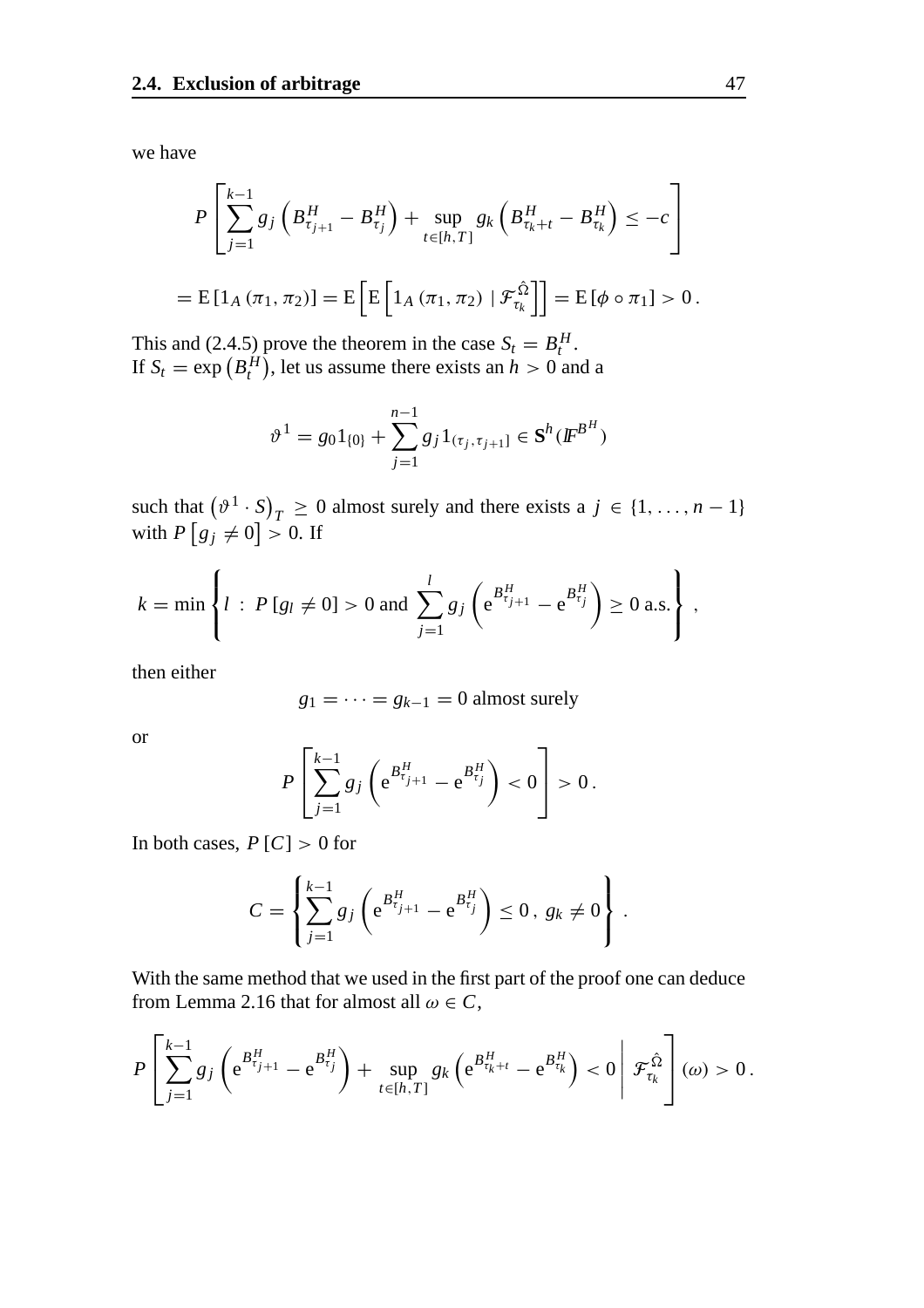Hence,

$$
P\left[\sum_{j=1}^{k} g_{j} \left(e^{B_{\tau_{j+1}}^{H}} - e^{B_{\tau_{j}}^{H}}\right) < 0\right]
$$
\n
$$
\geq P\left[\sum_{j=1}^{k-1} g_{j} \left(e^{B_{\tau_{j+1}}^{H}} - e^{B_{\tau_{j}}^{H}}\right) + \sup_{t \in [h,T]} g_{k} \left(e^{B_{\tau_{k+1}}^{H}} - e^{B_{\tau_{k}}^{H}}\right) < 0\right]
$$
\n
$$
= E\left[P\left[\sum_{j=1}^{k-1} g_{j} \left(e^{B_{\tau_{j+1}}^{H}} - e^{B_{\tau_{j}}^{H}}\right) + \sup_{t \in [h,T]} g_{k} \left(e^{B_{\tau_{k+1}}^{H}} - e^{B_{\tau_{k}}^{H}}\right) < 0\middle| \mathcal{F}_{\tau_{k}}^{\hat{\Omega}}\right]\right]
$$
\n
$$
\geq E\left[1_{C} P\left[\sum_{j=1}^{k-1} g_{j} \left(e^{B_{\tau_{j+1}}^{H}} - e^{B_{\tau_{j}}^{H}}\right) + \sup_{t \in [h,T]} g_{k} \left(e^{B_{\tau_{k+1}}^{H}} - e^{B_{\tau_{k}}^{H}}\right) < 0\middle| \mathcal{F}_{\tau_{k}}^{\hat{\Omega}}\right]\right] > 0.
$$

This contradicts our assumption and the theorem is proved.  $\Box$ It follows from Theorem 2.17 that in both cases

(i) 
$$
S_t = v(t) + \sigma B_t^H
$$
,  $t \in [0, T]$ , and  
\n(ii)  $S_t = \exp(v(t) + \sigma B_t^H)$ ,  $t \in [0, T]$ ,

the model  $(\tilde{S}_t^0)$ *t*∈[0,*T* ]  $,\left(\tilde{S}_t\right)$ *t*∈[0,*T* ]  $\setminus$ has no arbitrage in  $\bigcup_{h>0} \Theta_{\mathrm{sf}}^h(\bm{F}^S)$ . Moreover, in case (i) there exist no non-trivial admissible strategies in  $\bigcup_{h>0} \Theta_{\rm sf}^h(I\!\!F^S).$ An inspection of the proof of Theorem 2.17 shows that in case (ii), a  $\vartheta \in \bigcup_{h>0} \Theta_{\text{sf}}^h(F^S)$  can only be admissible if  $\vartheta^1$  is almost surely non-negative.

Clearly, the class  $\Theta_{\text{sf}}^{\mathbf{S}}(\mathbf{F}^{\text{S}})$  is bigger than  $\bigcup_{h>0} \Theta_{\text{sf}}^h(\mathbf{F}^{\text{S}})$ . It is an open problem whether or not models of the form (i) and (ii) have arbitrage in  $\Theta_{\text{sf}}^{\mathbf{S}}(\mathbf{F}^{\mathbf{S}})$ or  $\Theta_{\text{sf,adm}}^{\mathbf{S}}(\mathbf{F}^{\mathbf{S}}).$ 

It follows from similar arguments to the ones in the proof of Theorem 2.17 that in both cases (i) and (ii) the cheapest way to super-replicate a European call option with a strategy  $\vartheta \in \bigcup_{h>0} \Theta_{\text{sf}}^h(F^S)$  is to buy the stock. In particular, in both cases (i) and (ii) of Theorem 2.17 the model  $\left(\begin{pmatrix} \tilde{S}^0 \end{pmatrix}\right)$ *t*∈[0,*T* ]  $,\left(\tilde{S}_t\right)$ *t*∈[0,*T* ]  $\setminus$ is incomplete when trading strategies are restricted to  $\bigcup_{h>0} \Theta_{\text{sf}}^h(F^S)$ .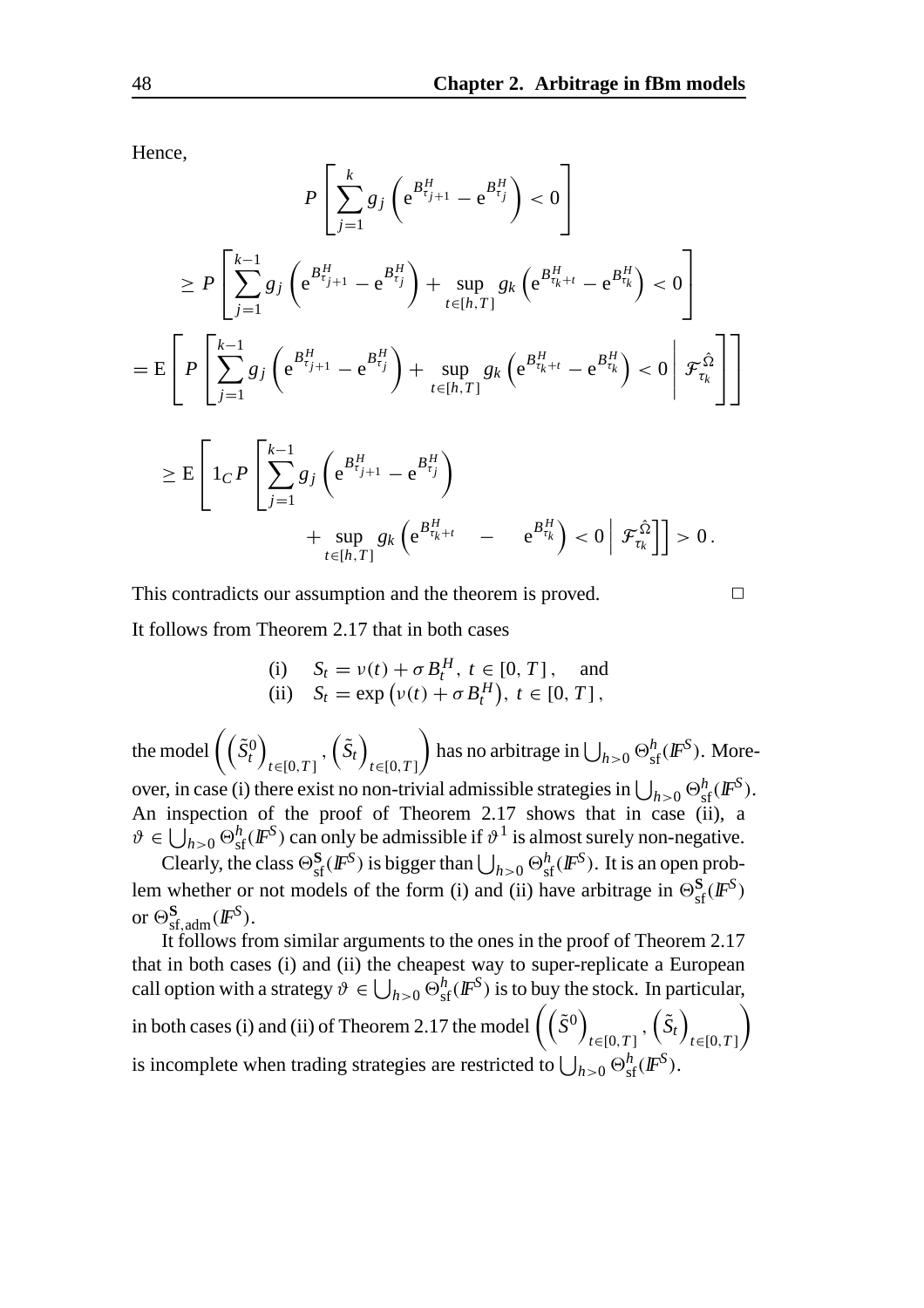# **Chapter 3**

# **Regularized fractional Brownian motion and option pricing**

## **3.1 Introduction**

For simplicity we will from now on consider market models

$$
\left( \left( \tilde{S}^0_t \right)_{t \in [0,T]}, \left( \tilde{S}_t \right)_{t \in [0,T]} \right)
$$

with  $\tilde{S}_t^0 = e^{rt}$ ,  $t \in [0, T]$ , for some  $r > 0$ . In this case,  $\mathbb{F}^{\tilde{S}} = \mathbb{F}^S$ , and the model is specified if the evolution of the discounted stock price *S* is given.

A way to make the fractional Brownian motion models

$$
S_t = S_0 + vt + \sigma B_t^H, \ t \in [0, T], \tag{3.1.1}
$$

$$
S_t = S_0 \exp\left(\nu t + \sigma B_t^H\right), \ t \in [0, T], \tag{3.1.2}
$$

arbitrage-free without restricting the trading strategies is indicated in the last section of Rogers (1997). Rogers (1997) regularizes fractional Brownian motion by changing the convolution kernel  $\varphi$ <sub>*H*</sub> (1.2.4) in the Mandelbrot-Van Ness representation (1.2.3) of fractional Brownian motion. He gives a class of functions  $\varphi$  such that the stochastic process

$$
R_t^{\varphi} = \int_{-\infty}^t \left[ \varphi(t - s) - \varphi(-s) \right] dW_s \, , \, t \ge 0 \, , \tag{3.1.3}
$$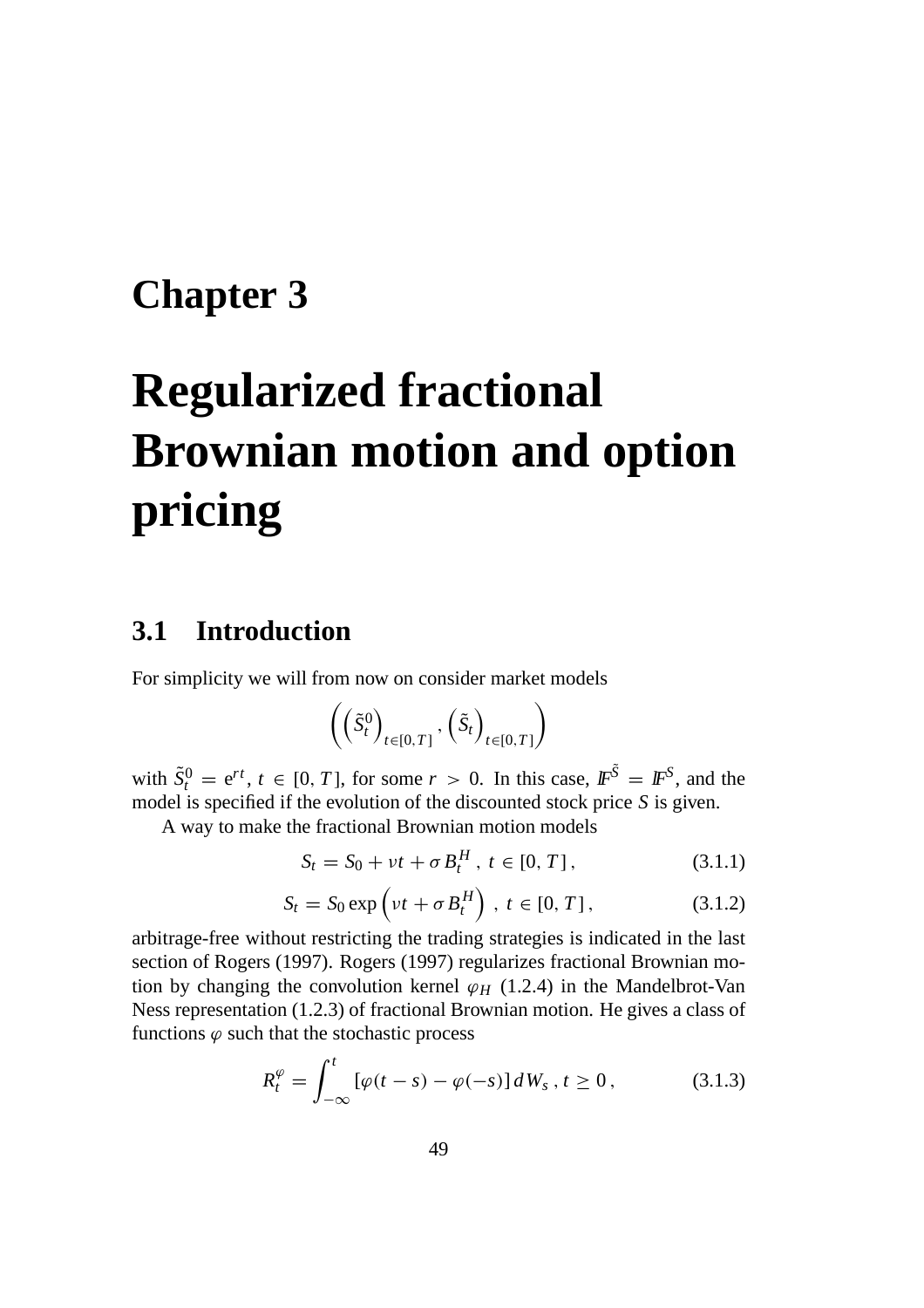is a Gaussian semimartingale with the same long-range dependence as fractional Brownian motion and proposes to use such a process for modelling a discounted stock price. However, the semimartingale property of the process (3.1.3) is not enough to ensure that the model

$$
S_t = S_0 \exp\left(\nu t + \sigma \frac{R_t^{\varphi}}{\|R_1^{\varphi}\|_2}\right), \ t \in [0, T], \tag{3.1.4}
$$

where  $S_0 > 0$ ,  $v, \sigma > 0$  are constants, is arbitrage-free.

**Definition 3.1** *Let* (*C*[0, *T* ], B) *be the space of continuous functions with the*  $\sigma$ -algebra generated by the cylinder sets. If  $(Y_t)_{t \in [0,T]}$  *is an a.s. continuous stochastic process, we denote by QY the measure induced by Y on* (*C*[0, *T*],  $\mathcal{B}$ ). We call two a.s. continuous stochastic processes  $(Y_t)_{t \in [0, T]}$ *and*  $(Z_t)_{t \in [0,T]}$  *equivalent if*  $Q_Y$  *and*  $Q_Z$  *are equivalent.* 

The main result of this chapter is that for a larger class of functions  $\varphi$  than the one in Rogers (1997), the process  $(R_t^{\varphi})_{t \in [0,T]}$ , given by (3.1.3), is not only a semimartingale but also equivalent to Brownian motion. This implies that the model (3.1.4) has a unique equivalent martingale measure. Hence, it is arbitrage-free and complete.

In Section 2 we construct for each  $H \in (0, 1)$ , a class of processes whose finite-dimensional distributions are close to those of  $B<sup>H</sup>$  and which have a unique equivalent martingale measure. In Section 3 we use these processes to build regularized fractional Samuelson models. Since these models have a unique equivalent martingale measure, option prices can be obtained by calculating conditional expectations. We discuss the pricing of a European call option in such a framework.

#### **3.2 Regularizing fractional Brownian motion**

#### **3.2.1 General idea**

In this subsection we give some heuristic arguments that indicate why for  $H \in (0, \frac{1}{2}) \cup (\frac{1}{2}, 1)$ , the behaviour of the function  $\varphi_H$  (1.2.4) near zero is responsible for the existence of arbitrage in the models (3.1.1), (3.1.2) and how  $\varphi$ <sub>*H*</sub> can be regularized to yield a process that can be used to build an arbitrage-free stock price model with long-range dependence.

The arbitrage strategies in Section 2.3 consist of combinations of buy and hold strategies that act on ever smaller time intervals. For  $H \in (0, \frac{1}{2})$ , they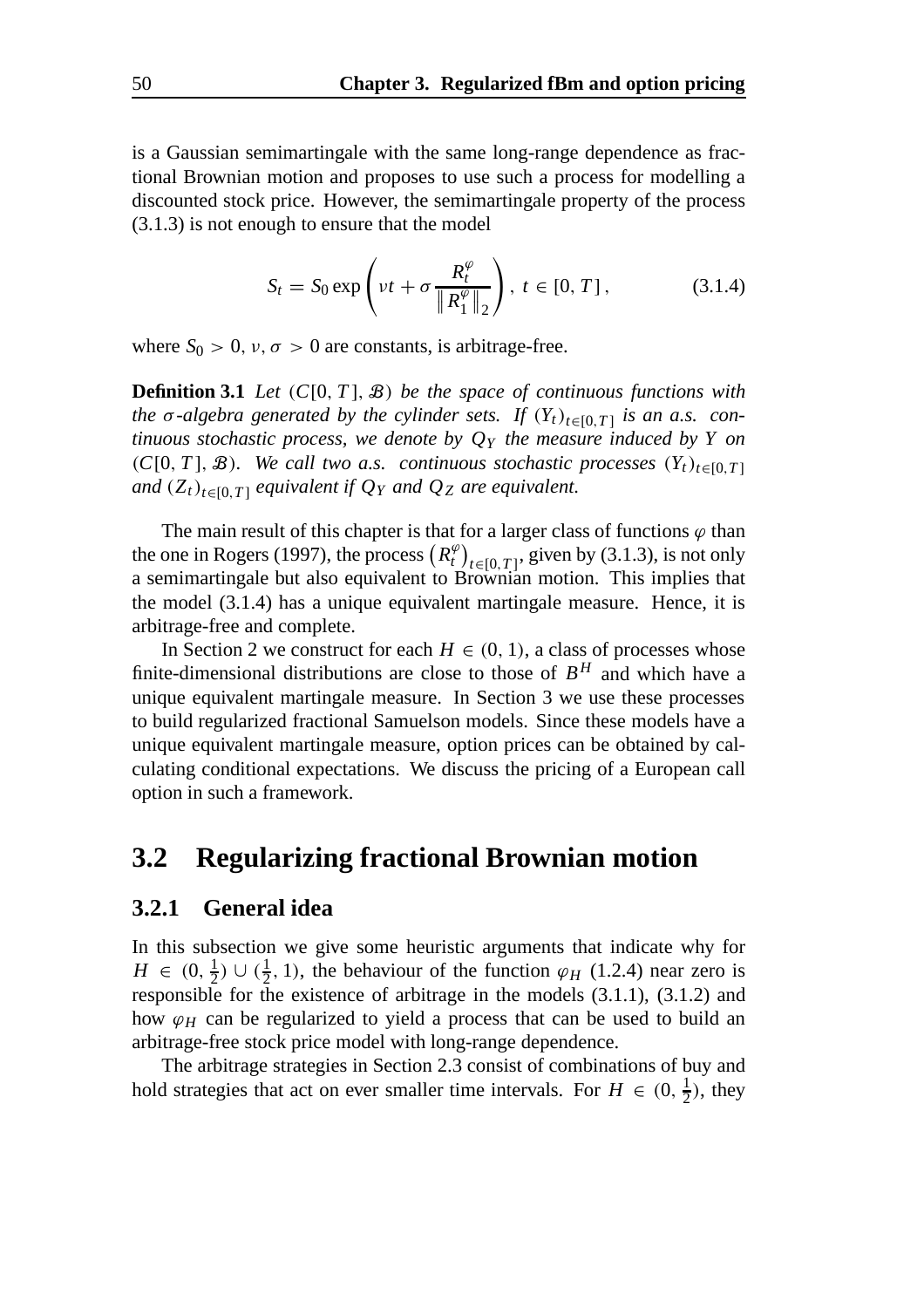exploit the fact that  $B^H$  has infinite quadratic variation. For  $H \in (\frac{1}{2}, 1)$  they use that  $B<sup>H</sup>$  is a non-constant process with vanishing quadratic variation. To exclude these arbitrage strategies we vary the local path behaviour of fractional Brownian motion in such a way that we obtain a process with non-zero, finite quadratic variation.

To sketch how this can be achieved we first show that the quadratic variation of  $B^H$  is related to the rate of convergence of  $E\left[\left(B^H_t\right)^2\right]$  to 0, as  $t \searrow 0$ . Since fractional Brownian motion has stationary increments, we have for all  $t > 0$  and  $s > 0$ ,

$$
\mathrm{E}\left[\left(B_{s+t}^H-B_s^H\right)^2\right]=\mathrm{E}\left[\left(B_t^H\right)^2\right]=t^{2H}.
$$

For  $H \in (\frac{1}{2}, 1)$ , we get for every partition

$$
0=t_0<\cdots
$$

of [0, *T* ], the estimate

$$
E\left[\sum_{j=1}^n \left(B_{t_j}^H-B_{t_{j-1}}^H\right)^2\right] = \sum_{j=1}^n \left(t_j-t_{j-1}\right)^{2H} \le \max_j \left(t_j-t_{j-1}\right)^{2H-1} T.
$$

This shows that  $E\left[\sum_{j=1}^{n} \left(B_{t_j}^H - B_{t_{j-1}}^H\right)\right]$  $\setminus^2$ converges to zero as the grid size of the partition goes to zero. Hence,  $B^H$  has vanishing quadratic variation for  $H \in (\frac{1}{2}, 1)$ . On the other hand, if  $H \in (0, \frac{1}{2})$ , then

$$
E\left[\sum_{j=1}^n \left(B_{\frac{j}{n}}^H - B_{(j-1)\frac{T}{n}}^H\right)^2\right] = n\left(\frac{T}{n}\right)^{2H} \to \infty, \text{ for } n \to \infty.
$$

This indicates that  $B^H$  has infinite quadratic variation, for  $H \in (0, \frac{1}{2})$ . We have shown this rigorously in the proof of Lemma 1.4.

To see which part of the function  $\varphi$ <sub>*H*</sub> (1.2.4) accounts for the behaviour of  $\mathbb{E}\left[\left(B_{t}^{H}\right)^{2}\right]$  for small  $t > 0$ , we fix a small  $\delta > 0$ , and write  $t^{2H} = E\left[ \left( B_t^H \right)^2 \right] = c_H^2$  $\int_0^t$  $-\infty$  $[\varphi_H(t-s) - \varphi_H(-s)]^2 ds$  $= c_H^2$  $\int_{-\delta}$  $-\infty$  $[\varphi_H(t-s) - \varphi_H(-s)]^2 ds + c_H^2$  $\int_0^t$  $-\delta$  $[\varphi_H(t-s) - \varphi_H(-s)]^2 ds$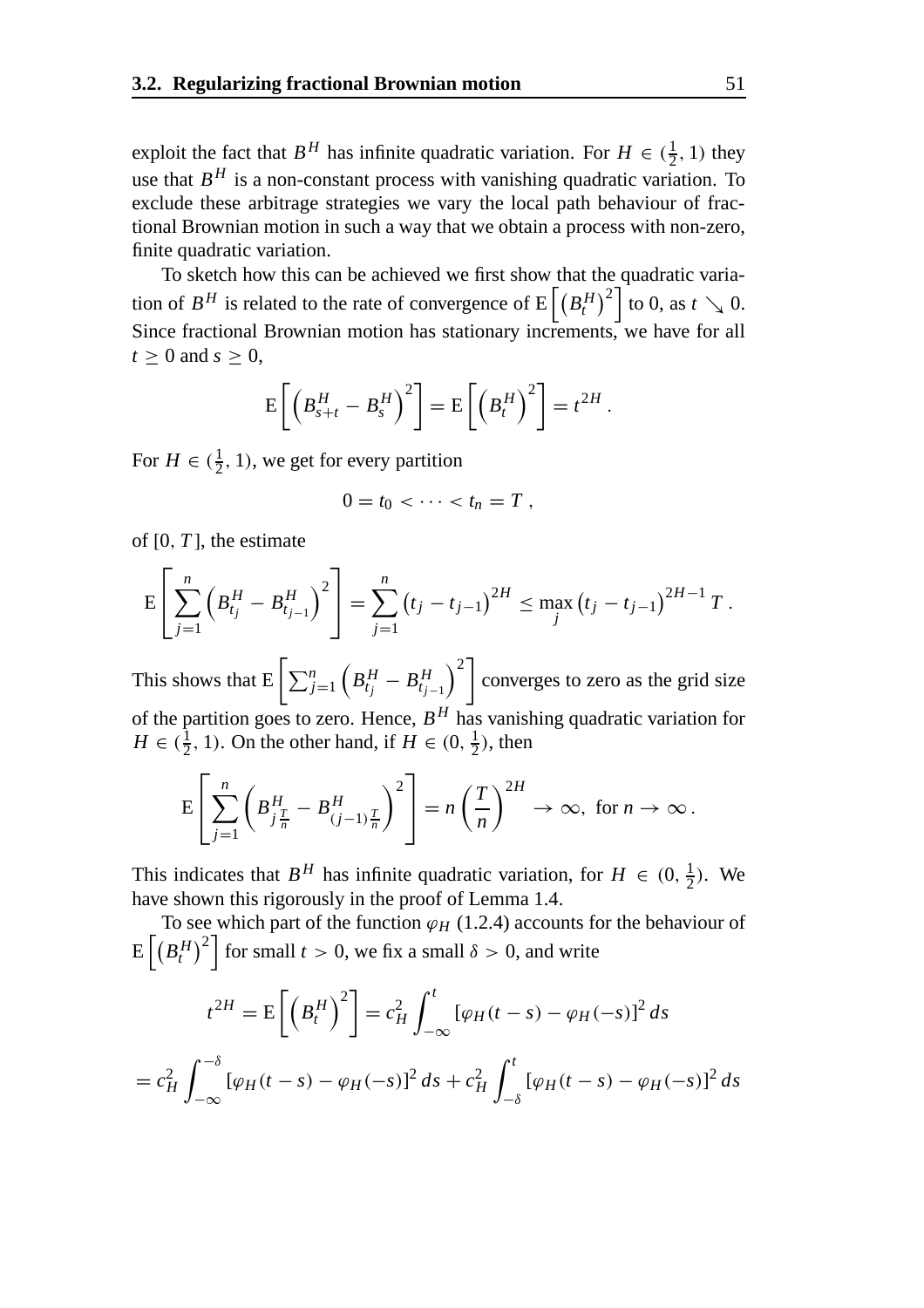If  $H = \frac{1}{2}$ , then

$$
\int_{-\infty}^{-\delta} \left[\varphi_H(t-s) - \varphi_H(-s)\right]^2 ds = 0.
$$

If  $H \in \left(0, \frac{1}{2}\right)$  $\Big) \cup \Big(\frac{1}{2}, 1\Big)$ , then

$$
\int_{-\infty}^{-\delta} [\varphi_H(t-s) - \varphi_H(-s)]^2 ds = \int_{\delta}^{\infty} \left[ (t+x)^{H-\frac{1}{2}} - x^{H-\frac{1}{2}} \right]^2 dx
$$

$$
\leq \int_{\delta}^{\infty} \left[ t \left( H - \frac{1}{2} \right) x^{H - \frac{3}{2}} \right]^2 dx = t^2 \frac{\left( H - \frac{1}{2} \right)^2}{2(1 - H)} \delta^{2(H - 1)}.
$$
 (3.2.1)

This shows that for all  $H \in (0, 1)$ , for small  $t > 0$ , the essential contribution to E $\left[ \left( B_{t}^{H}\right) ^{2}\right]$  comes from the term

$$
c_H^2 \int_{-\delta}^t \left[ \varphi_H(t-s) - \varphi_H(-s) \right]^2 ds.
$$

Hence, the behaviour of the function  $\varphi_H$  near zero determines the rate of convergence of  $E\left[\left(B_t^H\right)^2\right]$  to 0, as  $t \searrow 0$ . To change  $B^H$  into a process with similar distribution but non-zero, finite quadratic variation, we vary  $\varphi_H$  in a neighbourhood of zero so that the resulting function  $\varphi$  satisfies

$$
\int_{-\delta}^t \left[\varphi(t-s)-\varphi(-s)\right]^2 ds \approx t \,, \quad \text{as} \quad t \searrow 0 \,,
$$

where we write for two functions *f* and *g*,  $f(t) \approx g(t)$ , as  $t \to t_0$ , if there exists a constant  $c \in (0, \infty)$  such that  $\lim_{t \to t_0} \frac{f(t)}{g(t)} = c$ . To give a concrete example for the sort of functions we have in mind we set for  $H \in (0, 1)$ ,  $a \in \mathbb{R}$  and  $b > 0$ ,

$$
\varphi_H^{a,b}(x) := \begin{cases} a + \frac{\varphi_H(b)-a}{b}x & x \in [0,b] \\ \varphi_H(x) & x \in (-\infty,0) \cup (b,\infty) \end{cases}.
$$

As  $\varphi_H$ , the functions  $\varphi_H^{a,b}$  satisfy

$$
\int_{\mathbb{R}} \left[ \varphi_H^{a,b}(t-s) - \varphi_H^{a,b}(-s) \right]^2 ds < \infty, \quad \text{for all } t \in \mathbb{R} \, .
$$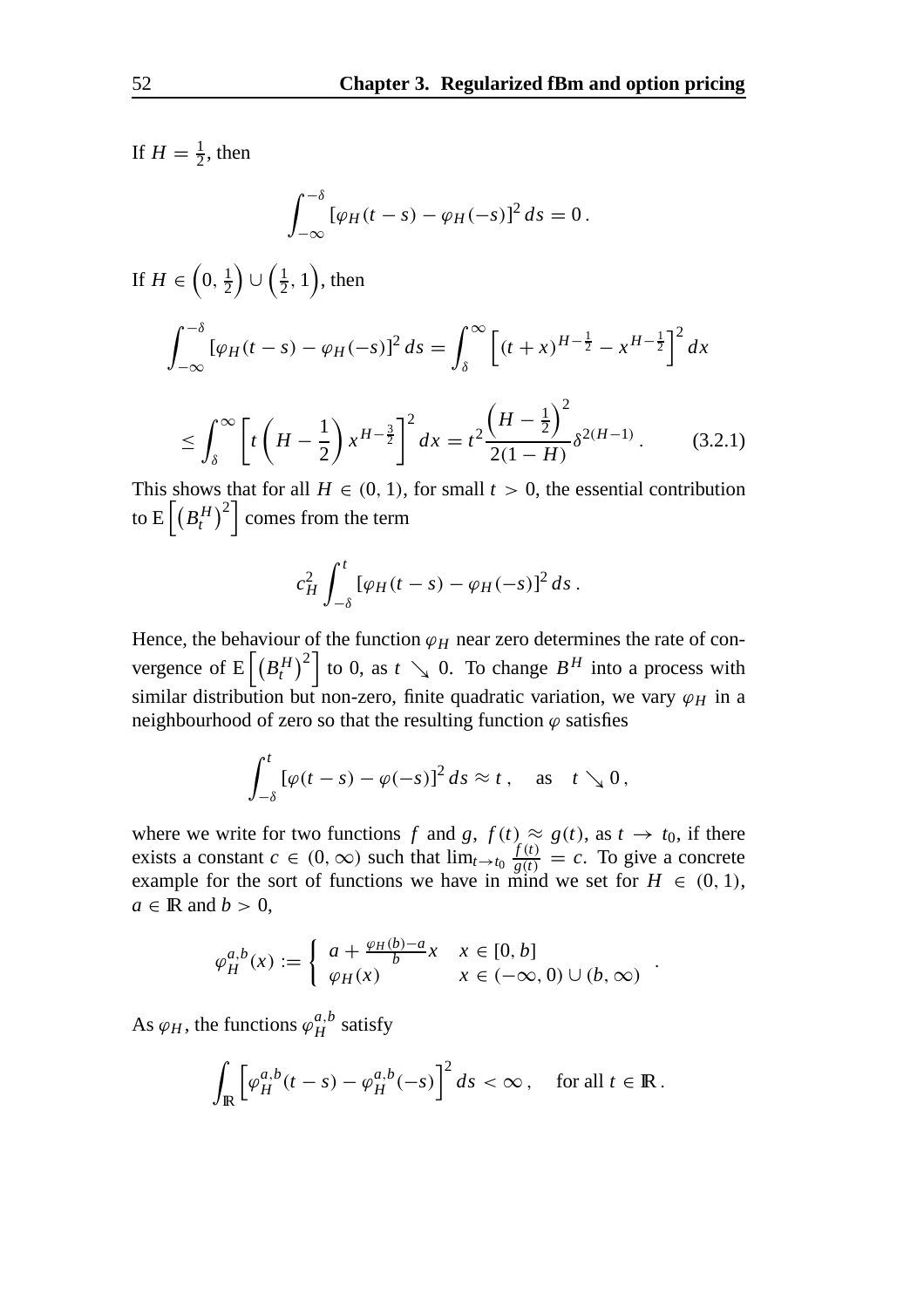

**Figure 3.1:** *Left: The functions*  $\varphi_H^{a,b}(t-s)$  *and*  $\varphi_H^{a,b}(-s)$  *for*  $H = \frac{3}{4}$ *, a* = 1.2*,*  $b = 1$  *and*  $t = 3$ *. Right: The functions*  $\varphi_H^{a,b}(t-s)$  *and*  $\varphi_H^{a,b}(-s)$  *for*  $H = \frac{1}{4}$ *,*  $a = 0.8, b = 1$  *and*  $t = 3$ .

Therefore, they can be used to define the integrals

$$
R_t^{\varphi_H^{a,b}} = \int_{\mathbb{R}} \left[ \varphi_H^{a,b}(t-s) - \varphi_H^{a,b}(-s) \right] dW_s, \quad t \in \mathbb{R}, \tag{3.2.2}
$$

in the  $L^2$ -sense.

It is clear that  $\left(R_t^{\varphi_H^{a,b}}\right)$  $\setminus$ *t*∈IR is a centred Gaussian process with stationary increments. The same calculation as in (3.2.1) yields

$$
\int_{-\infty}^{-b} \left[ \varphi_H^{a,b}(t-s) - \varphi_H^{a,b}(-s) \right]^2 dx = O(t^2), \text{ for } t \searrow 0.
$$

Similarly, it can be checked that

$$
\int_{-b}^{0} \left[ \varphi_{H}^{a,b}(t-s) - \varphi_{H}^{a,b}(-s) \right]^{2} dx = O(t^{2}), \text{ for } t \searrow 0.
$$

and

$$
\int_0^t \left[ \varphi_H^{a,b}(t-s) - \varphi_H^{a,b}(-s) \right]^2 dx \quad \left\{ \begin{array}{ll} \approx t & \text{if } a \neq 0 \\ \approx t^3 & \text{if } a = 0 \end{array} \right. \text{, for } t \searrow 0 \,.
$$

Hence,

$$
\int_{-\infty}^t \left[ \varphi_H^{a,b}(t-s) - \varphi_H^{a,b}(-s) \right]^2 dx \quad \left\{ \begin{array}{ll} \approx t & \text{if } a \neq 0 \\ = O(t^2) & \text{if } a = 0 \end{array} \right. \text{, for } t \searrow 0 \,.
$$

It will follow from Proposition 3.2 and Corollary 3.8 that  $\left(\frac{1}{a}R_f^{\varphi_H^{a,b}}\right)$ *H t*  $\setminus$ *t*∈[0,*T* ] is a finite variation process if  $a = 0$  and equivalent to Brownian motion if  $a \neq 0$ .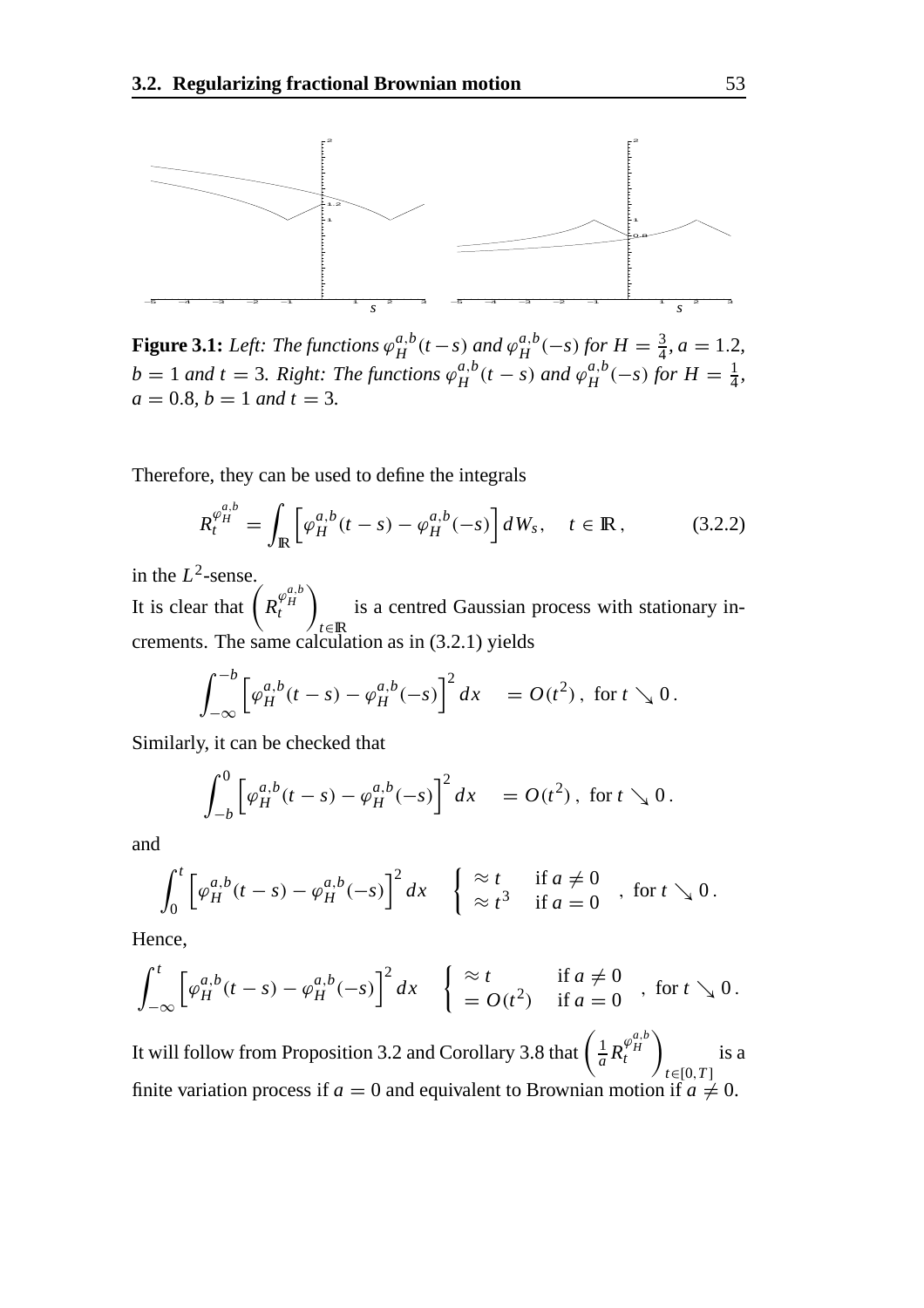On the other hand, for small *b*,  $\sqrt{ }$  $\mathbf{I}$  $\mathbf{I}$  $R_t^{\varphi_H^{a,b}}$ <br>  $R_1^{\varphi_H^{a,b}}$  $\parallel$   $\parallel$  2  $\ell$  *t*∈[0,*T*]  $\begin{array}{c} \hline \end{array}$  $\setminus$  $\mathbf{I}$  $\mathbf{I}$ is similar to  $(B_t^H)_{t \in [0,T]}$  in the following sense: It can be checked that for all  $t \in [0, T \vee 1]$ ,

$$
\left| \int_{-\infty}^{t} [\varphi_{H}(t-s) - \varphi_{H}(-s)]^{2} ds - \int_{-\infty}^{t} [\varphi_{H}^{a,b}(t-s) - \varphi_{H}^{a,b}(-s)]^{2} ds \right|
$$
  
\n
$$
\leq \left| \int_{-b}^{0} [\varphi_{H}(t-s) - \varphi_{H}(-s)]^{2} ds - \int_{-b}^{0} [\varphi_{H}^{a,b}(t-s) - \varphi_{H}^{a,b}(-s)]^{2} ds \right|
$$
  
\n
$$
+ \left| \int_{t-b}^{t} [\varphi_{H}(t-s) - \varphi_{H}(-s)]^{2} ds - \int_{t-b}^{t} [\varphi_{H}^{a,b}(t-s) - \varphi_{H}^{a,b}(-s)]^{2} ds \right|
$$
  
\n
$$
\leq \int_{-b}^{0} [\varphi_{H}(t-s) - \varphi_{H}(-s)]^{2} ds \vee \int_{-b}^{0} [\varphi_{H}^{a,b}(t-s) - \varphi_{H}^{a,b}(-s)]^{2} ds
$$
  
\n
$$
+ \int_{t-b}^{t} [\varphi_{H}(t-s) - \varphi_{H}(-s)]^{2} ds \vee \int_{t-b}^{t} [\varphi_{H}^{a,b}(t-s) - \varphi_{H}^{a,b}(-s)]^{2} ds
$$
  
\n
$$
\leq \begin{cases} 2 ((T \vee 1) + b)^{H-\frac{1}{2}} + |a|)^{2} b & \text{if } H \in (\frac{1}{2}, 1) \\ 2 \int_{0}^{b} (x^{H-\frac{1}{2}} + |a|)^{2} dx & \text{if } H \in (0, \frac{1}{2}] \end{cases}
$$

This shows that

$$
\lim_{b \searrow 0} \sup_{t \in [0, T \vee 1]} \left| \text{Var}\left(\frac{B_t^H}{c_H}\right) - \text{Var}\left(R_t^{\varphi_H^{a,b}}\right) \right| = 0 \tag{3.2.3}
$$

and in particular,

$$
\lim_{b \searrow 0} \left| \frac{1}{c_H^2} - \text{Var}\left(R_1^{\varphi_H^{a,b}}\right) \right| = 0. \tag{3.2.4}
$$

It follows from (3.2.4) and (3.2.3) that for given  $H \in (0, 1)$ ,  $a \in \mathbb{R}$  and  $\varepsilon > 0$ there exists a  $b > 0$  such that

$$
\left| c_H^2 - \frac{1}{\left\| R_1^{\varphi_H^{a,b}} \right\|_2^2} \right| \le \frac{\varepsilon}{3} \frac{c_H^2}{\text{Var}\left( B_T^H \right)} \tag{3.2.5}
$$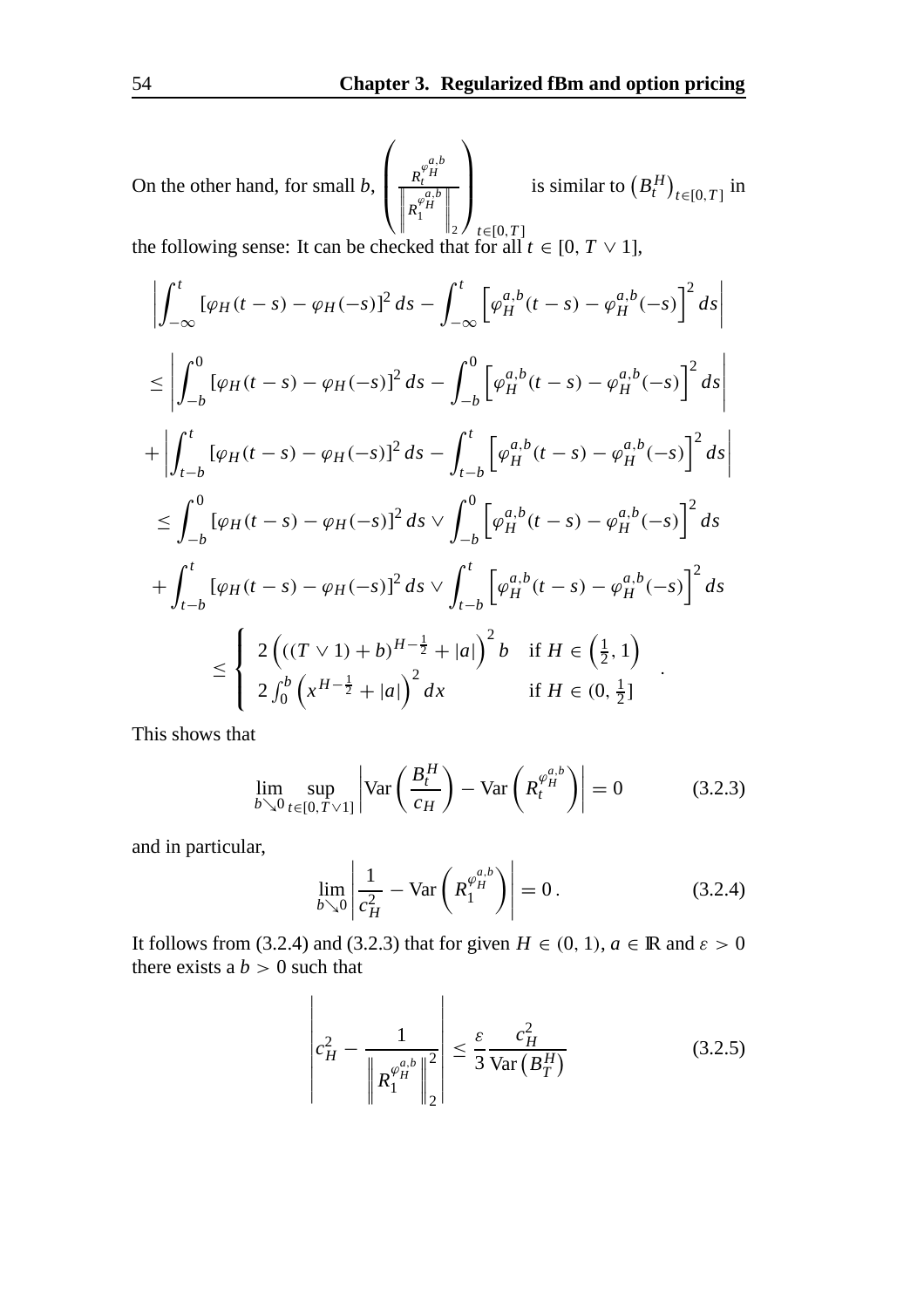and, for all  $t \in [0, T]$ ,

$$
\frac{1}{\left\|R_1^{\varphi_H^{a,b}}\right\|_2^2} \left| \text{Var}\left(\frac{B_t^H}{c_H}\right) - \text{Var}\left(R_t^{\varphi_H^{a,b}}\right) \right| \le \frac{\varepsilon}{3}. \tag{3.2.6}
$$

From (3.2.5) and (3.2.6) follows that for all  $t \in [0, T]$ ,

$$
\begin{aligned}\n&\left|\operatorname{Var}\left(B_{t}^{H}\right)-\operatorname{Var}\left(\frac{R_{t}^{\varphi_{H}^{a,b}}}{\left\|\mathcal{R}_{1}^{\varphi_{H}^{a,b}}\right\|_{2}}\right)\right| \\
&\leq\left|\operatorname{Var}\left(B_{t}^{H}\right)-\frac{1}{\left\|\mathcal{R}_{1}^{\varphi_{H}^{a,b}}\right\|_{2}^{2}}\operatorname{Var}\left(\frac{B_{t}^{H}}{c_{H}}\right)\right| \\
&+\left|\frac{1}{\left\|\mathcal{R}_{1}^{\varphi_{H}^{a,b}}\right\|_{2}^{2}}\operatorname{Var}\left(\frac{B_{t}^{H}}{c_{H}}\right)-\operatorname{Var}\left(\frac{R_{t}^{\varphi_{H}^{a,b}}}{\left\|\mathcal{R}_{1}^{\varphi_{H}^{a,b}}\right\|_{2}^{2}}\right)\right| \\
&=\left|\operatorname{Var}\left(\frac{B_{t}^{H}}{c_{H}}\right)\right|\left|c_{H}^{2}-\frac{1}{\left\|\mathcal{R}_{1}^{\varphi_{H}^{a,b}}\right\|_{2}^{2}}\right| \\
&+\left|\frac{1}{\left\|\mathcal{R}_{1}^{\varphi_{H}^{a,b}}\right\|_{2}^{2}}\left|\operatorname{Var}\left(\frac{B_{t}^{H}}{c_{H}}\right)-\operatorname{Var}\left(\mathcal{R}_{t}^{\varphi_{H}^{a,b}}\right)\right|\leq\frac{2\varepsilon}{3}.\n\end{aligned}
$$

By stationarity of the increments of  $B^H$  and  $R^{\varphi_H^{a,b}}$ , this implies for all  $t, s \in$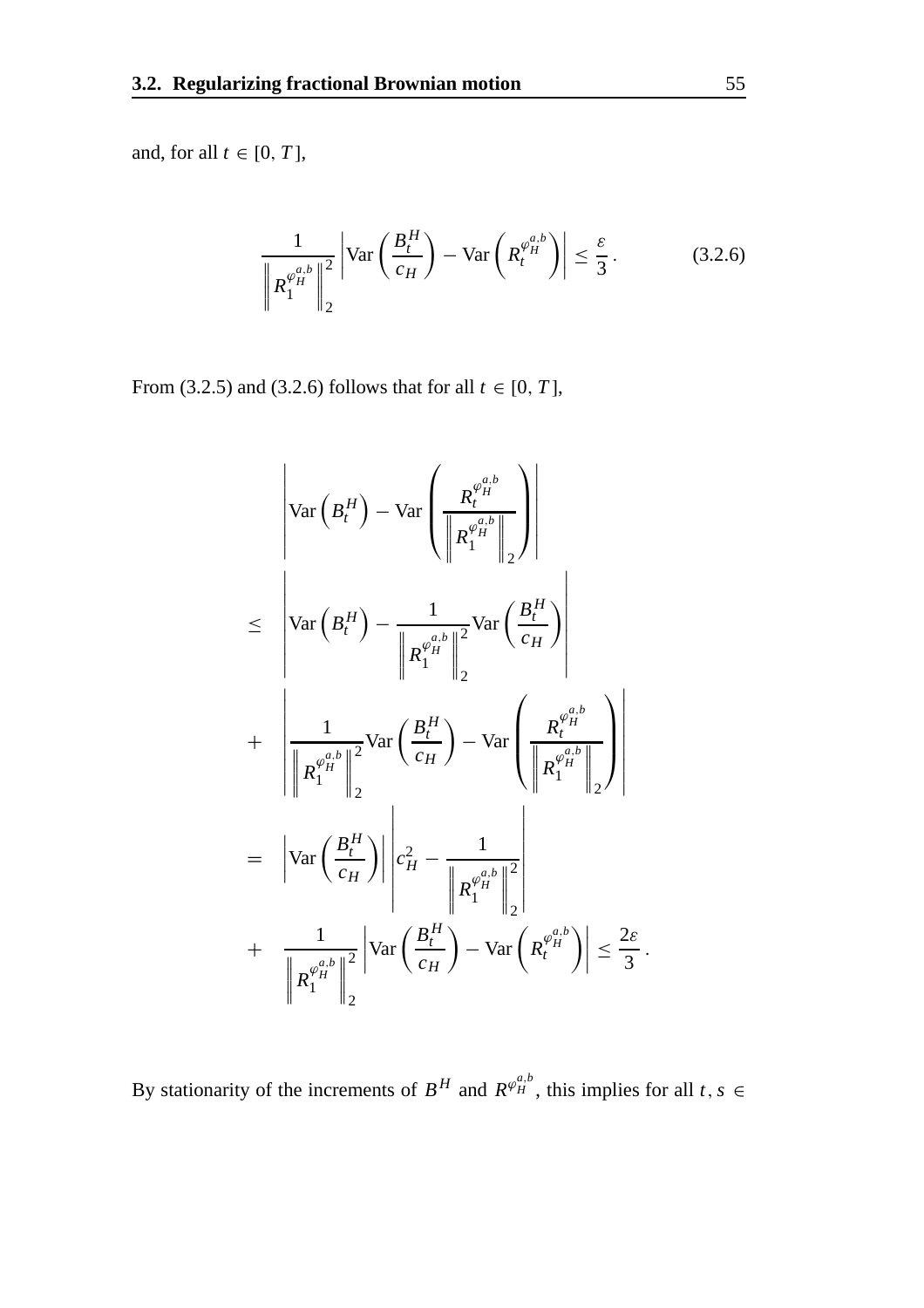$[0, T]$  with  $s \leq t$ ,

$$
\begin{aligned}\n&\left|\text{Cov}\left(B_{t}^{H}, B_{s}^{H}\right) - \text{Cov}\left(\frac{R_{t}^{\varphi_{H}^{a,b}}}{\left\|\mathcal{R}_{1}^{\varphi_{H}^{a,b}}\right\|}, \frac{R_{s}^{\varphi_{H}^{a,b}}}{\left\|\mathcal{R}_{1}^{\varphi_{H}^{a,b}}\right\|}\right)\right| \\
&= \frac{1}{2}\left|\text{Var}\left(B_{t}^{H}\right) + \text{Var}\left(B_{s}^{H}\right) - \text{Var}\left(B_{t-s}^{H}\right) - \text{Var}\left(B_{t-s}^{H}\right)\right| \\
&\left|\frac{R_{t}^{\varphi_{H}^{a,b}}}{\left\|\mathcal{R}_{1}^{\varphi_{H}^{a,b}}\right\|}\right| - \text{Var}\left(\frac{R_{s}^{\varphi_{H}^{a,b}}}{\left\|\mathcal{R}_{1}^{\varphi_{H}^{a,b}}\right\|}\right) + \text{Var}\left(\frac{R_{t-s}^{\varphi_{H}^{a,b}}}{\left\|\mathcal{R}_{1}^{\varphi_{H}^{a,b}}\right\|}\right)\right| \\
&\leq \frac{1}{2}\left|\text{Var}\left(B_{t}^{H}\right) - \text{Var}\left(\frac{R_{s}^{\varphi_{H}^{a,b}}}{\left\|\mathcal{R}_{1}^{\varphi_{H}^{a,b}}\right\|}\right)\right| \\
&+ \frac{1}{2}\left|\text{Var}\left(B_{s}^{H}\right) - \text{Var}\left(\frac{R_{s}^{\varphi_{H}^{a,b}}}{\left\|\mathcal{R}_{1}^{\varphi_{H}^{a,b}}\right\|}\right)\right| \\
&+ \frac{1}{2}\left|\text{Var}\left(B_{t-s}^{H}\right) - \text{Var}\left(\frac{R_{t-s}^{\varphi_{H}^{a,b}}}{\left\|\mathcal{R}_{1}^{\varphi_{H}^{a,b}}\right\|}\right)\right| \leq \epsilon.\n\end{aligned}
$$

#### **3.2.2**  $R^{\varphi}$  and its semimartingale decomposition

The largest class of functions  $\varphi$  of the form

(R1)  $\varphi : \mathbb{R} \to \mathbb{R}$  is measurable and  $\varphi(x) = 0$  for  $x < 0$ ,

that can be used to define the integrals

$$
R_t^{\varphi} = \int_{\mathbb{R}} \left[ \varphi(t - s) - \varphi(-s) \right] dW_s, \quad t \in \mathbb{R}, \tag{3.2.7}
$$

in the  $L^2$ -sense, is the class of functions that besides (R1) also satisfy

(R2) 
$$
\int_{\mathbb{R}} \left[ \varphi(t-s) - \varphi(-s) \right]^2 ds < \infty, \quad \text{for all} \quad t \in \mathbb{R}.
$$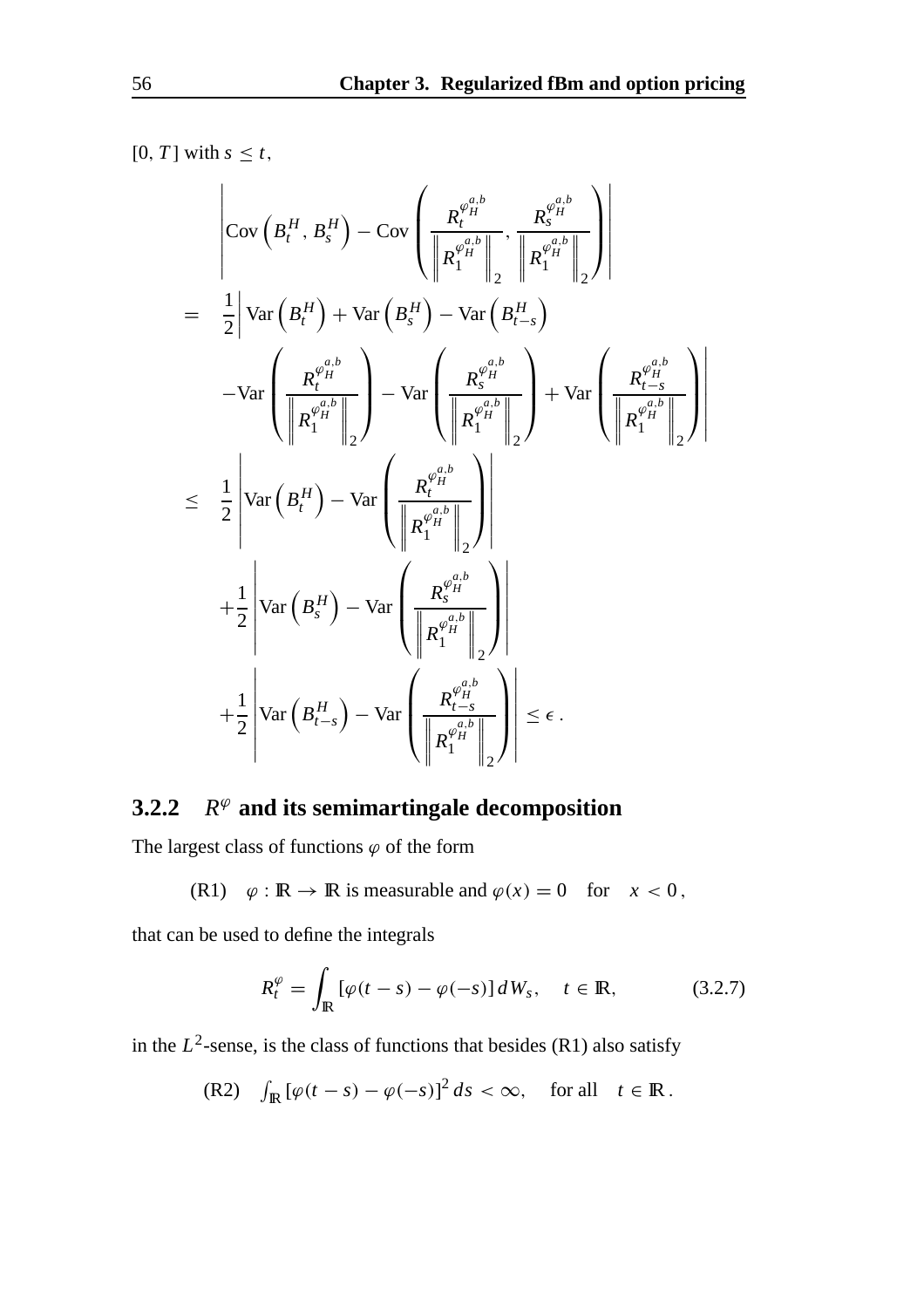If  $\varphi$  satisfies (R1) and (R2), it can easily be seen that the process  $(R_t^{\varphi})_{t \in \mathbb{R}}$ defined in (3.2.7) is a centred Gaussian process with stationary increments. But in contrast to fractional Brownian motion it is in general not self-similar. If  $\varphi$  is of the form

(R3) 
$$
\varphi(x) = \begin{cases} \varphi(0) + \int_0^x \psi(y) dy & x \ge 0 \\ 0 & x < 0 \end{cases}
$$

for some  $\psi \in L^2(\mathbb{R}_+)$ , then it also satisfies (R1) and (R2). Hence,  $(R_t^{\varphi})_{t \in \mathbb{R}}$ is well-defined.

**Proposition 3.2** *If*  $\varphi$  *satisfies* (R3)*, then for all t* > 0*:* 

$$
R_t^{\varphi} = \varphi(0)W_t + \int_0^t \int_{-\infty}^s \psi(s - u) dW_u ds. \qquad (3.2.8)
$$

*Proof*.

$$
R_t^{\varphi} = \int_{-\infty}^t [\varphi(t-u) - \varphi(-u)] dW_u
$$
  
= 
$$
\int_{-\infty}^0 [\varphi(t-u) - \varphi(-u)] dW_u + \int_0^t \varphi(t-u) dW_u
$$
  
= 
$$
\int_{-\infty}^0 \int_0^t \psi(s-u) ds dW_u + \int_0^t \left[ \int_u^t \psi(s-u) ds + \varphi(0) \right] dW_u
$$

By the stochastic version of Fubini's theorem (see e.g. Theorem IV.46 of Protter (1990)), we can change the order of integration. Hence, the above equals

$$
\int_0^t \int_{-\infty}^0 \psi(s-u) dW_u ds + \int_0^t \int_0^s \psi(s-u) dW_u ds + \varphi(0) W_t \n= \int_0^t \int_{-\infty}^s \psi(s-u) dW_u ds + \varphi(0) W_t,
$$

i.e.  $(3.2.8)$  holds.  $\Box$ 

**Corollary 3.3** If  $\varphi$  satisfies (R3), then  $(R_t^{\varphi})_{t\geq0}$  is a continuous semimartingale with respect to the smallest filtration  $\bar{\mathbb{F}}^{W} = \left(\bar{\mathcal{F}}_{t}^{W}\right)_{t \geq 0}$  that satisfies the usual assumptions and contains the filtration  $\mathbb{F}^W = \left(\mathcal{F}_t^W\right)_{t \geq 0}$ , where for all  $t \geq 0$ *,*  $\mathcal{F}_t^W = \sigma \{W_s : -\infty < s \leq t\}.$ 

*The canonical semimartingale decomposition of*  $R^\varphi$  *with respect to*  $\bar{I\!F}^W$  *is given by (3.2.8).*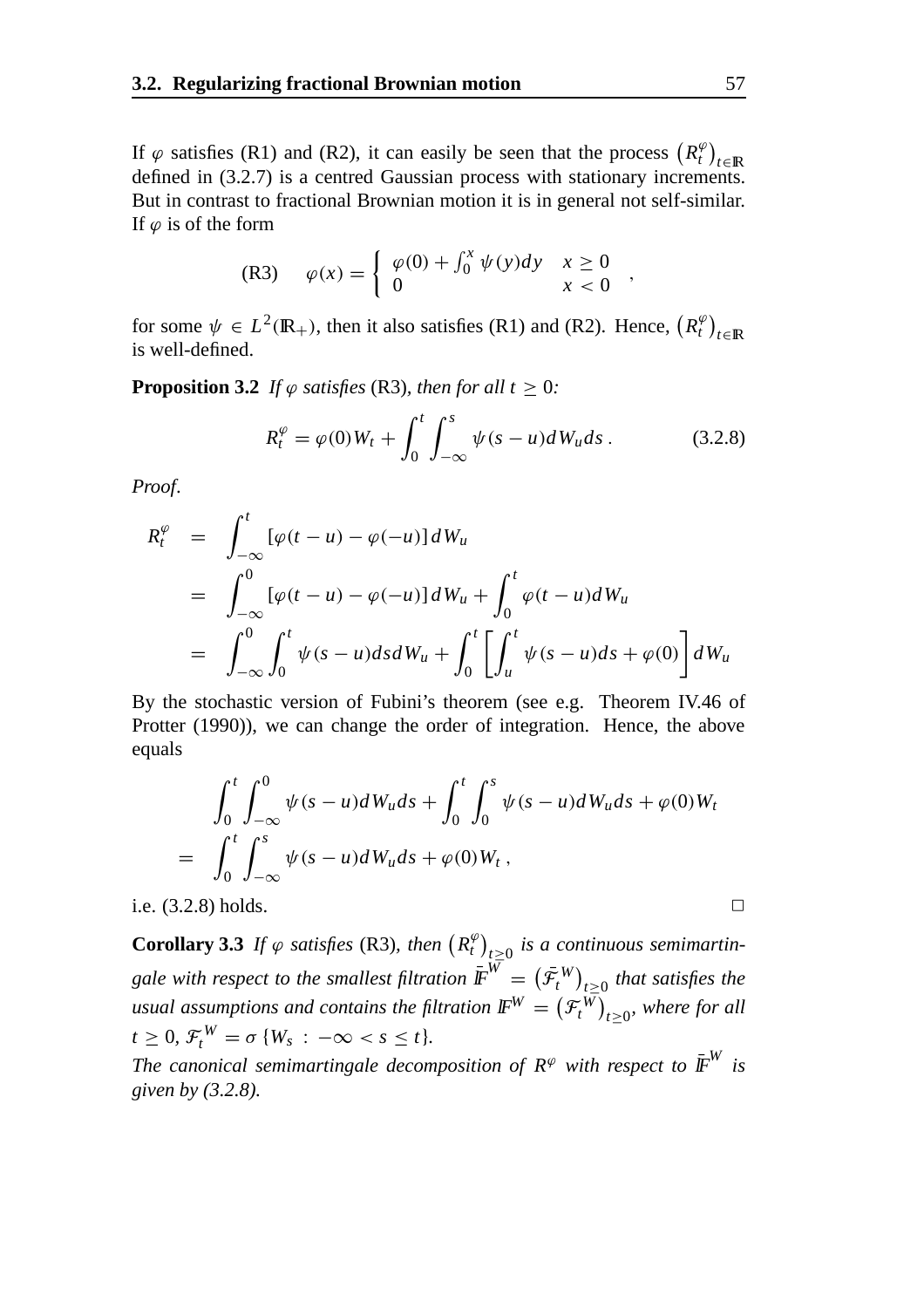*Proof.* The corollary follows immediately from Proposition 3.2. □

**Corollary 3.4** If  $\varphi$  satisfies (R3), then  $(R_t^{\varphi})_{t\geq0}$  is a continuous semimartingale with respect to the smallest filtration  $\bar{\mathbb{F}}^{R^{\overline{\varphi}}} = (\bar{\mathcal{F}}^{R^{\varphi}}_t)_{t \geq 0}$  that satisfies the usual assumptions and contains the filtration  $\mathbb{F}^{R^\varphi}=\big(\mathcal{F}_t^{R^{\overline{\varphi}}}\big)_{t\geq 0}$ , where for all  $t \geq 0$ ,  $\mathcal{F}^{R^{\varphi}}_t = \sigma \{ R^{\varphi}_s : 0 \leq s \leq t \}.$ 

*Proof.* It follows from (3.2.7) that  $\mathcal{F}^{R^{\varphi}}_t \subset \mathcal{F}^W_t$ , for all  $t \geq 0$ . Hence,  $\bar{\mathcal{F}}_t^{R^{\varphi}} \subset \bar{\mathcal{F}}_t^W$ , for all  $t \geq 0$ , and the corollary follows from Corollary 3.3 by Stricker's Theorem (see Protter  $(1990)$ , p. 45).

**Remark 3.5** Let  $\varphi$  be of the form (R3). The author guesses that in general,  $(W_t)_{t\geq 0}$  is not adapted to the filtration  $\overline{I\!F}^{R^\varphi}$ . In this case, (3.2.8) is not the  $\bar{I\!F}^{R^\varphi}$ -semimartingale decomposition of  $R^\varphi$  and it is not obvious how to find it.

#### **3.2.3** Equivalence of  $\left(\frac{1}{\varphi(0)}R^{\varphi}\right)$ *t*∈[0,*T* ] **to Brownian motion**

Let  $\varphi$  be a function that satisfies (R3). It can be seen from (3.2.8) that  $\left(R_t^{\varphi}\right)$  $\text{Let } \varphi$  oc a function that satisfies (K3). It can be seen from (3.2.6) that  $(K_t)_{t\geq0}$  is a finite variation process if and only if  $\varphi(0) = 0$ . In this subsection we show that  $\left(\frac{1}{\varphi(0)}R_t^{\varphi}\right)$ *t*∈[0,*T* ] is equivalent to Brownian motion if  $\varphi(0) \neq 0$ . The key to this result is the following theorem.

**Theorem 3.6** *Let*  $(W_t)_{t \in \mathbb{R}}$  *be a two-sided Brownian motion. Let*  $T \in (0, \infty)$ *and*  $k \in L^2(G)$ *, where* 

$$
G = \{(s, u) \in [0, T] \times (-\infty, T] : s \ge u\}.
$$

*Then*

$$
\exp\left\{\int_0^t \int_{-\infty}^s k(s, u) dW_u dW_s - \frac{1}{2} \int_0^t \left(\int_{-\infty}^s k(s, u) dW_u\right)^2 ds\right\},\
$$
  
 $t \in [0, T],$ 

*is a martingale.*

*Proof*. We show that the Novikov condition is satisfied. By Corollary 3.5.14 of Karatzas and Shreve (1988) it is enough to show that there exists a partition  $0 = t_0 < \cdots < t_l = T$  such that

$$
E\left[\exp\left\{\frac{1}{2}\int_{t_{n-1}}^{t_n}\left(\int_{-\infty}^s k(s,u)dW_u\right)^2 ds\right\}\right] < \infty \quad \text{for all } n = 1,\dots, l\,.
$$
\n(3.2.9)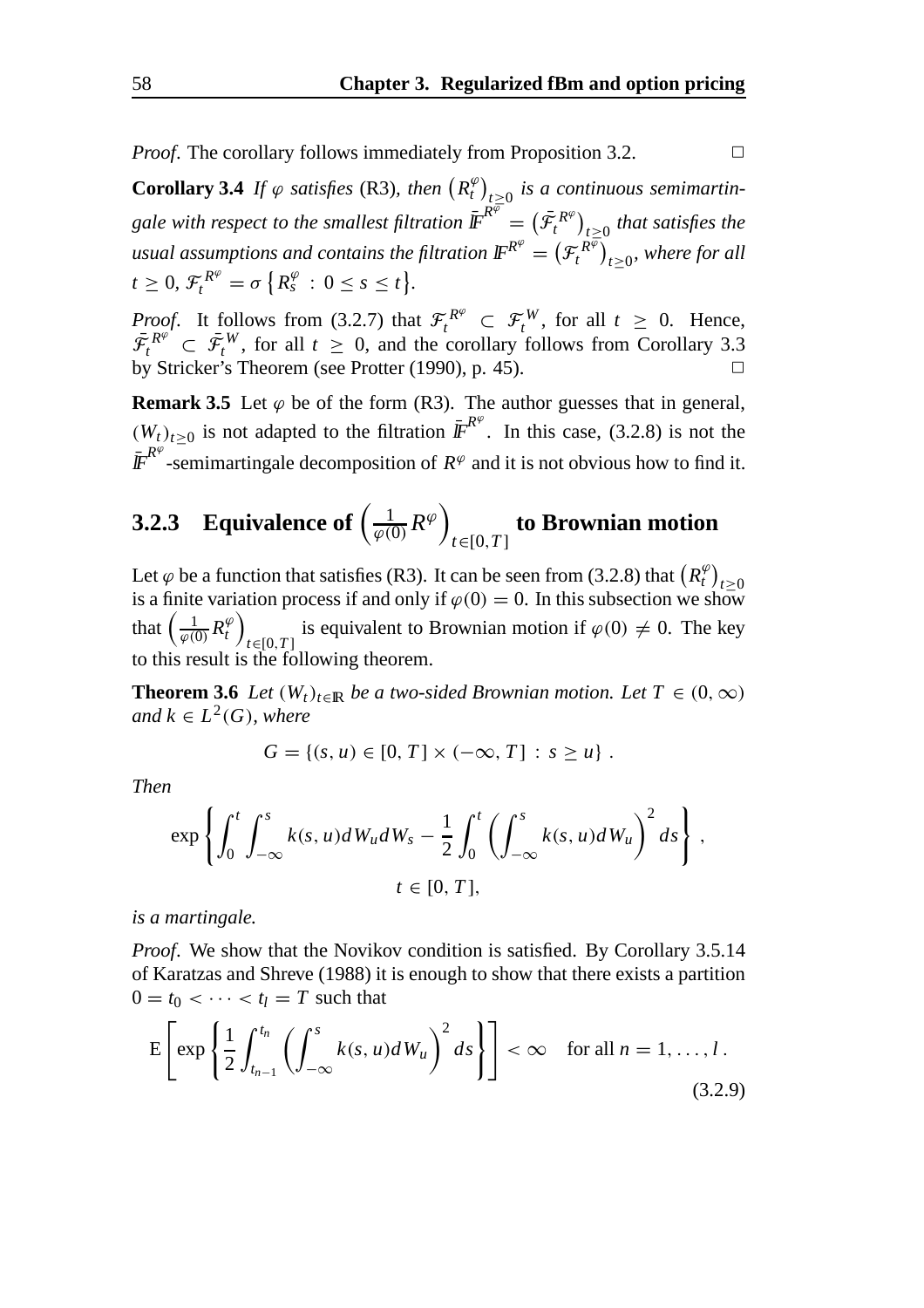Since  $k \in L^2(G)$ , there exists a partition  $0 = t_0 < \cdots < t_l = T$ , such that

$$
\int_{t_{n-1}}^{t_n} \int_{-\infty}^{s} (k(s, u))^2 du ds \le \frac{1}{9} \quad \text{for all } n = 1, ..., l. \tag{3.2.10}
$$

To show that (3.2.9) holds for this partition we fix *n* and set

$$
\tilde{k}(s, u) = k(s, u) 1_{(t_{n-1}, t_n]}(s), (s, u) \in G.
$$

(3.2.10) implies

$$
\|\tilde{k}\|_2 \le \frac{1}{3}
$$
. (3.2.11)

For every  $m \in \mathbb{N}$ , there exists a partition  $t_{n-1} = s_1^m < \cdots < s_{J(m)}^m = t_n$ , and  $a k^m \in L^2(G)$ , of the form

$$
k^{m}(s, u) = \sum_{j=1}^{J(m)} k_{j}^{m}(u) 1_{(s_{j-1}^{m}, s_{j}^{m})}(s)
$$

with

$$
\left\| \tilde{k} - k^m \right\|_2 \le \frac{1}{m} \,. \tag{3.2.12}
$$

For all  $m \in \mathbb{N}$ , let  $X^m$  be the centred,  $J(m)$ -dimensional Gaussian vector with j-th component

$$
\sqrt{s_j^m - s_{j-1}^m} \int_{-\infty}^{s_{j-1}^m} k_j^m(u) dW_u, \quad j = 1, ..., J(m).
$$

There exists an orthogonal  $J(m) \times J(m)$ -matrix  $A^m$  such that  $Y^m = A^m X^m$ is a centred Gaussian vector with independent components. Since *A<sup>m</sup>* is orthogonal, we have

$$
\sum_{j=1}^{J(m)} (Y_j^m)^2 = (Y^m)^T Y^m = (X^m)^T (A^m)^T A^m X^m
$$
  
=  $(X^m)^T X^m = \sum_{j=1}^{J(m)} (X_j^m)^2$ . (3.2.13)

Together with (3.2.11) and (3.2.12) this implies for all  $m \geq 3$ ,

$$
\sum_{j=1}^{J(m)} \text{Var}\left(Y_j^m\right) = \sum_{j=1}^{J(m)} E\left(X_j^m\right)^2
$$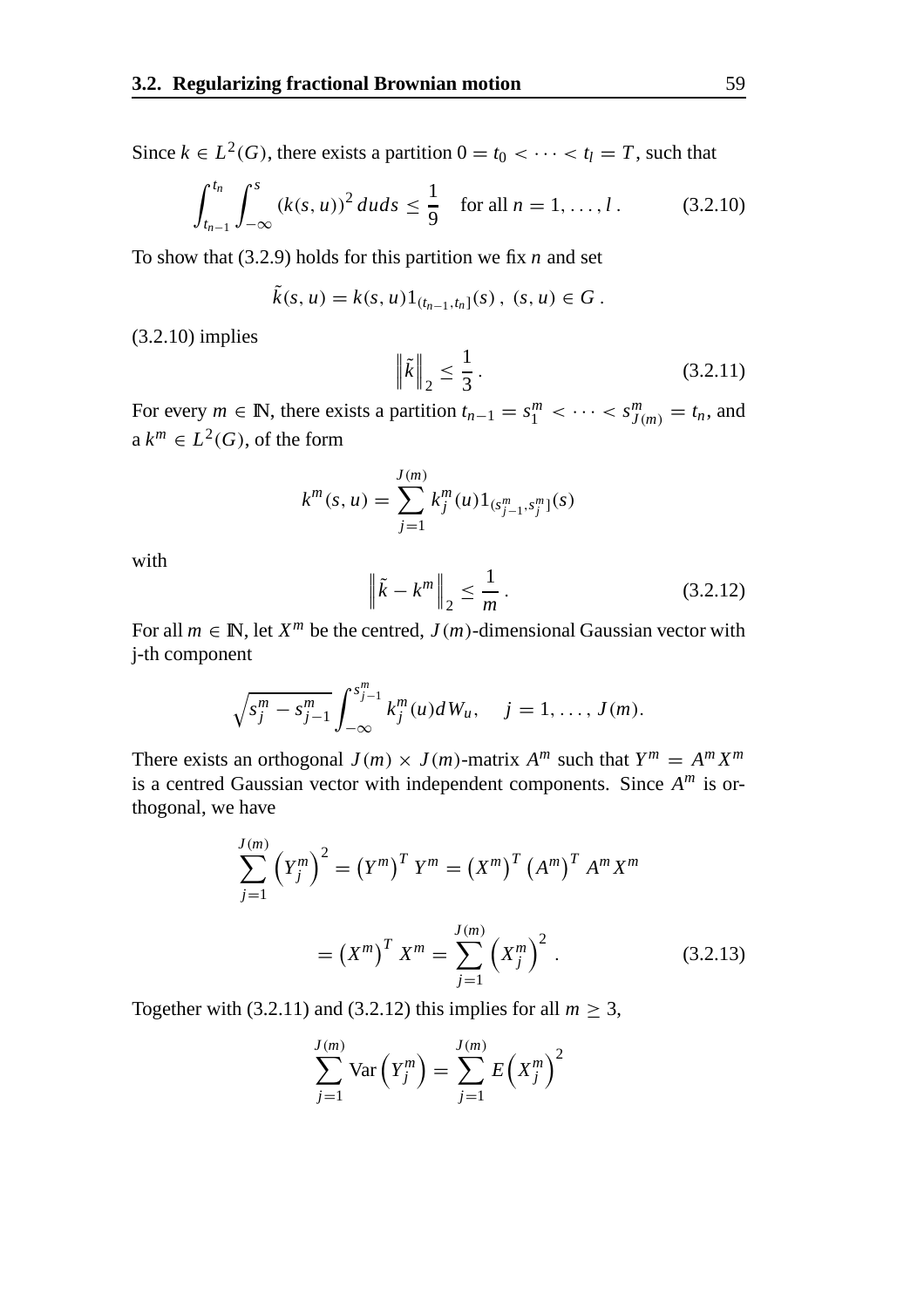$$
= \sum_{j=1}^{J(m)} \left( s_j^m - s_{j-1}^m \right) \int_{-\infty}^{s_{j-1}^m} \left( k_j^m(u) \right)^2 du
$$
  
=  $||k^m||_2^2 \le ||k^m - \tilde{k}||_2 + ||\tilde{k}||_2^2 < \frac{1}{2}.$  (3.2.14)

Furthermore, it follows from (3.2.13) and the independence of the  $Y_j^m$ ,  $j = 1, \ldots, J(m)$ , that

$$
E\left[\exp\left\{\frac{1}{2}\int_0^t \left(\int_{-\infty}^s k^m(s, u)dW_u\right)^2 ds\right\}\right]
$$
  
\n
$$
= E\left[\exp\left\{\frac{1}{2}\sum_{j=1}^{J(m)} \left(X_j^m\right)^2\right\}\right] = E\left[\exp\left\{\frac{1}{2}\sum_{j=1}^{J(m)} \left(Y_j^m\right)^2\right\}\right]
$$
  
\n
$$
= \prod_{j=1}^{J(m)} E\left[\exp\left\{\frac{1}{2} \left(Y_j^m\right)^2\right\}\right] = \prod_{j=1}^{J(m)} \left(1 - \text{Var}\left(Y_j^m\right)\right)^{-\frac{1}{2}}.
$$

It can easily be shown by induction on  $J(m)$  that

$$
\prod_{j=1}^{J(m)} \left(1 - \text{Var}\left(Y_j^m\right)\right) \geq 1 - \sum_{j=1}^{J(m)} \text{Var}\left(Y_j^m\right).
$$

Therefore, it follows from (3.2.14) that for all  $m \geq 3$ ,

$$
\prod_{j=1}^{J(m)}\left(1-\text{Var}\left(Y_j^m\right)\right) > \frac{1}{2} \, .
$$

Hence, for all  $m \geq 3$ ,

$$
E\left[\exp\left\{\frac{1}{2}\int_0^t \left(\int_{-\infty}^s k^m(s, u)dW_u\right)^2 ds\right\}\right]
$$
  

$$
\leq \left(1 - \sum_{j=1}^{J(m)} Var\left(Y_j^m\right)\right)^{-\frac{1}{2}} < \sqrt{2}.
$$
 (3.2.15)

Since

$$
E\left[\int_0^T \left(\int_{-\infty}^s \tilde{k}(s,u)dW_u - \int_{-\infty}^s k^m(s,u)dW_u\right)^2 ds\right]
$$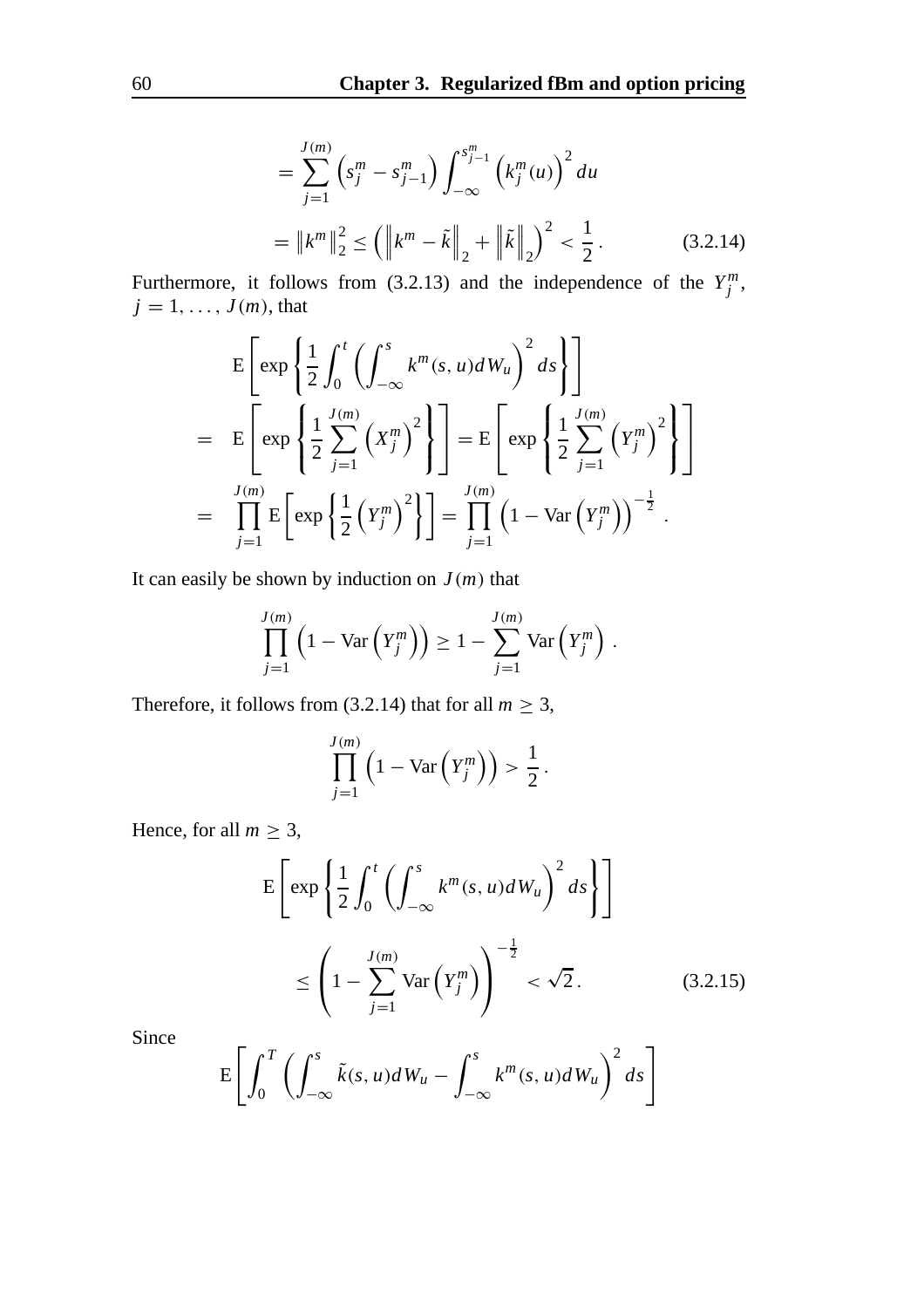$$
= \int_0^T E\left[\left\{\int_{-\infty}^s \left(\tilde{k}(s, u) - k^m(s, u)\right) dW_u\right\}^2\right] ds
$$
  

$$
= \int_0^T \int_{-\infty}^s \left(\tilde{k}(s, u) - k^m(s, u)\right)^2 du ds = \left\|\tilde{k} - k^m\right\|_2^2 \stackrel{(m \to \infty)}{\longrightarrow} 0,
$$

there exists a subsequence  $\{k^{m_i}\}_{i=1}^{\infty}$  such that for almost every  $\omega \in \Omega$ ,

$$
\int_0^T \left\{ \left( \int_{-\infty}^s \tilde{k}(s, u) dW_u \right) (\omega) - \left( \int_{-\infty}^s k^{m_i}(s, u) dW_u \right) (\omega) \right\}^2 ds \stackrel{(i \to \infty)}{\longrightarrow} 0,
$$

i.e. for almost every  $\omega \in \Omega$ ,

$$
\left\|\left(\int_{-\infty}^s \tilde{k}(s,u)dW_u\right)(\omega)-\left(\int_{-\infty}^s k^{m_i}(s,u)dW_u\right)(\omega)\right\|_{L^2[0,T]}^2 \stackrel{(i\to\infty)}{\longrightarrow} 0.
$$

This implies that for almost every  $\omega \in \Omega$ ,

$$
\left\| \left( \int_{-\infty}^{s} k^{m_i}(s, u) dW_u \right) (\omega) \right\|_{L^2[0, T]}^2
$$
  

$$
\xrightarrow{(i \to \infty)} \left\| \left( \int_{-\infty}^{s} \tilde{k}(s, u) dW_u \right) (\omega) \right\|_{L^2[0, T]}^2.
$$

Hence,

$$
\int_0^T \left( \int_{-\infty}^s k^{m_i}(s, u) dW_u \right)^2 ds \stackrel{(i \to \infty)}{\longrightarrow} \int_0^T \left( \int_{-\infty}^s \tilde{k}(s, u) dW_u \right)^2 ds
$$

almost surely. By Fatou's lemma and (3.2.15) we obtain

$$
E\left[\exp\left\{\frac{1}{2}\int_{t_{n-1}}^{t_n}\left(\int_{-\infty}^s k(s, u)dW_u\right)^2 ds\right\}\right]
$$
  

$$
= E\left[\exp\left\{\frac{1}{2}\int_0^T\left(\int_{-\infty}^s \tilde{k}(s, u)dW_u\right)^2 ds\right\}\right]
$$
  

$$
\leq \liminf_{i} E\left[\exp\left\{\frac{1}{2}\int_0^T\left(\int_{-\infty}^s k^{m_i}(s, u)dW_u\right)^2 ds\right\}\right] \leq \sqrt{2}.
$$

This completes the proof of the Theorem.  $\Box$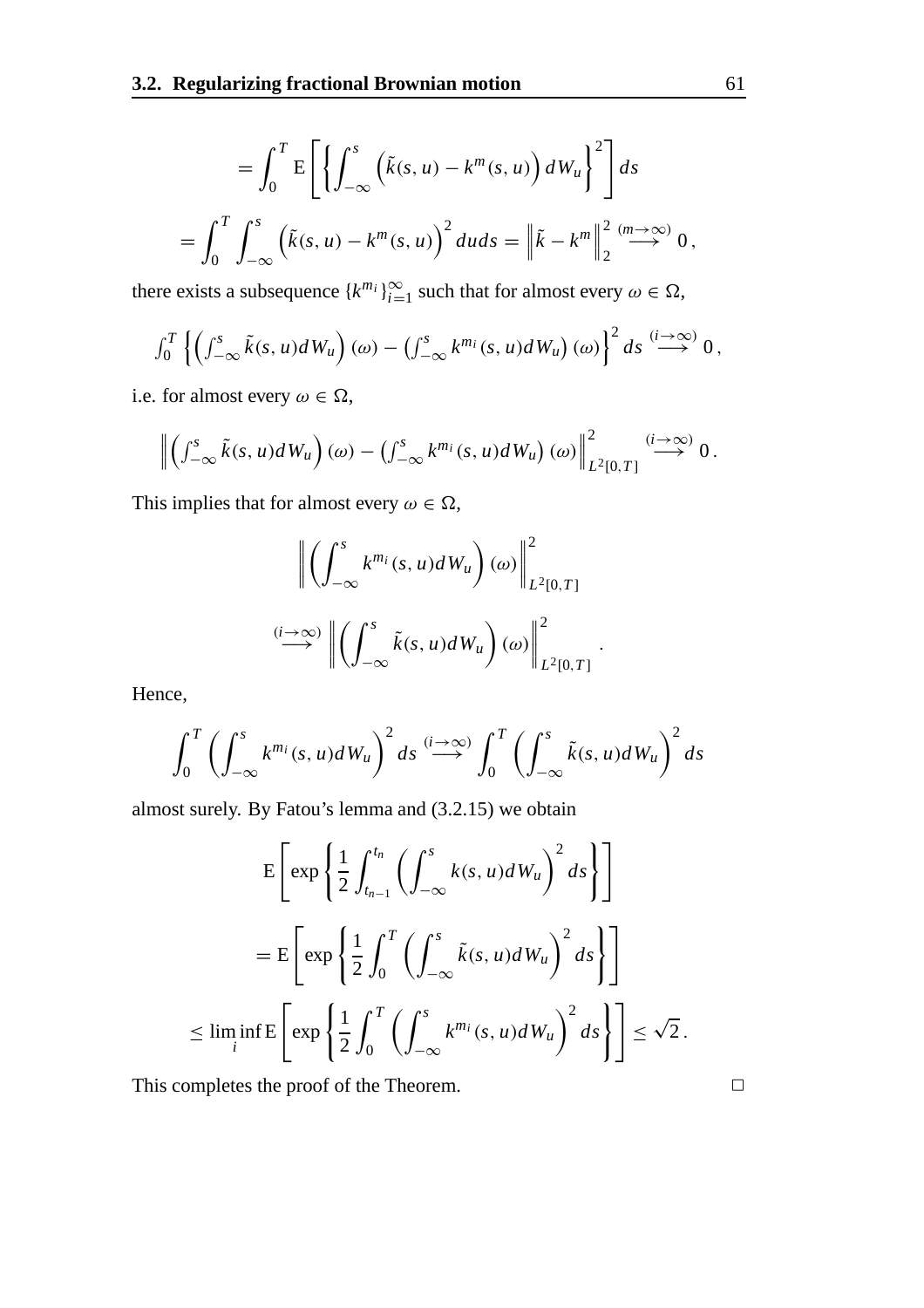**Remark 3.7** Theorem 3.6 is only a slight generalization of Theorem 2 of Hitsuda (1968). But our proof is simpler and does not need results from the theory of Volterra integral equations.

**Corollary 3.8** *Let*  $\varphi$  *be a function with*  $\varphi(0) \neq 0$  *that satisfies* (R3)*. Let*  $\bar{\mathbf{F}}^{W} = \left(\bar{\mathcal{F}}^{W}_{t}\right)_{t \in [0,T]}$  be the smallest filtration that satisfies the usual assump*tions and contains the filtration*  $\mathbf{F}^{W} = \left(\mathcal{F}^{W}_{t}\right)_{t \in [0,T]},$  where  $\mathcal{F}^{W}_{t} = \sigma(W_s : -\infty < s \leq t)$ . Then

$$
\left(\frac{1}{\varphi(0)}R_t^{\varphi}\right)_{t\in[0,T]}
$$

*is a*  $\bar{F}^{W}$ *-Brownian motion with respect to the probability measure* 

$$
Q = \exp\left\{-\int_0^T \int_{-\infty}^s \frac{\psi(s-u)}{\varphi(0)} dW_u dW_s\right.-\frac{1}{2} \int_0^T \left(\int_{-\infty}^s \frac{\psi(s-u)}{\varphi(0)} dW_u\right)^2 ds\right\} \cdot P.
$$

*Proof*. It follows from Proposition 3.2 that

$$
\frac{1}{\varphi(0)}R_t^{\varphi}=W_t+\int_0^t\int_{-\infty}^s\frac{\psi(s-u)}{\varphi(0)}dW_u ds.
$$

Theorem 3.6 implies that

$$
\exp\left\{-\int_0^t \int_{-\infty}^s \frac{\psi(s-u)}{\varphi(0)} dW_u dW_s - \frac{1}{2} \int_0^t \left(\int_{-\infty}^s \frac{\psi(s-u)}{\varphi(0)} dW_u\right)^2 ds\right\},\,
$$
  
 $t \in [0, T],$ 

is a martingale. Therefore, the corollary follows from Girsanov's (1960) theorem.  $\Box$ 

**Remark 3.9** It can easily be checked that the functions  $\varphi_H^{a,b}$  from Subsection 3.2.1 satisfy (R3). For  $a \neq 0$  we call the stochastic process

$$
\left(\frac{R^{\varphi_H^{a,b}}_I}{\left\|R^{\varphi_H^{a,b}}_1\right\|}\right)_{t\geq 0}
$$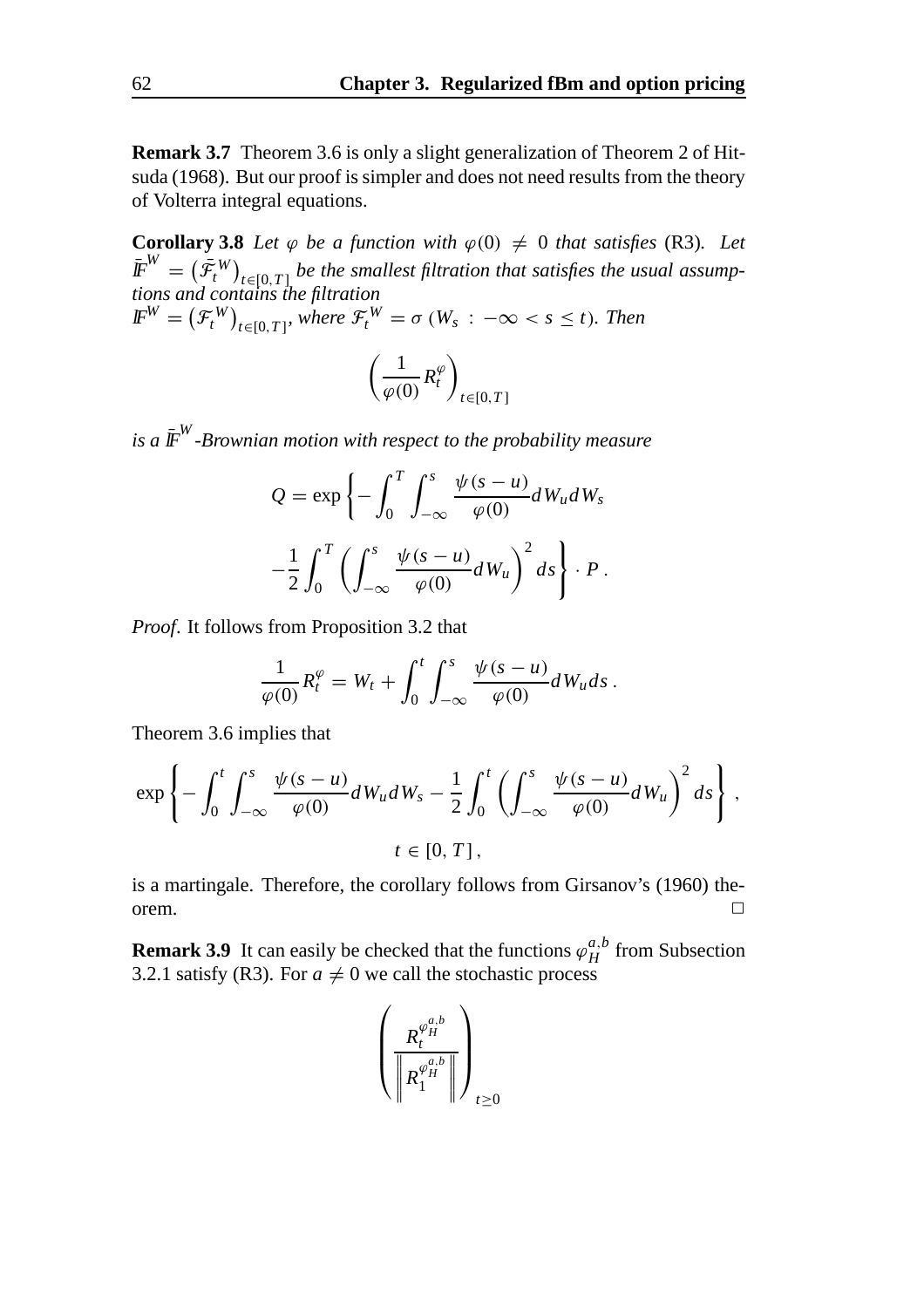a regularized fractional Brownian motion because for small  $b > 0$  its finitedimensional distributions are similar to those of  $B<sup>H</sup>$  and at the same time, for every  $T \in (0, \infty)$ ,  $\left(\frac{1}{a} R_t^{\varphi_H^{a,b}}\right)$ *H t*  $\setminus$ *t*∈[0,*T* ] is equivalent to Brownian motion. However, note that for  $H \in \left(\frac{1}{2}, 1\right)$ , the paths of  $\frac{R^{\varphi_H^{a,b}}}{\sqrt{R^{\varphi_H^{a,b}}}}$ are less regular than

 $R_1^{\varphi_H^{a,b}}$ 

 those of  $B^H$  so far as the degree of local Hölder continuity is concerned.

## **3.3 Option pricing with regularized fractional Brownian motion**

As in Section 1.4, we consider a frictionless market that consists of a money market account and a stock. One unit of money in the money market account grows like  $(e^{rt})_{t \in [0,T]}$  for a constant interest rate *r*. The discounted stock price follows a stochastic process  $(S_t)_{t \in [0,T]}$ . The information obtained by observing the stock is given by the filtration  $\mathbf{F}^S = (\mathcal{F}^S_t)_{t \in [0,T]}$ , where  $\mathcal{F}_t^S = \sigma(S_u : 0 \le u \le t), t \in [0, T].$  By  $\overline{F} = (\overline{\mathcal{F}}_t^S)_{t \in [0, T]}$  we denote the smallest filtration that contains  $\mathbb{F}^S$  and fulfils the usual assumptions. We are interested in the price of a European call option on the stock with strike price *K* and maturity *T* . In discounted terms this option pays at time *T* a random amount of

$$
(S_T - e^{-rT}K)^+.
$$

If *S* is not a Markov process, it might be useful to know the history of *S* when pricing the option. Therefore we examine the discounted price  $C_{t_0}$  of the European call option at some time  $t_0 \in (0, T)$ . To avoid trivial arbitrage opportunities,  $C_{t_0}$  has to lie in the interval

$$
\left(\left(S_{t_0}-e^{-rT}K\right)^+, S_{t_0}\right).
$$

In the Samuelson model

$$
S_t = S_0 \exp(vt + \sigma B_t), \ t \in [0, T], \tag{3.3.1}
$$

where  $S_0 > 0$ , v and  $\sigma > 0$  are constants and *B* is a Brownian motion, Black and Scholes (1973) gave an explicit formula for  $C_{t_0}$ . For given *r*, *K* and *T* the Black-Scholes price only depends on  $t_0$ ,  $S_{t_0}$  and the volatility  $\sigma$  but not on the whole trajectory  $(S_t)_{t \in [0,t_0]}$  and not on the parameter v. For given *r*, *K*, *T* and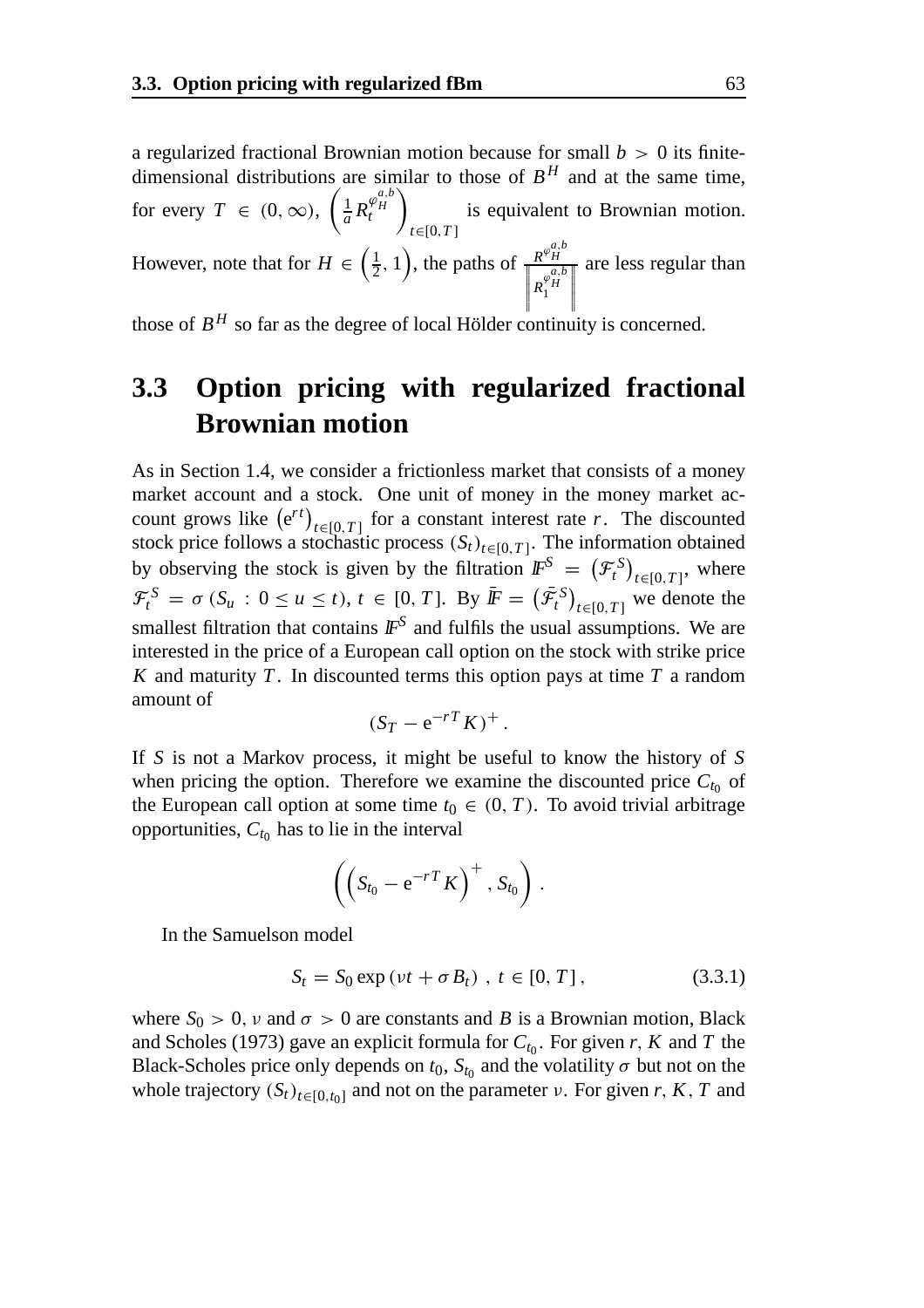fixed  $t_0$ ,  $S_{t_0}$ , the discounted Black-Scholes price  $\text{dBS}(t_0, S_{t_0},.)$  of a European call option is a continuous, strictly increasing function of  $\sigma$  which maps the interval  $(0, \infty)$  bijectively to the interval

$$
\left(\left(S_{t_0}-e^{-rT}K\right)^+, S_{t_0}\right).
$$

Alternatively, let us assume that empirical data suggests that the discounted price of a particular stock should be modelled as a fractional Samuelson process

$$
S_t = S_0 \exp\left(\nu t + \sigma B_t^H\right), \ t \in [0, T], \tag{3.3.2}
$$

where  $S_0 > 0$ , v and  $\sigma > 0$  are constants and  $B^H$  is a fractional Brownian motion with  $H \in \left(0, \frac{1}{2}\right)$  $\left( \frac{1}{2}, 1 \right)$ . We have shown in Section 2.4 that this model is arbitrage-free if one confines the trading strategies to  $\bigcup_{h>0} \Theta_{\text{sf}}^h(F^S)$ . On the other hand, we have shown that the model admits a FLVR consisting of integrands in  $\Theta_{sf,adm}^S(\mathbb{F}^S)$  and strong arbitrage in  $\Theta_{sf,adm}^{as}(\mathbb{F}^S)$ . However, we can use the processes  $R^{\varphi_{H}^{a,b}}$ , given in (3.2.2), to regularize the fractional Samuelson model (3.3.2).

#### **3.3.1 Naive option pricing in regularized fractional Samuelson models**

It is clear from what we have shown in Subsection 3.2.1 that for given  $H \in (0, 1)$ , there exists for every  $\varepsilon > 0$  a continuous function

$$
b:(0,\infty)\to(0,\infty),
$$

such that for all  $a > 0$ ,

$$
\left| c_H - \frac{1}{\left\| R_1^{\varphi_H^{a,b(a)}} \right\|_2} \right| \leq \frac{c_H}{2} \tag{3.3.3}
$$

and for all  $t, s \in [0, T]$ ,

$$
\left|\text{Cov}\left(B_t^H, B_s^H\right) - \text{Cov}\left(\frac{R_t^{\varphi_H^{a,b(a)}}}{\left\|R_1^{\varphi_H^{a,b(a)}}\right\|_2}, \frac{R_s^{\varphi_H^{a,b(a)}}}{\left\|R_1^{\varphi_H^{a,b(a)}}\right\|_2}\right)\right| \leq \varepsilon.
$$
 (3.3.4)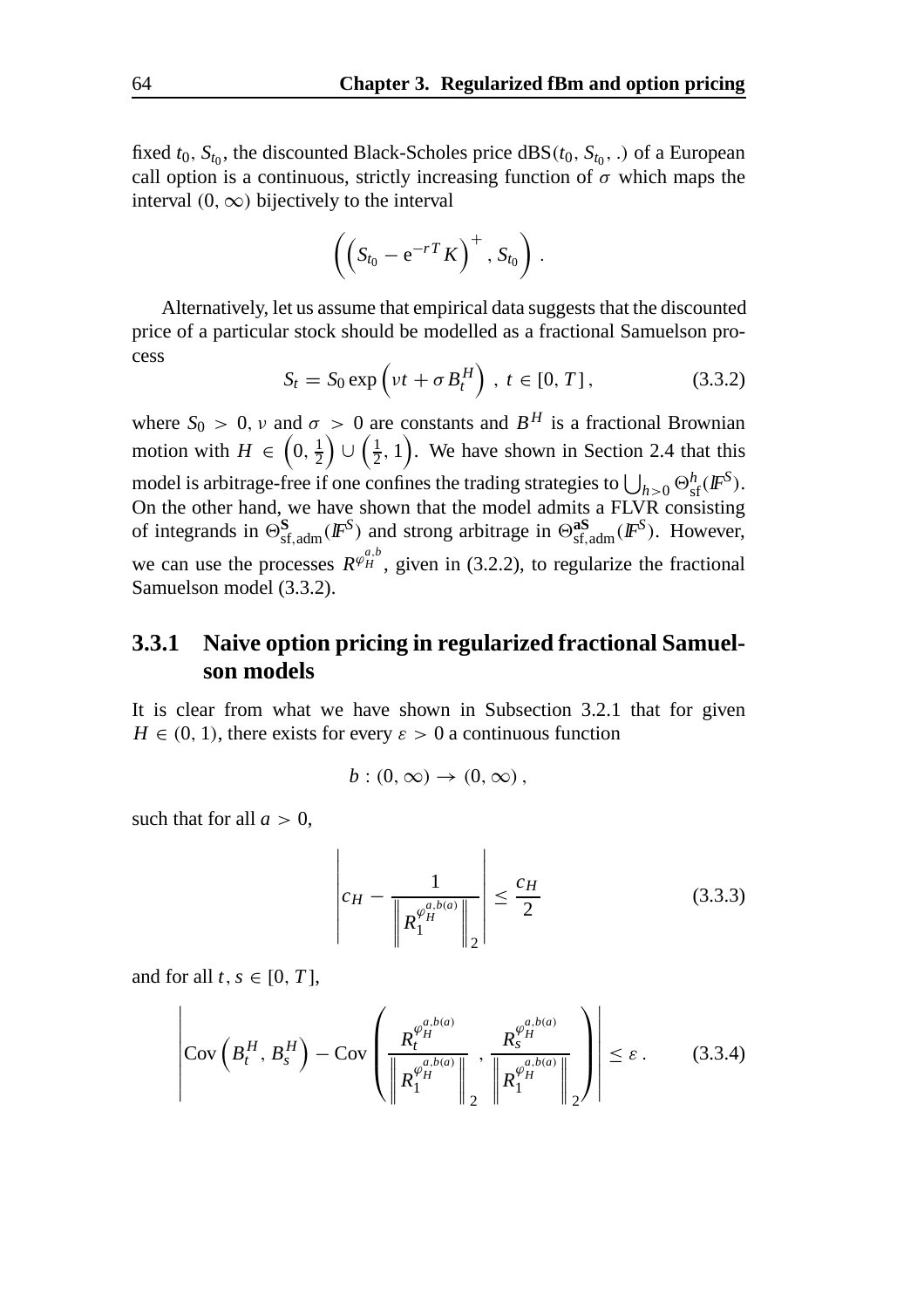On the other hand, Corollary 3.8 shows that for all  $a > 0$ ,

$$
\left(\frac{1}{a}R_t^{\varphi_H^{a,b(a)}}\right)_{t\in[0,T]}
$$

is equivalent to Brownian motion. Therefore there exists for each  $a > 0$  a unique probability measure  $Q^a$  on  $(\Omega, \bar{\mathcal{F}}_T^S)$  which is equivalent to P such that the regularized fractional Samuelson process

$$
S_{t} = S_{0} \exp \left( \nu t + \sigma \frac{R_{t}^{\varphi_{H}^{a,b(a)}}}{\left\| R_{1}^{\varphi_{H}^{a,b(a)}} \right\|_{2}} \right), \ t \in [0, T], \tag{3.3.5}
$$

is a martingale on  $(\Omega, I\!\!F^S, Q^a)$ . According to current practice in mathematical finance, in such a framework discounted option prices are calculated by taking the conditional expectation of the options discounted pay-off under the equivalent martingale measure. In the model  $(3.3.5)$  with  $a > 0$ , this leads to the following discounted price for our European call option at time *t*0:

$$
C_{t_0}(a) = E_{Q^a} \left[ S_0 \exp \left( vT + \sigma \frac{R_T^{\varphi_H^{a,b(a)}}}{\left\| R_1^{\varphi_H^{a,b(a)}} \right\|_2} - e^{-rT} K \right)^{+} \middle| \bar{\mathcal{F}}_{t_0} \right]
$$
  
= dBS  $\left( t_0, S_{t_0}, \frac{\sigma a}{\left\| R_1^{\varphi_H^{a,b(a)}} \right\|_2} \right)$  (3.3.6)

Hence,  $C_{t_0}(a)$  given in (3.3.6), only depends on  $S_{t_0}$  and not on the whole past  $(S_u)_{u \in [0, t_0]}$  even though  $R^{\varphi_H^{a, b(a)}}$  is not a Markov process under *P*. Furthermore, it follows from the continuity of the function *b* and from (3.3.3) that the mapping

$$
a \mapsto \frac{a}{\left\| R_1^{\varphi_H^{a,b(a)}} \right\|_2}
$$

is a continuous surjection from  $(0, \infty)$  to  $(0, \infty)$ . This shows that although for every  $a > 0$ , the model (3.3.5) is close to the model (3.3.2) in the sense of (3.3.4), the discounted option prices  $C_{t_0}(a)$  in (3.3.6) fill the whole interval

$$
\left(\left(S_{t_0}-e^{-rT}K\right)^+, S_{t_0}\right),\,
$$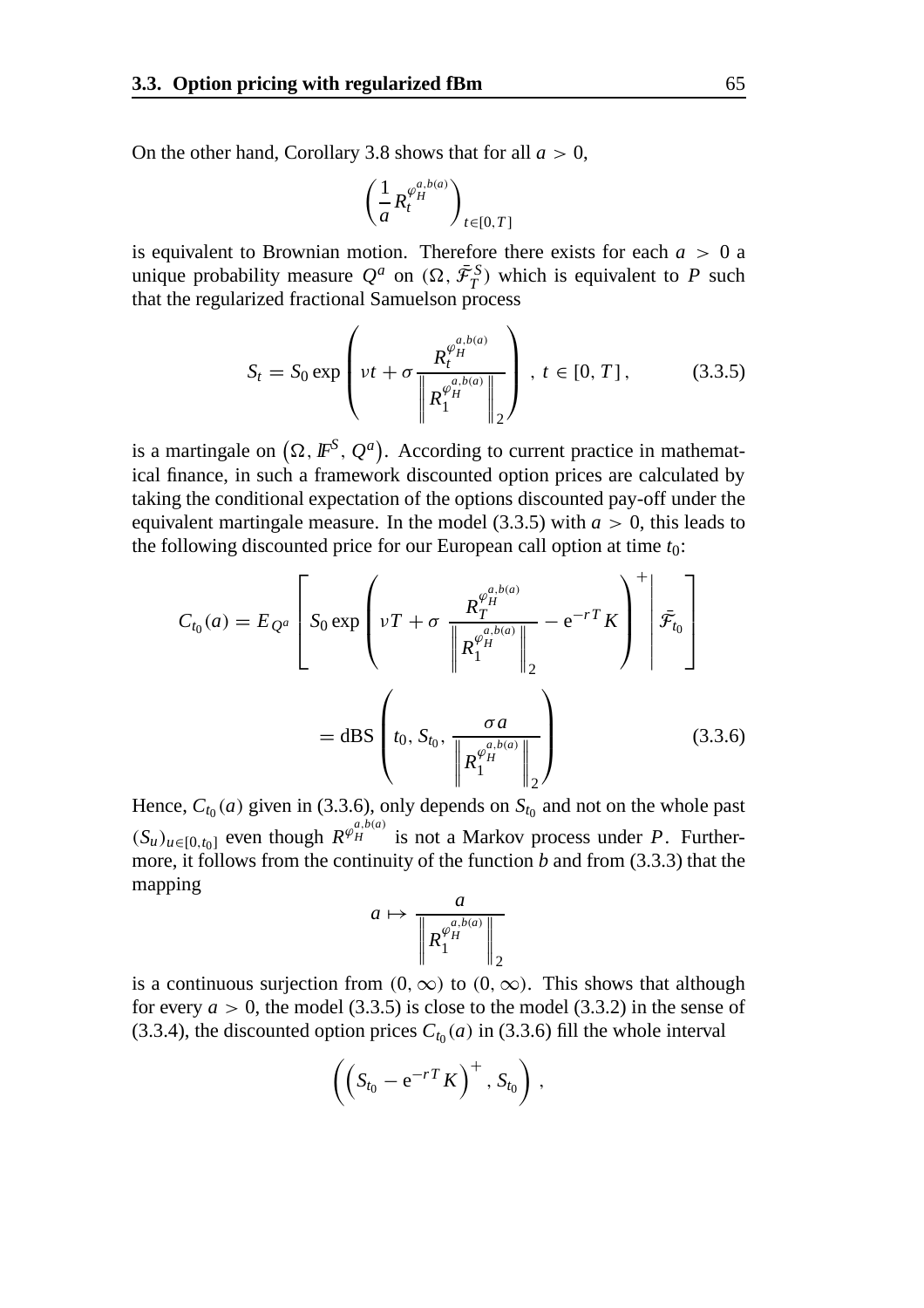as *a* is running through  $(0, \infty)$ .

**Remark 3.10** Note that for the special case  $H = \frac{1}{2}$ , the model (3.3.2) is the Samuelson model (3.3.1) and the models (3.3.5) are rather perturbations than regularizations of (3.3.1). Whereas in the Samuelson model (3.3.1), calculating the discounted option price by taking the conditional expectation under the equivalent martingale measure *Q*, leads to the discounted Black-Scholes price

$$
C_{t_0}=E_{\mathcal{Q}}\left[\left(S_0\exp\left(\nu T+\sigma B_T\right)-e^{-rT}K\right)^+\middle|\bar{\mathcal{F}}_{t_0}\right]=\mathrm{dBS}\left(t_0,S_{t_0},\sigma\right),\,
$$

in the models (3.3.5), this method yields the prices  $C_{t_0}(a)$  given by (3.3.6).

A similar result was obtained by Brigo and Mercurio (2000). For a given finite time-grid  $\Gamma \subset [0, T]$  they constructed a class of processes  $(Y_t^a)_{t \in [0, T]}$ ,  $a \in (0, \infty)$ , such that each process  $Y^a$  has the same finite-dimensional distribution on  $\Gamma$  as the geometric Brownian motion (3.3.1), the same onedimensional marginal distributions as (3.3.1) for all  $t \in [0, T]$ , and a unique equivalent martingale measure. As in our case the quadratic variation of the processes  $Y^a$  in Brigo and Mercurio (2000) can be very different from that of (3.3.1), and for every constant

$$
c \in \left( \left( S_0 - e^{-rT} K \right)^+, S_0 \right)
$$

there exists an  $a \in (0, \infty)$  such that the time zero price of a European call option with maturity *T* and strike price *K* on a stock modelled with  $Y^a$  equals *c*. In contrast to our processes  $R^{\frac{\varphi_1}{2}}$ ,  $a > 0$ , the processes  $Y^a$ ,  $a > 0$ , in Brigo  $\varphi^{a,b(a)}_1$ and Mercurio (2000) have exactly the same distribution as (3.3.1) on the finitetime grid  $\Gamma$ . On the other hand, the log-processes  $(\log Y_t^a)_{t \in [0,T]}, a > 0$ , do not have stationary increments whereas our log-processes  $\sqrt{ }$ *R*  $\varphi_1^{a,b(a)}$ <br> *t*  $\setminus$  $\mathbf{I}$ ,

*t*∈[0,*T* ]

 $a > 0$ , do.

#### **3.3.2 Discussion**

In order to understand why (3.3.6) can lead to totally different option prices in models that are close to each other in the sense of (3.3.4), we take a closer look at the mechanism of option pricing by calculating the conditional expectation under the equivalent martingale measure.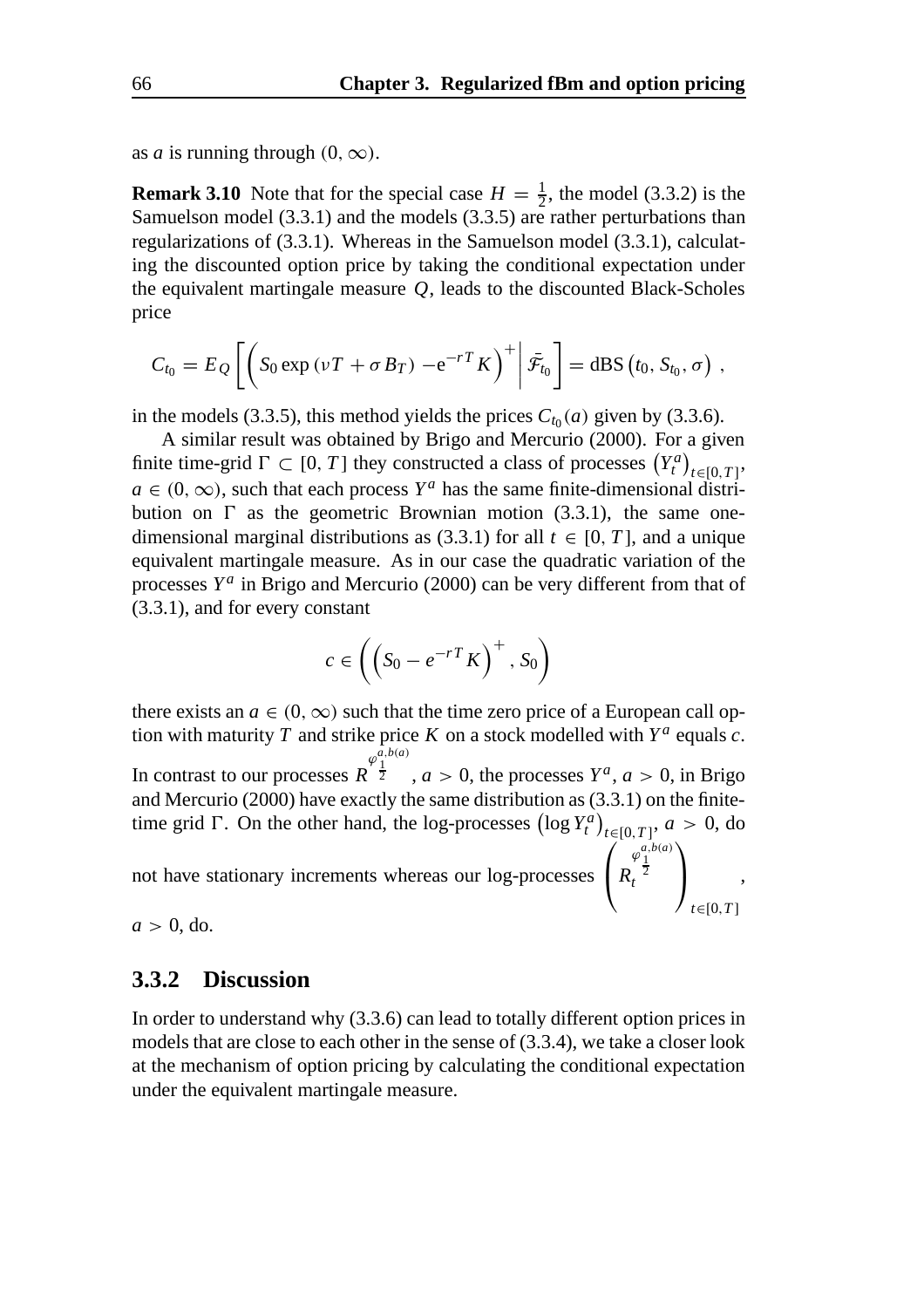Let us assume that the present time  $t_0 \in (0, T)$  is equal to  $\frac{N_0}{N}T$ , where  $N_0 \leq N$  are two natural numbers, and after observing the discounted stock price  $s_t$  at times

$$
0, h, 2h, \ldots, N_0 h = t_0,
$$

where  $h = \frac{T}{N}$ , we have come to the conclusion that

$$
\ln\left(\frac{s_{jh}}{s_{(j-1)h}}\right), \ j = 1, \dots, N_0, \tag{3.3.7}
$$

could be the realisation of a stationary random sequence

$$
(jhv+X_j)_{j=1}^{N_0},
$$

where v is a constant and  $(X_j)_{j=1}^{N_0}$  is a centred Gaussian vector that has up to some statistical tolerance  $\varepsilon > 0$  the same covariance structure as

$$
\left(\sigma B_{jh}^H - \sigma B_{(j-1)h}^H\right)_{j=1}^{N_0},
$$

where  $\sigma > 0$  is a constant and  $B^H$  a fractional Brownian motion with Hurst parameter  $H \in (0, 1)$ .

If we think that there will be no considerable change in market conditions after time *t*0, it is natural to model the discounted stock price on the time-grid

$$
0, h, \ldots, Nh = T,
$$

as

$$
S_t = S_0 \exp(v t + \sigma B_t^H), \ t = 0, h, ..., Nh = T. \tag{3.3.8}
$$

It can easily be checked that the model (3.3.8) is arbitrage-free if we allow all discrete-time predictable processes as trading strategies. But at the same time it is not possible to replicate the discounted option pay-off

$$
\left(S_T - e^{-rT} K\right)^+
$$

and the cheapest way to super-replicate it at time  $t_0$  is to buy a stock share.

In reality transactions are not restricted to a pre-specified time-grid. The assumption that  $\ln \left( \frac{S_t}{S_0} \right)$  has stationary increments suggests to extend the model (3.3.8) to

$$
S_t = S_0 \exp\left(\nu t + \sigma B_t^H\right), \ t \in [0, T] \ . \tag{3.3.9}
$$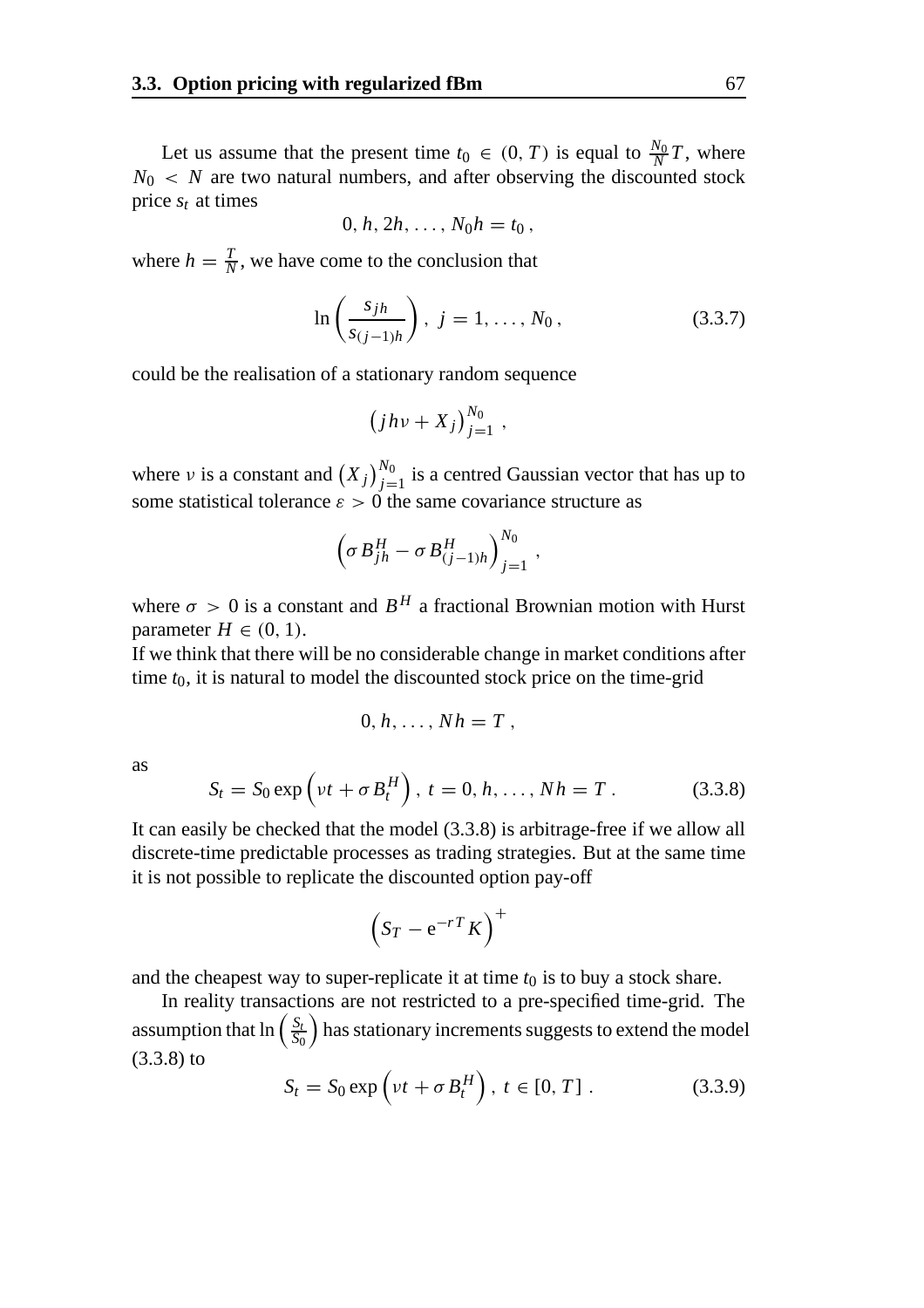Since the model is based on observations on a time-grid with mesh-width *h*, in a first step we only allow trading strategies from the class  $\Theta_{sf}^h(\textbf{IF}^S)$ , which is given in (2.4.1). We have shown in Theorem 2.17 that this makes the model (3.3.9) arbitrage-free. But then again, as we have seen at the end of Section 2.4, the cheapest way to super-replicate the option is to buy the stock. Instead of super-replicating the option, one could choose an incomplete market criterion and try to hedge the option with a strategy from  $\Theta_{sf}^h(\mathbf{F}^S)$  in an optimal way according to the chosen criterion.

However, for  $H = \frac{1}{2}$ , the process (3.3.9) is the Samuelson process (3.3.1). There exists an equivalent probability measure  $Q \sim P$  under which the process (3.3.1) is a martingale. Therefore a reasonable option price can be obtained by enlarging the class of trading strategies as follows:

$$
\Theta_{\text{sf,adm}}\left(\bar{\mathbf{F}}^S\right) = \{ \vartheta : \vartheta^0 \text{ and } \vartheta^1 \text{ are } \bar{\mathbf{F}}^S\text{-predictable};
$$
\n
$$
\int_0^T \left|\vartheta_u^0\right| du < \infty \text{ and } \int_0^T \left(\vartheta_u^1\right)^2 du < \infty \text{ a.s.};
$$
\n
$$
V_t^{\vartheta} = V_0^{\vartheta} + \int_0^t \vartheta_u^1 dS_u \text{ for all } t \in [0, T];
$$
\nand there exists a constant  $c \ge 0$  such that\n
$$
\inf_{t \in [0, T]} \int_0^t \vartheta_t^1 dS_u \ge -c \text{ a.s.}.
$$

It can be shown (see one of the many textbooks on mathematical finance) that in a market model  $(\tilde{S}_t^0)$ *t*∈[0,*T* ]  $,\left(\tilde{S}_t\right)$ *t*∈[0,*T* ] where  $(\tilde{S}_t^0)$ *t*∈[0,*T* ] is a continuous, finite variation process and  $S = \tilde{S}/\tilde{S}^{0}$  is as in (3.3.1), there exists no arbitrage in the class  $\Theta_{\rm sf,adm}(\bar{F}^S)$ , and there is a unique  $\hat{\vartheta} = (\hat{\vartheta}^0, \hat{\vartheta}^1) \in$  $\Theta_{\rm sf,adm}\left(\bar{\mathbf{\mathit{F}}}^{\mathcal{S}}\right)$  such that

$$
\left(\int_0^t \hat{\vartheta}_u^1 dS_u\right)_{t \in [0,T]}
$$

is a square-integrable martingale under *Q* with

$$
V_{t_0}^{\hat{\vartheta}} + \int_{t_0}^T \hat{\vartheta}_u^1 dS_u = V_T^{\hat{\vartheta}} = (S_T - e^{-rT} K)^+ .
$$

 $\hat{\vartheta}$  is an optimal hedging strategy in the sense that  $V_{t_0}^{\hat{\vartheta}} \leq V_{t_0}^{\vartheta}$  a.s., for all  $\vartheta \in$  $\Theta_{\rm sf,adm}(\bar{\mathbf{\mathit{F}}}^S)$  that satisfy

$$
V_{t_0}^{\vartheta} + \int_{t_0}^T \vartheta_u^1 dS_u = V_T^{\vartheta} \ge \left( S_T - e^{-rT} K \right)^+.
$$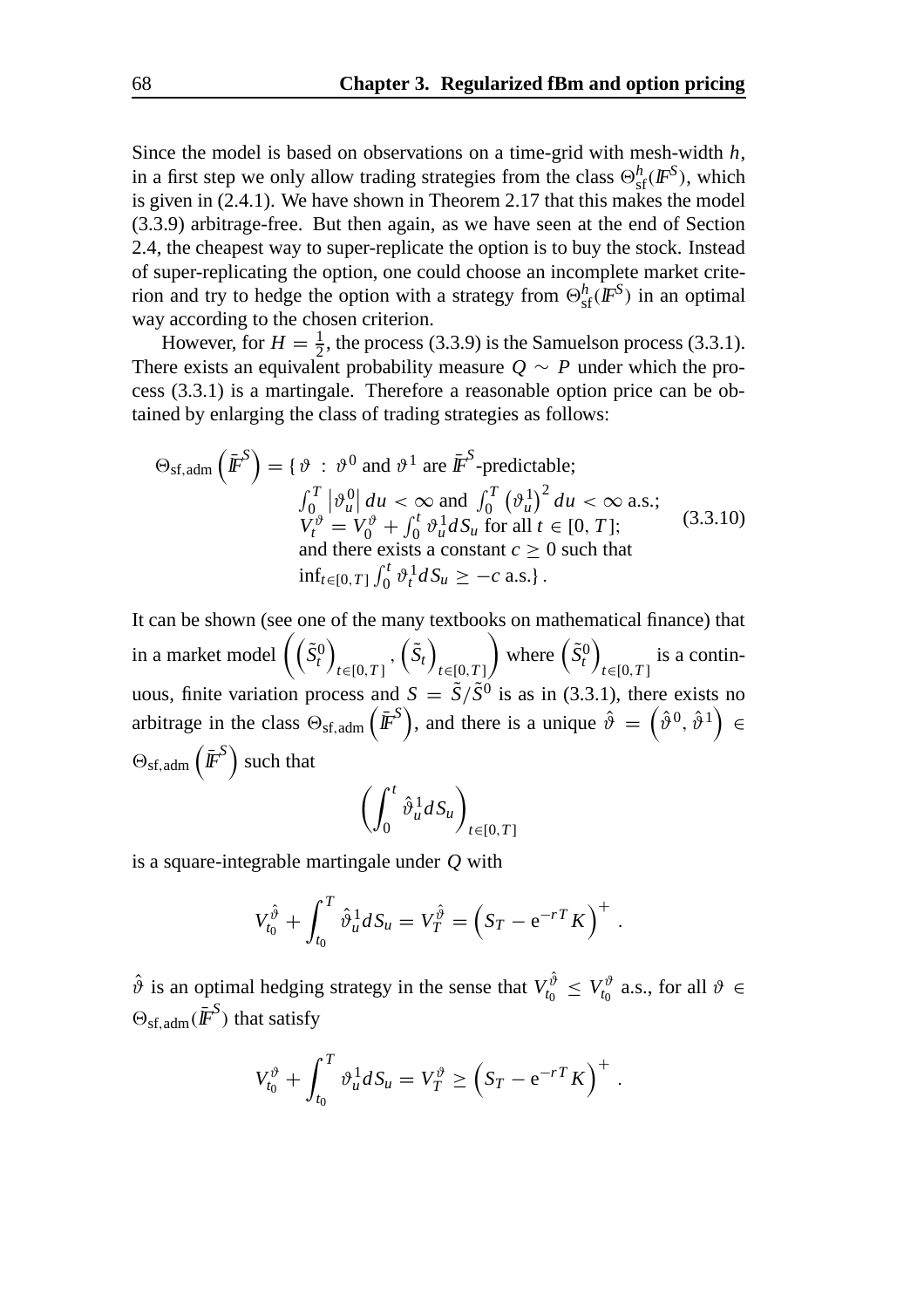Hence,  $V_{t_0}^{\hat{\vartheta}}$  is the minimal discounted amount of money needed at time  $t_0$  to produce a perfect replication of the option pay-off in the model (3.3.1) with a trading strategy from  $\Theta_\mathrm{sf,adm}\left(\bar{I\!\!F}^S\right)$ . Therefore

$$
C_{t_0} = V_{t_0}^{\hat{\vartheta}} = \mathrm{E}_{Q} \left[ \left( S_T - e^{-r} K \right)^{+} | \bar{\mathcal{F}}_{t_0} \right] = \mathrm{dBS}(t_0, S_{t_0}, \sigma). \quad (3.3.11)
$$

Since the Black-Scholes hedging strategy  $\hat{\vartheta}$  is almost surely of unbounded variation, it is not possible to perform it in practice. It remains to be checked whether the discounted Black-Scholes price  $(3.3.11)$  can be justified by an approximation of  $\hat{\vartheta}$  with a strategy from  $\Theta_{\text{sf}}^h(\mathbf{F}^S)$  for fixed  $h > 0$ .

If the discounted stock is modelled with a fractional Samuelson process (3.3.9) with a  $H \in (0, \frac{1}{2})$  $\left( \frac{1}{2}, 1 \right)$ , an extension of the trading strategies beyond  $\Theta_{\text{sf}}^h(\text{IF}^S)$  is problematic. We have shown in Section 2.3 that the models (3.1.1) and (3.1.2) admit FLVR consisting of strategies in  $\Theta_{\text{sf,adm}}^S(\mathbb{F}^S)$ and strong arbitrage in  $\Theta_{sf,adm}^{as}(I\!\!F^S)$ . However, we can regularize the process (3.3.9) by replacing fractional Brownian motion  $B^H$  with a regularized fractional Brownian motion  $R^{\varphi_H^{a,b(a)}}$  for some  $a > 0$ , where  $b(a)$  is chosen so that (3.3.3) and (3.3.4) are satisfied for some statistical tolerance  $\varepsilon > 0$ . As the model (3.3.9), the model

$$
S_{t} = S_{0} \exp\left(\nu t + \sigma \frac{R_{t}^{\varphi_{H}^{a,b(a)}}}{\left\|R_{1}^{\varphi_{H}^{a,b(a)}}\right\|_{2}}\right), \ t \in [0, T], \tag{3.3.12}
$$

is for all  $a > 0$ , consistent with our observation of the past stock prices (3.3.7). It is clear that for a fixed trading strategy  $\vartheta \in \Theta_{\text{sf}}^h(\mathbb{F}^S)$  the discounted gain process  $\int \vartheta dS$  is probabilistically similar in the model (3.3.9) and all models (3.3.12),  $a > 0$ . On the other hand, if strategies from  $\Theta_{\rm sf,adm}(\bar{F}^S)$  are considered, the space of discounted trading outcomes

$$
\left\{ \int_0^T \vartheta_u^1 dS_u \, : \, \vartheta \in \Theta_{\mathrm{sf}, \mathrm{adm}} \left( \bar{\mathbf{F}}^S \right) \right\}
$$

varies considerably in models of the form (3.3.12) with different parameters  $a > 0$ . For instance, since for each  $a > 0$ , the model (3.3.12) is a Samuelson model under the equivalent martingale measure  $Q<sup>a</sup>$ , there exists a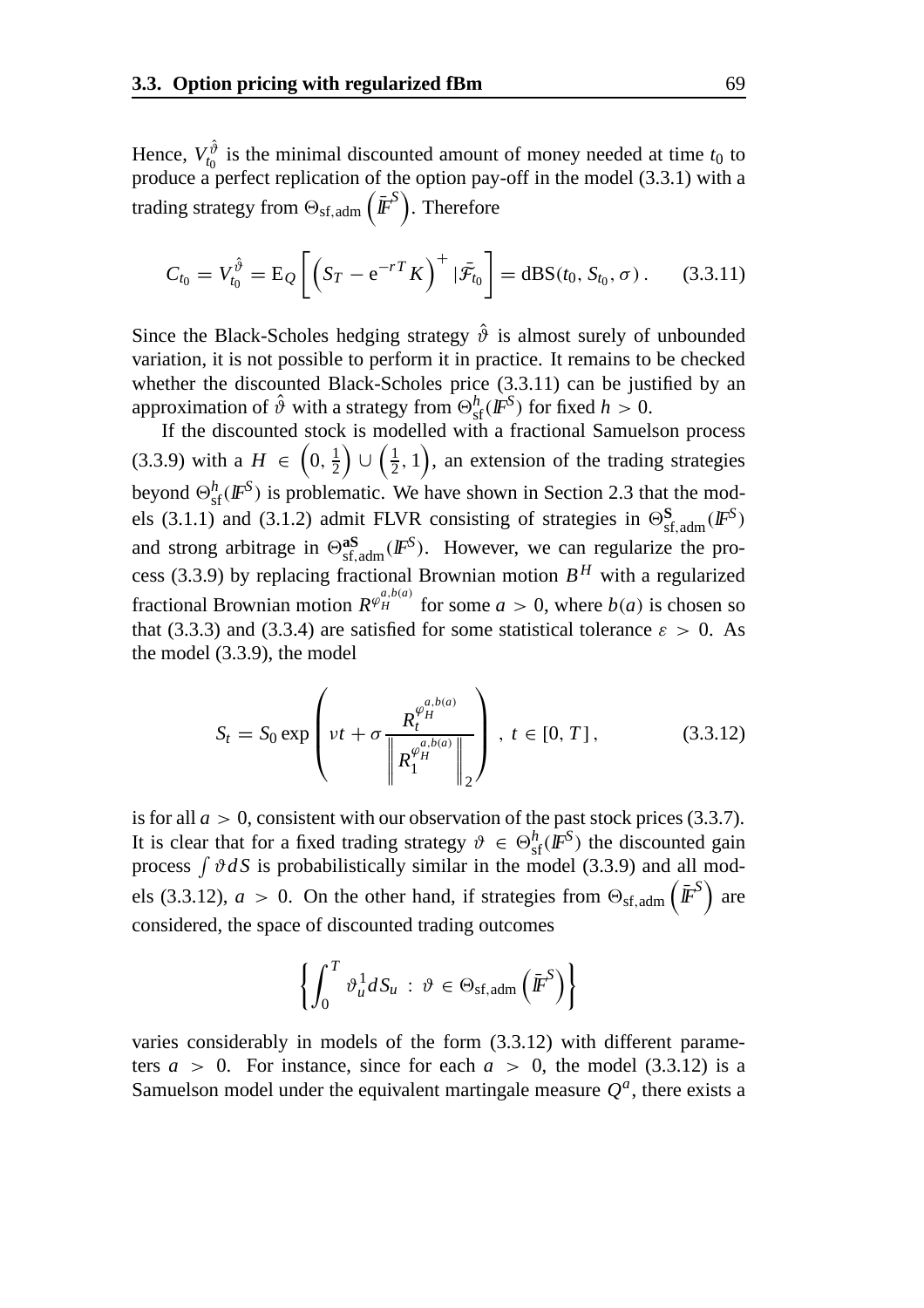$$
\vartheta(a) \in \Theta_{\text{sf,adm}}\left(\bar{\mathbf{F}}^S\right) \text{ such that}
$$

$$
\left(S_T - Ke^{-rT}\right)^+ = \mathbf{E}_{Q^a} \left[ \left(S_T - Ke^{-rT}\right)^+ \mid \bar{\mathcal{F}}_{t_0} \right] + \int_{t_0}^T \vartheta_t^1(a) dS_t \tag{3.3.13}
$$

almost surely,

and

$$
E_{Q^a} \left[ \left( S_T - Ke^{-rT} \right)^+ | \bar{\mathcal{F}}_{t_0} \right]
$$
  
= dBS 
$$
\left( t_0, S_{t_0}, \frac{\sigma a}{\left\| R_1^{\varphi_H^{a,b(a)}} \right\|_2} \right) \rightarrow \left\{ \begin{array}{cc} \left( S_{t_0} - e^{-rT} K \right)^+ & \text{for } a \rightarrow 0 \\ S_{t_0} & \text{for } a \rightarrow \infty \end{array} \right.,
$$

Hence, if strategies from  $\Theta_\mathrm{sf,adm}\left(\bar{I\!\!F}^S\right)$  are permitted, it is possible to replicate the option perfectly. But the replication costs increase with the quantity

$$
\frac{\sigma a}{\left\|R_1^{\varphi_H^{a,b(a)}}\right\|_2}.
$$

Whereas the parameter *a* does not have a big influence on the probabilistic properties of the process  $R^{\varphi_H^{a,b(a)}}$ , it can be seen from Proposition 3.2 that the quadratic variation of  $R^{\varphi_H^{a,b(a)}}$  over a fixed time interval is proportional to

$$
\frac{a^2}{\left\| R_1^{\varphi_H^{a,b(a)}} \right\|_2^2}.
$$

This shows that in the models (3.3.12) option prices obtained by calculating the conditional expectation under the equivalent martingale measure heavily depend on the local path behaviour of the stochastic process that models the stock price, whereas the finite-dimensional distributions of the process do not seem to have an essential influence.

It is not clear whether for given  $H \in (0, \frac{1}{2}) \cup (\frac{1}{2}, 1)$ , there exists an  $a > 0$  such that the strategy  $\vartheta(a) \in \Theta_{\text{sf,adm}}\left(\bar{\pmb{F}}^S\right)$  that replicates the option in (3.3.13) can be interpreted as an idealisation of strategies from  $\Theta_{\rm sf}^h(I\!\!F^S)$  and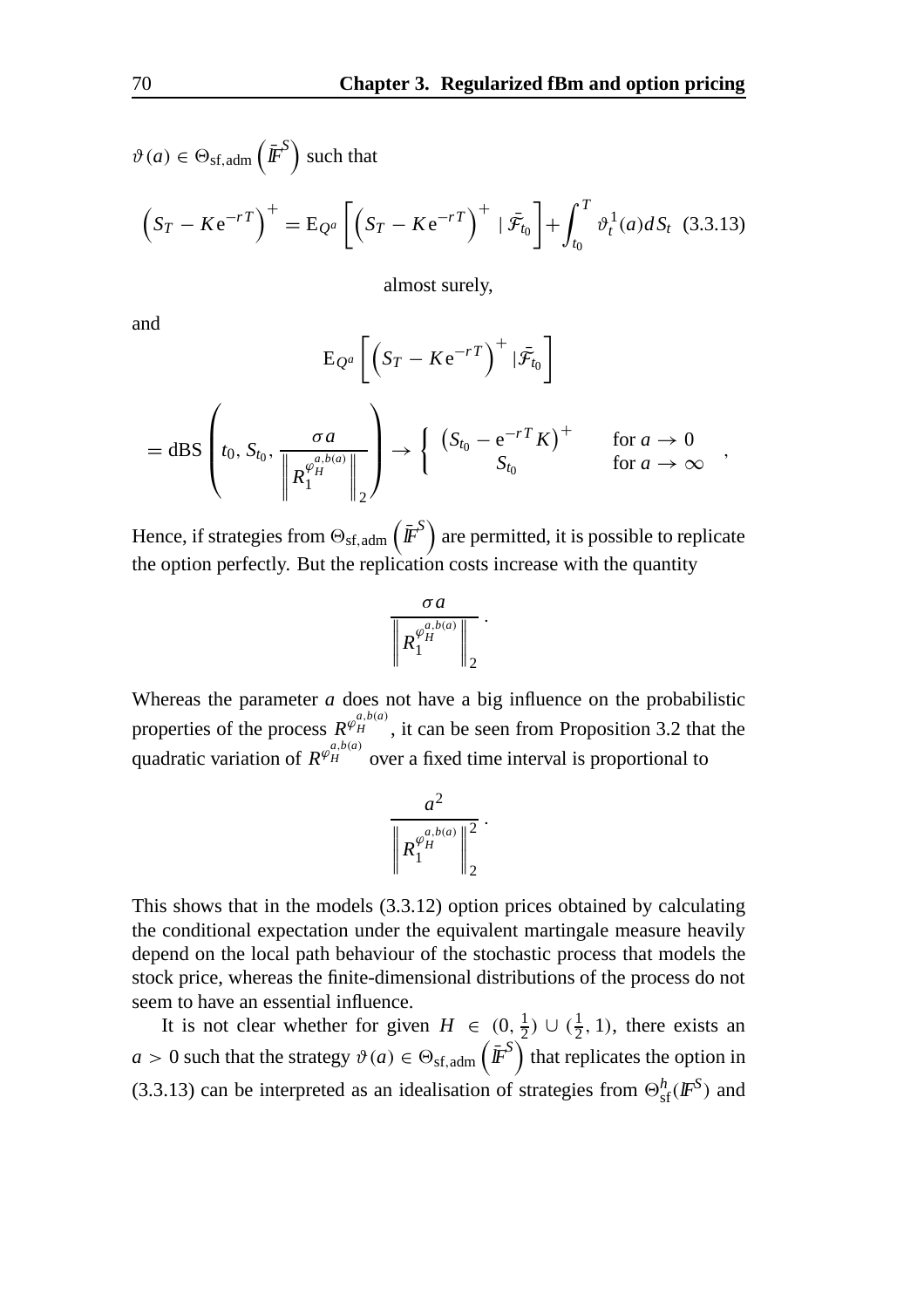therefore for this *a* ,

$$
\mathrm{dBS}\left(t_0, S_{t_0}, \frac{\sigma a}{\left\|R_1^{\varphi_H^{a,b(a)}}\right\|_2}\right)
$$

is the "right" option price in this situation.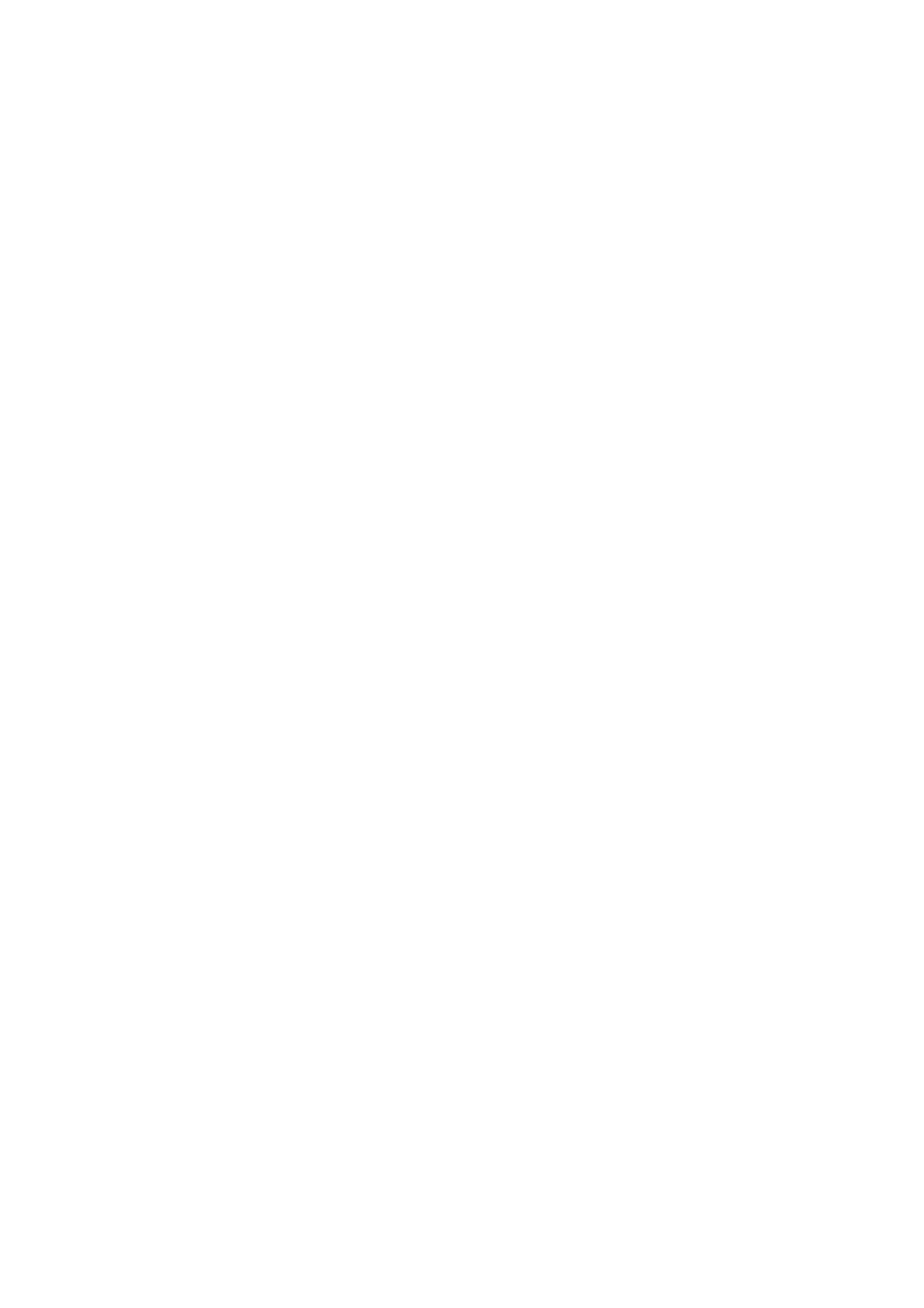## **Chapter 4**

# **Mixed fractional Brownian motion**

### **4.1 Introduction**

By mixed fractional Brownian motion we mean a linear combination of different fractional Brownian motions. In this chapter we examine whether a mixed fractional Brownian motion is a semimartingale when it is of the special form

$$
M_t^{H,\alpha} := B_t + \alpha B_t^H, t \in [0, T],
$$

where *B* is a Brownian motion,  $B<sup>H</sup>$  an independent fractional Brownian motion,  $\alpha \in \mathbb{R} \setminus \{0\}$  and  $T \in (0, \infty)$ .

It follows from self-similarity of fractional Brownian motion that the process

$$
\left(B_t + \alpha B_t^H\right)_{t \in [0,T]}
$$

has the same distribution as

$$
\left(T^{\frac{1}{2}}B_{\frac{t}{T}} + \alpha T^{H}B_{\frac{t}{T}}^{H}\right)_{t \in [0,T]} = T^{\frac{1}{2}}\left(B_{\frac{t}{T}} + \alpha T^{H-\frac{1}{2}}B_{\frac{t}{T}}^{H}\right)_{t \in [0,T]}.
$$

This shows that there is no loss of generality in assuming  $T = 1$ .

**Remark 4.1** Let  $H \in \left(0, \frac{1}{2}\right)$  $\Big)$ ∪ $\Big(\frac{1}{2},1\Big)$  and define the filtration  $\textit{IF} = (\mathcal{F}_t)_{t \in [0,1]}$ by

$$
\mathcal{F}_t = \sigma\left((B_s)_{0 \leq s \leq t}, \left(B_s^H\right)_{0 \leq s \leq t}\right), \ t \in [0, 1].
$$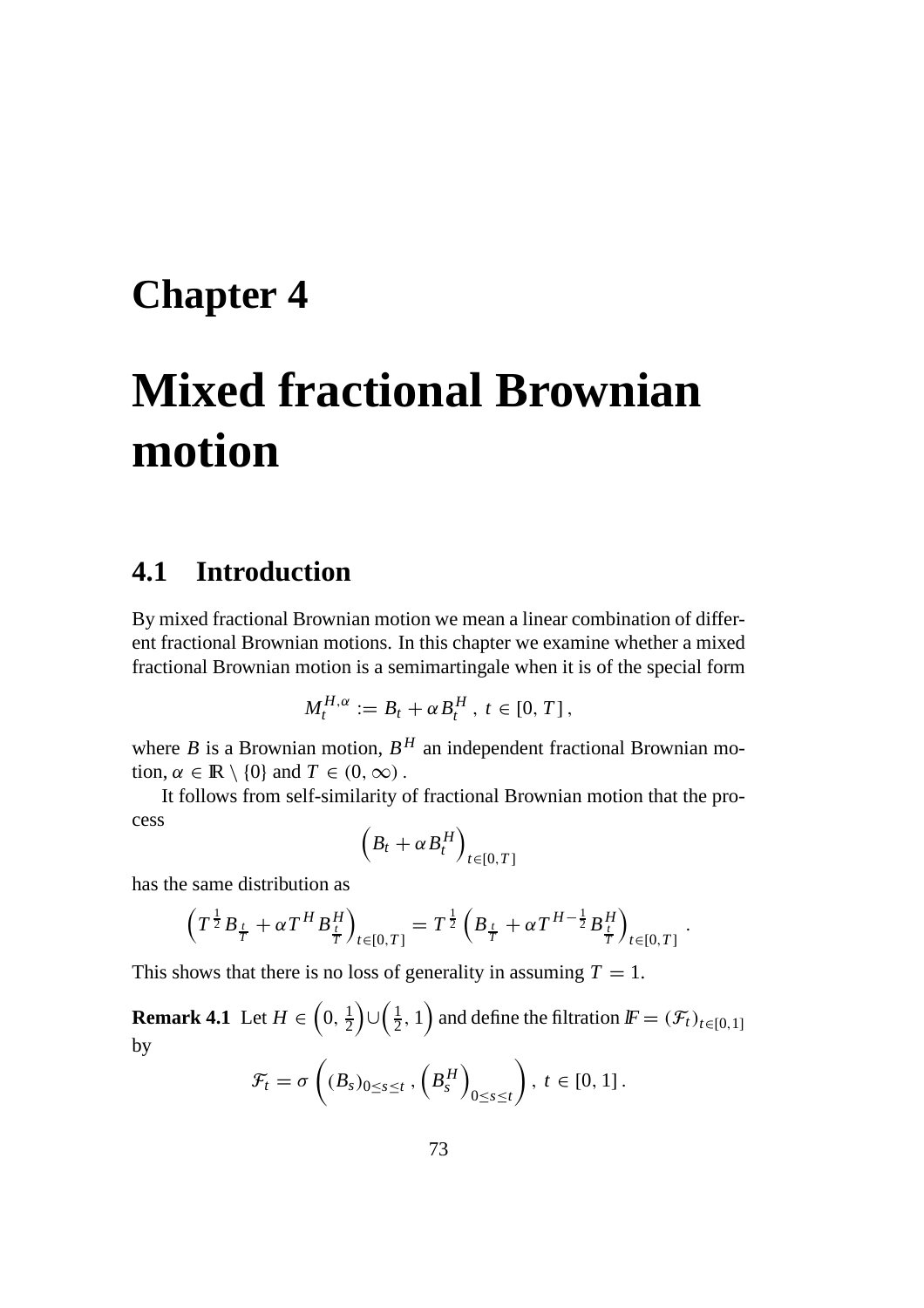Since  $B$  is an  $\mathbb F$ -Brownian motion and therefore also an  $\mathbb F$ -weak semimartingale and  $B^H$  is not an *IF*-weak semimartingale,  $M^{H,\alpha} = B + \alpha B^H$  cannot be an *IF*-weak semimartingale. This does not imply that  $M^{H,\alpha}$  is not a weak semimartingale, that is, not a weak semimartingale with respect to its own filtration lF*MH*,α .

The problem of determining whether  $M^{H,\alpha}$  is a semimartingale is easiest when  $H \in \left\{\frac{1}{2}, 1\right\}$ . It is clear that

$$
\frac{1}{\sqrt{1+\alpha^2}}M^{\frac{1}{2},\alpha}
$$

is a Brownian motion. In particular, it is an  $\bar{\textit{IF}}^{M^{\frac{1}{2},\alpha}}$ -semimartingale. Hence,  $M^{\frac{1}{2},\alpha}$  is a semimartingale.  $M^{1,\alpha}$  can be represented as

$$
M_t^{1,\alpha}=B_t+\alpha t\xi,\ t\in[0,1]\,,
$$

where *B* is a Brownian motion and  $\xi$  an independent standard normal random variable. This shows that  $M^{1,\alpha}$  is a semimartingale with respect to  $\left(\bar{\mathcal{F}}_t\right)_{t\in[0,1]},$  where

$$
\mathcal{F}_t = \sigma\left(\xi, (B_s)_{0 \leq s \leq t}\right), t \in [0, 1].
$$

With the help of Girsanov's (1960) theorem we can show even more. Unlike  $M^{\frac{1}{2},\alpha}$ ,  $M^{1,\alpha}$  is not a multiple of a Brownian motion under the measure P. But it is a Brownian motion under an equivalent measure *Q*. It can be deduced from Fubini's theorem that

$$
E\left[\exp\left(-\alpha\xi B_1 - \frac{1}{2}(\alpha\xi)^2\right)\right] = 1.
$$

Therefore,

$$
Q = \exp\left(-\alpha \xi B_1 - \frac{1}{2} (\alpha \xi)^2\right) \cdot P
$$

is a probability measure that is equivalent to *P*, and it follows from Girsanov's (1960) theorem that  $M^{1,\alpha}$  is a Brownian motion under *Q*. Hence,  $M^{1,\alpha}$  is equivalent to Brownian motion in the sense of Definition 3.1.

It can be seen from Definition 1.5 that the weak semimartingale property is invariant under a change of the probability measure within the same equivalence class. The same is true for the semimartingale property. Hence, all processes that are equivalent to Brownian motion are semimartingales.

We express the main results of this chapter in the following theorem.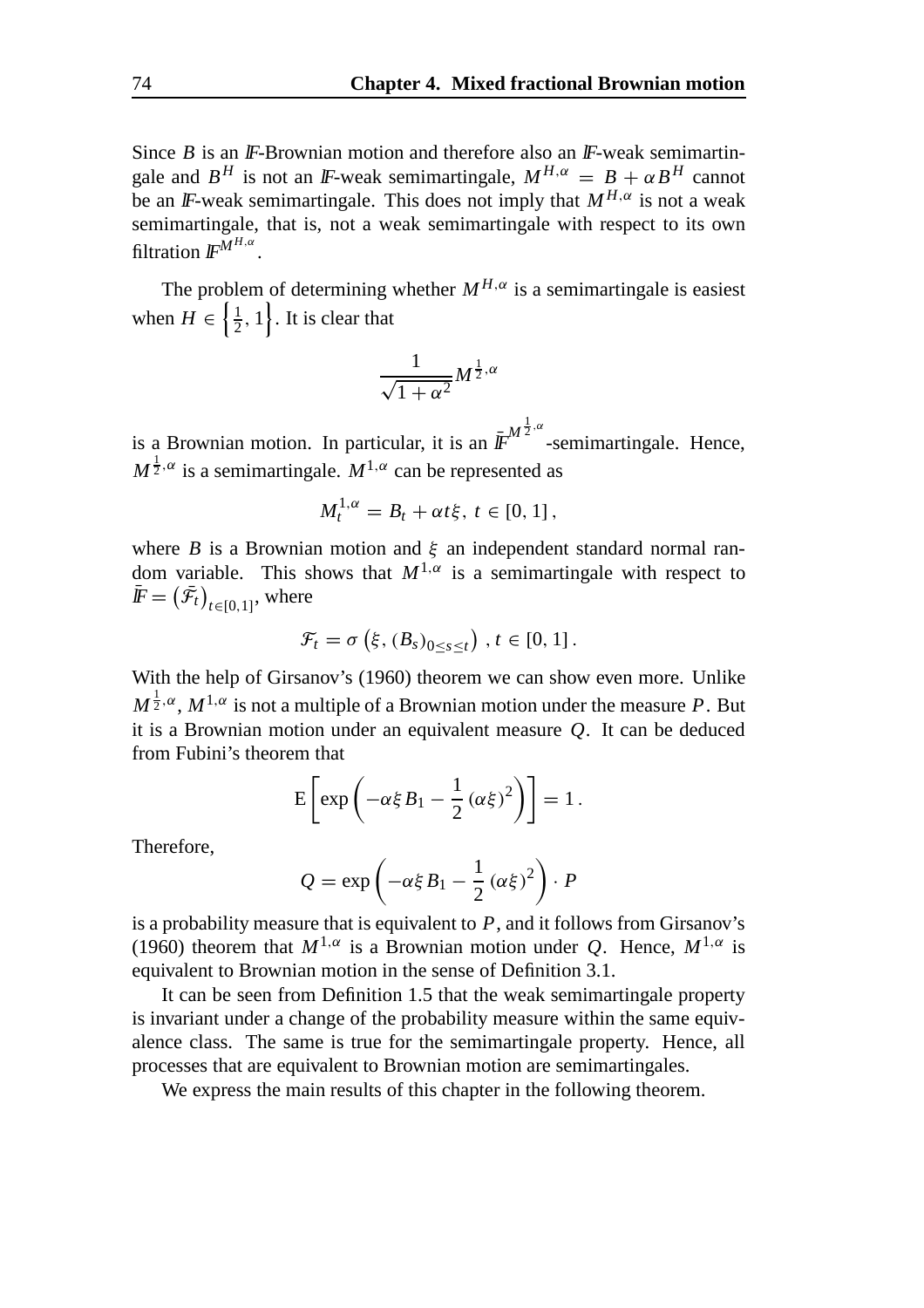**Theorem 4.2**  $(M^{H,\alpha})_{t\in[0,1]}$  *is not a weak semimartingale if*  $H \in (0, \frac{1}{2}) \cup$  $\left( \frac{1}{2}, \frac{3}{4} \right]$ , it is equivalent to  $\sqrt{1 + \alpha^2}$  times Brownian motion if  $H = \frac{1}{2}$  and *equivalent to Brownian motion if*  $H \in (\frac{3}{4}, 1]$ .

For  $H \in \left\{\frac{1}{2}, 1\right\}$ , we have already proved Theorem 4.2. For  $H \in \left(0, \frac{1}{2}\right)$  ∪  $\left(\frac{1}{2}, 1\right)$ , we have shown in Section 1.3 that  $B<sup>H</sup>$  is not a weak semimartingale. For  $H \in \left(0, \frac{1}{2}\right)$  , the proof was based on the fact that the quadratic variation of  $B^H$  is infinite. The same argument can be used to show that  $M^{H,\alpha}$  is not a weak semimartingale for  $H \in \left(0, \frac{1}{2}\right)$  , because, as we will show in Section 2, in this case  $M^{H,\alpha}$  has also infinite quadratic variation. For  $H \in \left(\frac{1}{2}, 1\right)$ ,  $B^H$ is not a weak semimartingale because it is a stochastic process with vanishing quadratic variation and paths of infinte variation. This reasoning cannot be applied to treat  $M^{H,\alpha}$  for  $H \in \left(\frac{1}{2},1\right)$ , because then,  $M^{H,\alpha}$  has the same quadratic variation as Brownian motion. In this case we need more refined methods to see whether  $M^{H,\alpha}$  is a semimartingale. Surprisingly,  $M^{H,\alpha}$  is not a weak semimartingale if  $H \in (\frac{1}{2}, \frac{3}{4}]$  and it is equivalent to Brownian motion if  $H \in (\frac{3}{4}, 1]$ . In Section 3 we prove Theorem 4.2 for  $H \in (\frac{1}{2}, \frac{3}{4}]$ . The proof depends on a theorem of Stricker (1984) on Gaussian processes. In Section 4 we prove Theorem 4.2 for  $H \in (\frac{3}{4}, 1]$ . In this case we use the concept of relative entropy and the fact that two Gaussian measures are either equivalent or singular. In Section 5 we discuss the price of a European call option on a stock that is modelled as an exponential mixed fractional Brownian motion with drift. In Section 6 we discuss general results of Shepp (1966) and Hitsuda (1968) on represetations of Gaussian processes that are equivalent to Brownian motion. In Section 7 we solve a linear integral equation to obtain the Radon-Nikodym derivative of  $M^{H,\alpha}$  with respect to Wiener measure for certain values of  $H$  and  $\alpha$ . In Section 8 we solve a quadratic integral equation to obtain the canonical semimartingale decomposition of  $M^{H,\alpha}$  for certain values of  $H$  and  $\alpha$ .

## **4.2** Proof of Theorem **4.2** for  $H \in \left(0, \frac{1}{2}\right)$

From now on we use the following notation. For a stochastic process  $(X_t)_{t \in [0,1]}$  and  $n \in \mathbb{N}$ , we set for  $j = 1, ..., n$ ,  $\Delta_j^n X = X_{\frac{j}{n}} - X_{\frac{j-1}{n}}$ .

Like  $B^H$ ,  $M^{H,\alpha}$  cannot be a weak semimartingale for  $H \in \left(0, \frac{1}{2}\right)$  $\big)$ , be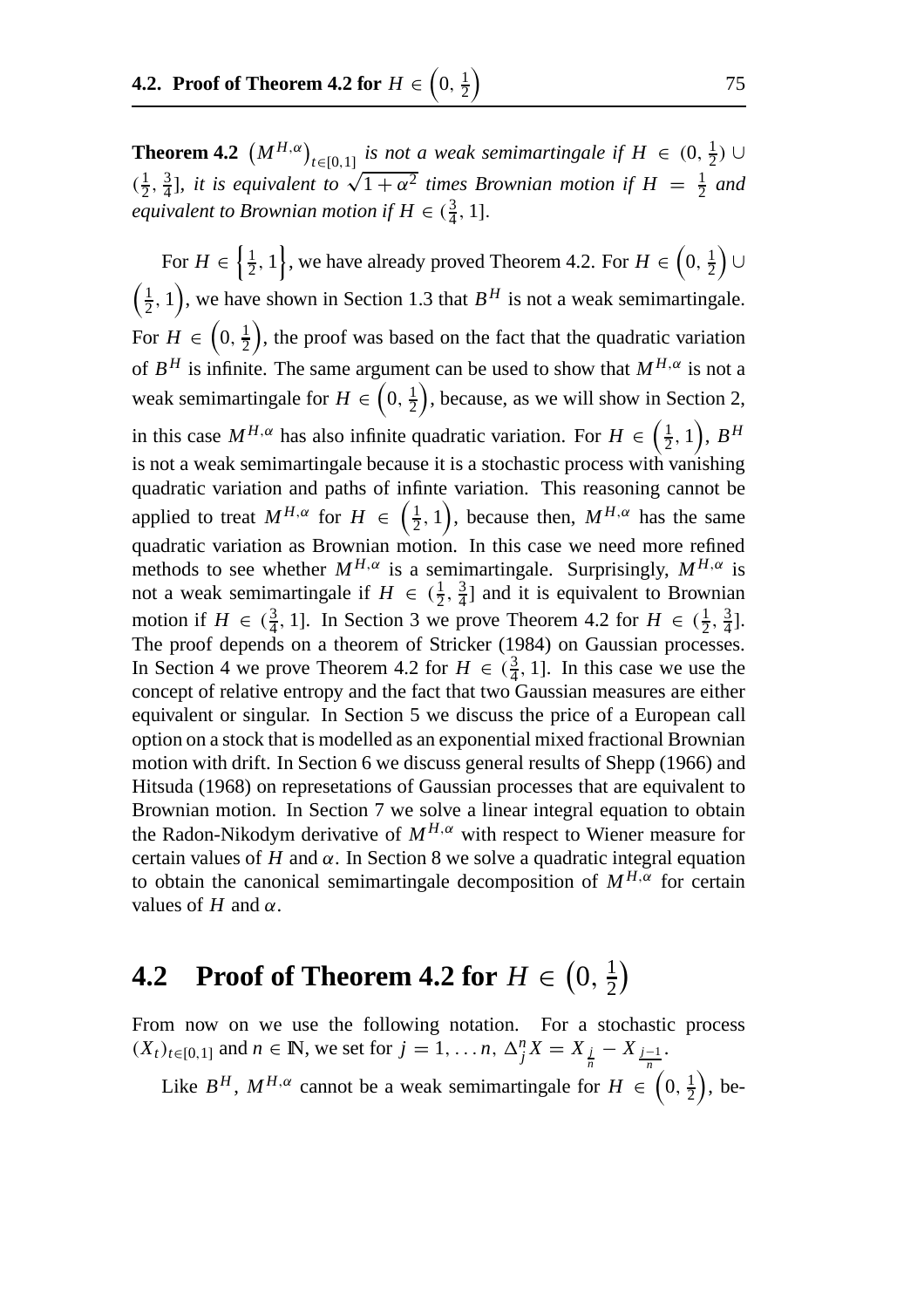cause it has infinite quadratic variation. To show this we write for  $n \in \mathbb{N}$ ,

$$
\sum_{j=1}^{n} \left(\Delta_j^{n} M^{H,\alpha}\right)^2 = \sum_{j=1}^{n} \left(\Delta_j^{n} B\right)^2 + 2\alpha \sum_{j=1}^{n} \Delta_j^{n} B \Delta_j^{n} B^H + \alpha^2 \sum_{j=1}^{n} \left(\Delta_j^{n} B^H\right)^2
$$

It is known that

$$
\sum_{j=1}^{n} \left(\Delta_j^n B\right)^2 \stackrel{(n \to \infty)}{\longrightarrow} 1 \quad \text{in } L^2
$$

(see e.g. Theorem I.28 of Protter (1990)). From

$$
E\left[\left(\sum_{j=1}^{n} \Delta_{j}^{n} B \Delta_{j}^{n} B^{H}\right)^{2}\right] = \sum_{j,k=1}^{n} E\left[\Delta_{j}^{n} B \Delta_{j}^{n} B^{H} \Delta_{k}^{n} B \Delta_{k}^{n} B^{H}\right]
$$

$$
= \sum_{j=1}^{n} E\left[\left(\Delta_{j}^{n} B\right)^{2}\right] E\left[\left(\Delta_{j}^{n} B^{H}\right)^{2}\right] = n \frac{1}{n} \left(\frac{1}{n}\right)^{2H}
$$

it follows that

$$
\sum_{j=1}^n \Delta_j^n B \, \Delta_j^n B^H \stackrel{(n \to \infty)}{\longrightarrow} 0 \quad \text{in } L^2.
$$

On the other hand, it follows from Lemma 1.4 d) that

$$
\sum_{j=1}^{n} \left(\Delta_j^n B^H\right)^2 \stackrel{(n \to \infty)}{\longrightarrow} \infty \quad \text{in probability.}
$$

Hence,

$$
\sum_{j=1}^n \left(\Delta_j^n M^{H,\alpha}\right)^2 \stackrel{(n\to\infty)}{\longrightarrow} \infty \quad \text{in probability}.
$$

In particular,

$$
\left\{\sum_{j=1}^n \left(\Delta_j^n M^{H,\alpha}\right)^2 : n \in \mathbb{N}\right\}
$$

is unbounded in  $L^0$  and  $M^{H,\alpha}$  is not a weak semimartingale by Proposition 1.9.

 $\Box$ 

.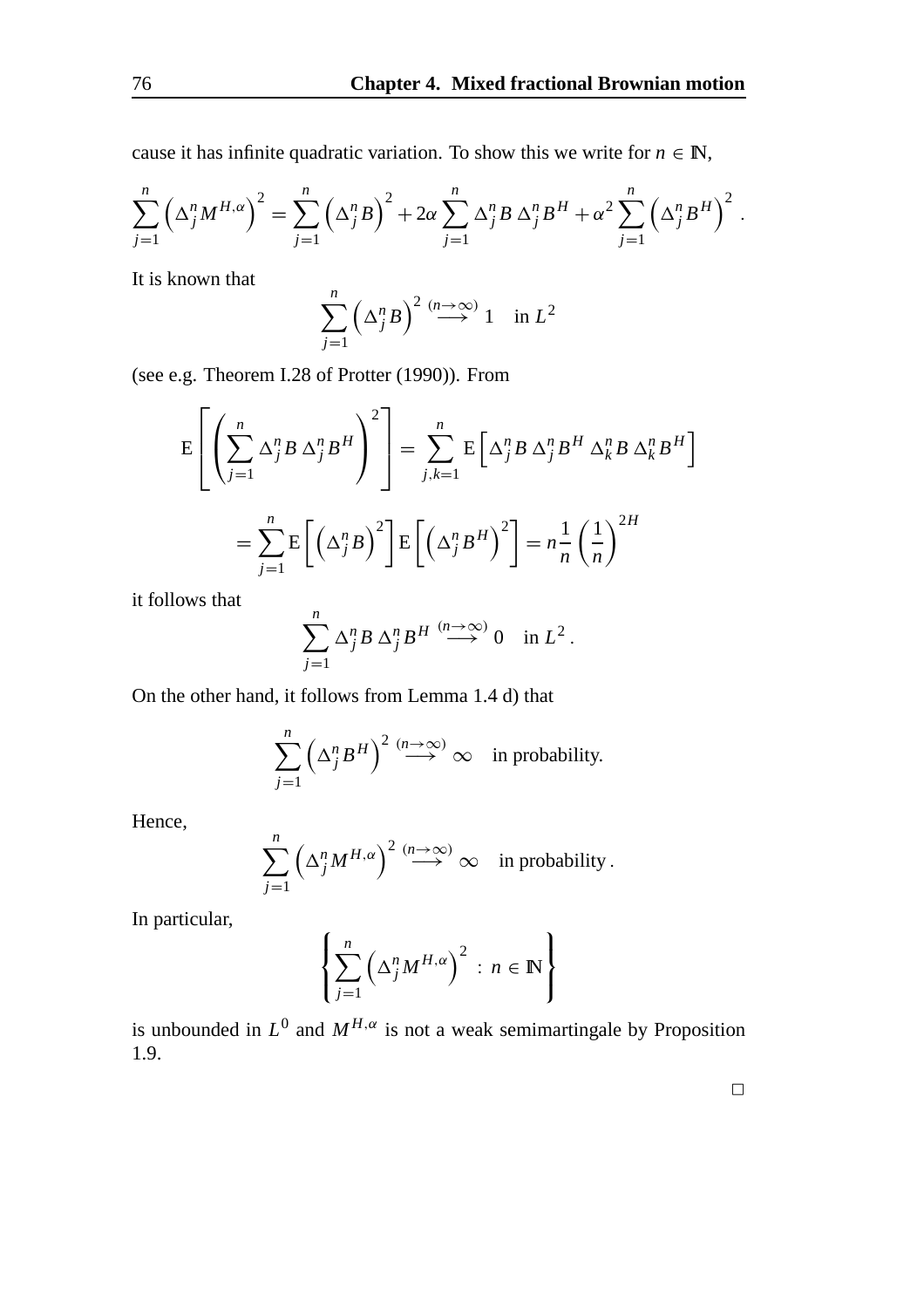## **4.3** Proof of Theorem **4.2** for  $H \in (\frac{1}{2}, \frac{3}{4}]$

For  $H \in (\frac{1}{2}, \frac{3}{4}]$ , the key in the proof of Theorem 4.2 is Lemma 4.4 below. It is based on Theorem 1 of Stricker (1984). Before we can formulate Lemma 4.4, we must specify our notion of a quasimartingale. We call a stochastic process  $(X_t)_{t \in [0,1]}$  a quasimartingale if it is a quasimartingale with respect to  $I\!\!F^X = (\mathcal{F}^X_t)_{t \in [0,1]},$  where  $\mathcal{F}^X_t = \sigma((X_s)_{0 \le s \le t}), t \in [0,1].$ 

**Definition 4.3** *A stochastic process*  $(X_t)_{t \in [0,1]}$  *is a quasimartingale if* 

$$
X_t \in L^1 \quad \text{for all } t \in [0, 1], \quad \text{and}
$$
\n
$$
\sup_{\tau} \sum_{j=0}^{n-1} \left\| \mathbf{E} \left[ X_{t_{j+1}} - X_{t_j} | \mathcal{F}_{t_j}^X \right] \right\|_1 < \infty \,,
$$

*where* τ *is the set of all finite partitions*

$$
0 = t_0 < t_1 < \cdots < t_n = 1 \,, \, n \in \mathbb{N} \,, \quad \text{of} \quad [0, 1] \,.
$$

**Lemma 4.4** *If*  $M^{H,\alpha}$  *is not a quasimartingale, it is not a weak semimartingale.*

*Proof.* Let us assume that  $M^{H,\alpha}$  is a weak semimartingale. Then Theorem 1 of Stricker (1984) implies that  $I_{M^{H,\alpha}}(\beta(\mathbb{F}^{M^{H,\alpha}}))$  is bounded in  $L^2$  (for the definition of  $I_{M^{H,\alpha}}(\beta(\mathbf{F}^{M^{H,\alpha}}))$  see Section 1.3). Therefore it is also bounded in  $L<sup>1</sup>$ . For any finite partition

$$
0 = t_0 < t_1, \dots < t_n = 1, \ n \in \mathbb{N},
$$

$$
\sum_{j=0}^{n-1} \text{sgn}\left(\mathrm{E}\left[M_{t_{j+1}}^{H,\alpha} - M_{t_j}^{H,\alpha}|\mathcal{F}_{t_j}\right]\right)1_{(t_j,t_{j+1}]}\,\in\,\beta(\mathbb{F}^{M^{H,\alpha}})\,,
$$

and

$$
\left\| I_{M^{H,\alpha}} \left( \sum_{j=0}^{n-1} \text{sgn} \left( \mathbb{E} \left[ M_{t_{j+1}}^{H,\alpha} - M_{t_j}^{H,\alpha} | \mathcal{F}_{t_j}^{M^{H,\alpha}} \right] \right) 1_{(t_j,t_{j+1}]} \right) \right\|_1
$$
  

$$
\geq \mathbb{E} \left[ I_{M^{H,\alpha}} \left( \sum_{j=0}^{n-1} \text{sgn} \left( \mathbb{E} \left[ M_{t_{j+1}}^{H,\alpha} - M_{t_j}^{H,\alpha} | \mathcal{F}_{t_j}^{M^{H,\alpha}} \right] \right) 1_{(t_j,t_{j+1}]} \right) \right]
$$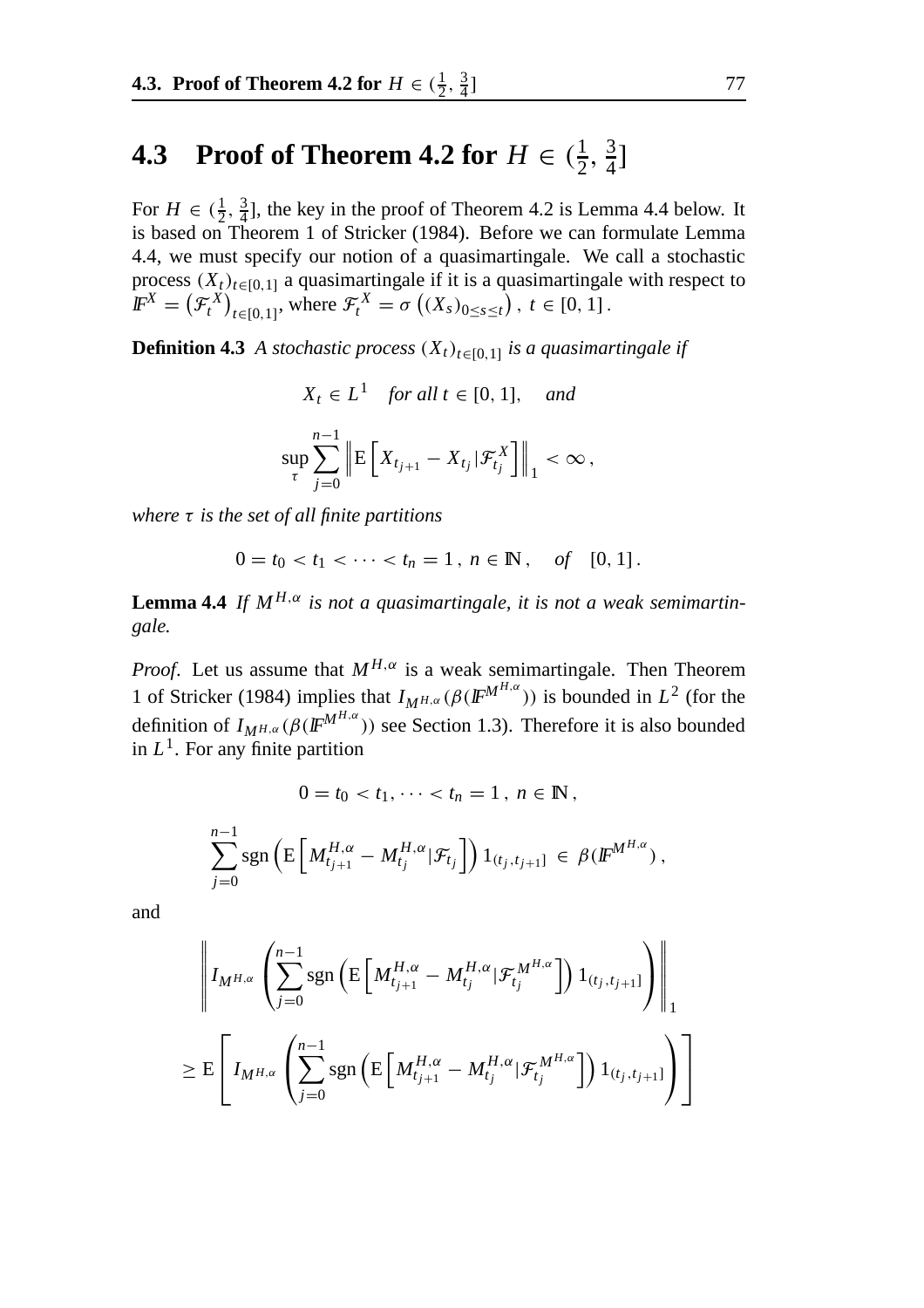$$
= \sum_{j=0}^{n-1} \left\| \mathrm{E} \left[ M_{t_{j+1}}^{H,\alpha} - M_{t_j}^{H,\alpha} | \mathcal{F}_{t_j}^{M^{H,\alpha}} \right] \right\|_1.
$$

It follows that  $M^{H,\alpha}$  is a quasimartingale. Hence, if  $M^{H,\alpha}$  is not a quasimartingale, it cannot be a weak semimartingale.  $\Box$ 

It remains to prove that  $M^{H,\alpha}$  is not a quasimartingale if  $H \in (\frac{1}{2}, \frac{3}{4}]$ . We do this in the next two lemmas.

**Lemma 4.5** *For*  $H \in (\frac{1}{2}, \frac{3}{4})$ *,*  $M^{H,\alpha}$  *is not a quasimartingale.* 

*Proof*. Since conditional expectation is a contraction with respect to the *L*1 norm, we have for all  $n \in \mathbb{N}$  and all  $j = 1, \ldots, n - 1$ ,

$$
\left\| \mathbf{E} \left[ \Delta_{j+1}^n M^{H,\alpha} | \mathcal{F}_{\underline{j}}^{M^{H,\alpha}} \right] \right\|_1 \ge \left\| \mathbf{E} \left[ \Delta_{j+1}^n M^{H,\alpha} | \Delta_j^n M^{H,\alpha} \right] \right\|_1. \tag{4.3.1}
$$

Moreover,

$$
\left\| \mathbf{E} \left[ \Delta_{j+1}^n M^{H,\alpha} | \Delta_j^n M^{H,\alpha} \right] \right\|_1 = \sqrt{\frac{2}{\pi}} \left\| \mathbf{E} \left[ \Delta_{j+1}^n M^{H,\alpha} | \Delta_j^n M^{H,\alpha} \right] \right\|_2 \tag{4.3.2}
$$

because  $E\left[\Delta_{j+1}^n M^{H,\alpha}|\Delta_j^n M^{H,\alpha}\right]$  is a centred Gaussian random variable. Using (4.3.1) and (4.3.2) we obtain

$$
\sum_{j=0}^{n-1} \left\| \mathbf{E} \left[ \Delta_{j+1}^n M^{H,\alpha} | \mathcal{F}_{\frac{j}{n}}^{M^{H,\alpha}} \right] \right\|_1 \ge \sqrt{\frac{2}{\pi}} \sum_{j=1}^{n-1} \left\| \mathbf{E} \left[ \Delta_{j+1}^n M^{H,\alpha} | \Delta_j^n M^{H,\alpha} \right] \right\|_2
$$

$$
= \sqrt{\frac{2}{\pi}} \sum_{j=1}^{n-1} \left\| \frac{\text{Cov}\left(\Delta_{j+1}^{n} M^{H,\alpha}, \Delta_{j}^{n} M^{H,\alpha}\right)}{\text{Cov}\left(\Delta_{j}^{n} M^{H,\alpha}, \Delta_{j}^{n} M^{H,\alpha}\right)} \Delta_{j}^{n} M^{H,\alpha} \right\|_{2}
$$

$$
= \sqrt{\frac{2}{\pi}} \sum_{j=1}^{n-1} \frac{\text{Cov}\left(\Delta_{j+1}^{n} M^{H,\alpha}, \Delta_{j}^{n} M^{H,\alpha}\right)}{\sqrt{\text{Cov}\left(\Delta_{j}^{n} M^{H,\alpha}, \Delta_{j}^{n} M^{H,\alpha}\right)}}
$$

$$
\sqrt{\frac{2}{\pi}} \sum_{j=1}^{n-1} \alpha^{2} n^{-2H} \left(\frac{2^{2H}}{2} - 1\right) \qquad \sqrt{\frac{2}{\pi}} \cdot \sqrt{\frac{2^{2H}}{2}} \qquad \sqrt{\frac{n-1}{N}} \qquad n^{-2H}
$$

$$
= \sqrt{\frac{2}{\pi}} \sum_{j=1}^{n-1} \frac{\alpha^2 n^{-2H} \left(\frac{2^{2H}}{2} - 1\right)}{\sqrt{\frac{1}{n} + \alpha^2 n^{-2H}}} \ge \sqrt{\frac{2}{\pi}} \alpha^2 \left(\frac{2^{2H}}{2} - 1\right) \sum_{j=1}^{n-1} \frac{n^{-2H}}{\sqrt{\frac{1}{n} + \alpha^2 \frac{1}{n}}}
$$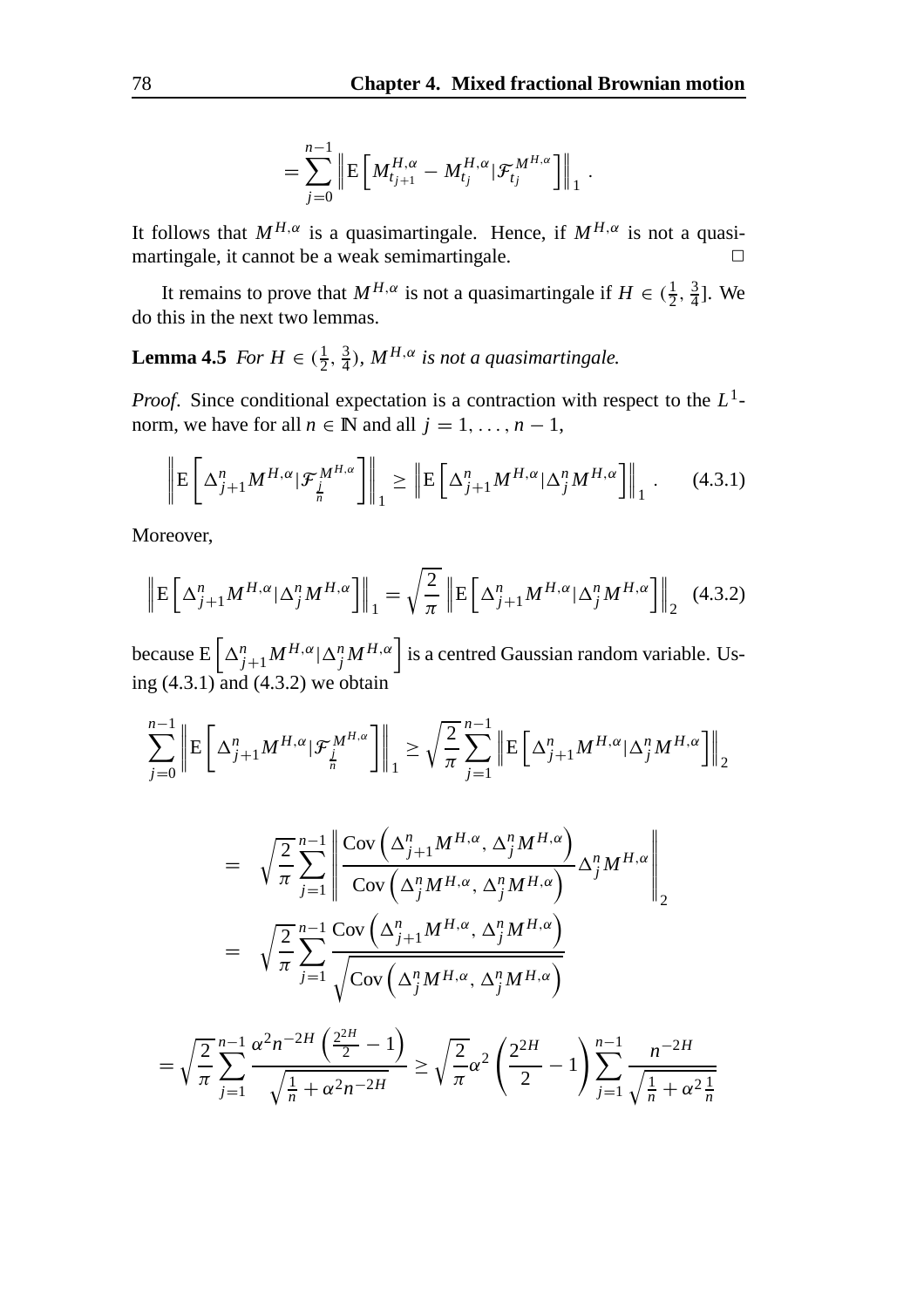$$
= \sqrt{\frac{2}{\pi}} \left( \frac{2^{2H}}{2} - 1 \right) \frac{\alpha^2}{\sqrt{1 + \alpha^2}} \sum_{j=1}^{n-1} n^{\frac{1}{2} - 2H}
$$
  
=  $\sqrt{\frac{2}{\pi}} \left( \frac{2^{2H}}{2} - 1 \right) \frac{\alpha^2}{\sqrt{1 + \alpha^2}} (n - 1) n^{\frac{1}{2} - 2H} \to \infty$ , as  $n \to \infty$ .  
This proves the lemma.

**Lemma 4.6**  $M^{\frac{3}{4},\alpha}$  is not a quasimartingale.

*Proof.* For  $H = \frac{3}{4}$ , the estimate (4.3.1) is not good enough. Now we need that, for all  $n \in \mathbb{N}$  and all  $j = 1, \ldots, n - 1$ ,

$$
\left\| \mathbf{E} \left[ \Delta_{j+1}^n M^{\frac{3}{4},\alpha} | \mathcal{F}_{\frac{j}{n}}^{M^{\frac{3}{4},\alpha}} \right] \right\|_1
$$
  

$$
\geq \left\| \mathbf{E} \left[ \Delta_{j+1}^n M^{\frac{3}{4},\alpha} | \Delta_j^n M^{\frac{3}{4},\alpha}, \dots, \Delta_1^n M^{\frac{3}{4},\alpha} \right] \right\|_1,
$$

which follows, like (4.3.1) from the fact that conditional expectation is a contraction with respect to the *L*1-norm. Since

$$
E\left[\Delta_{j+1}^n M^{\frac{3}{4},\alpha}|\Delta_j^n M^{\frac{3}{4},\alpha},\ldots,\Delta_1^n M^{\frac{3}{4},\alpha}\right]
$$

is centred Gaussian,

$$
\left\| \mathbf{E} \left[ \Delta_{j+1}^n M^{\frac{3}{4}, \alpha} | \Delta_j^n M^{\frac{3}{4}, \alpha}, \dots, \Delta_1^n M^{\frac{3}{4}, \alpha} \right] \right\|_1
$$
  
=  $\sqrt{\frac{2}{\pi}} \left\| \mathbf{E} \left[ \Delta_{j+1}^n M^{\frac{3}{4}, \alpha} | \Delta_j^n M^{\frac{3}{4}, \alpha}, \dots, \Delta_1^n M^{\frac{3}{4}, \alpha} \right] \right\|_2$ .

Hence,

$$
\sum_{j=0}^{n-1} \left\| \mathbf{E} \left[ \Delta_{j+1}^n M^{\frac{3}{4}, \alpha} | \mathcal{F}_{\frac{j}{n}}^{M^{\frac{3}{4}, \alpha}} \right] \right\|_1
$$
  

$$
\geq \sqrt{\frac{2}{\pi}} \sum_{j=1}^{n-1} \left\| \mathbf{E} \left[ \Delta_{j+1}^n M^{\frac{3}{4}, \alpha} | \Delta_j^n M^{\frac{3}{4}, \alpha}, \dots, \Delta_1^n M^{\frac{3}{4}, \alpha} \right] \right\|_2,
$$

and the lemma is proved if we can show that

$$
\sum_{j=1}^{n-1} \left\| \mathbf{E} \left[ \Delta_{j+1}^n M^{\frac{3}{4}, \alpha} |\Delta_j^n M^{\frac{3}{4}, \alpha}, \dots, \Delta_1^n M^{\frac{3}{4}, \alpha} \right] \right\|_2 \stackrel{(n \to \infty)}{\longrightarrow} \infty. \tag{4.3.3}
$$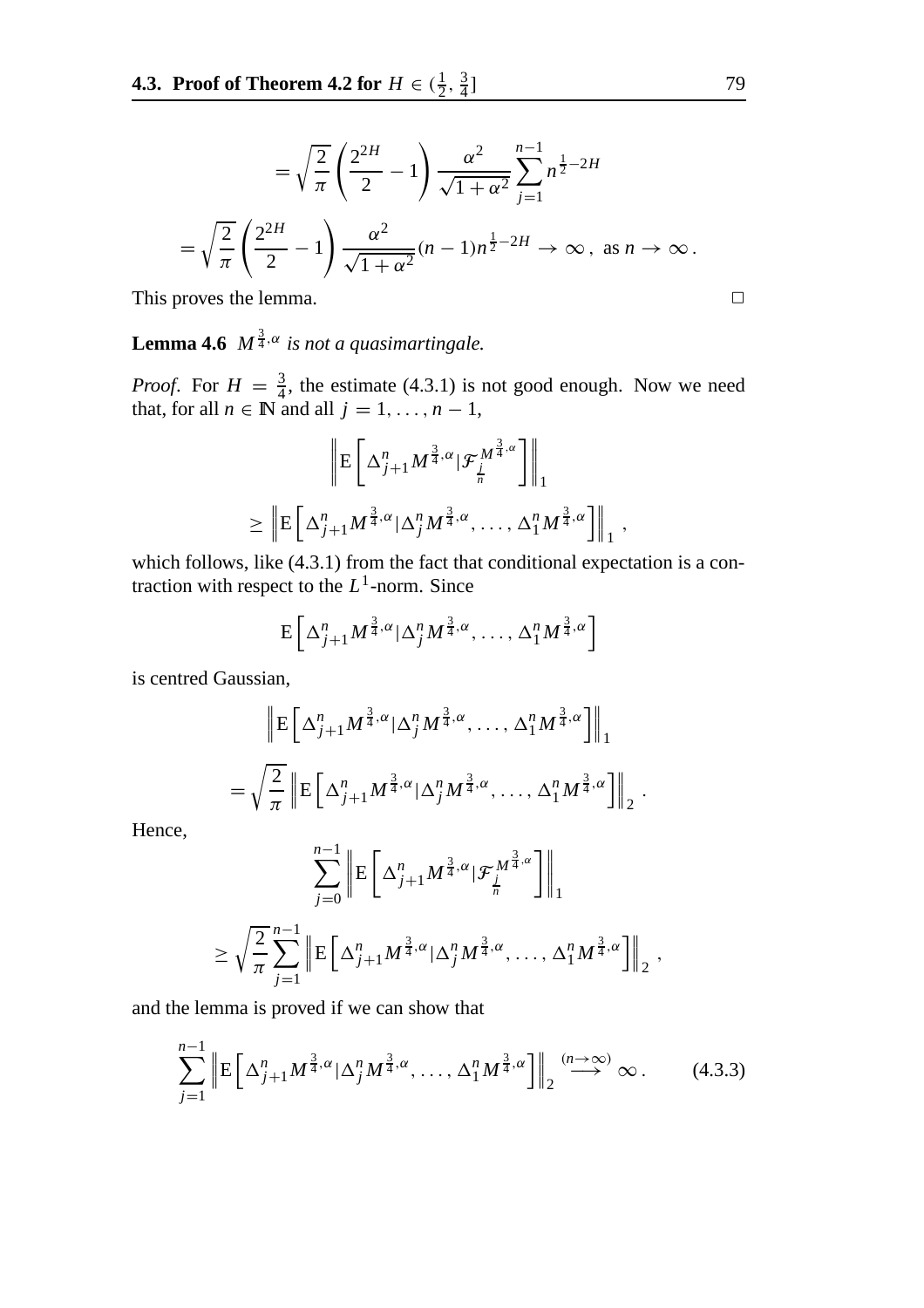For *n* ∈ **N** and *j* ∈ {1, ..., *n* − 1},

$$
\left(\Delta_{j+1}^n M^{\frac{3}{4},\alpha}, \Delta_j^n M^{\frac{3}{4},\alpha}, \ldots, \Delta_1^n M^{\frac{3}{4},\alpha}\right)
$$

is a Gaussian vector. Therefore,

$$
E\left[\Delta_{j+1}^n M^{\frac{3}{4},\alpha} |\Delta_j^n M^{\frac{3}{4},\alpha}, \dots, \Delta_1^n M^{\frac{3}{4},\alpha}\right] = \sum_{k=1}^j b_k \Delta_k^n M^{\frac{3}{4},\alpha},\qquad(4.3.4)
$$

where the vector  $b = (b_1, \ldots, b_j)^T$  solves the system of linear equations

$$
m = Ab, \tag{4.3.5}
$$

in which *m* is a *j*-vector whose *k*-th component  $m_k$  is

$$
Cov\left(\Delta_{j+1}^n M^{\frac{3}{4},\alpha}, \Delta_k^n M^{\frac{3}{4},\alpha}\right)
$$

and *A* is the covariance matrix of the Gaussian vector

$$
\left(\Delta_1^n M^{\frac{3}{4},\alpha}, \ldots, \Delta_j^n M^{\frac{3}{4},\alpha}\right).
$$

Note that *A* is symmetric and, since the random variables

$$
\Delta_1^n M^{\frac{3}{4}, \alpha}, \ldots, \Delta_j^n M^{\frac{3}{4}, \alpha}
$$

are linearly independent, also positive definite. It follows from (4.3.4) and (4.3.5) that

$$
\left\| \mathbf{E} \left[ \Delta_{j+1}^n M^{\frac{3}{4}, \alpha} | \Delta_j^n M^{\frac{3}{4}, \alpha}, \dots, \Delta_1^n M^{\frac{3}{4}, \alpha} \right] \right\|_2^2
$$
\n
$$
= b^T A b = m^T A^{-1} m \ge ||m||_2^2 \lambda^{-1},
$$
\n(4.3.6)

where  $\lambda$  is the largest eigenvalue of the matrix *A*. Since

$$
A = \frac{1}{n} \mathrm{id} + \alpha^2 C \,,
$$

where *C* is the covariance matrix of the increments of fractional Brownian motion

$$
\left(\Delta_1^n B^{\frac{3}{4}}, \ldots, \Delta_j^n B^{\frac{3}{4}}\right),
$$

we have

$$
\lambda = \frac{1}{n} + \alpha^2 \mu \,,
$$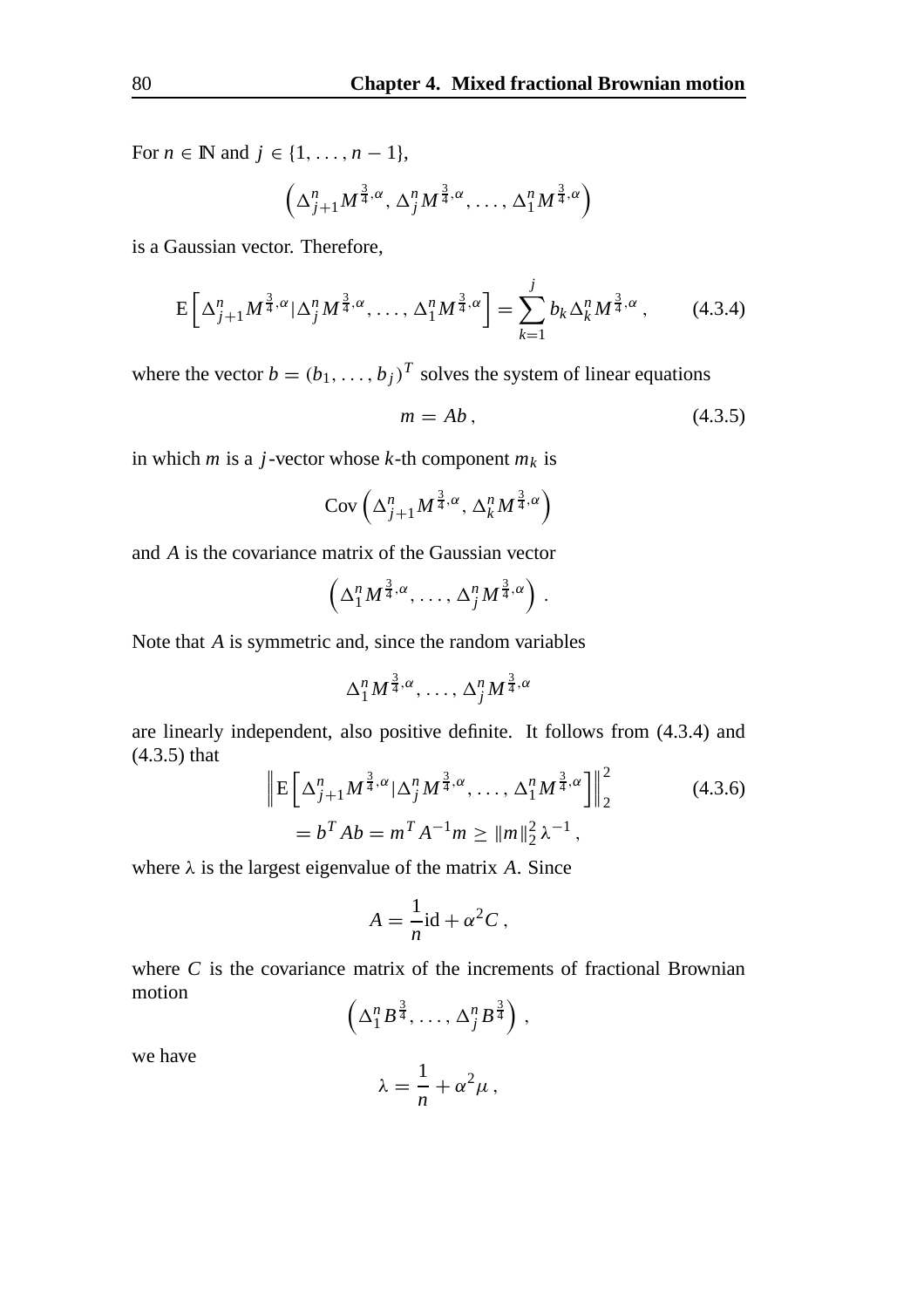where  $\mu$  is the largest eigenvalue of *C*. As

$$
C_{kl} = n^{-\frac{3}{2}} \frac{1}{2} \left( (|k-l|+1)^{\frac{3}{2}} - 2 |k-l|^{\frac{3}{2}} + ||k-l| - 1|^{\frac{3}{2}} \right),
$$

 $k, l = 1, \ldots, j$ , it follows from the Gershgorin Circle Theorem (see e.g. Golub and Van Loan (1989)) and the special form of *C* that

$$
\mu \le \max_{k=1,\dots,j} \sum_{l=1}^{j} |C_{kl}| \le 2 \sum_{l=1}^{j} |C_{1l}|
$$
  
=  $2n^{-\frac{3}{2}} \frac{1}{2} \sum_{l=0}^{j-1} ((l+1)^{\frac{3}{2}} - 2l^{\frac{3}{2}} + |l-1|^{\frac{3}{2}}) = n^{-\frac{3}{2}} (1 + j^{\frac{3}{2}} - (j-1)^{\frac{3}{2}}).$ 

Furthermore,

$$
n^{-\frac{3}{2}}\left(1+j^{\frac{3}{2}}-(j-1)^{\frac{3}{2}}\right) \leq \frac{1}{n} + n^{-\frac{3}{2}}\frac{\partial}{\partial j}j^{\frac{3}{2}}
$$

$$
= \frac{1}{n} + n^{-\frac{3}{2}}\frac{3}{2}j^{\frac{1}{2}} \leq \frac{1}{n} + n^{-\frac{3}{2}}\frac{3}{2}n^{\frac{1}{2}} \leq 3\frac{1}{n}.
$$

Hence,

$$
\lambda \leq \frac{1}{n} + \alpha^2 3 \frac{1}{n} = \left(1 + 3\alpha^2\right) \frac{1}{n}.
$$

and

$$
\lambda^{-1} \ge \frac{n}{1 + 3\alpha^2} \,. \tag{4.3.7}
$$

On the other hand,

$$
\|m\|_2^2 = \sum_{k=1}^j \left( \text{Cov}\left(\Delta_{j+1}^n M^{\frac{3}{4}, \alpha}, \Delta_k^n M^{\frac{3}{4}, \alpha} \right) \right)^2
$$
  

$$
= \alpha^4 \sum_{k=1}^j \left( \text{Cov}\left(\Delta_{j+1}^n B^{\frac{3}{4}}, \Delta_k^n B^{\frac{3}{4}} \right) \right)^2
$$
  

$$
= \alpha^4 \frac{1}{4} n^{-3} \sum_{k=1}^j \left( (k+1)^{\frac{3}{2}} - 2k^{\frac{3}{2}} + (k-1)^{\frac{3}{2}} \right)^2.
$$

Since the function  $x \mapsto x^{\frac{3}{2}}$  is analytic on  $\{x \in \mathbb{C} : \text{Re} x > 0\},\$ 

$$
(k+1)^{\frac{3}{2}} - 2k^{\frac{3}{2}} + (k-1)^{\frac{3}{2}} = \sum_{m=1}^{\infty} \frac{1}{m!} \frac{\partial^m}{\partial k^m} k^{\frac{3}{2}} + (-1)^m \frac{1}{m!} \frac{\partial^m}{\partial k^m} k^{\frac{3}{2}}
$$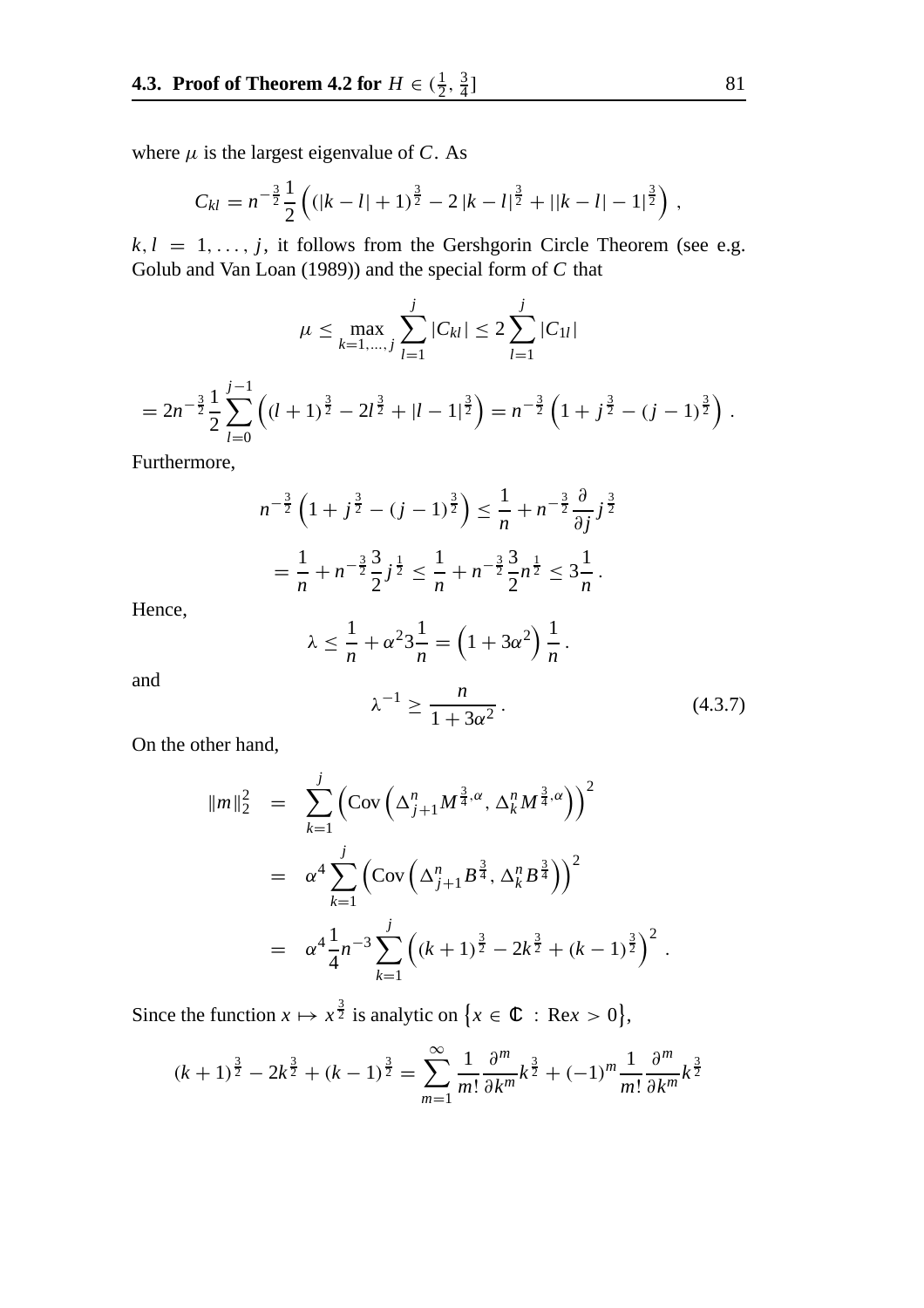$$
\geq \frac{\partial^2}{\partial k^2} k^{\frac{3}{2}} = \frac{3}{4} k^{-\frac{1}{2}}, \ k = 2, \ldots j.
$$

That

$$
(k+1)^{\frac{3}{2}} - 2k^{\frac{3}{2}} + (k-1)^{\frac{3}{2}} \ge \frac{3}{4}k^{-\frac{1}{2}}
$$

also holds for  $k = 1$ , can be checked directly. It follows that

$$
\|m\|_2^2 \ge \alpha^4 \frac{1}{4} n^{-3} \frac{9}{16} \sum_{k=1}^j \frac{1}{k} \ge \alpha^4 \frac{9}{64} n^{-3} \int_1^j \frac{1}{x} dx = \alpha^4 \frac{9}{64} n^{-3} \log j \quad (4.3.8)
$$

Putting (4.3.6), (4.3.7) and (4.3.8) together, we obtain

$$
\sum_{j=1}^{n-1} \left\| \mathbf{E} \left[ \Delta_{j+1}^n M^{\frac{3}{4}, \alpha} |\Delta_j^n M^{\frac{3}{4}, \alpha}, \dots, \Delta_1^n M^{\frac{3}{4}, \alpha} \right] \right\|_2
$$
  

$$
\geq \frac{3}{8} \frac{\alpha^2}{\sqrt{1 + 3\alpha^2}} \frac{1}{n} \sum_{j=1}^{n-1} \sqrt{\log j} \rightarrow \infty, \text{ as } n \rightarrow \infty.
$$

Hence,  $(4.3.3)$  holds and the lemma is proved.  $\Box$ 

## **4.4** Proof of Theorem **4.2** for  $H \in (\frac{3}{4}, 1]$

To show that for  $H \in (\frac{3}{4}, 1]$ ,  $M^{H,\alpha}$  is equivalent to Brownian motion we use the concept of relative entropy. The following definition and all results on relative entropy that we need in this section can be found in chapter 6 of Hida and Hitsuda (1976).

**Definition 4.7** *Let Q*<sup>1</sup> *and Q*<sup>2</sup> *be probability measures on a measurable space*  $(\Omega, \mathcal{E})$  *and denote by P all finite partitions* 

$$
\Omega = \bigcup_{j=1}^{n} E_j, \quad \text{where} \quad E_j \in \mathcal{E}, \quad E_j \cap E_k = \emptyset \text{ if } j \neq k,
$$

*of*  $\Omega$ *. The entropy H* ( $Q_1|Q_2$ ) *of*  $Q_1$  *relative to*  $Q_2$  *is given by* 

$$
H(Q_1|Q_2) := \sup_{\mathcal{P}} \sum_{j=1}^n \log \left( \frac{Q_1[E_j]}{Q_2[E_j]} \right) Q_1[E_j],
$$

*where we assume*  $\frac{0}{0} = 0 \log 0 = 0$ .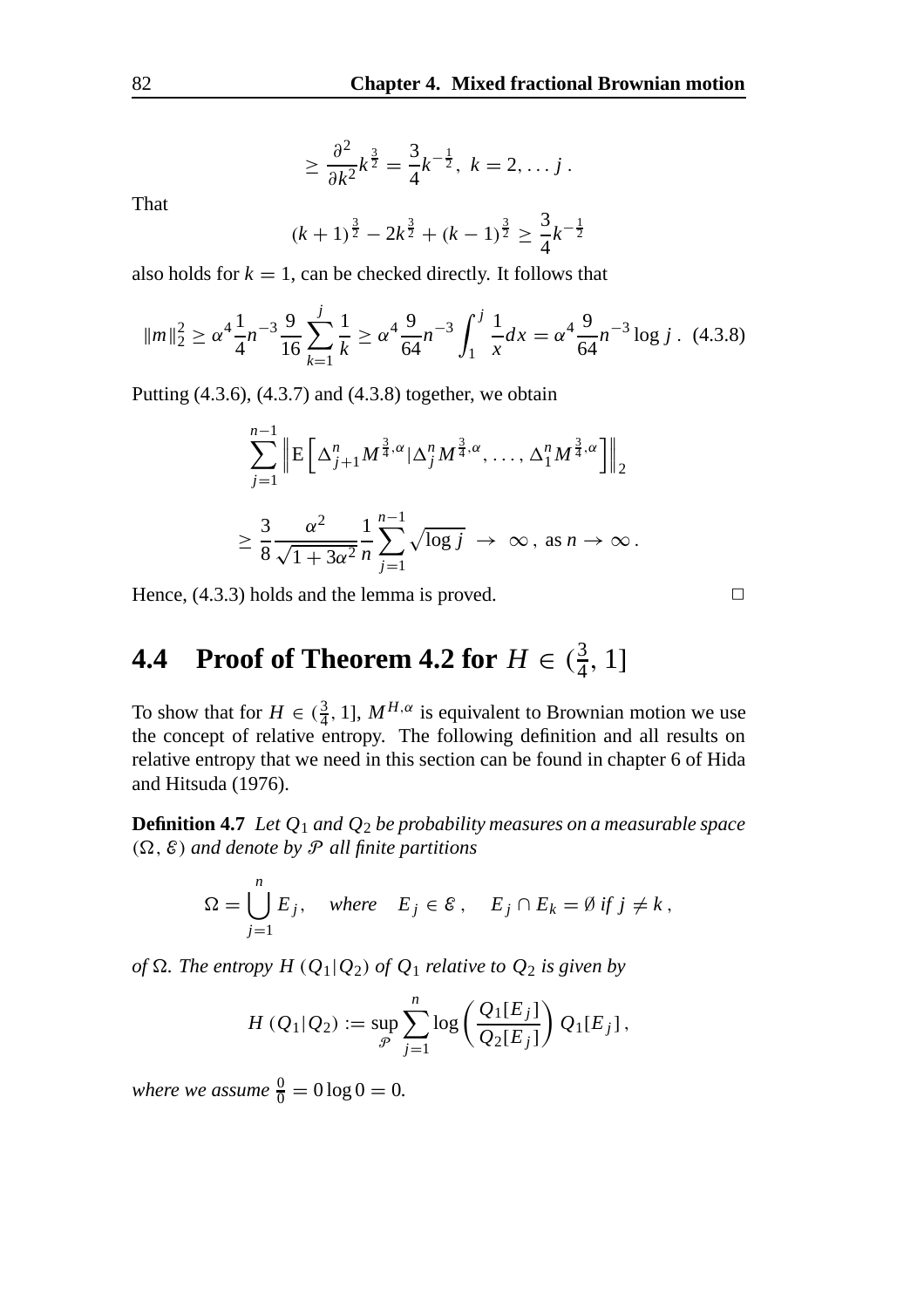For all  $n \in \mathbb{N}$ , we define  $Y_n : C[0, 1] \to \mathbb{R}^n$  by

$$
Y_n(\omega) = \left(\omega\left(\frac{1}{n}\right) - \omega(0), \ldots, \omega(1) - \omega\left(\frac{n-1}{n}\right)\right)^T,
$$

and set  $\mathcal{B}_n = \sigma(Y_n)$ . Note that  $\bigvee_{n=1}^{\infty} \mathcal{B}_n$  equals the  $\sigma$ -algebra  $\mathcal{B}$  generated by the cylinder sets. We denote by  $Q_{MH,\alpha}$  the measure induced by  $M^{H,\alpha}$  on  $(C[0, 1], \mathcal{B})$  and by  $Q_W$  Wiener measure on  $(C[0, 1], \mathcal{B})$ . Further, we let for all  $n \in \mathbb{N}$ ,  $Q^n_{M^{H,\alpha}}$  and  $Q^n_W$  be the restrictions of  $Q_{M^{H,\alpha}}$  and  $Q_W$ , respectively, to  $\mathcal{B}_n$ .

To show that  $M^{H,\alpha}$  is equivalent to Brownian motion, we make use of the following lemma.

#### **Lemma 4.8** *If*

$$
\sup_{n} H\left(Q_{M^{H,\alpha}}^n | Q_W^n\right) < \infty,\tag{4.4.1}
$$

*then*  $Q_{MH,\alpha}$  *and*  $Q_W$  *are equivalent.* 

*Proof*. From (4.4.1) it follows by Lemma 6.3 of Hida and Hitsuda (1976) that  $Q_{M^{H,\alpha}}$  is absolutely continuous with respect to  $Q_W$ . But two Gaussian measures on  $(C[0, 1], \mathcal{B})$  can only be equivalent or singular (see e.g. Theorem 6.1 of Hida and Hitsuda). Therefore  $Q_{M^{\alpha,H}}$  and  $Q_W$  must be equivalent.  $\Box$ 

In the following lemma we show that (4.4.1) holds.

#### **Lemma 4.9**

$$
\sup_n H(Q^n_{M^{H,\alpha}}|Q^n_W) < \infty
$$

*Proof.* For all  $n \in \mathbb{N}$ ,  $Y_n$  is a centred Gaussian vector under both measures  $Q_{M^{H,\alpha}}^n$  and  $Q_W^n$ . The covariance matrices of  $Y_n$  under  $Q_{M^{H,\alpha}}^n$  and  $Q_W^n$  are

$$
E_{Q_{M^{H,\alpha}}^n} \left[ Y_n Y_n^T \right] = \frac{1}{n} id + \alpha^2 C_n ,
$$

where  $C_n$  is the covariance matrix of the increments of fractional Brownian motion

$$
\left(\Delta_1^n B^H,\ldots,\Delta_n^n B^H\right)
$$

and

$$
E_{Q_W^n}\left[Y_nY_n^T\right] = \frac{1}{n}id.
$$

Since  $C_n$  is symmetric, there exists an orthogonal  $n \times n$ -matrix  $U_n$  such that Since  $C_n$  is symmetric, there exists an orthogonal  $n \times n$ -matrix  $U_n$  such that  $U_n C_n U_n^T$  is a diagonal matrix  $D_n = \text{diag}(\lambda_1^n, \dots, \lambda_n^n)$ .  $X_n = \sqrt{n} U_n Y_n$  is still a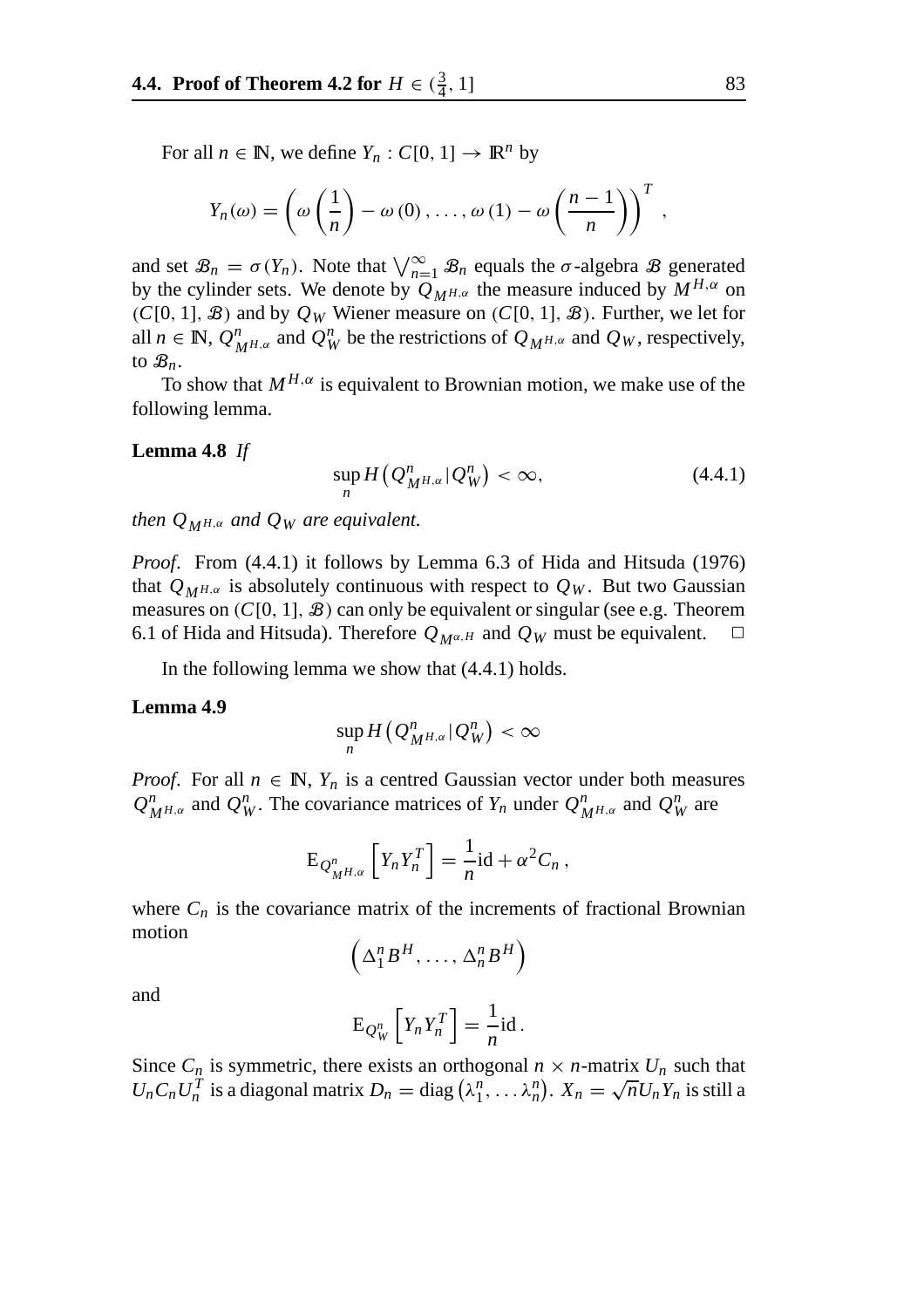centred Gaussian vector under both measures  $Q^n_{M^{H,\alpha}}$  and  $Q^n_W$ . The covariance matrices of  $X_n$  under these two measures are

$$
E_{Q_M^nH,\alpha} \left[ X_n X_n^T \right] = id + n\alpha^2 D_n
$$

and

$$
E_{Q_W^n}\left[X_n X_n^T\right] = id.
$$

Through  $X_n$ ,  $Q_{MH,\alpha}^n$  and  $Q_W^n$  induce measures  $R_{MH,\alpha}^n$  and  $R_W^n$  on  $\mathbb{R}^n$ . It can easily be seen from Definition 4.7 that

$$
H(Q_{M^{H,\alpha}}^n|Q_W^n) = H(R_{M^{H,\alpha}}^n|R_W^n).
$$

Since both measures  $R^n_{M^{H,\alpha}}$  and  $R^n_W$  are non-degenerate Gaussian measures on  $\mathbb{R}^n$ , they are equivalent. We denote by  $\xi_n$  the Radon-Nikodym derivative of  $R^n_{M^{H,\alpha}}$  with respect to  $R^n_W$ . Lemma 6.1 of Hida and Hitsuda (1976) and a calculation show that

$$
H\left(R_{M^{H,\alpha}}^n|R_W^n\right) = \mathrm{E}_{R_{M^{H,\alpha}}^n}\left[\log \xi_n\right] = \frac{1}{2}\sum_{j=1}^n \left(n\alpha^2\lambda_j^n - \log\left(1 + n\alpha^2\lambda_j^n\right)\right).
$$

For all  $x \geq 0$ , we have

$$
x - \log(1 + x) = \int_0^x \frac{u}{1 + u} du \le \int_0^x u du = \frac{1}{2}x^2.
$$

Therefore,

$$
H\left(R_{M^{H,\alpha}}^n|R_W^n\right) \leq \frac{1}{4}n^2\alpha^4\sum_{j=1}^n\left(\lambda_j^n\right)^2.
$$

Hence, the lemma is proved if we can show that

$$
\sup_{n} n^{2} \sum_{j=1}^{n} \left(\lambda_{j}^{n}\right)^{2} < \infty \,, \tag{4.4.2}
$$

where  $\lambda_1^n$ , ...,  $\lambda_n^n$  are the eigenvalues of the covariance matrix of the increments of fractional Brownian motion

$$
\left(\Delta_1^n B^H,\ldots,\Delta_n^n B^H\right).
$$

Since orthogonal transformation leaves the Hilbert-Schmidt norm of a matrix invariant,

$$
\sum_{j=1}^n \left(\lambda_j^n\right)^2 = \sum_{j,k=1}^n \mathrm{Cov}\left(\Delta_j^n B^H, \Delta_k^n B^H\right)^2.
$$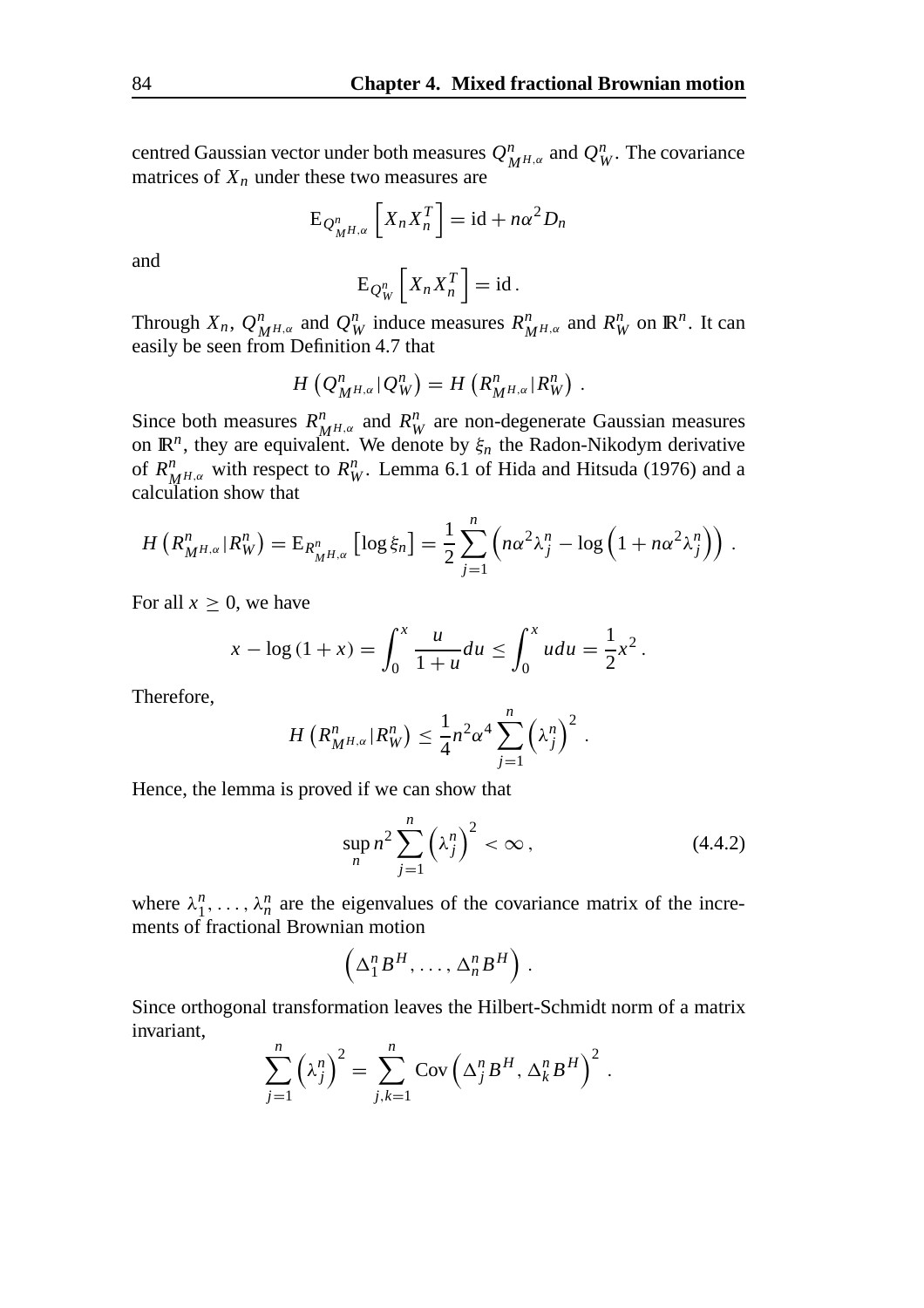As fractional Brownian motion has stationary increments,

$$
\sum_{j,k=1}^{n} \operatorname{Cov}\left(\Delta_{j}^{n} B^{H}, \Delta_{k}^{n} B^{H}\right)^{2} \le 2n \sum_{k=1}^{n} \operatorname{Cov}\left(\Delta_{k}^{n} B^{H}, \Delta_{1}^{n} B^{H}\right)^{2}
$$

$$
= 2n n^{-4H} \left(1 + \left(\frac{2^{2H}}{2} - 1\right)^{2}\right) + 2n \sum_{k=3}^{n} \operatorname{Cov}\left(\Delta_{k}^{n} B^{H}, \Delta_{1}^{n} B^{H}\right)^{2}.
$$

Since, for  $H \in (\frac{3}{4}, 1]$ ,

$$
n^2 2nn^{-4H} \left( 1 + \left( \frac{2^{2H}}{2} - 1 \right)^2 \right) \to 0, \quad \text{as } n \to \infty,
$$

it is enough to show

$$
\sup_{n} n^{3} \sum_{k=3}^{n} \text{Cov}\left(\Delta_{k}^{n} B^{H}, \Delta_{1}^{n} B^{H}\right)^{2} < \infty \tag{4.4.3}
$$

to prove (4.4.2). For all  $k \geq 3$ , we have

$$
\begin{split} &\text{Cov}\left(\Delta_k^n B^H, \Delta_1^n B^H\right) = n^{-2H} \frac{1}{2} \left(k^{2H} - 2\left(k - 1\right)^{2H} + \left(k - 2\right)^{2H}\right) \\ &\leq n^{-2H} \frac{1}{2} \left(\frac{\partial}{\partial k} k^{2H} - \frac{\partial}{\partial k} \left(k - 2\right)^{2H}\right) \\ &= H n^{-2H} \left(k^{2H-1} - \left(k - 2\right)^{2H-1}\right) \leq H n^{-2H} 2 \frac{\partial}{\partial k} \left(k - 2\right)^{2H-1} \\ &= 2H \left(2H - 1\right) n^{-2H} \left(k - 2\right)^{2H-2} . \end{split}
$$

Using this, we obtain

$$
n^3 \sum_{k=3}^n \text{Cov} \left( \Delta_k^n B^H, \Delta_1^n B^H \right)^2 \le 4H^2 (2H - 1)^2 n^{3-4H} \sum_{k=1}^{n-2} k^{4H-4}
$$
  

$$
\le 4H^2 (2H - 1)^2 n^{3-4H} \int_0^{n-2} x^{4H-4} dx
$$
  

$$
= \frac{4H^2 (2H - 1)^2}{4H - 3} n^{3-4H} (n - 2)^{4H-3}
$$
  

$$
\le \frac{4H^2 (2H - 1)^2}{4H - 3}.
$$

Hence,  $(4.4.3)$  holds, and the lemma is proved.  $\Box$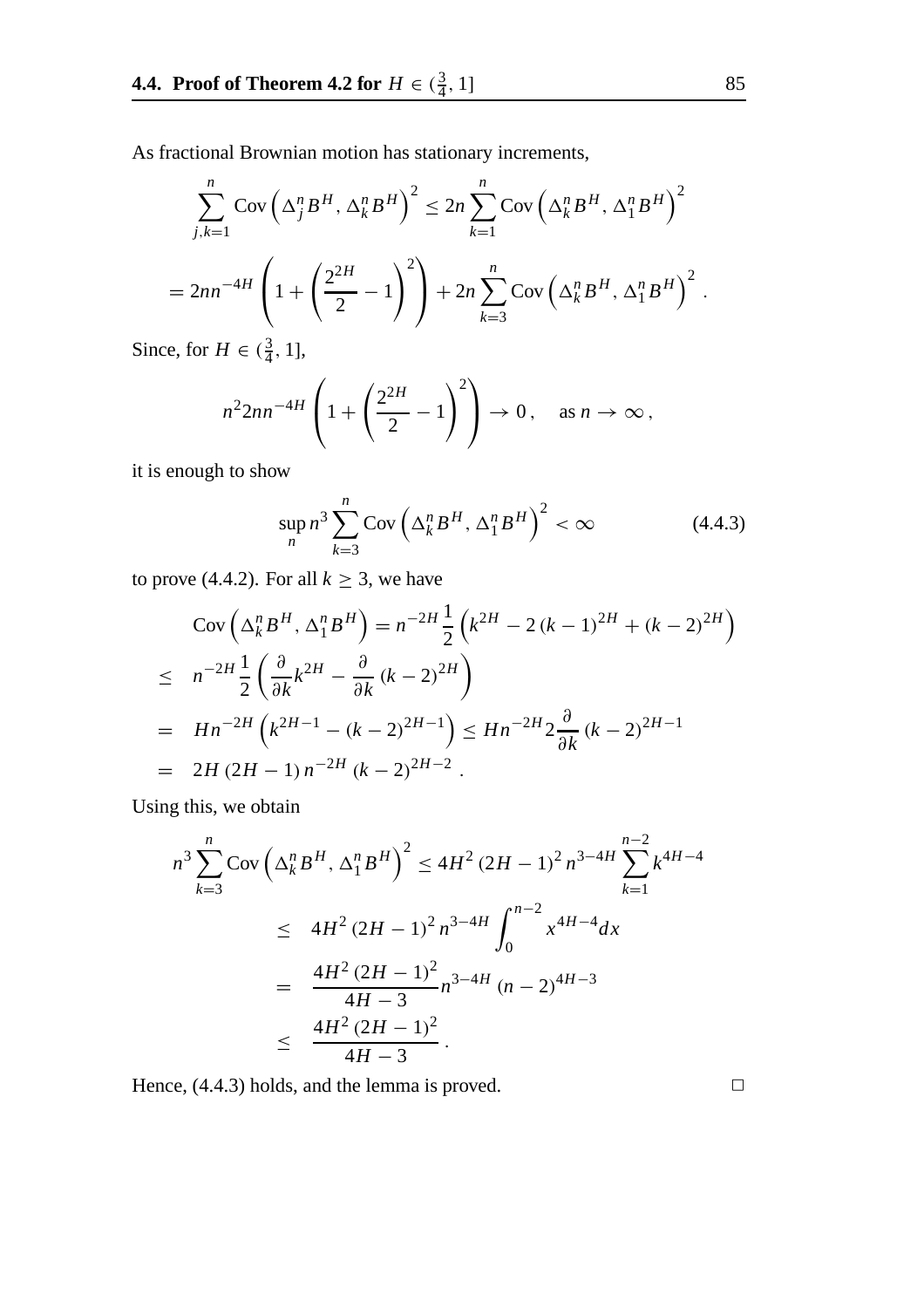**Remark 4.10** In this section we have shown that for  $H \in (\frac{3}{4}, 1]$ ,  $Q_{M^{H,\alpha}}$  and  $Q_W$  are equivalent. But our method of proof has not given us the Radon-Nikodym derivative nor have we found the semimartingale decomposition of  $M^{H,\alpha}$ . These problems will be addressed in Sections 6, 7 and 8.

### **4.5 Option pricing with mixed fractional Brownian motion**

In this section we examine the price  $C_0$  of a European call option with strike price *K* and maturity  $T = 1$ . If money in the money market account grows like  $exp(rt)$ ,  $t \in [0, 1]$ , for a constant *r*, the option's discounted pay-off is given by

$$
(S_1-e^{-r}K)^+.
$$

Let us assume that empirical data suggests that the discounted price of the stock *S* should be modelled as

$$
S_t = S_0 \exp\left(\nu t + \sigma B_t^H\right), \ t \in [0, 1], \tag{4.5.1}
$$

for constants  $S_0 > 0$ ,  $\nu, \sigma > 0$ , and a fractional Brownian motion  $B^H$ . We have shown in Section 2.3 that for  $H \in \left(0, \frac{1}{2}\right)$  $\left(\frac{1}{2}, 1\right)$ , such a model admits arbitrage. However, if  $H \in \left(\frac{3}{4}, 1\right)$ , we can exclude all arbitrage strategies by regularizing fractional Brownian motion in the following way:

If  $(B_t)_{t \in [0,1]}$  is a Brownian motion independent of  $\overline{B}^H$ , Theorem 4.2 implies that for all  $\varepsilon > 0$ ,

$$
\left(\varepsilon B_t + B_t^H\right)_{t \in [0,1]}
$$
 is equivalent to 
$$
\left(\varepsilon B_t\right)_{t \in [0,1]}.
$$

We observe that

$$
Cov\left(\varepsilon B_t + B_t^H, \varepsilon B_s + B_s^H\right) = \varepsilon^2 \left(t \wedge s\right) + Cov\left(B_t^H, B_s^H\right), \ t, s \in [0, 1].
$$

Hence,  $(\varepsilon B_t + B_t^H)_{t \in [0,1]}$  is a continuous centred Gaussian process that has up to  $\varepsilon^2$  the same covariance function as  $(B_t^H)_{t \in [0,1]}$ . This shows that if the model (4.5.1) fits empirical data, then so does

$$
S_t = S_0 \exp\left\{\nu t + \sigma\left(\varepsilon B_t + B_t^H\right)\right\}, \ t \in [0, 1], \tag{4.5.2}
$$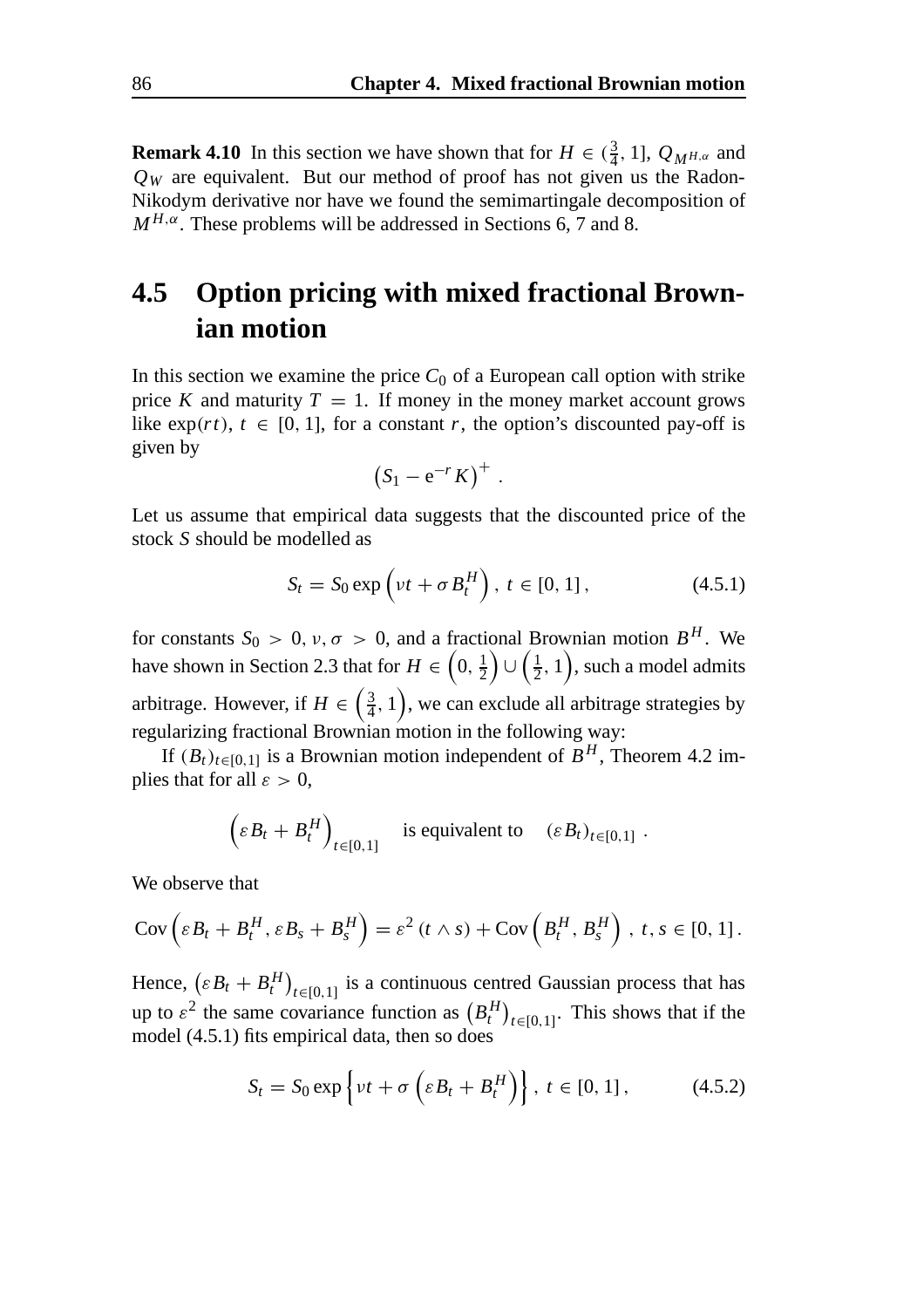for  $\varepsilon > 0$  small enough. But in contrast to (4.5.1), (4.5.2) has, like the Samuelson model, a unique equivalent martingale measure  $Q^{\varepsilon}$ . This implies that the model (4.5.2) is arbitrage-free and also complete if we allow all strategies of  $\Theta_{\rm sf,adm}(\bar{\mathbf{\textit{F}}}^S)$ , given in (3.3.10). According to current practice in mathematical finance, in such a framework options are priced by taking the expected value under the equivalent martingale measure of the option's discounted pay-off. In the model (4.5.2) this leads to the following option price:

$$
C_0(\varepsilon) = \mathcal{E}_{Q^{\varepsilon}} \left[ \left( S_0 \exp \left\{ \nu + \sigma \left( \varepsilon B_1 + B_1^H \right) \right\} - e^{-r} K \right)^+ \right]
$$

$$
= BS(0, S_0, \varepsilon \sigma), \qquad (4.5.3)
$$

where BS is the Black-Scholes price. Since the function  $BS(0, S_0, .)$  is continuous, strictly increasing and bijective from the interval  $(0, \infty)$  to the interval  $((S_0 - e^{-r} K)^+, S_0), C_0(\varepsilon)$  in (4.5.3) is close to  $(S_0 - e^{-r} K)^+$  when  $\varepsilon > 0$  is small. The deeper reason why  $C_0(\varepsilon)$  is so low in this situation, is that (4.5.3) gives the initial capital necessary to replicate the pay-off of the call option with a trading strategy from  $\Theta_{\text{sf,adm}}({\bar{\bm{I\! F}^S}})$ , and this strategy seems to exploit small movements of the stochastic process (4.5.2) over very short time intervals.

In reality a seller of the option can only carry out finitely many transactions to hedge the option. Moreover, he cannot buy and sell within nanoseconds. Therefore he will demand a higher price than BS(0,  $S_0$ ,  $\varepsilon \sigma$ )  $\simeq (S_0 - e^{-r} K)^+$ .

To find a reasonable option price, one should introduce a waiting time  $h > 0$  and restrict trading strategies to the class  $\Theta_{\rm sf}^h$  (*F<sub>S</sub>*) (2.4.1) of selffinancing strategies that can buy and sell at  $\mathbb{F}^S$ -stopping times but after each transaction there must be a waiting period of minimal length *h* before the next. For small  $\varepsilon > 0$ , the discounted gains process of such a strategy is similar in both models (4.5.1) and (4.5.2), as should be the case. Moreover (4.5.1) has no arbitrage in  $\Theta_{\rm sf}^h\left(\rm I\!F^S\right)$ . Hence, if we confine the strategies to the class  $\Theta_{\rm sf}^h\left(\rm I\!F^S\right)$ , we can return to the model (4.5.1) to value the option. Since (4.5.1) with the strategies  $\Theta_{\text{sf}}^h$  ( $\mathbb{F}^S$ ) is an incomplete model, one has to decide in which sense the pay-off of the option should be approximated and then search for an optimal strategy. It is not clear whether the regularization (4.5.2) is of any use in such a procedure.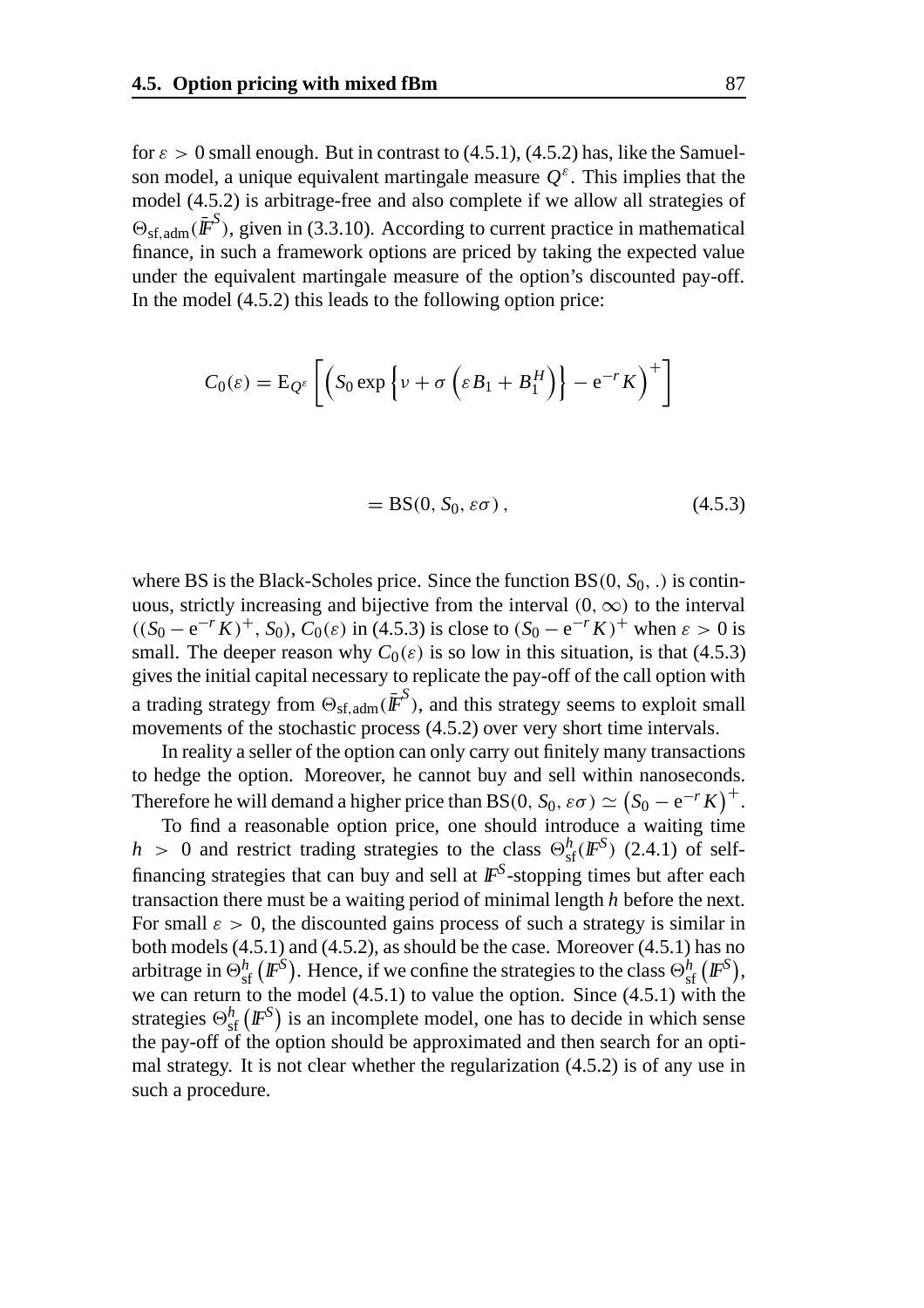### **4.6 Representations of Gaussian processes that are equivalent to Brownian motion**

In this section we discuss general results of Shepp (1966) and Hitsuda (1968) on representations of Gaussian processes that are equivalent to Brownian motion.

Let  $0 < T \le \infty$ . For  $0 < T < \infty$ , we set  $I_T = [0, T]$ , and for  $T = \infty$ ,  $I_{\infty} = [0, \infty)$ . Let  $C(I_T)$  be the space of real-valued, continuous functions on *IT*. The coordinates process  $(X_t)_{t \in I_T}$  on  $C(I_T)$  is given by

$$
X_t(\omega) = \omega(t), \ \omega \in C(I_T), \ t \in I_T.
$$

It generates the  $\sigma$ -algebra

$$
\mathcal{B}_T := \sigma \left\{ X_t^{-1}(B) : t \in I_T, B \text{ an open subset of } \mathbb{R} \right\}.
$$

By  $Q_W$  we denote Wiener measure on  $(C(I_T), \mathcal{B}_T)$ . Every almost surely continuous process  $(Y_t)_{t \in I_T}$  on a probability space  $(\Omega, \mathcal{A}, P)$  has a distribution  $Q_Y$  on  $(C(I_T), \mathcal{B}_T)$ . It is given by

$$
Q_Y[B] = P[Y \in B], B \in \mathcal{B}_T.
$$

#### **4.6.1 The representations of Shepp and Hitsuda**

Let  $(Y_t)_{t \in I_T}$  be a Gaussian process on a probability space  $(\Omega, \mathcal{A}, P)$ , that is, for all  $n \in \mathbb{N}$  and  $\{t_1, t_2, \ldots, t_n\} \subset I_T$ , the distribution of  $(Y_{t_1}, Y_{t_2}, \ldots, Y_{t_n})$ with respect to *P* is *n*-dimensional Gaussian. We set

$$
M_t^Y = \mathrm{E}_P \left[ Y_t \right], \ t \in I_T \;,
$$

and

$$
\Gamma_{ts}^Y = \mathrm{E}_P \left[ (Y_t - M_t^Y)(Y_s - M_s^Y) \right], \ t, s \in I_T.
$$

We call  $(Y_t)_{t \in I_T}$  centred if  $M_t^Y = 0$ ,  $t \in I_T$ . It follows from Theorem 1 of Shepp (1966) that an a.s. continuous Gaussian process  $(Y_t)_{t \in I_T}$  is equivalent to Brownian motion if and only if

$$
M_t^Y = \int_0^t m^Y(u) du, t \in I_T,
$$

for a  $m^Y \in L^2(I_T)$  and  $(Y_t - M_t^Y)_{t \in I_T}$  is equivalent to Brownian motion. Therefore, we will henceforth only treat a.s. continuous, centred Gaussian processes.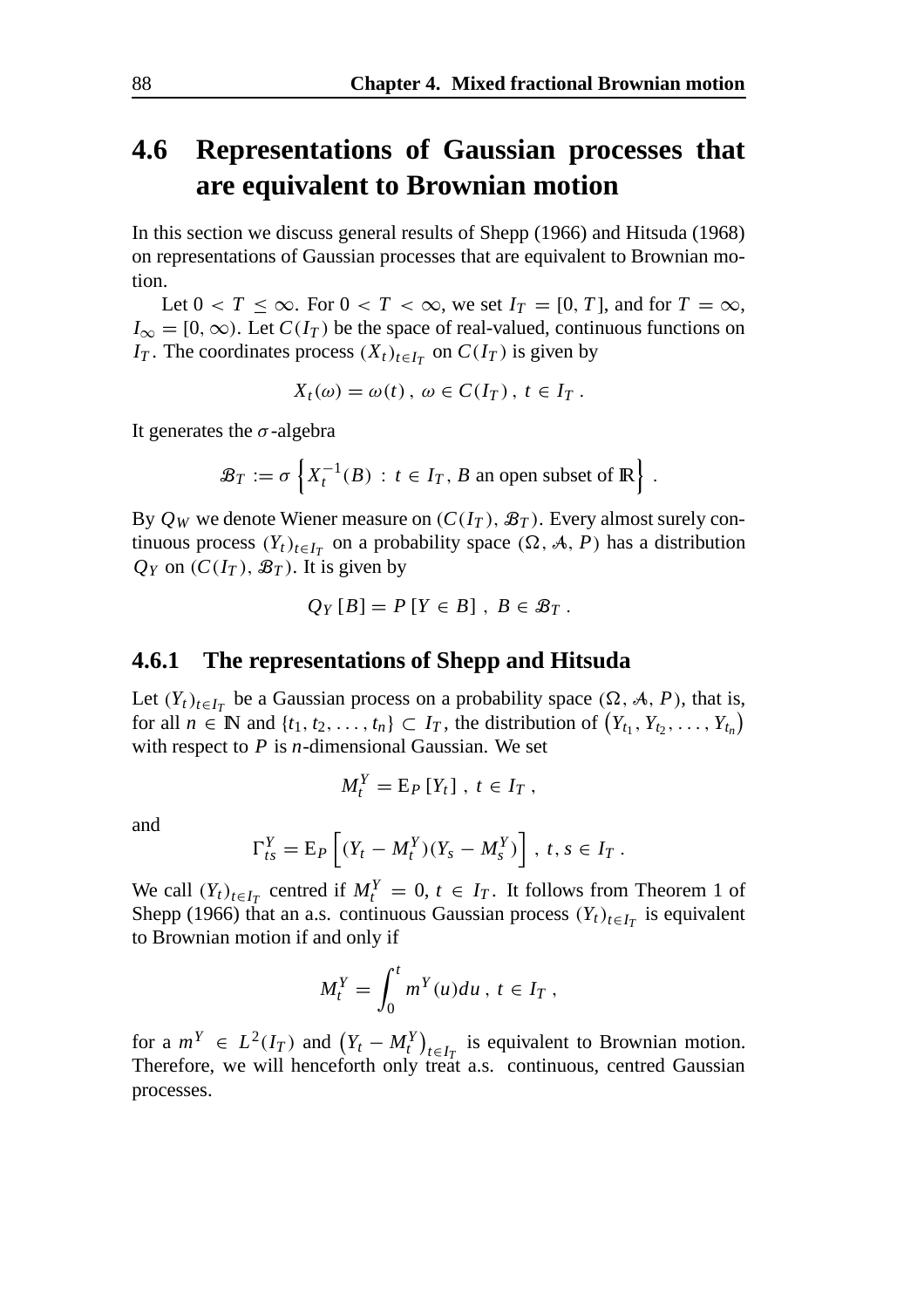Before we start discussing representations of a.s. continuous, centred Gaussian processes  $(Y_t)_{t \in I_T}$  that are equivalent to Brownian motion, we collect some properties of integral operators induced by  $L^2$ -kernels. The proofs of all these facts can be found in Smithies (1958) or Dunford and Schwartz (1963).

An  $L^2$ -kernel is a  $k \in L^2(I_T^2)$ . It induces a Hilbert-Schmitd operator

$$
k^{\rm op}: L^2(I_T) \to L^2(I_T)\,,
$$

given by

$$
k^{op} f(t) = \int_0^T k(t,s) f(s) ds, \ t \in I_T, \ f \in L^2(I_T).
$$

The spectrum  $\sigma(k^{\text{op}})$  consists of at most countably many points. Every nonzero value in  $\sigma(k^{op})$  is an eigenvalue of finite multiplicity. If  $\{\lambda_j\}_{j=1}^N$ ,  $N \in$ IN ∪ {∞}, is the family of non-zero eigenvalues of *k*op, repeated according to their multiplicity, then

$$
\sum_{j=1}^N |\lambda_j|^2 < \infty.
$$

The Carleman-Fredholm determinant  $\delta_k : \mathbb{C} \to \mathbb{C}$  is defined by the convergent product

$$
\delta_k(\lambda) = \prod_{j=1}^N (1 - \lambda \lambda_j) e^{\lambda \lambda_j}, \lambda \in \mathbb{C}.
$$

 $k^{\text{op}}$  is said to be of trace class if  $\sum_{j=1}^{N} |\lambda_j| < \infty$ . If  $k^{\text{op}}$  is of trace class, its trace is defined to be

$$
\text{tr}(k^{\text{op}}) = \sum_{j=1}^{N} \lambda_j.
$$

If  $k, l \in L^2(I_T^2)$ , then  $k * l$  given by

$$
k * l(t, s) = \int_0^T k(t, u)l(u, s)du, t, s \in I_T,
$$

is again in  $L^2(I_T^2)$ , and

$$
(k * l)^{op} = k^{op} l^{op}.
$$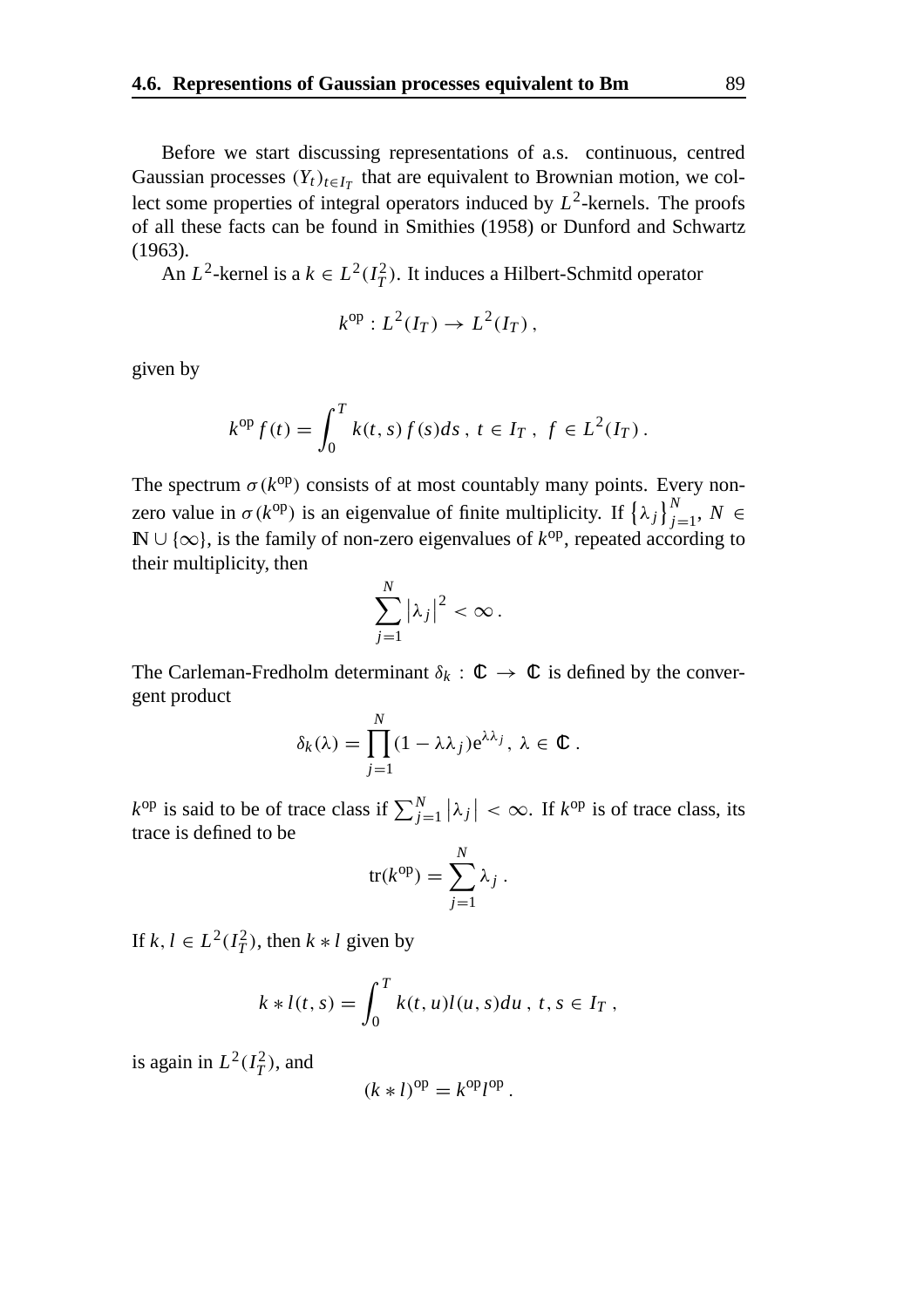Moreover,  $k^{\text{op}} l^{\text{op}}$  is always of trace class and

$$
\text{tr}(k^{\text{op}}l^{\text{op}}) = \int_0^T \int_0^T k(t,s)l(s,t)dsdt.
$$

If  $k \in L^2(I_T^2)$  and  $1 \notin \sigma(k^{\text{op}})$ , then there exists a unique kernel  $n_k \in L^2(I_T^2)$ such that

$$
(id - k^{op})^{-1} = id - n_k^{op}.
$$

We call  $n_k$  the negative resolvent kernel of *k* because  $-n_k$  is usually called the resolvent kernel of *k* for the value 1. If *k* is continuous, then so is  $n_k$ . If *k* is real-valued and symmetric,  $k^{op}$  is self-adjoint. Therefore, all eigenvalues  $\lambda_i$ are real, the corresponding eigenfunctions  $e_i$  can be chosen orthonormal, and *k* can be represented as

$$
k(t,s) = \sum_{j=1}^{N} \lambda_j e_j(t) e_j(s) ,
$$

where the series converges in  $L^2(I_T^2)$ . It follows that

$$
n_k(t,s) = \sum_{j=1}^N \frac{-\lambda_j}{1-\lambda_j} e_j(t) e_j(s).
$$

In particular,  $n_k$  is again real-valued and symmetric.

The proof of the following theorem can be found in Shepp (1966).

#### **Theorem 4.11 (Shepp)**

**a**)  $A \Gamma : I_T^2 \to \mathbb{R}$  *is the covariance function of an a.s. continuous, centred Gaussian process equivalent to Brownian motion if and only if it is of the form*

$$
\Gamma_{ts}=t\wedge s-\int_0^t\int_0^sk(u,v)dvdu, \ t,s\in I_T,
$$

*where k is in*  $L^2(I_T^2)$ , *real-valued, symmetric and*  $\sigma(k^{\text{op}}) \subset (-\infty, 1)$ *.* **b**) Let  $(Y_t)_{t \in I_T}$  be an a.s. continuous, centred Gaussian process that is equiv*alent to Brownian motion. Then*

$$
\frac{dQ_Y}{dQ_W}(X) = c \exp\left(\int_0^T \int_0^s n_k(s, u) dX_u dX_s\right),\tag{4.6.1}
$$

*where*  $n_k$  *is the negative resolvent kernel of the L*<sup>2</sup>-kernel *k that satisfies* 

$$
\Gamma_{ts}^Y = t \wedge s - \int_0^t \int_0^s k(u, v) dv du, \ t, s \in I_T,
$$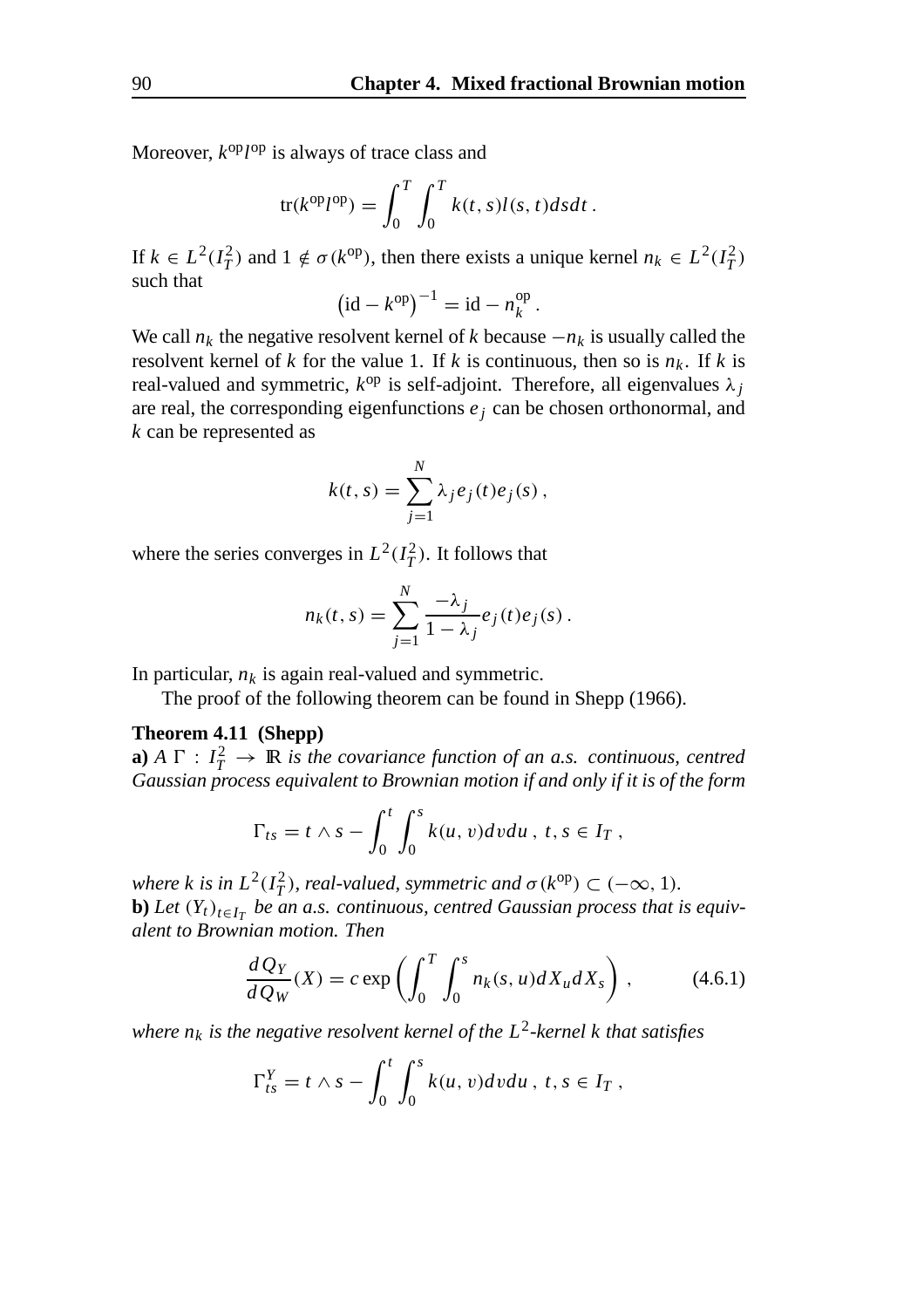$$
c = \frac{1}{\sqrt{\delta_k(1) \exp\left\{\text{tr}(-n_k^{\text{op}}k^{\text{op}})\right\}}}.
$$

#### **Remarks 4.12**

**1.** We call (4.6.1) the Shepp-representation of  $Q_Y$ . **2.**  $n_k$  is the unique  $L^2$ -kernel that solves the equation

$$
n_k(t,s) + k(t,s) = \int_0^T n_k(t,u)k(u,s)du, \ t, s \in I_T.
$$

It is also the unique  $L^2$ -kernel that solves the equation

$$
n_k(t,s) + k(t,s) = \int_0^T k(t,u)n_k(u,s)du, \ t,s \in I_T.
$$

**3.** Let  $\Gamma: I_T^2 \to \mathbb{R}$  be of the form

$$
\Gamma_{ts} = t \wedge s - \int_0^t \int_0^s k(u, v) dv du, \ t, s \in I_T , \qquad (4.6.2)
$$

for a real-valued, symmetric  $L^2$ -kernel k.  $\Gamma$  is the covariance function of a centred Gaussian process if and only if it is positive semi-definite, that is,

$$
\sum_{j,k=1}^n z_j \Gamma_{t_j t_k} \bar{z}_k \ge 0,
$$

for all  $n \in \mathbb{N}$ ,  $\{t_1, \ldots, t_n\} \subset I_T$  and  $z \in \mathbb{C}^n$ . But (4.6.2) can be written as

$$
\Gamma_{ts} = (1_{[0,t]}, 1_{[0,s]}) - (1_{[0,t]}, k^{op}1_{[0,s]}) , t, s \in I_T ,
$$

where  $(f, g) = \int_0^T f(t)\bar{g}(t)dt$ ,  $f, g \in L^2(I_T)$ . This and the fact that the functions of the form

$$
\sum_{j=1}^n z_j 1_{[0,t_j]}, \quad n \in \mathbb{N}, \ \{t_1, \ldots, t_n\} \subset I_T, \ z \in \mathbb{C}^n,
$$

are dense in  $L^2(I_T)$ , imply that (4.6.2) is the covariance function of a centred Gaussian process if and only if  $\sigma(k^{op}) \subset (-\infty, 1]$ .

*and*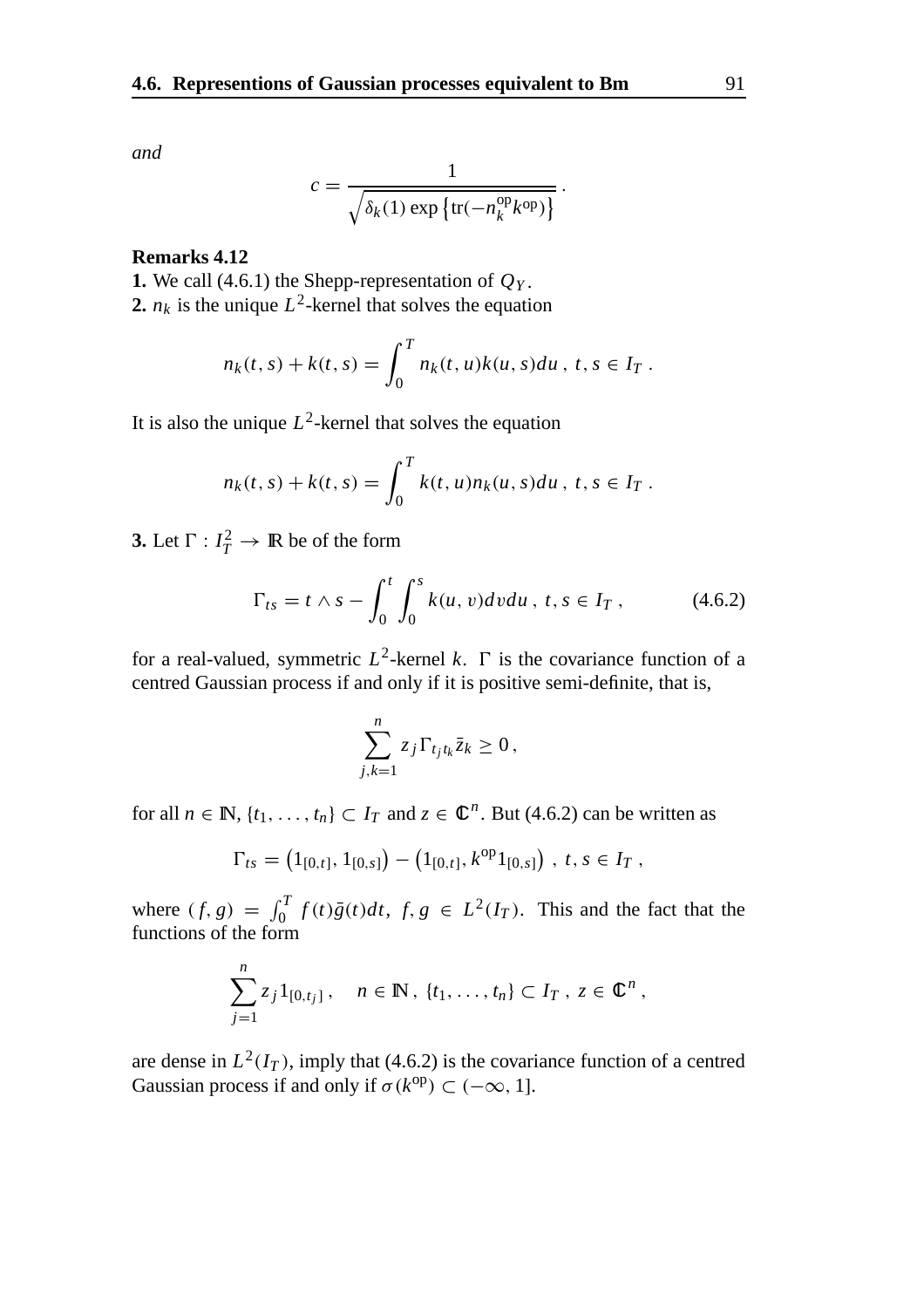#### **Corollary 4.13**

**a)** *Let*  $(Y_t)_{t \in I_T}$  *be an a.s. continuous, centred Gaussian process equivalent* to Brownian motion on a probability space  $(\Omega, \mathcal{A}, P)$  and k the real-valued, *symmetric L*2*-kernel that satisfies*

$$
\Gamma_{ts}^Y = t \wedge s - \int_0^t \int_0^s k(u, v) dv du, \ t, s \in I_T.
$$

*Then the following two are equivalent:*

(*i*) There exists a probability space  $(\Omega', \mathcal{A}', P')$  with a Brownian mo*tion*  $(B_t)_{t \in I_T}$  *and an independent, a.s. continuous, centred Gaussian process*  $(Z_t)_{t \in I_T}$  *such that* 

$$
(Y_t)_{t \in I_T} = (B_t + Z_t)_{t \in I_T}
$$
 in distribution.

*(ii)*  $\sigma(k^{\text{op}}) \subset (-\infty, 0]$ .

**b**) *Let*  $(B_t)_{t \in I_T}$  *be a Brownian motion and*  $(Z_t)_{t \in I_T}$  *an independent, a.s. continuous, centred Gaussian process. Then the following two are equivalent:*

*(i)*  $(B_t + Z_t)_{t \in I_T}$  *is equivalent to Brownian motion.* 

*(ii) There exists a real-valued, symmetric L*2*-kernel k such that*

$$
\Gamma_{ts}^Z = -\int_0^t \int_0^s k(u, v) dv du, t, s \in I_T.
$$

*Proof*.

**a**) Let  $(B_t)_{t \in I_T}$  be a Brownian motion and  $(Z_t)_{t \in I_T}$  an independent, a.s. continuous, centred Gaussian process on a probability space  $(\Omega', \mathcal{A}', P')$  such that

$$
(Y_t)_{t \in I_T} = (B_t + Z_t)_{t \in I_T}
$$
 in distribution.

Then

$$
\Gamma_{ts}^Z = \Gamma_{ts}^Y - t \wedge s = -\int_0^t \int_0^s k(u, v) dv du = -\left(1_{[0,t]}, k^{op} 1_{[0,s]}\right), \ t, s \in I_T,
$$

where  $(f, g) = \int_0^T f(t)\bar{g}(t)dt$ ,  $f, g \in L^2(I_T)$ . Since  $\Gamma_{ts}^Z$  is a covariance function and therefore positive semi-definite and the functions of the form

$$
\sum_{j=1}^n z_j 1_{[0,t_j]}, n \in \mathbb{N}, \{t_1, \ldots, t_n\} \subset I_T, z \in \mathbb{C}^n,
$$

are dense in  $L^2(I_T)$ , it follows that  $\sigma(k^{op}) \subset (-\infty, 0]$ .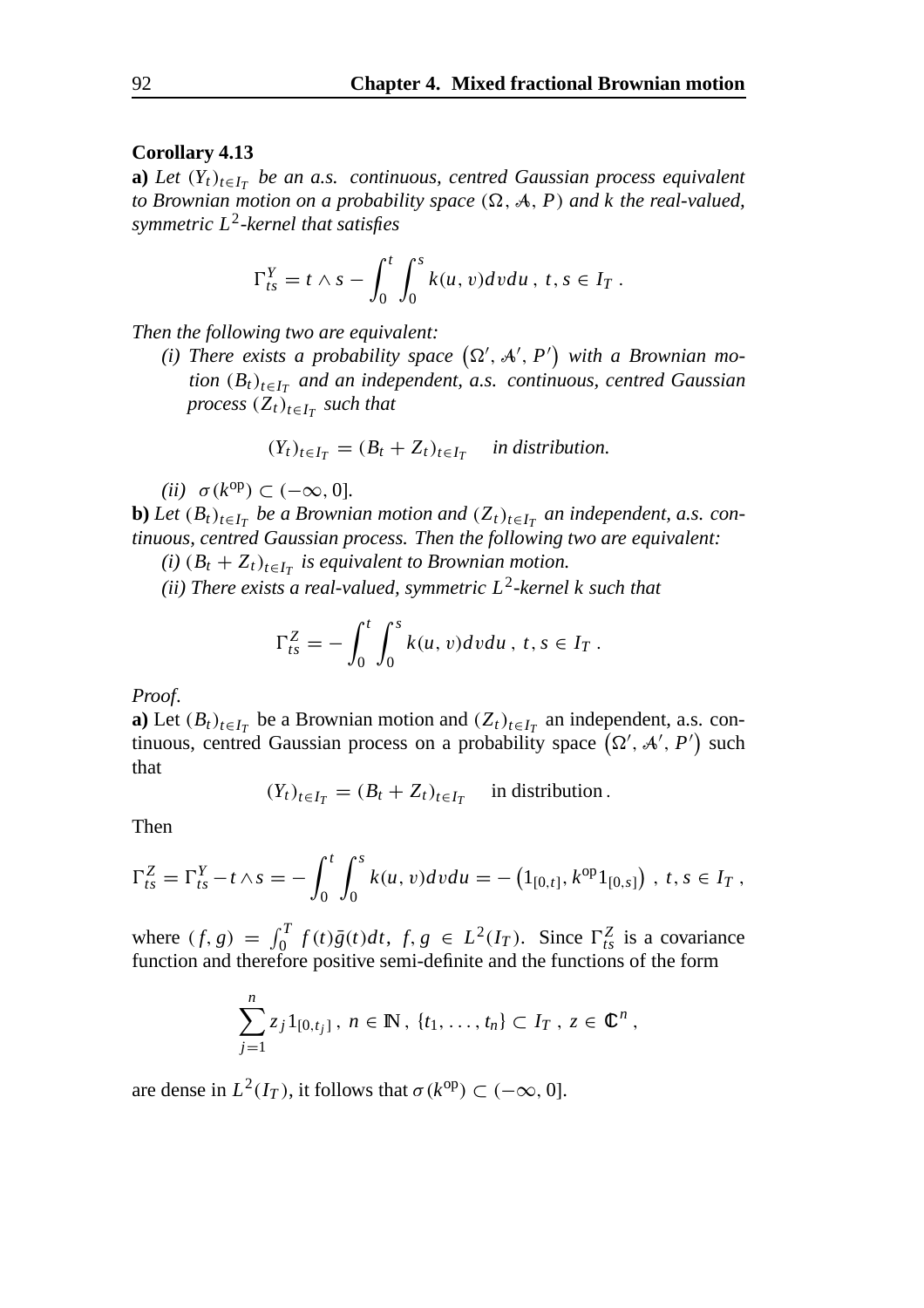On the other hand, if  $\sigma(k^{op}) \subset (-\infty, 0]$ , then

$$
-\int_0^t \int_0^s k(u,v)dvdu, t, s \in I_T,
$$

is positive semi-definite. It follows that there exists a probability space  $(\Omega^7, \mathcal{A}', P')$  with a Brownian motion  $(B_t)_{t \in I_T}$  and an independent centred Gaussian process  $(Z_t)_{t \in I_T}$  such that  $\Gamma_{ts}^Z = -\int_0^t \int_0^s k(u, v) dv du$ ,  $t, s \in I_T$ . Hence,

$$
\Gamma_{ts}^{B+Z} = t \wedge s - \int_0^t \int_0^s k(u, v) dv du = \Gamma_{ts}^Y, t, s \in I_T,
$$

and therefore,

$$
(B_t + Z_t)_{t \in I_T} = (Y_t)_{t \in I_T}
$$
 in distribution.

Since  $(B_t)_{t\in{0,T}}$  and  $(Y_t)_{t\in{0,T}}$  are a.s. continuous,  $(Z_t)_{t\in{0,T}}$  can also be chosen to be a.s. continuous.

**b**) If  $(B_t + Z_t)_{t \in I_T}$  is equivalent to Brownian motion, then it follows from Theorem 4.11 a) that there exists a real-valued, symmetric  $L^2$ -kernel *k* such that

$$
t \wedge s + \Gamma_{ts}^Z = \Gamma_{ts}^{B+Z} = t \wedge s - \int_0^t \int_0^s k(u, v) dv du, t, s \in I_T.
$$

Hence,

$$
\Gamma_{ts}^Z = -\int_0^t \int_0^s k(u, v)dv du, \ t, s \in I_T.
$$

On the other hand, if there exists a real-valued, symmetric  $L^2$ -kernel *k* such that

$$
\Gamma_{ts}^Z = -\int_0^t \int_0^s k(u, v) du dv, \ t, s \in I_T,
$$

then  $\sigma(k^{\text{op}}) \subset (-\infty, 0]$  because  $\Gamma^Z$  is positive semi-definite. Since

$$
\Gamma_{ts}^{B+Z} = t \wedge s - \int_0^t \int_0^s k(u, v) du dv, t, s \in I_T,
$$

it follows from Theorem 4.11 a) that  $(B_t + Z_t)_{t \in I_T}$  is equivalent to Brownian motion. □ motion.  $\Box$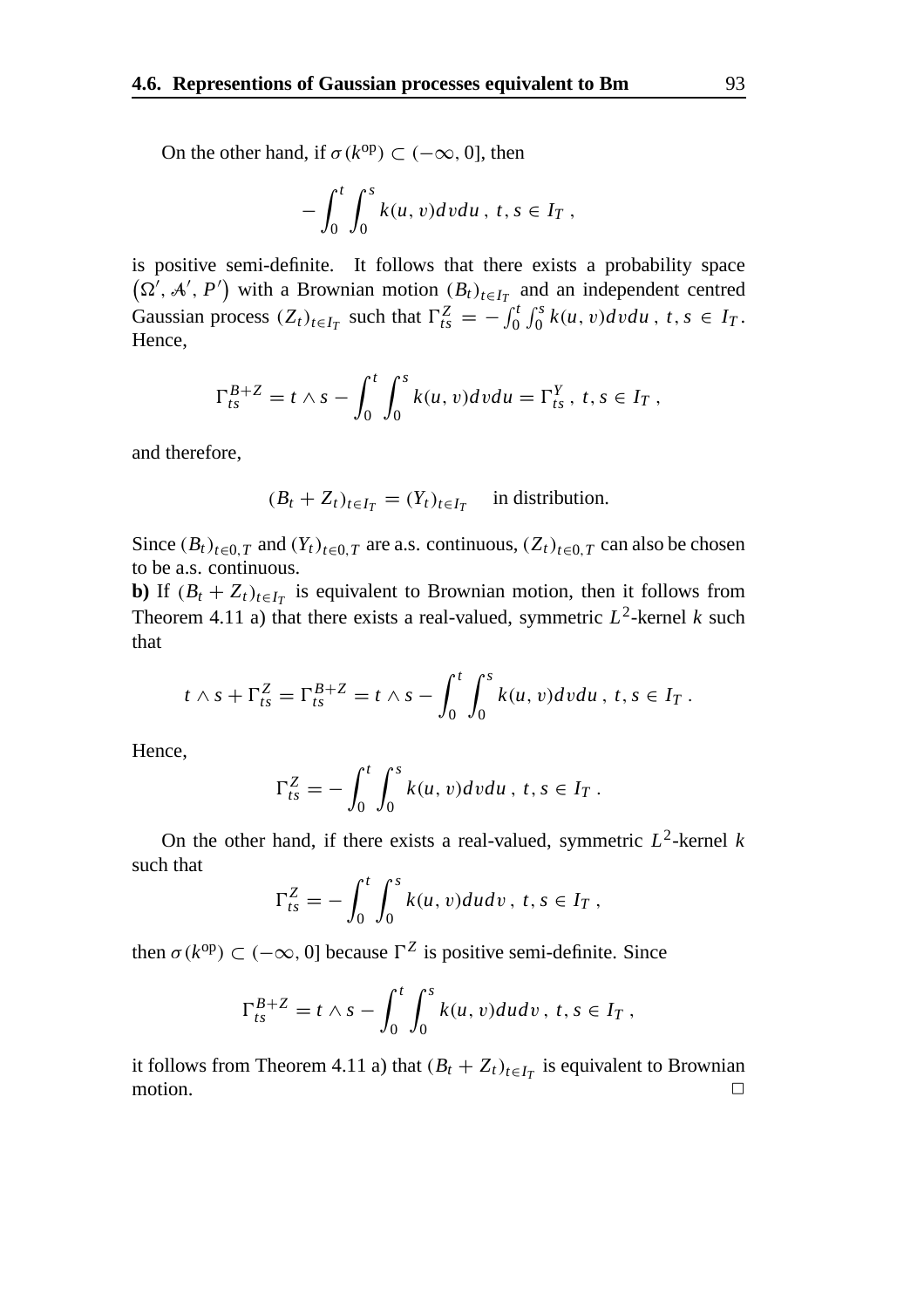**Remark 4.14** Let  $0 < T < \infty$ ,  $(B_t)_{0 \le t \le T}$  a Brownian motion and  $(B_t^H)_{t \in [0,T]}$  an independent fractional Brownian motion with Hurst parameter  $H \in (0, 1]$ . Since

$$
\Gamma_{ts}^{B^H} = \frac{1}{2} \left( t^{2H} + s^{2H} - |t - s|^{2H} \right)
$$
  
=  $H(2H - 1) \int_0^t \int_0^s |u - v|^{2H - 2} dv du$ ,  $t, s \in [0, T]$ ,

it follows from Corollary 4.13 b) that for every  $\alpha \in \mathbb{R} \setminus \{0\}$ , the mixed fractional Brownian motion

$$
M_t^{H,\alpha} = B_t + \alpha B_t^H, \ t \in [0, T],
$$

is equivalent to Brownian motion if and only if  $H \in (\frac{3}{4}, 1]$ . This assertion is the part of Theorem 4.2 which we proved in Section 4.4. Note that for the mixed fractional Brownian motion  $M^{H,\alpha}$ , condition (ii) of Corollary 4.13 b) is equivalent to condition (4.4.2).

For  $H \in (\frac{3}{4}, 1]$ , let  $\lambda_H$  be the largest eigenvalue of  $H(2H - 1) f_{2H-2}^{op}$ , where

$$
f_p(t,s) = |t - s|^p, \ t, s \in [0, T], \ p \in (-\frac{1}{2}, \infty).
$$

Since  $H(2H - 1) f_{2H-2}^{op}$  is positive semi-definite,  $\lambda_H$  is equal to the operator norm  $\left\| H(2H - 1) f_{2H}^{op} \right\|_2^2$  $\frac{1}{2H-2}$  > 0 of *H*(2*H* − 1)  $f_{2H-2}^{op}$ . Hence, if *c* ∈ (0,  $\frac{1}{\lambda_H}$ ), then

$$
t \wedge s - \frac{c}{2} \left( t^{2H} + s^{2H} - |t - s|^{2H} \right), t, s \in [0, T],
$$

is the covariance function of an a.s. continuous, centred Gaussian process equivalent to Brownian motion which cannot have the same distribution as the sum of a Brownian motion and an independent Gaussian process.

$$
t \wedge s - \frac{1}{2\lambda_H} \left( t^{2H} + s^{2H} - |t - s|^{2H} \right), \ t, s \in [0, T],
$$

is the covariance function of a centred Gaussian process that is neither equivalent to Brownian motion nor equal in distribution to the sum of a Brownian motion and an independent Gaussian process.

A kernel  $h \in L^2(I_T^2)$  is called a Volterra kernel if  $h(t, s) = 0$  for all  $s > t$ . In this case  $h^{op}$  is quasi-nilpotent, that is, the spectral radius

$$
\sup\left\{|\lambda| \,:\, \lambda \in \sigma(h^{\text{op}})\right\} = \liminf_{n \to \infty} \left\| \left(h^{\text{op}}\right)^n \right\|^{\frac{1}{n}}
$$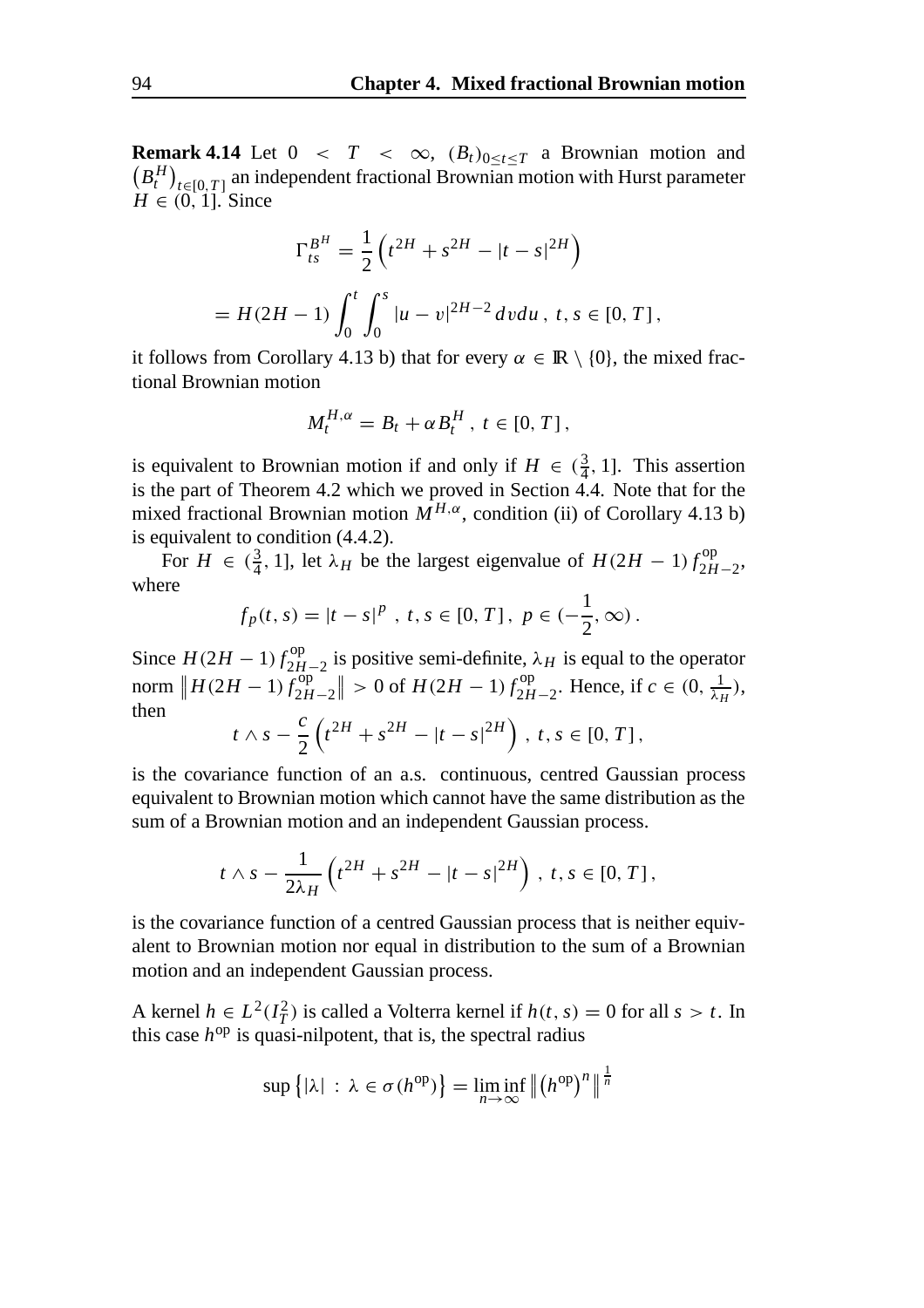is zero. Hence, the negative resolvent kernel  $n_h$  of  $h$  always exists, and it can be shown that it is also a Volterra kernel. Moreover, if *h* is a real-valued Volterra kernel, then so is *nh* .

The proof of the following theorem can be found in Hitsuda (1968).

#### **Theorem 4.15 (Hitsuda)**

**a**) *Let*  $(Y_t)_{t \in I_T}$  *be an a.s. continuous, centred Gaussian process on a probability space*  $(\Omega, \mathcal{A}, P)$  *that is equivalent to Brownian motion. Then there exists a unique real-valued Volterra kernel h*  $\in L^2(I_T^2)$  *such that* 

$$
W_t = Y_t - \int_0^t \int_0^s h(s, u) Y_u ds, \ t \in I_T , \qquad (4.6.3)
$$

*is a Brownian motion on*  $(\Omega, \mathcal{A}, P)$ *. Furthermore,* 

$$
Y_t = W_t - \int_0^t \int_0^s n_h(s, u) dW_u ds, \ t \in I_T , \qquad (4.6.4)
$$

*where*  $n_h \in L^2(I_T^2)$  *is the negative resolvent kernel of h, and the representation (4.6.4) is unique in the following sense: If*  $(B_t)_{t \in I_T}$  *is a Brownian motion*  $on$  ( $\Omega$ ,  $\mathcal{A}$ ,  $P$ ) and  $l \in L^2(I_T^2)$  a real-valued Volterra kernel such that

$$
Y_t = B_t - \int_0^t \int_0^s l(s, u) dB_u ds, t \in I_T,
$$

*then*  $B = W$  *and*  $l = n_h$ .

**b**) *Let*  $(B_t)_{t \in I_T}$  *be a Brownian motion on a probability space*  $(\Omega, \mathcal{A}, P)$  *and*  $l ∈ L<sup>2</sup>(I<sub>T</sub><sup>2</sup>)$  *a real-valued Volterra kernel. Then* 

$$
E_P \left[ exp \left( \int_0^T \int_0^s l(s, u) dB_u dB_s - \frac{1}{2} \int_0^T \left( \int_0^s l(s, u) dB_u \right)^2 ds \right) \right] = 1,
$$
\n(4.6.5)

*and, by Girsanov's (1960) theorem,*

$$
B_t - \int_0^t \int_0^s l(s, u) dB_u ds, t \in I_T,
$$

is a Brownian motion on  $\left( \Omega,\,\mathcal{A},\, \tilde{P} \right)$ , where

$$
\tilde{P} = \exp\left(\int_0^T \int_0^s l(s, u) dB_u dB_s - \frac{1}{2} \int_0^T \left(\int_0^s l(s, u) dB_u\right)^2 ds\right) \cdot P.
$$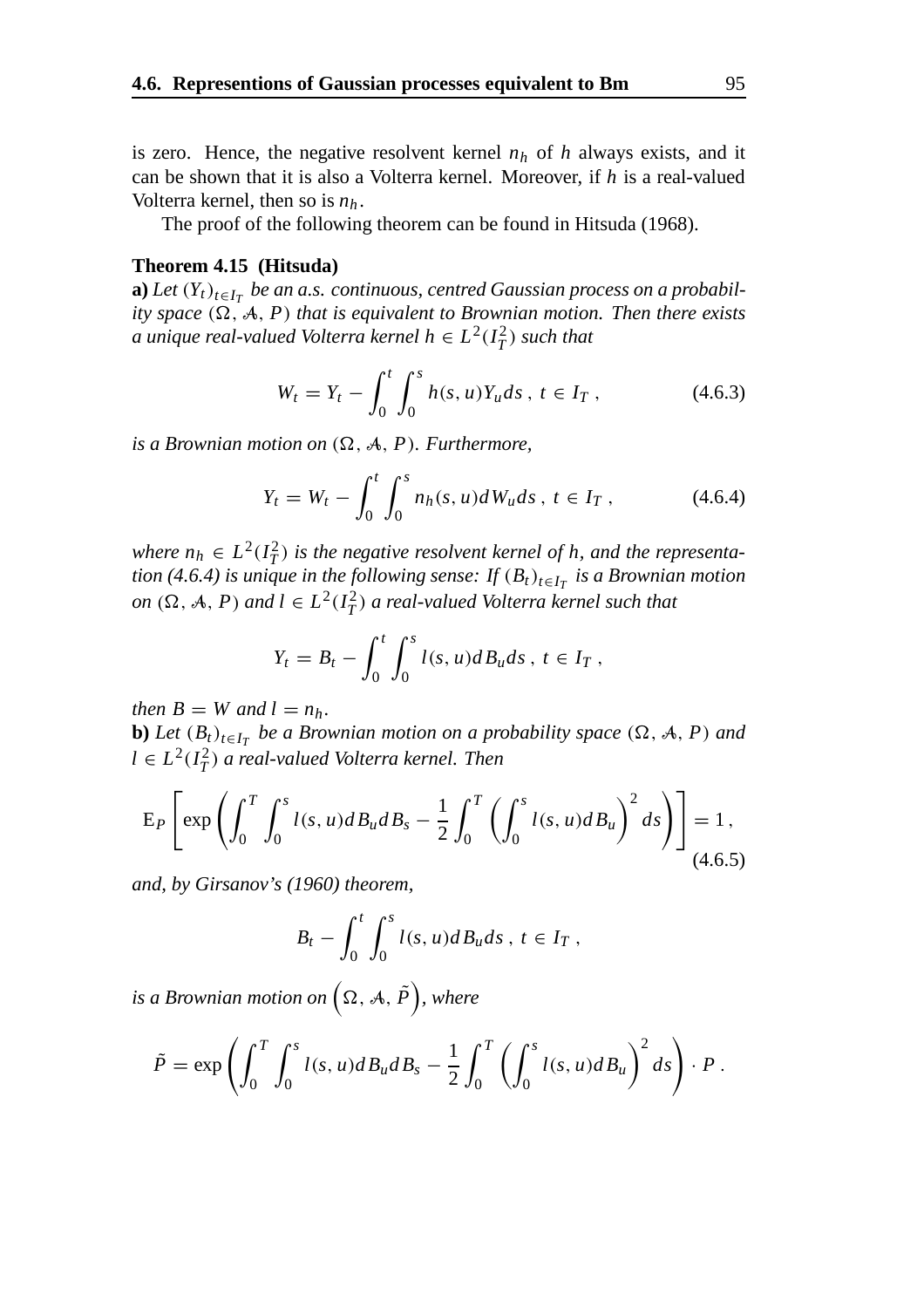#### **Remarks 4.16**

**1.** It follows from (4.6.3) and (4.6.4) that

$$
\mathcal{F}_t^W = \sigma \left\{ W_s \,:\, 0 \leq s \leq t \right\} = \sigma \left\{ Y_s \,:\, 0 \leq s \leq t \right\} = \mathcal{F}_t^Y, \ t \in I_T \,.
$$

Therefore, (4.6.4) is the canonical semimartingale decomposition of *Y* on

$$
\left(\Omega,\mathcal{A},\left(\mathcal{F}_{t}^{Y}\right)_{t\in I_{T}},P\right).
$$

We call it the Hitsuda representation of *Y* .

**2.**  $n_h$  is the unique Volterra kernel that solves the equation

$$
n_h(t,s) + h(t,s) = \int_s^t n_h(t,u)h(u,s)du, \ t,s \in I_T, \ s \leq t.
$$

It is also the unique Volterra kernel that solves the equation

$$
n_h(t,s) + h(t,s) = \int_s^t h(t,u)n_h(u,s)du, \ t,s \in I_T, \ s \leq t.
$$

#### **4.6.2 The Girsanov-Hitsuda representation and relations between different representations**

Let  $(Y_t)_{t \in I_T}$  be an a.s. continuous, centred Gaussian process that is equivalent to Brownian motion and  $k$ ,  $n_k$ ,  $h$ ,  $n_h$  the kernels from Subsection 4.6.1.

#### **Proposition 4.17**

$$
\frac{dQ_Y}{dQ_W}(X) =
$$
\n
$$
\exp\left(\int_0^T \int_0^s h(s, u) dX_u dX_s - \frac{1}{2} \int_0^T \left(\int_0^s h(s, u) dX_u\right)^2 ds\right).
$$
\n(4.6.6)

*Proof*. It follows from Theorem 4.15 a) that

$$
\tilde{W} = X_t - \int_0^t \int_0^s h(s, u) dX_u ds, t \in I_T,
$$

is a Brownian motion on  $(C(I_T), \mathcal{B}_T, Q_Y)$ . On the other hand, Theorem 4.15 b) implies that  $\tilde{W}$  is also a Brownian motion on  $\left(C(I_T),\,\mathcal{B}_T,\,\tilde{\mathcal{Q}}\right)$ , where

$$
\tilde{Q} = \exp\left(\int_0^T \int_0^s h(s, u) dX_u dX_s - \frac{1}{2} \int_0^T \left(\int_0^s h(s, u) dX_u\right)^2 ds\right) \cdot Q_W.
$$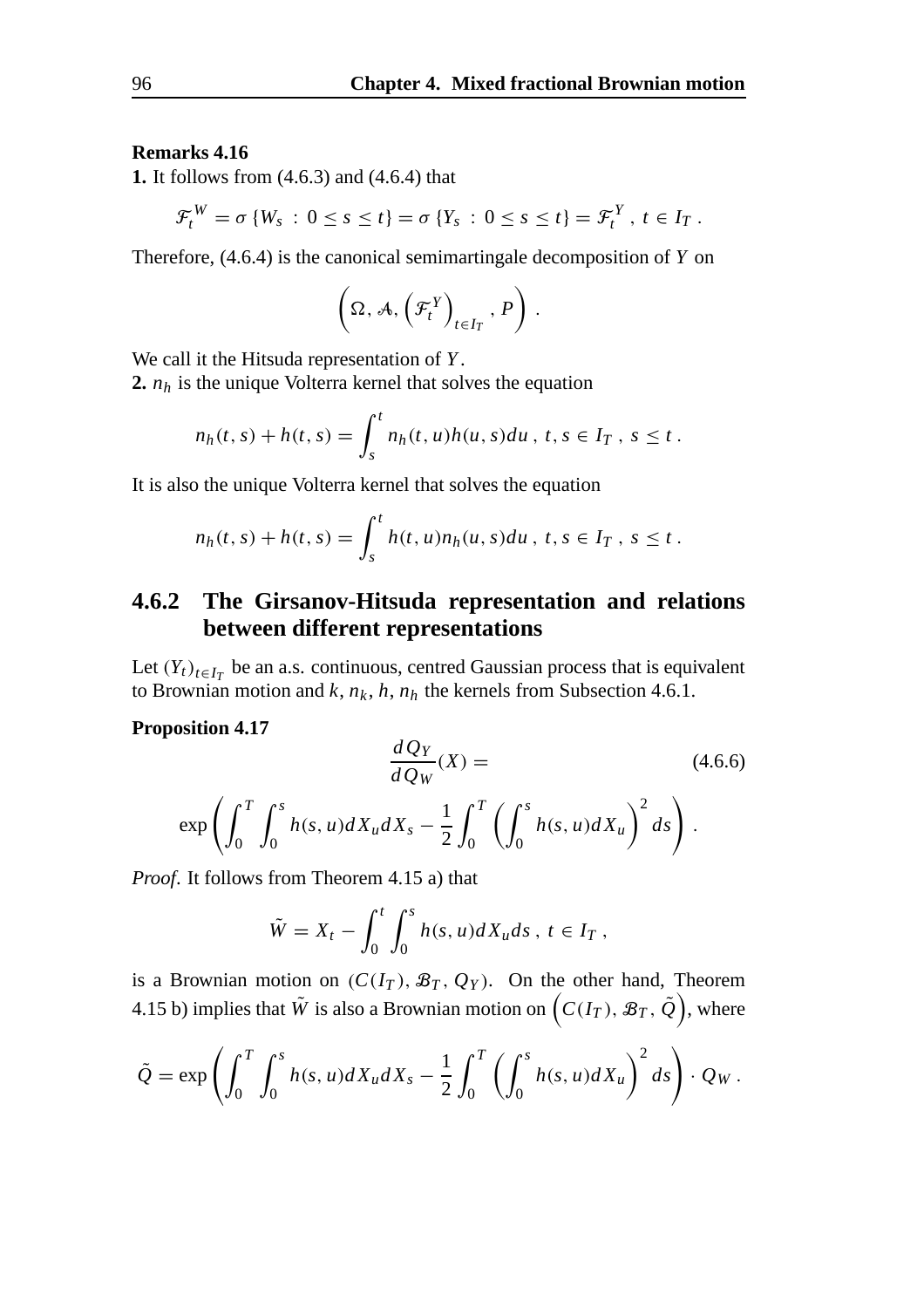Since  $\mathcal{F}_T^{\tilde{W}} = \mathcal{F}_T^X = \mathcal{B}_T$ , it follows that  $Q_Y = \tilde{Q}$  on  $(C(I_T), \mathcal{B}_T)$ . This proves the proposition.  $\Box$ 

**Remark 4.18** Since the second part of Theorem 4.15 b) follows from (4.6.5) by Girsanov's (1960) theorem, we call (4.6.6) the Girsanov-Hitsuda representation of *QY* .

#### **Corollary 4.19**

$$
n_k(t,s) = h(t,s) - \int_t^T h(v,t)h(v,s)dv, \ t, s \in I_T, \ s \le t. \tag{4.6.7}
$$

$$
\log c = -\frac{1}{2} \int_0^T \int_0^s h^2(s, u) du ds. \tag{4.6.8}
$$

*Proof.* By comparing (4.6.1) with (4.6.6) we get

$$
\begin{split}\n\log c &+ \int_{0}^{T} \int_{0}^{s} n_{k}(s, u) dX_{u} dX_{s} \\
&= \int_{0}^{T} \int_{0}^{s} h(s, u) dX_{u} dX_{s} - \frac{1}{2} \int_{0}^{T} \left( \int_{0}^{s} h(s, u) dX_{u} \right)^{2} ds \\
&= \int_{0}^{T} \int_{0}^{s} h(s, u) dX_{u} dX_{s} \\
&- \frac{1}{2} \int_{0}^{T} \left[ 2 \int_{0}^{s} \int_{0}^{v} h(s, u) dX_{u} h(s, v) dX_{v} + \int_{0}^{s} h^{2}(s, v) dv \right] ds \\
&= \int_{0}^{T} \int_{0}^{s} h(s, u) dX_{u} dX_{s} - \int_{0}^{T} \int_{0}^{s} \int_{s}^{T} h(v, s) h(v, u) dv dX_{u} dX_{s} \\
&- \frac{1}{2} \int_{0}^{T} \int_{0}^{s} h^{2}(s, v) dv ds \,.\n\end{split}
$$

Now (4.6.8) follows by taking expectation with respect to  $Q_W$ . The fact that for every real-valued Volterra kernel  $l \in L^2(I_T^2)$ ,

$$
\mathrm{E}_{Q_W}\left[\left(\int_0^T\int_0^s l(s,u)dX_udX_s\right)^2\right]=\int_0^T\int_0^s l^2(s,u)duds,
$$

entails that the linear mapping

$$
l \mapsto \int_0^T \int_0^s l(s, u) dX_u dX_s
$$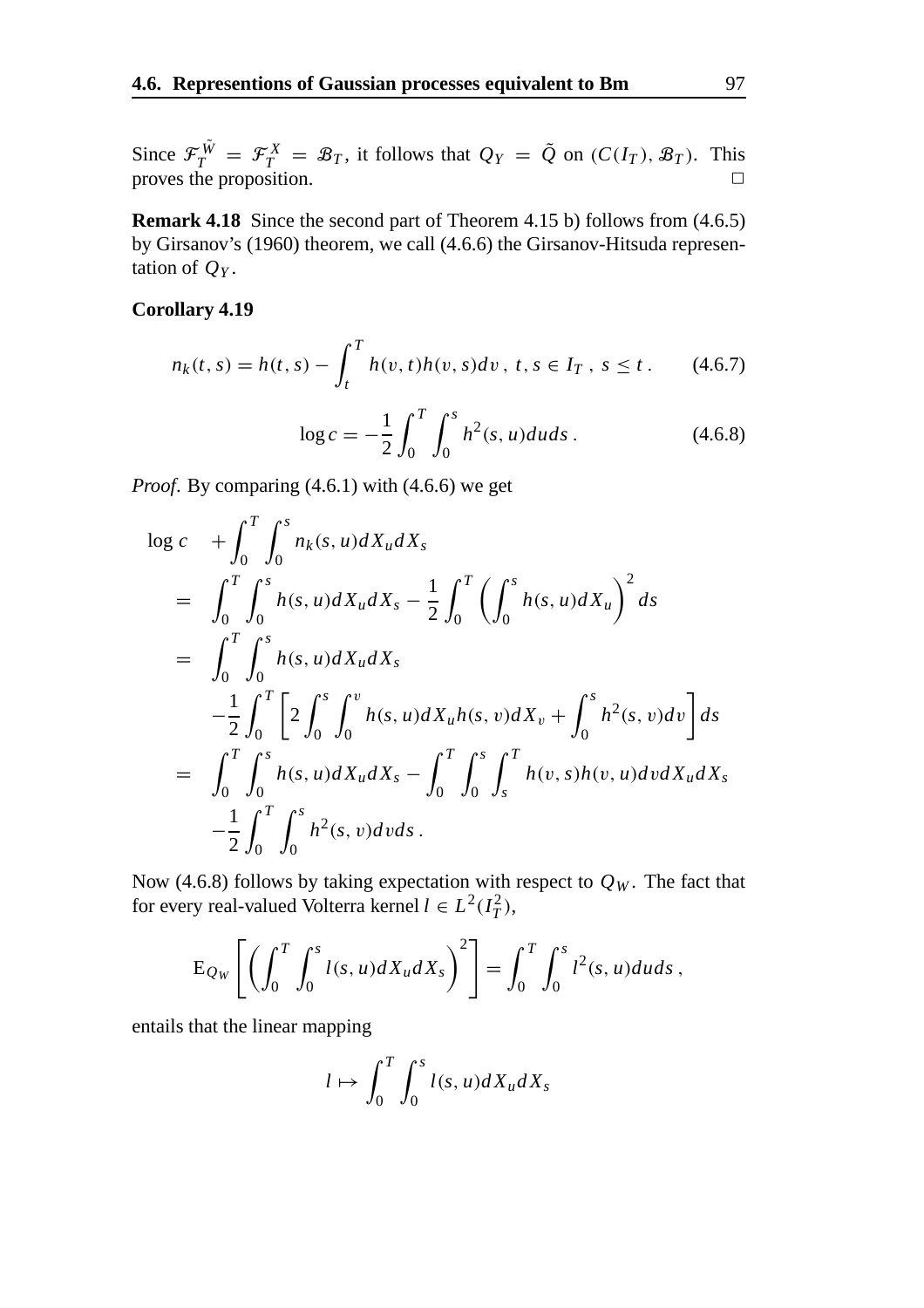is an injection from the real-valued Volterra kernels to  $L^2(C(I_T), \mathcal{B}_T, Q_W)$ . Thogether with  $(4.6.8)$ , this implies  $(4.6.7)$ .

#### **Proposition 4.20**

$$
k(t,s) = n_h(t,s) - \int_0^s n_h(t,v)n_h(s,v)dv, \ t, s \in I_T, \ s \leq t. \tag{4.6.9}
$$

*Proof.* Recall that  $n_h(t, s) = 0$  for  $s > t$ . We define  $\tilde{n}_h$  by

$$
\tilde{n}_h(t,s) = \begin{cases} n_h(t,s) & \text{for} \quad s \leq t \\ n_h(s,t) & \text{for} \quad s > t \end{cases}.
$$

For all  $t, s \in I_T$  with  $s \leq t$ , we have

$$
\int_{0}^{t} \int_{0}^{s} k(u, v) dv du = s - \Gamma_{ts}^{Y}
$$
\n
$$
= s - E_{P} \left[ \left( W_{t} - \int_{0}^{t} \int_{0}^{u} n_{h}(u, v) dW_{v} du \right) \left( W_{s} - \int_{0}^{s} \int_{0}^{u} n_{h}(u, v) dW_{v} du \right) \right]
$$
\n
$$
= s - E_{P} \left[ \left( W_{t} - \int_{0}^{t} \int_{v}^{t} n_{h}(u, v) du dW_{v} \right) \left( W_{s} - \int_{0}^{s} \int_{v}^{s} n_{h}(u, v) du dW_{v} \right) \right]
$$
\n
$$
= \int_{0}^{s} \int_{v}^{t} n_{h}(u, v) du dv + \int_{0}^{s} \int_{v}^{s} n_{h}(u, v) du dv
$$
\n
$$
- \int_{0}^{s} \left( \int_{v}^{t} n_{h}(u, v) du \right) \left( \int_{v}^{s} n_{h}(u, v) du \right) dv
$$
\n
$$
= \int_{0}^{t} \int_{0}^{s} \tilde{n}_{h}(u, v) dv du - \int_{0}^{t} \int_{0}^{s} \int_{0}^{u \wedge v} n_{h}(u, x) n_{h}(v, x) dx dv du.
$$

Hence,

$$
k(t,s) = \tilde{n}_h(t,s) - \int_0^{t \wedge s} n_h(t,v) n_h(s,v) dv \quad \text{for all } t,s \in I_T,
$$

which implies (4.6.9).  $\Box$ 

**Remark 4.21** Since *k* and  $n_h$  are the negative resolvent kernels of  $n_k$  and  $h$ , respectively, it should in principle be possible to derive (4.6.9) from (4.6.7) directly and vice versa.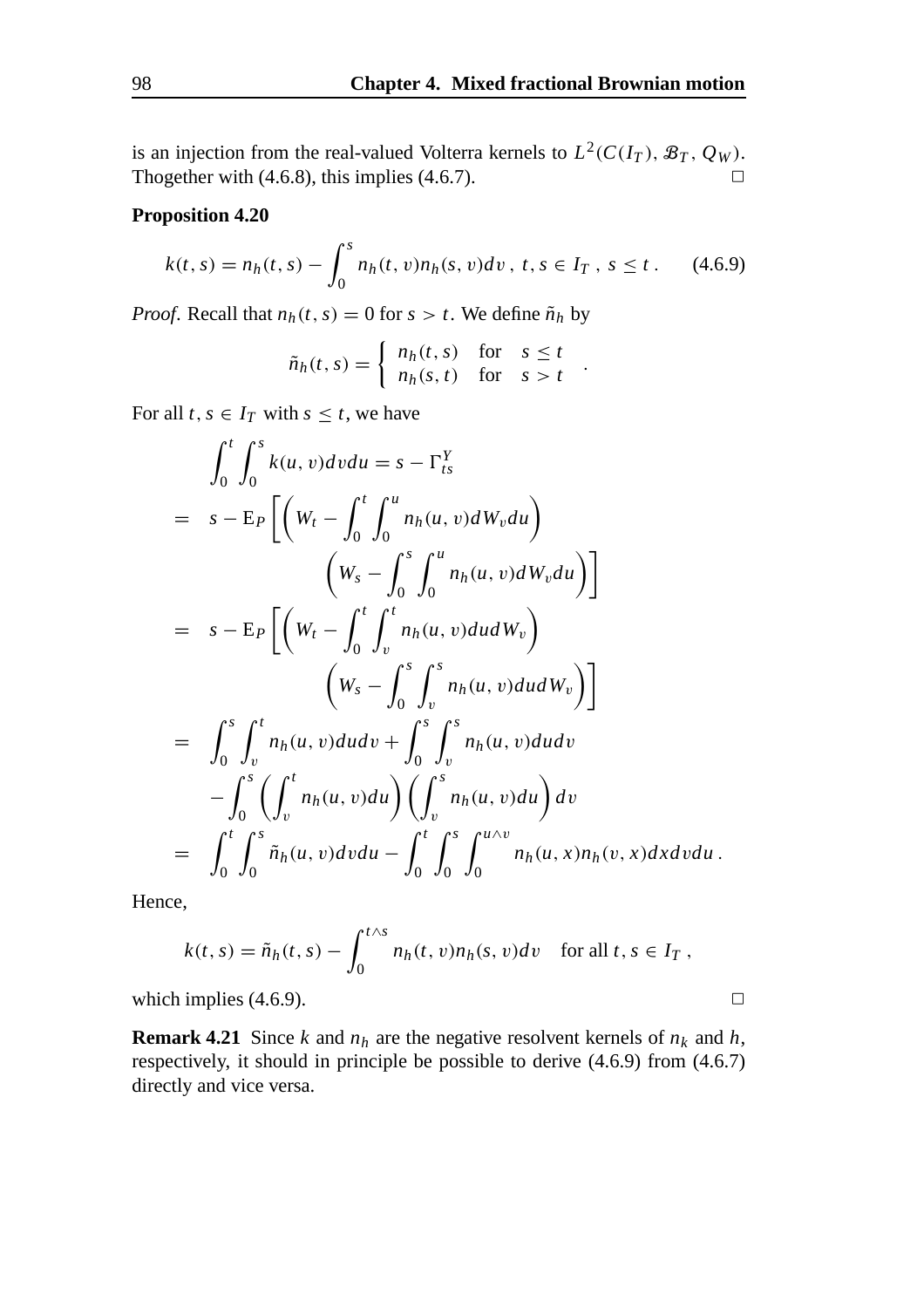### **4.7 The Shepp-represention of mixed fractional Brownian motion**

It follows from Theorem 4.2 and Theorem 4.11 b) that for all  $H \in (\frac{3}{4}, 1]$  and  $\alpha \in \mathbb{R} \setminus \{0\}$  there exists a real-valued, symmetric  $q \in L^2([0, 1]^2)$  and a  $c > 0$ such that

$$
\frac{dQ_{M^{H,\alpha}}}{dQ_W}(X) = c \exp\left(\int_0^1 \int_0^t q(t,s)dX_s dX_t\right)
$$

As we have seen in Remark 4.12.2,  $q$  is the unique  $L^2$ -kernel that solves the equation

$$
q(t,s) + \alpha^2 H(2H - 1) \int_0^1 q(t,x) |x - s|^{2H - 2} dx
$$
 (4.7.1)  
=  $\alpha^2 H(2H - 1) |t - s|^{2H - 2}$ ,  $(t, s) \in [0, 1]^2$ ,

and

$$
c = \left( \mathbb{E} \left[ \exp \left( \int_0^1 \int_0^t q(t, s) dX_s dX_t \right) \right] \right)^{-1}.
$$

For  $H = 1$ , equation (4.7.1) reduces to

$$
q(t,s) + \alpha^2 \int_0^1 q(t,x)dx = \alpha^2, \ (t,s) \in [0,1]^2,
$$

which is solved by

$$
q(t,s) = \frac{\alpha^2}{1 + \alpha^2}.
$$

It follows that

$$
\frac{dQ_{M^{1,\alpha}}}{dQ_W}(X) = \frac{1}{\sqrt{1+\alpha^2}} \exp\left(\frac{\alpha^2}{1+\alpha^2} \frac{1}{2} X_1^2\right).
$$
 (4.7.2)

To treat the case  $H \in (\frac{3}{4}, 1)$  we introduce the following notation. We let

$$
p = 2H - 2 \in \left(-\frac{1}{2}, 0\right), \quad \mu = \alpha^2 H (2H - 1) \ge 0,
$$

and we define the bounded linear operator  $A: L^2[0, 1]^2 \rightarrow L^2[0, 1]^2$  by

$$
Al(t,s) = \int_0^1 l(t,x)dx, l \in L^2[0,1]^2.
$$

.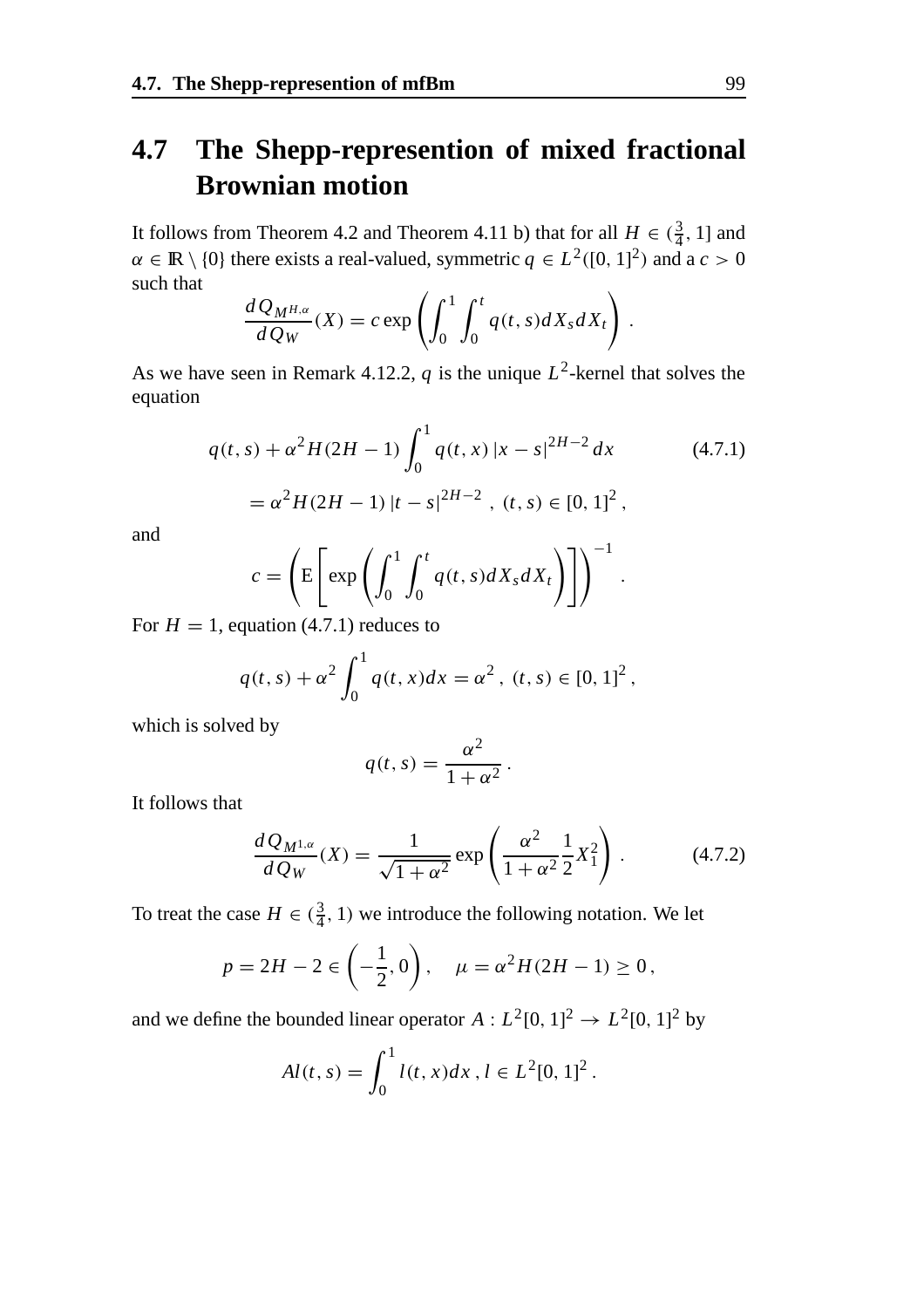#### **Theorem 4.22** *Let*

$$
\mu \ge 0
$$
 and  $\rho = \min \left\{ \frac{1}{2}, \frac{1 + \mu}{1 + 3\mu + 4\mu^2} \right\}.$ 

*Then for all*  $p \in (-\rho, \rho)$ *, the unique*  $q_p \in L^2[0, 1]^2$  *that solves* 

$$
q_p(t,s) + \mu \int_0^1 q_p(t,x) |x-s|^p dx = \mu |t-s|^p, (t,s) \in [0,1]^2, (4.7.3)
$$

*is given by*

$$
q_p(t,s) = \mu |t - s|^p - \mu \sum_{n=0}^{\infty} \tilde{q}_n(t,s) p^n , \qquad (4.7.4)
$$

*where*

$$
\tilde{q}_0(t,s) = \frac{\mu}{1+\mu} \tag{4.7.5}
$$

*and for*  $n \geq 1$ *,* 

$$
\tilde{q}_n(t,s) = \mu \left(\text{id} - \frac{\mu}{1+\mu}A\right) \tag{4.7.6}
$$

$$
\left(\int_0^1 \frac{1}{1+\mu} \frac{\ln^n |x-s|}{n!} dx + \sum_{j=1}^n \int_0^1 \frac{\ln^j |t-x|}{j!} \frac{\ln^{(n-j)} |x-s|}{(n-j)!} dx - \sum_{j=1}^{n-1} \int_0^1 \tilde{q}_j(t,x) \frac{\ln^{(n-j)} |x-s|}{(n-j)!} dx\right).
$$

*In particular, all*  $\tilde{q}_n$  *are continuous, bounded, symmetric and for all*  $p \in [0, \rho)$ ,

$$
\sum_{n=0}^{\infty} \|\tilde{q}_n\|_{\infty} p^n < \infty,
$$

*(It follows that for all*  $p \in (-\rho, \rho)$ *),* 

$$
\sum_{n=0}^{\infty} \tilde{q}_n(t,s) p^n
$$

*converges uniformly in*  $(t, s) \in [0, 1]^2$ , to a continuous, bounded and symmet*ric function q*˜*p.)*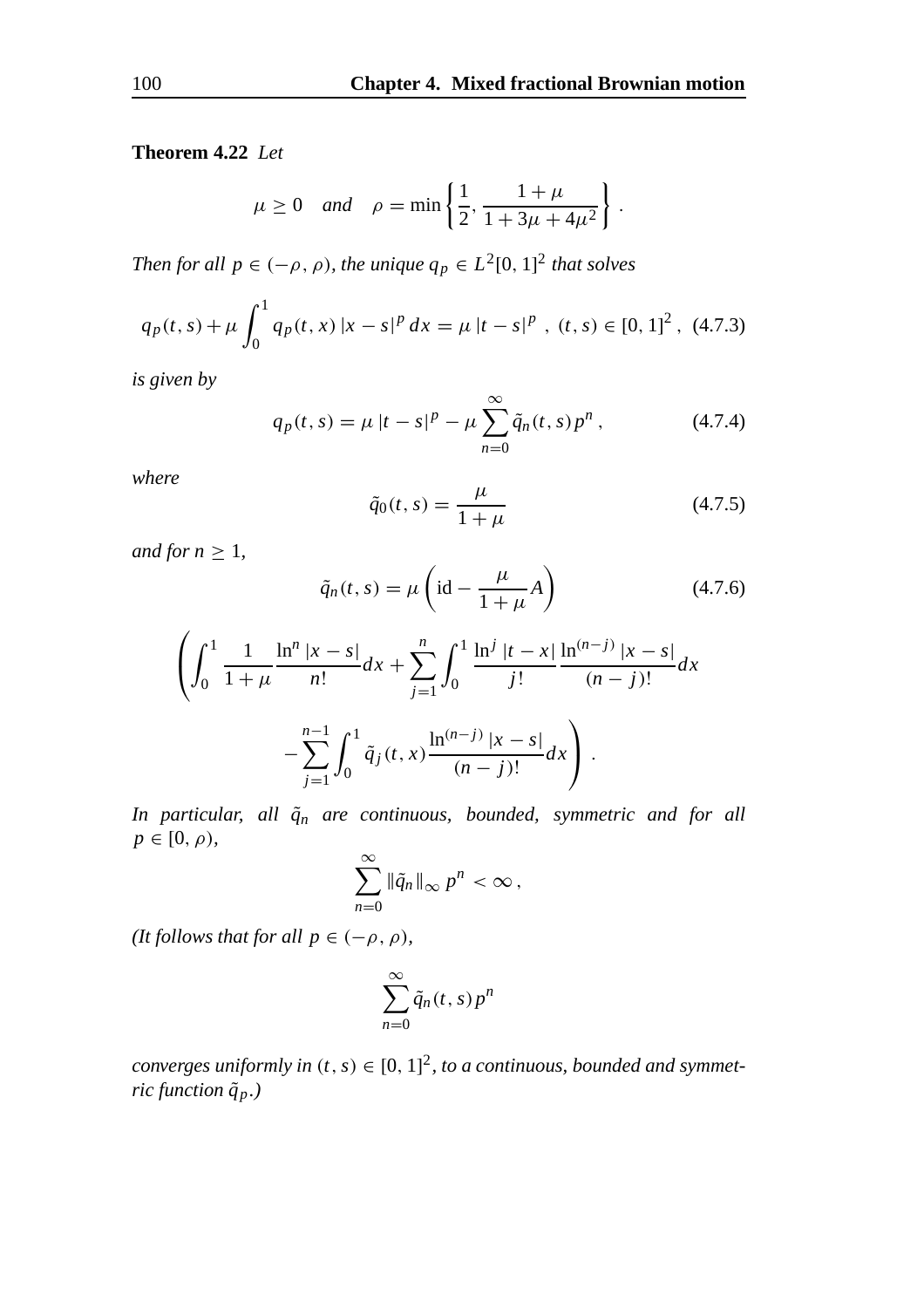*Proof.* It follows inductively from (4.7.6) that all  $\tilde{q}_n$  are continuous and bounded on [0, 1]<sup>2</sup>. Next we show that for all  $p \in [0, \rho)$ ,

$$
\sum_{n=0}^{\infty} \|\tilde{q}_n\|_{\infty} p^n < \infty.
$$

For  $n \geq 1$ ,

$$
\frac{1}{1+\mu} \frac{\ln^n |x-s|}{n!} + \sum_{j=1}^n \frac{\ln^j |t-x|}{j!} \frac{\ln^{(n-j)} |x-s|}{(n-j)!}
$$

has for all *t*, *s*,  $x \in [0, 1]$  with  $x \neq s$  and  $x \neq t$ , the same sign and its absolute value is everywhere smaller or equal to the absolute value of

$$
\sum_{j=0}^{n} \frac{\ln^j |t - x|}{j!} \frac{\ln^{(n-j)} |x - s|}{(n-j)!} = \frac{1}{n!} (\ln |t - x| + \ln |x - s|)^n.
$$

Moreover,

$$
|\ln |t - x| + \ln |x - s||^{n} \leq 2^{n-1} |\ln^{n} |t - x| + \ln^{n} |x - s|.
$$

This implies for all  $(t, s) \in [0, 1]^2$ ,

$$
\begin{split}\n&\left|\left(\mathrm{id}-\frac{\mu}{1+\mu}A\right)\right. \\
&\int_{0}^{1}\left(\frac{1}{1+\mu}\frac{\ln^{n}|x-s|}{n!}+\sum_{j=1}^{n}\frac{\ln^{j}|t-x|}{j!}\frac{\ln^{(n-j)}|x-s|}{(n-j)!}\right)dx\right| \\
&\leq \int_{0}^{1}\left|\frac{1}{1+\mu}\frac{\ln^{n}|x-s|}{n!}+\sum_{j=1}^{n}\frac{\ln^{j}|t-x|}{j!}\frac{\ln^{(n-j)}|x-s|}{(n-j)!}\right|dx \\
&\quad\sqrt{\int_{0}^{1}\int_{0}^{1}\left|\frac{1}{1+\mu}\frac{\ln^{n}|x-s|}{n!}+\sum_{j=1}^{n}\frac{\ln^{j}|t-x|}{j!}\frac{\ln^{(n-j)}|x-s|}{(n-j)!}\right|dxds} \\
&\leq \frac{2^{n-1}}{n!}\int_{0}^{1}\left|\ln^{n}|t-x|+\ln^{n}|x-s|\right|dx \\
&\quad\sqrt{\frac{2^{n-1}}{n!}}\int_{0}^{1}\int_{0}^{1}\left|\ln^{n}|t-x|+\ln^{n}|x-s|\right|dxds \leq 2^{n+1},\n\end{split}
$$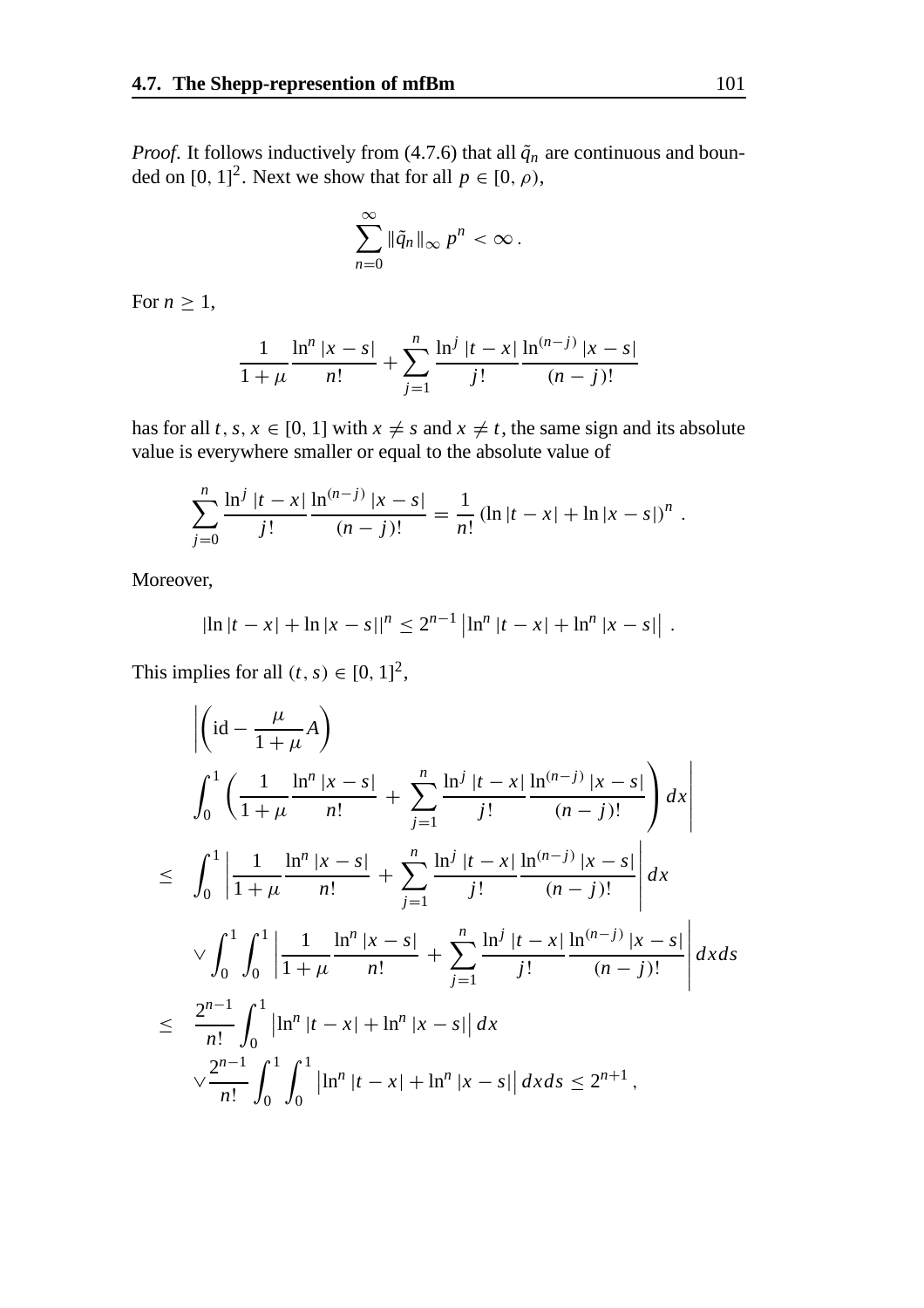where the last inequality follows from the fact that

$$
\int_0^1 \left| \ln^k |t - x| \right| dx \le 2k! \text{ for all } t \in [0, 1] \text{ and all } k \in \mathbb{N}.
$$

Furthermore,

$$
\left| \left( id - \frac{\mu}{1+\mu} A \right) \left( \sum_{j=1}^{n-1} \int_0^1 \tilde{q}_j(t, x) \frac{\ln^{(n-j)} |x-s|}{(n-j)!} dx \right) \right|
$$
  

$$
\leq \left( 1 + \frac{\mu}{1+\mu} \right) 2 \sum_{j=1}^{n-1} \|\tilde{q}_j\|_{\infty} = \frac{2 + 4\mu}{1+\mu} \sum_{j=1}^{n-1} \|\tilde{q}_j\|_{\infty} .
$$

Hence, for  $\tilde{q}_n$  as in (4.7.6), we obtain for all  $n \geq 1$ ,

$$
\|\tilde{q}_n\|_{\infty} \leq 2\mu 2^n + \frac{2\mu + 4\mu^2}{1+\mu} \sum_{j=1}^{n-1} \|\tilde{q}_j\|_{\infty}.
$$

Therefore, we can estimate the  $\|\tilde{q}_n\|_{\infty}$  as follows:

$$
\|\tilde{q}_n\|_{\infty}\leq a_n\,,\,n\geq 1\,,
$$

where the sequence  $(a_n)_{n=1}^{\infty}$  is recursively defined by

$$
a_1 = 4\mu \tag{4.7.7}
$$

and

$$
a_n = 2\mu 2^n + \left(\frac{2\mu + 4\mu^2}{1 + \mu}\right) \sum_{j=1}^{n-1} a_j, \ n \ge 2. \tag{4.7.8}
$$

The radius of convergence of  $\sum_{n=0}^{\infty} ||\tilde{q}_n||_{\infty} p^n$  is at least as big as the radius of convergence of  $\sum_{n=1}^{\infty} a_n z^n$ . It follows from (4.7.7) and (4.7.8) that for sufficiently small *z*,

$$
\sum_{n=1}^{\infty} a_n z^n = 2\mu \sum_{n=1}^{\infty} (2z)^n + \frac{2\mu + 4\mu^2}{1 + \mu} \sum_{n=1}^{\infty} a_n z^n \sum_{n=1}^{\infty} z^n
$$
  
=  $2\mu \sum_{n=1}^{\infty} (2z)^n + \frac{2\mu + 4\mu^2}{1 + \mu} \sum_{n=1}^{\infty} a_n z^n \frac{z}{1 - z}.$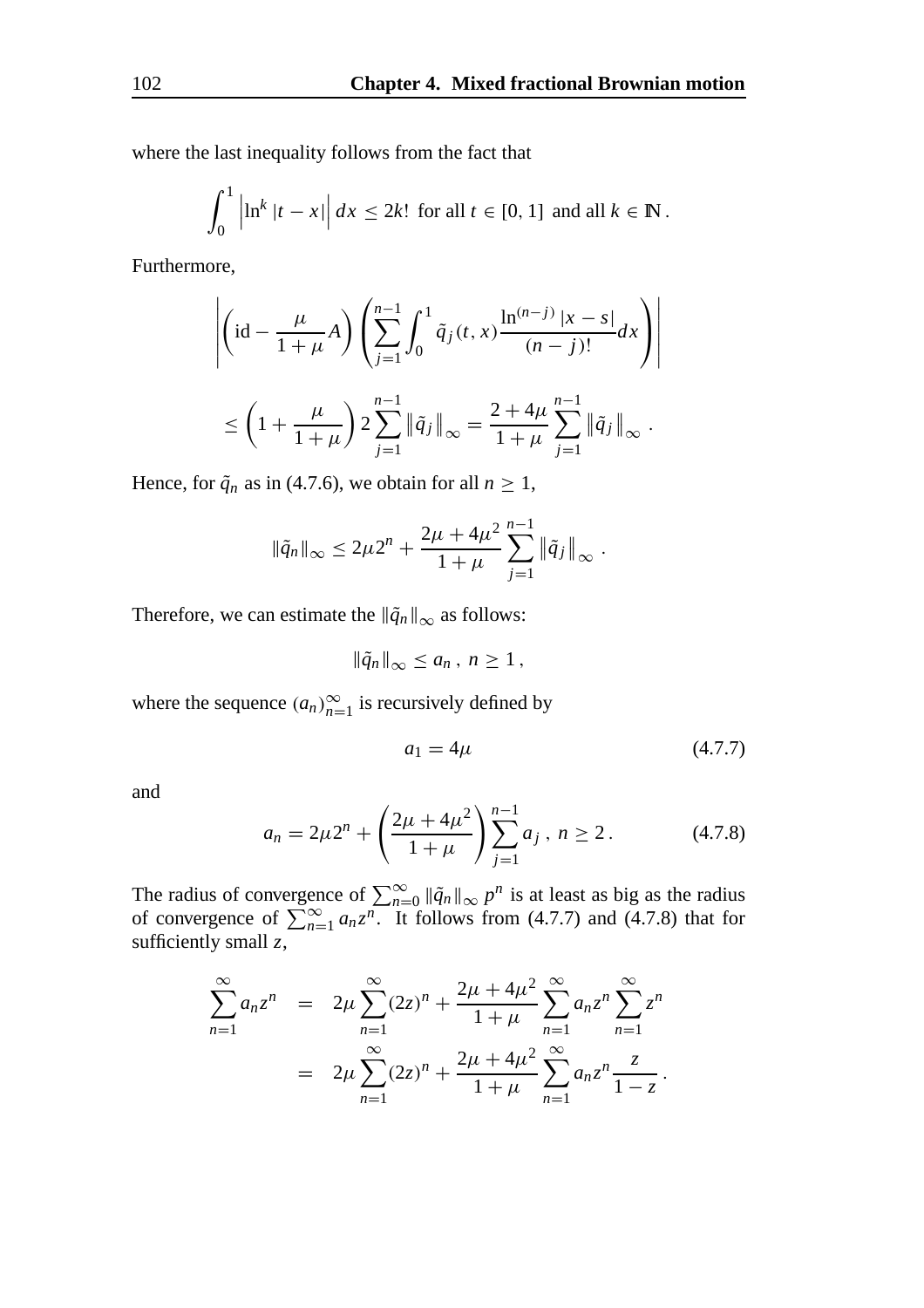Hence,

$$
\frac{1 - \frac{1 + 3\mu + 4\mu^2}{1 + \mu} z}{1 - z} \sum_{n=1}^{\infty} a_n z^n = 2\mu \sum_{n=1}^{\infty} (2z)^n,
$$

and

$$
\sum_{n=1}^{\infty} a_n z^n = \frac{1-z}{1 - \frac{1+3\mu+4\mu^2}{1+\mu}z} 2\mu \sum_{n=1}^{\infty} (2z)^n.
$$

Since the right-hand side of the above equation is analytic in  $z \in \mathbb{C}$  on an open disc with center 0 and radius

$$
\rho = \min \left\{ \frac{1}{2}, \, \frac{1 + \mu}{1 + 3\mu + 4\mu^2} \right\},\,
$$

 $\rho$  is the radius of convergence of  $\sum_{n=1}^{\infty} a_n z^n$ . This shows that for all  $p \in [0, \rho)$ , ∞

$$
\sum_{j=0}^{\infty} \|\tilde{q}_n\|_{\infty} p^n < \infty.
$$

To show that

(4.7.4) 
$$
q_p(t,s) = \mu |t - s|^p - \mu \sum_{n=0}^{\infty} \tilde{q}_n(t,s) p^n
$$

solves equation (4.7.3), we note that for all  $(t, s) \in [0, 1]^2$  with  $t \neq s$ , we can write

$$
|t - s|^p = \sum_{n=0}^{\infty} \frac{\ln^n |t - s|}{n!} p^n.
$$
 (4.7.9)

Plugging (4.7.4) and (4.7.9) into (4.7.3) yields

$$
\mu \sum_{n=0}^{\infty} \tilde{q}_n(t,s) p^n + \mu^2 \int_0^1 \sum_{n=0}^{\infty} \tilde{q}_n(t,x) p^n \sum_{n=0}^{\infty} \frac{\ln^n |x-s|}{n!} p^n dx \qquad (4.7.10)
$$

$$
= \mu^2 \int_0^1 \sum_{n=0}^{\infty} \frac{\ln^n |t-x|}{n!} p^n \sum_{n=0}^{\infty} \frac{\ln^n |x-s|}{n!} p^n dx, \ (t,s) \in [0,1]^2.
$$

Since for all  $p \in [0, \rho)$  and all  $(t, x) \in [0, 1]^2$ ,

$$
\sum_{n=0}^{\infty} |\tilde{q}_n(t,x)| p^n \leq \sum_{n=0}^{\infty} ||\tilde{q}_n||_{\infty} p^n < \infty,
$$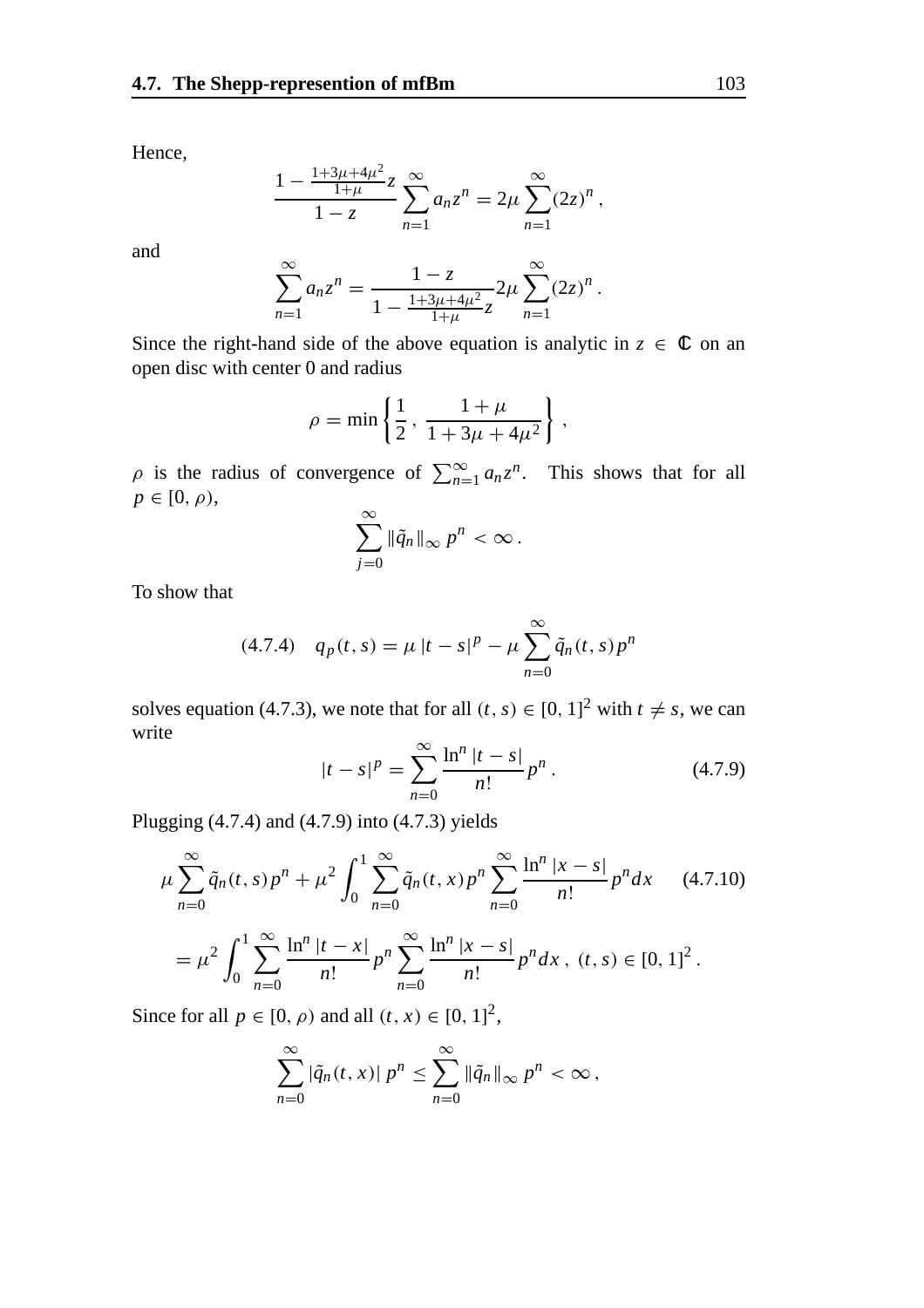and for all  $p \ge 0$  and all  $(x, s) \in [0, 1]^2$  with  $x \ne s$ ,

$$
\sum_{n=0}^{\infty} \left| \frac{\ln^n |x - s|}{n!} \right| p^n = \sum_{n=0}^{\infty} \frac{\ln^n |x - s|}{n!} (-p)^n = |x - s|^{-p} ,
$$

we obtain for all  $p \in (-\rho, \rho)$  and all  $t, x, s \in [0, 1]$  with  $x \neq s$ ,

$$
\sum_{n=0}^{\infty} \tilde{q}_n(t, x) p^n \sum_{n=0}^{\infty} \frac{\ln^n |x - s|}{n!} p^n
$$
  
= 
$$
\sum_{n=0}^{\infty} p^n \sum_{j=0}^n \tilde{q}_j(t, x) \frac{\ln^{(n-j)} |x - s|}{(n-j)!}
$$

and

$$
\sum_{n=0}^{\infty} \left| p^n \sum_{j=0}^n \tilde{q}_j(t, x) \frac{\ln^{(n-j)} |x - s|}{(n-j)!} \right|
$$
  
\n
$$
\leq \sum_{n=0}^{\infty} |p|^n \sum_{j=0}^n \left| \tilde{q}_j(t, x) \right| \left| \frac{\ln^{(n-j)} |x - s|}{(n-j)!} \right|
$$
  
\n
$$
= \sum_{n=0}^{\infty} \left| \tilde{q}_n(t, x) \right| |p|^n \sum_{n=0}^{\infty} \left| \frac{\ln^n |x - s|}{n!} \right| |p|^n
$$
  
\n
$$
\leq \left( \sum_{n=0}^{\infty} \left| \tilde{q}_n \right| \right|_{\infty} |p|^n \right) |x - s|^{-|p|} .
$$

Hence, it follows from Lebesgue's Dominated Convergence Theorem that for all  $(t, s) \in [0, 1]^2$ ,

$$
\int_0^1 \sum_{n=0}^\infty \tilde{q}_n(t, x) p^n \sum_{n=0}^\infty \frac{\ln^n |x - s|}{n!} p^n dx
$$
  
= 
$$
\int_0^1 \sum_{n=0}^\infty p^n \sum_{j=0}^n \tilde{q}_j(t, x) \frac{\ln^{(n-j)} |x - s|}{(n - j)!} dx
$$
  
= 
$$
\sum_{n=0}^\infty p^n \sum_{j=0}^n \int_0^1 \tilde{q}_j(t, x) \frac{\ln^{(n-j)} |x - s|}{(n - j)!} dx.
$$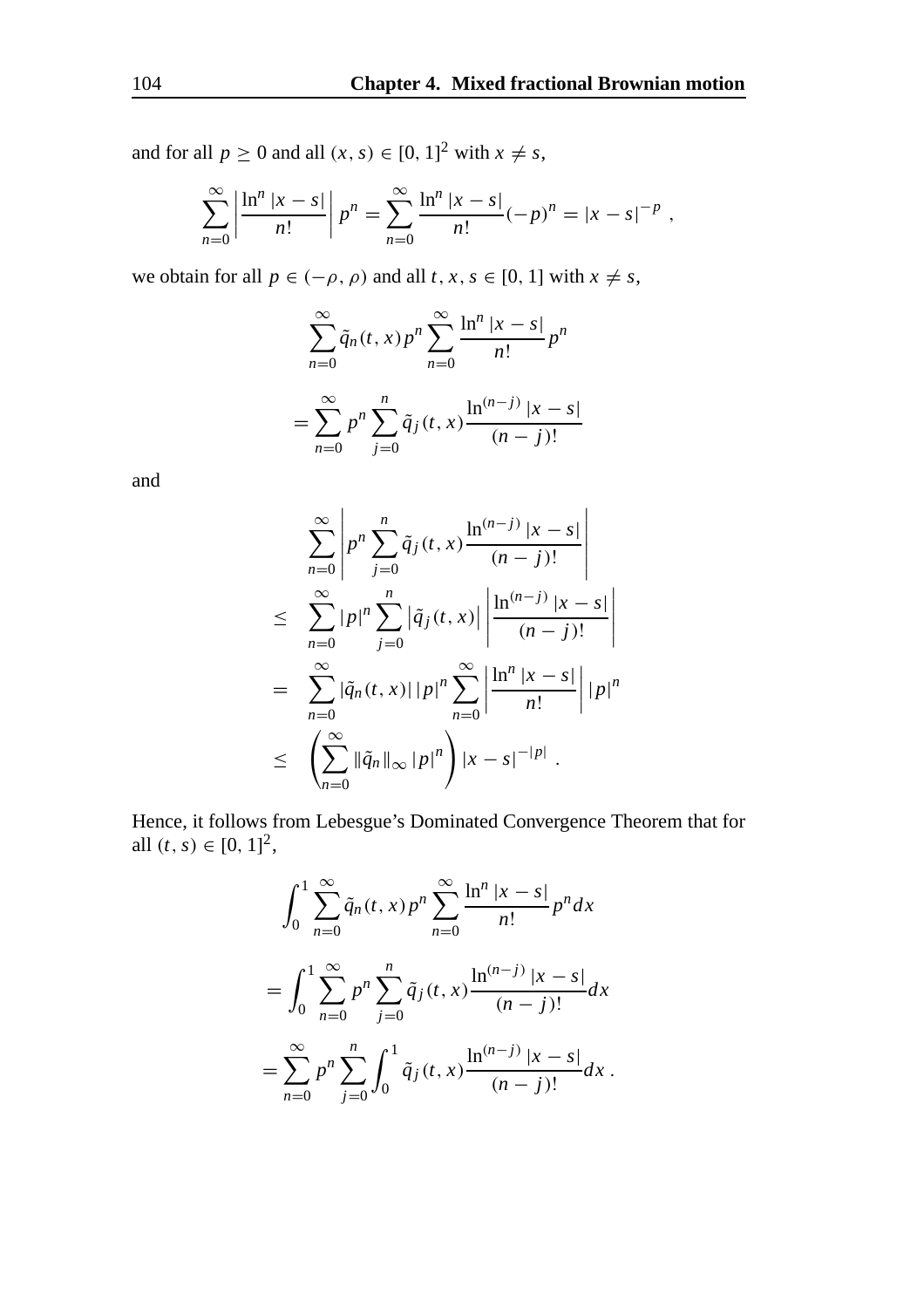Similarly, it can be shown that for all  $(t, s) \in [0, 1]^2$ ,

$$
\int_0^1 \sum_{n=0}^\infty \frac{\ln^n |t - x|}{n!} p^n \sum_{n=0}^\infty \frac{\ln^n |x - s|}{n!} p^n dx
$$
  
= 
$$
\sum_{n=0}^\infty p^n \sum_{j=0}^n \int_0^1 \frac{\ln^j |t - x|}{j!} \frac{\ln^{(n-j)} |x - s|}{(n-j)!} dx.
$$

Hence, (4.7.10) becomes

$$
\sum_{n=0}^{\infty} p^n \left[ \mu \tilde{q}_n(t,s) + \mu^2 \left( \sum_{j=0}^n \int_0^1 \tilde{q}_j(t,x) \frac{\ln^{(n-j)} |x-s|}{(n-j)!} dx \right) \right] \quad (4.7.11)
$$
  
= 
$$
\sum_{n=0}^{\infty} p^n \mu^2 \left( \sum_{j=0}^n \int_0^1 \frac{\ln^j |t-x|}{j!} \frac{\ln^{(n-j)} |x-s|}{(n-j)!} dx \right), (t,s) \in [0, 1]^2.
$$

which is satisfied if, for every  $n \in \mathbb{N}_0$ , the following linear equation is fulfilled:

$$
\tilde{q}_n(t,s) + \mu \sum_{j=0}^n \int_0^1 \tilde{q}_j(t,x) \frac{\ln^{(n-j)} |x-s|}{(n-j)!} dx
$$
\n
$$
= \mu \sum_{j=0}^n \int_0^1 \frac{\ln^j |t-x|}{j!} \frac{\ln^{(n-j)} |x-s|}{(n-j)!} dx, \ (t,s) \in [0,1]^2.
$$
\n(4.7.12)

For  $n = 0$ , (4.7.12) reduces to

$$
\tilde{q}_0(t,s) + \mu \int_0^1 \tilde{q}_0(t,x)dx = \mu, \ (t,s) \in [0,1]^2,
$$

which has the solution

$$
(4.7.5) \quad \tilde{q}_0(t,s) = \frac{\mu}{1+\mu}, \ (t,s) \in [0,1]^2.
$$

For  $n \geq 1$ , we plug (4.7.5) into (4.7.12) and obtain

$$
(\mathrm{id} + \mu A) \tilde{q}_n(t, s) \qquad (4.7.13)
$$

$$
= \mu \left[ \left( \int_0^1 \frac{1}{1+\mu} \frac{\ln^n |x-s|}{n!} dx + \sum_{j=1}^n \int_0^1 \frac{\ln^j |t-x|}{j!} \frac{\ln^{(n-j)} |x-s|}{(n-j)!} dx \right) \right]
$$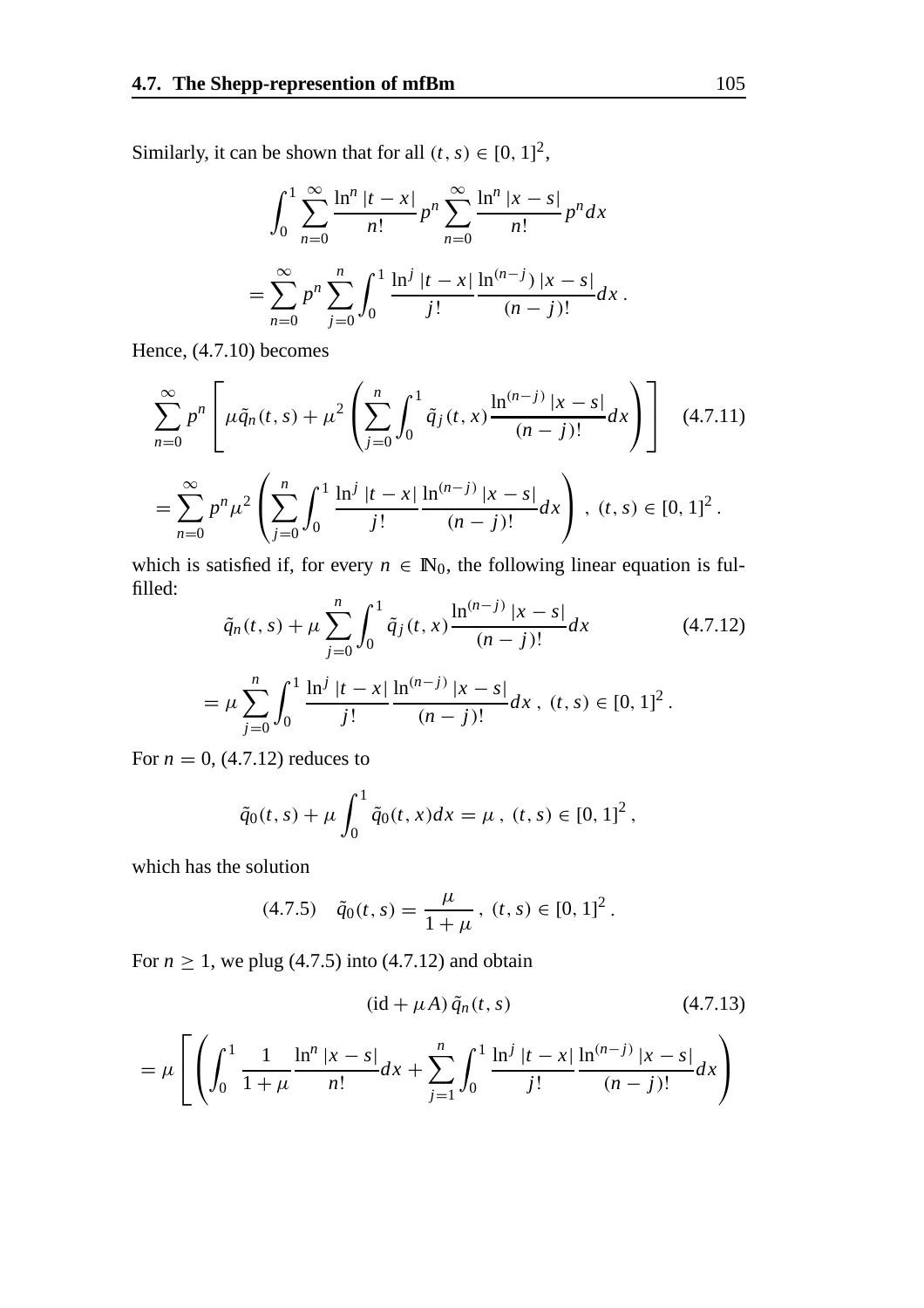$$
-\left(\sum_{j=1}^{n-1}\int_0^1 \tilde{q}_j(t,x)\frac{\ln^{(n-j)}|x-s|}{(n-j)!}dx\right)\right], (t,s)\in [0,1]^2.
$$

That this equation is solved for  $\tilde{q}_n$  given by (4.7.6) follows from the fact that

$$
\left(\mathrm{id} - \frac{\mu}{1+\mu}A\right) = \left(\mathrm{id} + \mu A\right)^{-1}.
$$

It remains to be shown that all  $\tilde{q}_n$  are symmetric. Reasoning as above, one can show that for all  $p \in (-\rho, \rho)$ ,

$$
g_p(t,s) + \mu \int_0^1 |t - x|^p g_p(x,s) dx = \mu |t - s|^p , (t,s) \in [0,1]^2 \tag{4.7.14}
$$

has the unique solution

$$
g_p(t,s) = \mu |t - s|^p - \mu \sum_{n=0}^{\infty} \tilde{g}_n(t,s) p^n, (t,s) \in [0,1]^2,
$$

where

$$
\tilde{g}_0(t,s) = \frac{\mu}{1+\mu}
$$

and for  $n \geq 1$ ,

$$
\tilde{g}_n(t,s) = \mu \left( \mathrm{id} - \frac{\mu}{1+\mu} \tilde{A} \right) \tag{4.7.15}
$$
\n
$$
\left[ \left( \int_0^1 \frac{\ln^n |t-x|}{n!} \frac{1}{1+\mu} dx + \sum_{j=1}^n \int_0^1 \frac{\ln^{(n-j)} |t-x|}{(n-j)!} \frac{\ln^j |x-s|}{j!} dx \right) - \left( \sum_{j=1}^{n-1} \int_0^1 \frac{\ln^{(n-j)} |t-x|}{(n-j)!} \tilde{g}_j(x,s) dx \right) \right],
$$

where

$$
\tilde{A}l(t,s) = \int_0^1 l(x,s)dx
$$
 for  $l \in L^2[0,1]^2$ .

A comparison of (4.7.15) with (4.7.6) shows that for all  $n \in \mathbb{N}_0$ ,

$$
\tilde{g}_n(t,s) = \tilde{q}_n(s,t), (t,s) \in [0,1]^2.
$$

But since for all  $p \in (-\rho, \rho)$ ,  $q_p$  also solves (4.7.14), we have  $q_p = g_p$  for all  $p \in (\rho, \rho)$ . Hence,  $\tilde{q}_n = \tilde{g}_n$  for all  $n \in \mathbb{N}_0$ , i.e. all  $\tilde{q}_n$  are symmetric.  $\Box$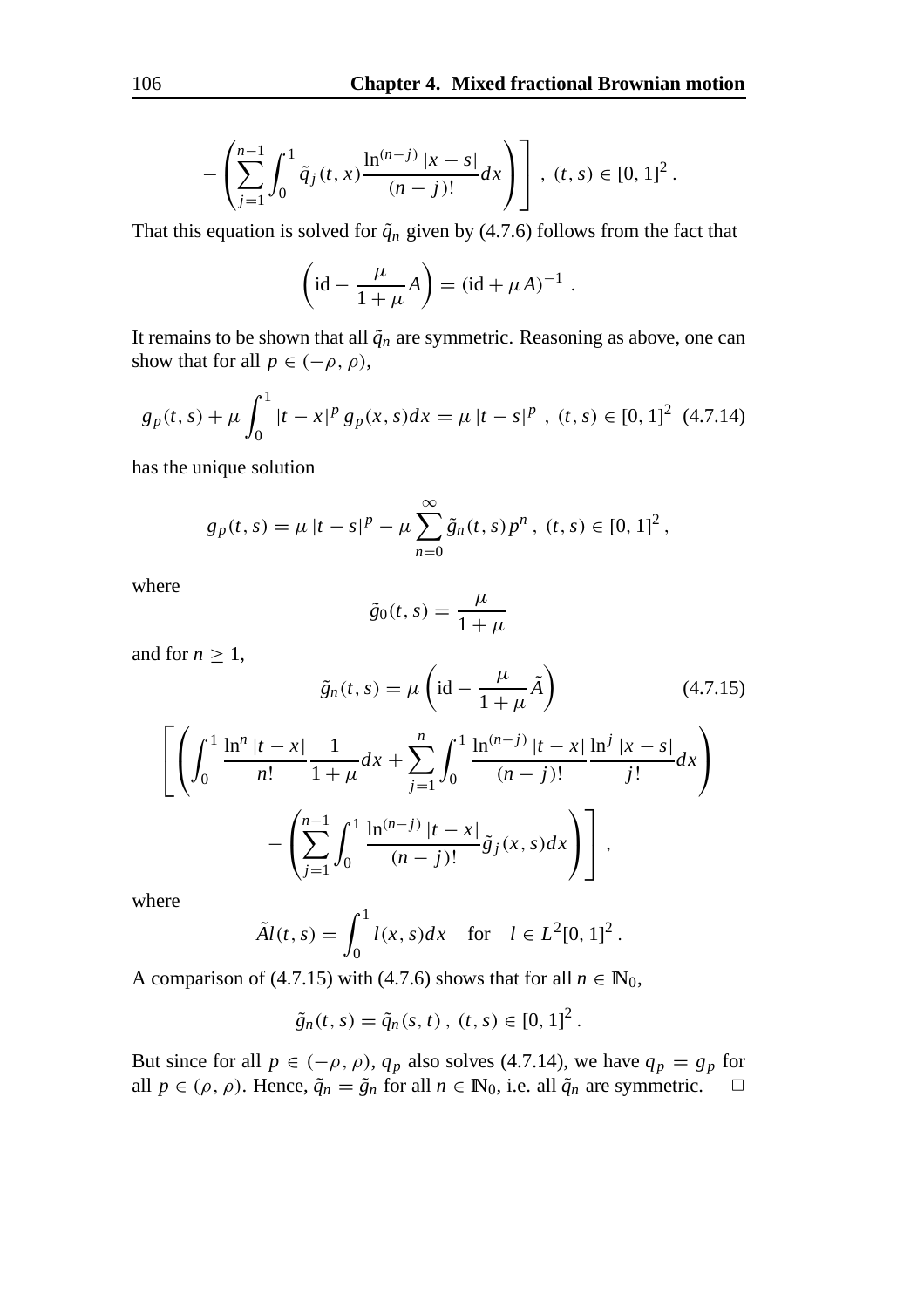## **Remarks 4.23**

**1.** Let  $f_p(t, s) = |t - s|^p$ ,  $t, s \in [0, t]$ ,  $p \in \mathbb{R}$ . For all  $(\mu, p) \in \mathbb{R}^2$ , such that  $\mu \ge 0$  and  $p \in (-\rho, \rho)$ , (4.7.16)

where

$$
\rho = \min \left\{ \frac{1}{2}, \, \frac{1 + \mu}{1 + 3\mu + 4\mu^2} \right\},\,
$$

the  $L^2$ -kernel  $q_p$  from Theorem 4.22 solves

$$
id - q_p^{op} = \left(id + \mu f_p^{op}\right)^{-1}.
$$

Alternatively,

$$
\left(\mathrm{id}+\mu f_p^{\mathrm{op}}\right)^{-1}
$$

can be expressed as the Neumann series

$$
\sum_{n=0}^{\infty} (-\mu f_p^{\text{op}})^n \tag{4.7.17}
$$

whenever

$$
\|\mu f_p^{\text{op}}\| < 1\,. \tag{4.7.18}
$$

The operator norm of  $f_p^{\text{op}}$  can be estimated as follows:

$$
\|f_p^{\rm op}\| \le \left(\int_0^1 \int_0^1 |t-s|^{2p} ds dt\right)^{\frac{1}{2}} = [(2p+1)(p+1)]^{-\frac{1}{2}}.
$$

Hence, (4.7.18) holds if

$$
\mu^2 < (2p+1)(p+1) \,. \tag{4.7.19}
$$

It can be seen in Figure 4.1 that for  $(\mu, p) \in \mathbb{R}_+ \times (-\frac{1}{2}, 0]$ , condition (4.7.19) is more restrictive than condition (4.7.16).

**2.** For  $H = 1$ , we can use the formula

$$
(4.7.2) \quad \frac{dQ_{M^{1,\alpha}}}{dQ_W}(X) = \frac{1}{\sqrt{1+\alpha^2}} \exp\left(\frac{\alpha^2}{1+\alpha^2} \frac{1}{2} X_1^2\right)
$$

to compute for all  $d > 0$ ,

$$
P\left[M_t^{1,\alpha} < d \,,\ t \in [0,1]\right] = \Phi\left(\frac{d}{\sqrt{1+\alpha^2}}\right) - e^{2d^2\alpha^2} \Phi\left(-d\frac{1+2\alpha^2}{\sqrt{1+\alpha^2}}\right),\tag{4.7.20}
$$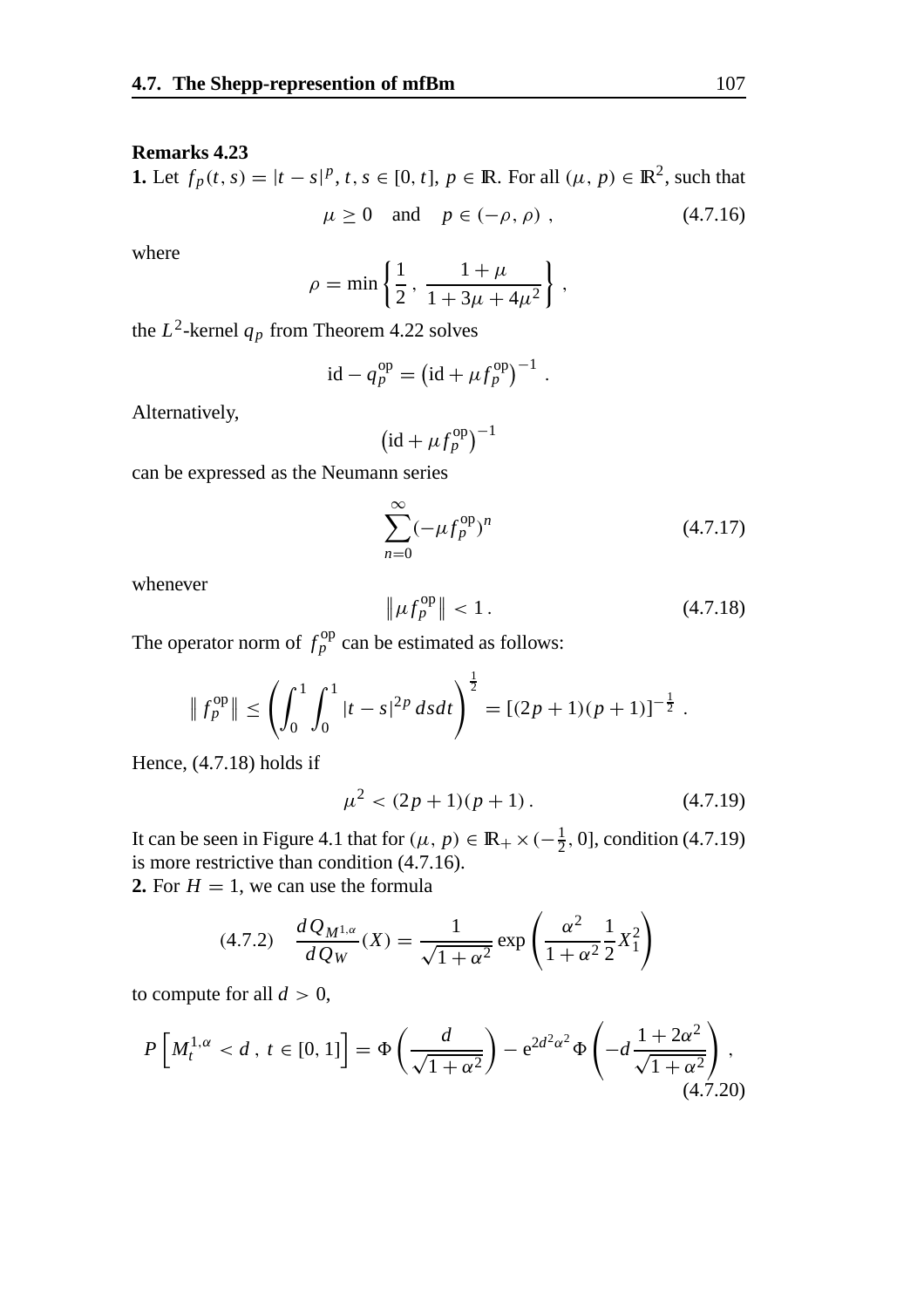

**Figure 4.1:** *Left:* All  $(\mu, p) \in \mathbb{R} \times [-\frac{1}{2}, \infty)$  *that satisfy* (4.7.16). Right: All  $(\mu, p) \in \mathbb{R} \times [-\frac{1}{2}, \infty)$  *that satisfy (4.7.19).* 

where  $\Phi$  is the standard normal distribution function. To prove (4.7.20) we let

$$
D = \{X : X_t < d \,, \, t \in [0, 1]\}
$$

and note that

$$
P\left[M_t^{1,\alpha} < d \,, \, t \in [0,1]\right] = Q_{M^{1,\alpha}}\left[D\right] = E_{Q_W}\left[1_D(X)\frac{dQ_{M^{1,\alpha}}}{dQ_W}(X)\right]
$$
\n
$$
= \frac{1}{\sqrt{1+\alpha^2}}E_{Q_W}\left[1_D(X)\exp\left(\frac{\alpha^2}{1+\alpha^2}\frac{1}{2}X_1^2\right)\right].
$$

The reflection principle gives that for all Borel sets  $B \subset \mathbb{R}$ ,

$$
Q_W [D \cap \{X_1 \in B\}] = \int_{\mathbb{R}} 1_B(x) f(x) dx,
$$

where

$$
f(x) = 1_{\{x \le d\}} [\varphi(x) - \varphi(2d - x)]
$$
 and  $\varphi(x) = \frac{1}{\sqrt{2\pi}} e^{-\frac{x^2}{2}}$ .

It follows that

$$
\frac{1}{\sqrt{1+\alpha^2}} \mathbf{E}_{Q_W} \left[ 1_D(X) \exp\left(\frac{\alpha^2}{1+\alpha^2} \frac{1}{2} X_1^2\right) \right]
$$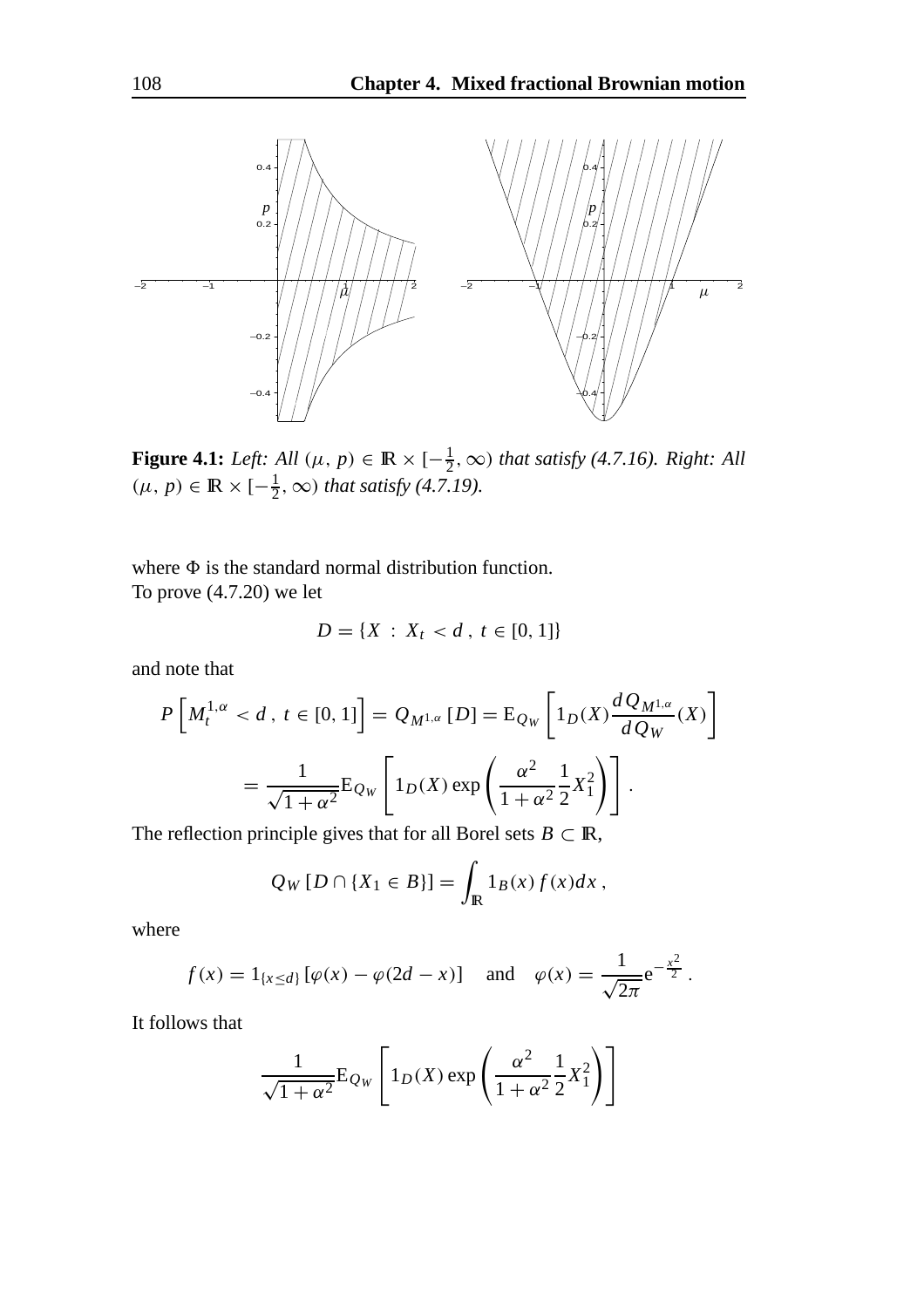$$
= \frac{1}{\sqrt{1+\alpha^2}} \int_{-\infty}^d \exp\left(\frac{\alpha^2}{1+\alpha^2} \frac{1}{2} x^2\right) f(x) dx.
$$

Now (4.7.20) follows from a simple calculation. For  $H \in (\frac{3}{4}, 1)$ , we are not able to deduce an explicit formula for

$$
P\left[M_t^{H,\alpha} < d \,,\, t \in [0,1]\right]
$$

because

$$
\frac{dQ_{M^{H,\alpha}}}{dQ_W}(X)
$$

depends not only on *X*<sup>1</sup> but on the whole path of *X*.

## **4.8 The Hitsuda-representation of mixed fractional Brownian motion**

It follows from Theorem 4.2 and Theorem 4.15 a) that for all  $H \in (\frac{3}{4}, 1]$  and  $\alpha \in \mathbb{R} \setminus \{0\}$  there exists a real-valued Volterra kernel  $r \in L^2([0, 1]^2)$  and a Brownian motion  $(W_t)_{0 \le t \le 1}$  such that

$$
M_t^{H,\alpha} = W_t + \int_0^t \int_0^s r(s, u) dW_u ds, \ t \in [0, 1].
$$

It follows from Proposition 4.20 that *r* is the unique Volterra kernel that solves the equation

$$
\alpha^{2}H(2H-1)(t-s)^{2H-2} = r(t,s) + \int_{0}^{s} r(t,x)r(s,x)dx, \ (t,s) \in \Delta,
$$
\n(4.8.1)

where we set  $\Delta = \{(t, s) \in [0, 1]^2 : s < t\}$ . For  $H = 1, (4.8.1)$  reduces to

$$
\alpha^2 = r(t,s) + \int_0^s r(t,x)r(s,x)dx, \ (t,s) \in \Delta,
$$

and is easy to solve. Its solution is given by

$$
r(t,s) = \frac{\alpha^2}{1 + \alpha^2 s}, \ (t,s) \in \Delta.
$$

Hence, for all  $t \in [0, 1]$ ,

$$
M_t^{1,\alpha} = W_t + \int_0^t \int_0^s \frac{\alpha^2}{1 + \alpha^2 u} dW_u ds = W_t + \int_0^t \int_u^t \frac{\alpha^2}{1 + \alpha^2 u} ds dW_u
$$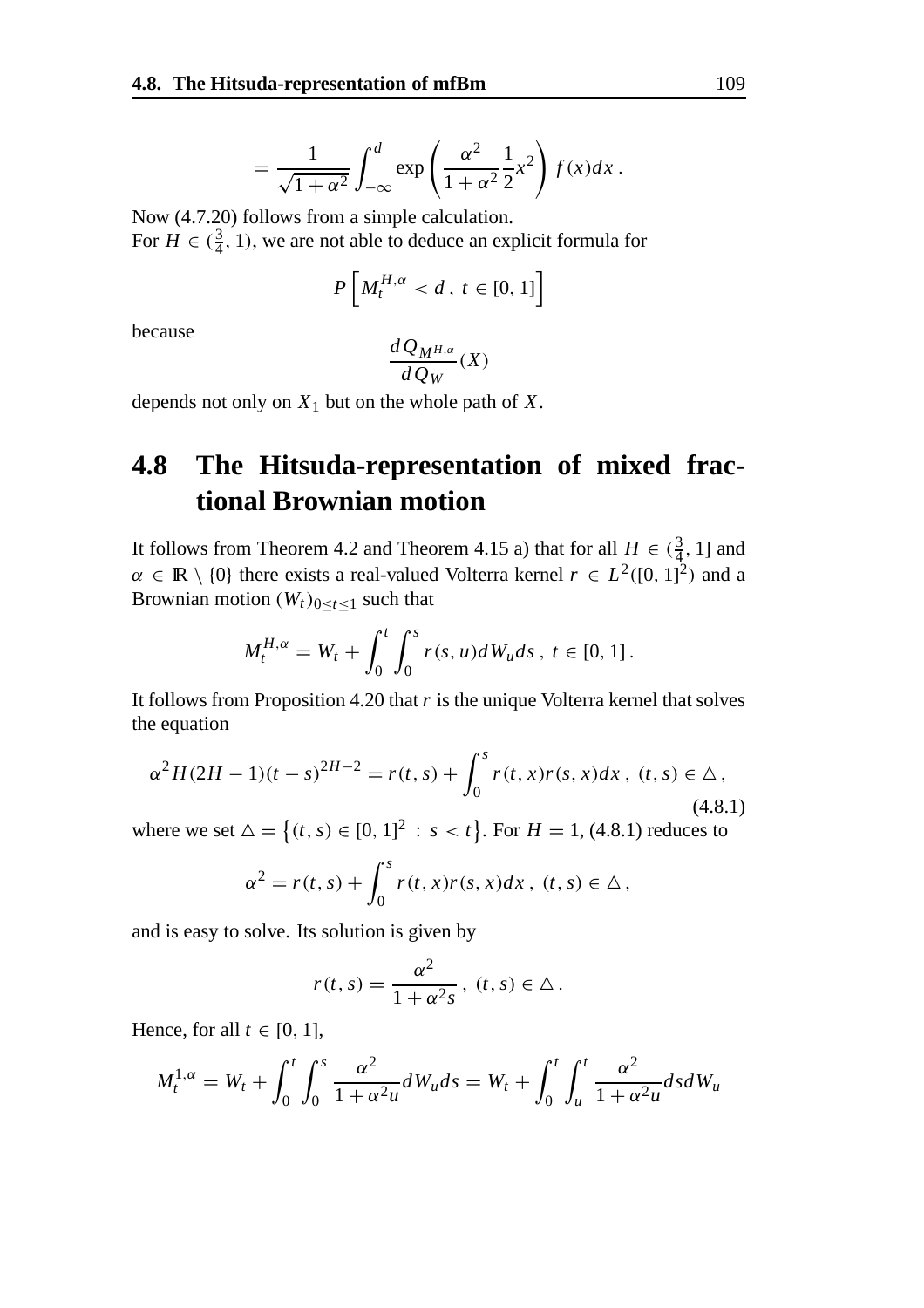$$
= \int_0^t \left(1 + (t - u) \frac{\alpha^2}{1 + \alpha^2 u}\right) dW_u = \left(1 + \alpha^2 t\right) \int_0^t \frac{dW_u}{1 + \alpha^2 u}.
$$

As in Section 4.7, it is much harder to solve (4.8.1) for  $H \in (\frac{3}{4}, 1)$ . We set

$$
p = 2H - 2 \in \left(-\frac{1}{2}, 0\right)
$$
 and  $\mu = \alpha^2 H(2H - 1) \ge 0$ .

Further, for  $\mu \geq 0$ , we define the bounded linear operator

$$
A_{\mu}: L^2(\Delta) \to L^2(\Delta)
$$

by

$$
A_{\mu}l(t,s) = \frac{\mu}{1 + \mu s} \int_0^s [l(t,x) + l(s,x)] dx
$$

$$
-\frac{2\mu^2}{(1 + \mu s)^2} \int_0^s \int_0^x l(x,y) dy dx, l \in L^2(\Delta).
$$

**Theorem 4.24** *Let*

$$
\mu \ge 0
$$
 and  $\rho = \frac{1}{5.08 + 26.88\mu + 13.952\mu^2}$  (4.8.2)

*Then for all*  $p \in (-\rho, \rho)$ *, the equation* 

$$
\mu(t-s)^p = r_p(t,s) + \int_0^s r_p(t,x)r_p(s,x)dx, \ (t,s) \in \Delta, \qquad (4.8.3)
$$

*is solved by the*  $L^2(\Delta)$ *-function* 

$$
r_p(t,s) = \mu(t-s)^p - \mu \sum_{n=0}^{\infty} \tilde{r}_n(t,s) p^n, (t,s) \in \Delta,
$$
 (4.8.4)

*where*

$$
\tilde{r}_0(t,s) = \frac{\mu s}{1 + \mu s},
$$
\n(4.8.5)

*and for*  $n \geq 1$ *,* 

$$
\tilde{r}_n(t,s) = A_\mu \frac{\ln^n(t-s)}{n!} + \mu \left(\text{id} - A_\mu\right) \tag{4.8.6}
$$

$$
\left[\sum_{j=1}^{n-1}\int_0^s \left(\frac{\ln^j(t-x)}{j!}-\tilde{r}_j(t,x)\right)\left(\frac{\ln^{(n-j)}(s-x)}{(n-j)!}-\tilde{r}_{n-j}(s,x)\right)dx\right].
$$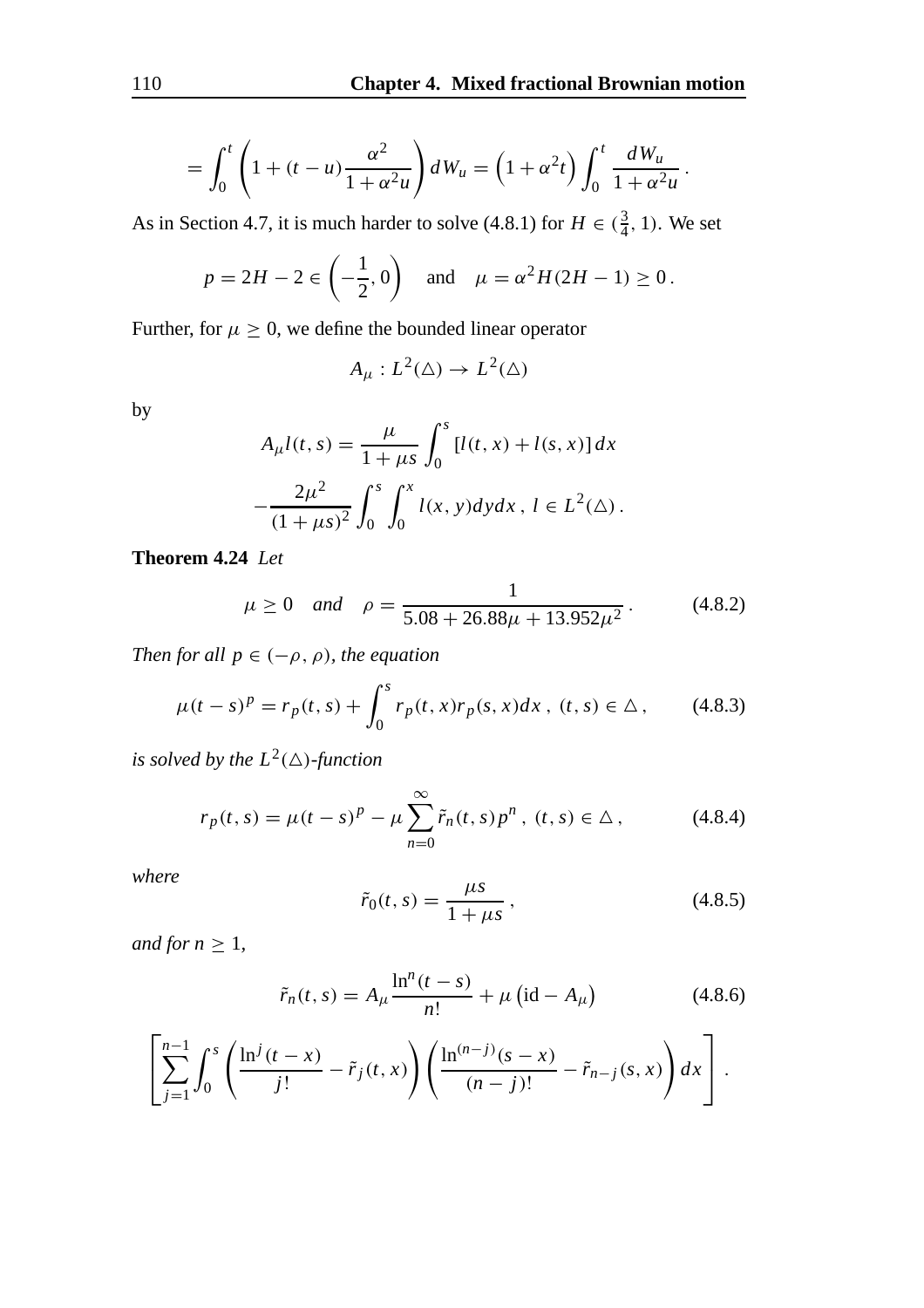*In particular, all*  $\tilde{r}_n$  *are continuous and bounded on*  $\triangle$  *and for all*  $p \in [0, \rho)$ *,* 

$$
\sum_{n=0}^{\infty} \|\tilde{r}_n\|_{\infty} p^n < \infty.
$$

*(It follows that*

$$
\sum_{n=0}^{\infty} \tilde{r}_n(t,s) p^n
$$

*converges for all*  $p \in (-\rho, \rho)$  *uniformly in*  $(t, s) \in \Delta$  *to a bounded and continuous function*  $\tilde{r}_p$ *.*)



**Figure 4.2:** *All*  $(\mu, p) \in \mathbb{R}_+ \times [-\frac{1}{2}, \infty)$  *such that*  $p \in (-\rho, \rho)$ *, where*  $\rho$  *is given by (4.8.2).*

*Proof.* It follows inductively from (4.8.6) that all  $\tilde{r}_n$  are continuous and bounded on  $\triangle$ . In order to prove that for all  $p \in [0, \rho)$ ,

$$
\sum_{n=0}^{\infty} \|\tilde{r}_n\|_{\infty} p^n < \infty,
$$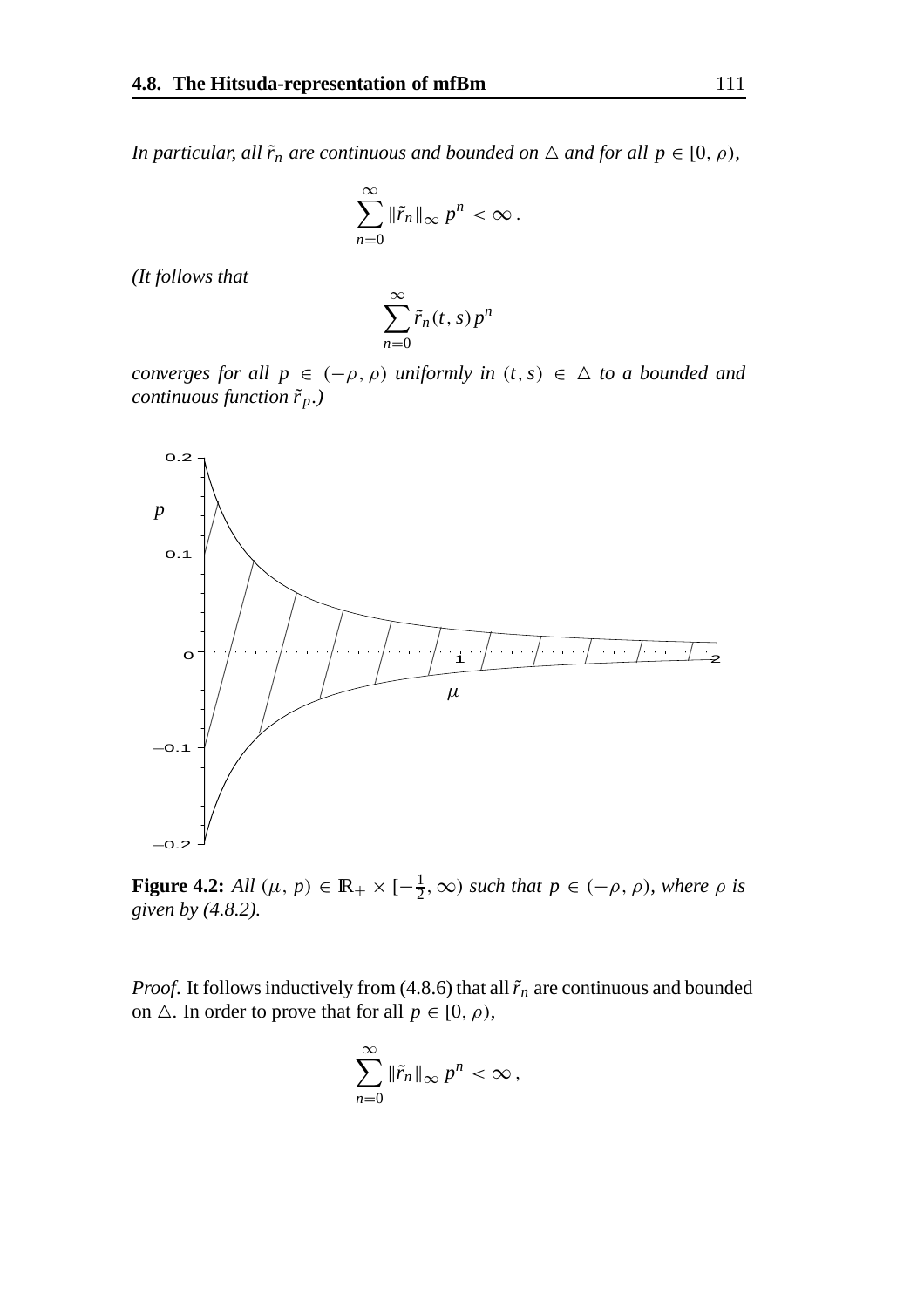we construct recursively for all  $n \geq 1$ , a polynomial

$$
a_n(s) = \sum_{j=0}^{n-1} a_{n,j} s^j
$$
 (4.8.7)

with non-negative coefficients  $a_{n,0}, \ldots, a_{n,n-1}$  such that for all  $(t, s) \in \Delta$ ,

$$
|\tilde{r}_n(t,s)| \leq a_n(s).
$$

Let  $n \geq 1$ . Since

$$
\int_0^s \left[ \frac{\ln^n(t-x)}{n!} + \frac{\ln^n(s-x)}{n!} \right] dx
$$

and

$$
\int_0^s \int_0^x \frac{\ln^n(x-y)}{n!} dy dx
$$

have for all  $(t, s) \in \Delta$  the same sign, we have for all  $(t, s) \in \Delta$ ,

$$
\left| A_{\mu} \frac{\ln^{n}(t-s)}{n!} \right|
$$
\n
$$
\leq \frac{\mu}{1+\mu s} \left| \int_{0}^{s} \left[ \frac{\ln^{n}(t-x)}{n!} + \frac{\ln^{n}(s-x)}{n!} \right] dx \right|
$$
\n
$$
\sqrt{\frac{2\mu^{2}}{(1+\mu s)^{2}}} \left| \int_{0}^{s} \int_{0}^{x} \frac{\ln^{n}(x-y)}{n!} dy dx \right| \leq 2\mu,
$$
\n(4.8.8)

where the second inequality follows from

$$
\frac{\mu}{1+\mu s} \left| \int_0^s \left[ \frac{\ln^n(t-x)}{n!} + \frac{\ln^n(s-x)}{n!} \right] dx \right|
$$
\n
$$
= \frac{\mu}{1+\mu s} \left| \int_{t-s}^t \frac{\ln^n(x)}{n!} dx + \int_0^s \frac{\ln^n(x)}{n!} dx \right|
$$
\n
$$
\leq \mu 2 \left| \int_0^t \frac{\ln^n(x)}{n!} dx \right| \leq 2\mu,
$$

and

$$
\frac{2\mu^2}{(1+\mu s)^2} \left| \int_0^s \int_0^x \frac{\ln^n(x-y)}{n!} dy dx \right| \le \frac{2\mu^2}{(1+\mu s)^2} \left| \int_0^s dx \right|
$$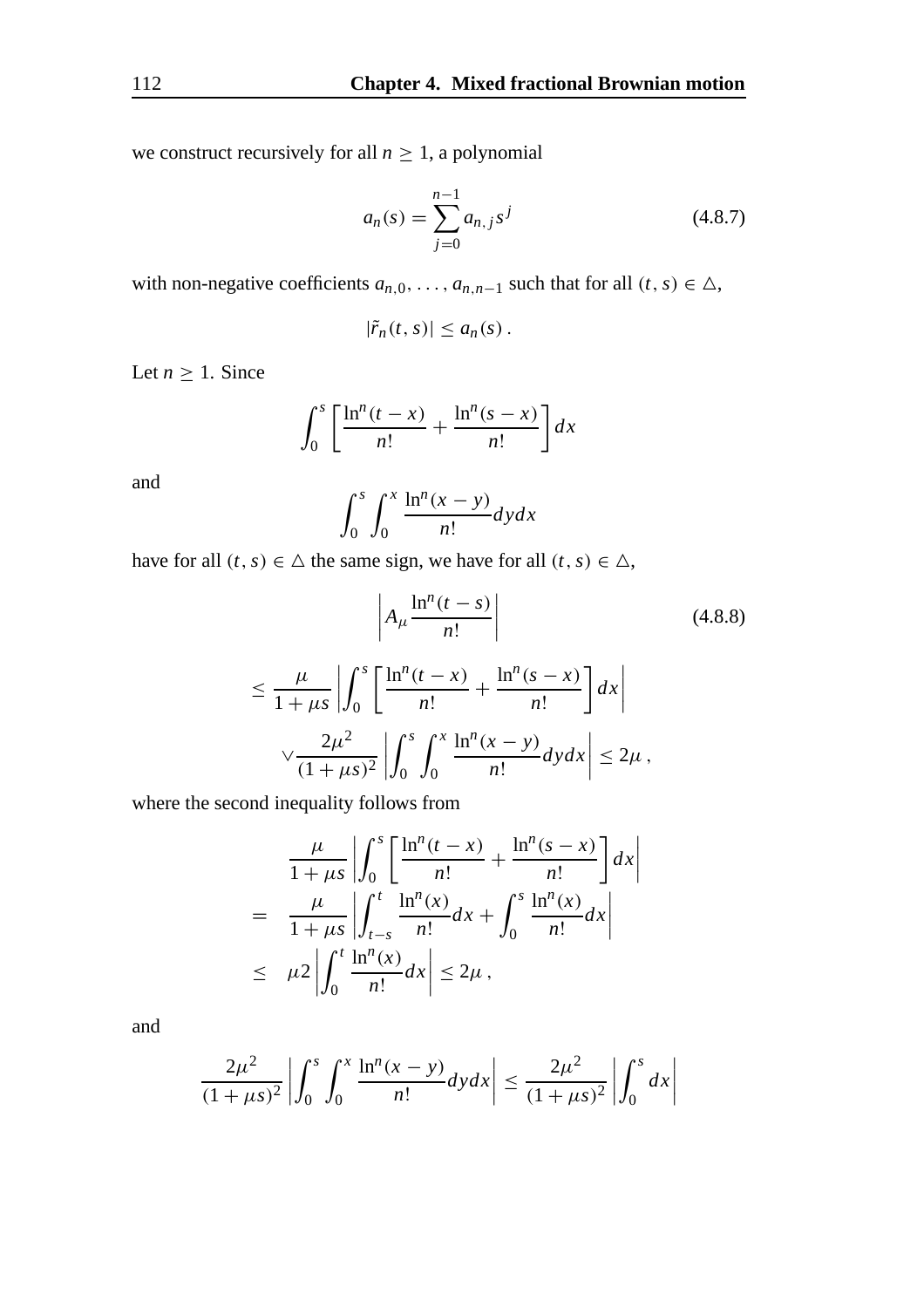$$
= \frac{2\mu^2 s}{(1+\mu s)^2} \le \max_{s\ge 0} \frac{2\mu^2 s}{(1+\mu s)^2} = \frac{\mu}{2}.
$$

In particular,

$$
|\tilde{r}_1(t,s)| \le 2\mu \quad \text{for all} \quad (t,s) \in \Delta \, .
$$

Hence, we can set

$$
a_1 = 2\mu \tag{4.8.9}
$$

Let us now suppose that for  $n \geq 2$ , there exist polynomials  $a_1, \ldots, a_{n-1}$  of the form (4.8.7) such that for all  $(t, s) \in \Delta$ ,

$$
|\tilde{r}_m(t,s)| \le a_m(s) = \sum_{j=0}^{m-1} a_{m,j} s^j, \ m = 1, \ldots, n-1.
$$

To obtain an estimate on  $|\tilde{r}_n(t, s)|$ , we write

$$
\sum_{j=1}^{n-1} \int_0^s \left( \frac{\ln^j(t-x)}{j!} - \tilde{r}_j(t,x) \right) \left( \frac{\ln^{(n-j)}(s-x)}{(n-j)!} - \tilde{r}_{(n-j)}(s,x) \right) dx
$$

as

−

$$
\sum_{j=1}^{n-1} \int_0^s \frac{\ln^j(t-x)}{j!} \frac{\ln^{(n-j)}(s-x)}{(n-j)!} dx
$$
(4.8.10)  

$$
\sum_{j=1}^{n-1} \int_0^s \left( \tilde{r}_j(t,x) \frac{\ln^{(n-j)}(s-x)}{(n-j)!} + \tilde{r}_j(s,x) \frac{\ln^{(n-j)}(t-x)}{(n-j)!} \right) dx
$$
  

$$
+ \sum_{j=1}^{n-1} \int_0^s \tilde{r}_j(t,x) \tilde{r}_{(n-j)}(s,x) dx.
$$

and estimate the three terms separately. For all  $(t, s) \in \Delta$ ,

$$
\begin{aligned}\n&\left|\sum_{j=1}^{n-1} \int_0^s \frac{\ln^j(t-x)}{j!} \frac{\ln^{(n-j)}(s-x)}{(n-j)!} dx\right| \\
&\leq \left|\sum_{j=0}^n \int_0^s \frac{\ln^j(t-x)}{j!} \frac{\ln^{(n-j)}(s-x)}{(n-j)!} dx\right| \\
&= \frac{1}{n!} \left|\int_0^s \left[\ln(t-x) + \ln(s-x)\right]^n dx\right| \\
&\leq \frac{1}{n!} \int_0^s |2\ln(s-x)|^n dx \leq 2^n.\n\end{aligned}
$$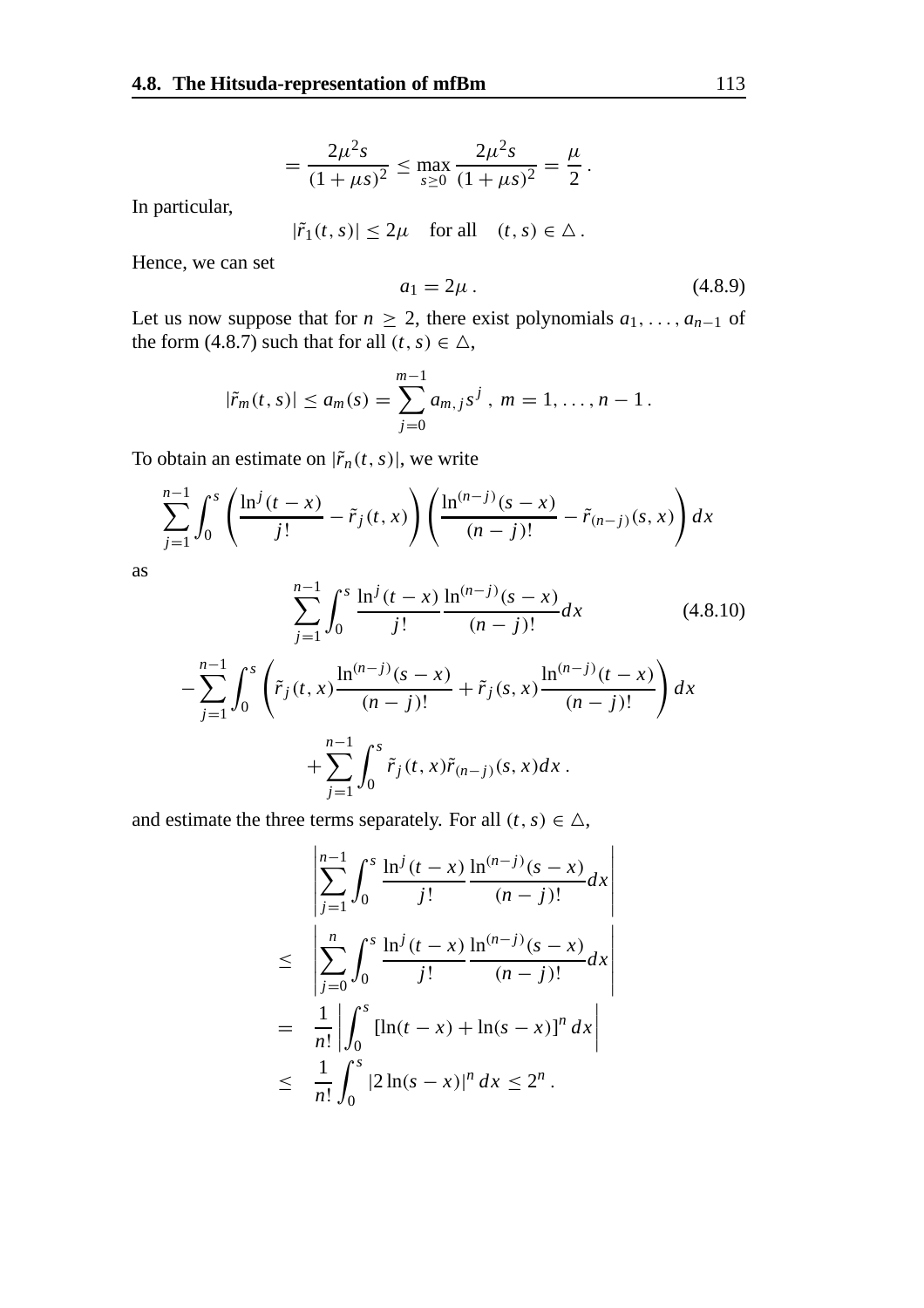Furthermore,

$$
\left| \sum_{j=1}^{n-1} \int_0^s \left( \tilde{r}_j(t, x) \frac{\ln^{(n-j)}(s-x)}{(n-j)!} + \tilde{r}_j(s, x) \frac{\ln^{(n-j)}(t-x)}{(n-j)!} \right) dx \right|
$$
  

$$
\leq \sum_{j=1}^{n-1} \int_0^s a_j(x) \left| \frac{\ln^{(n-j)}(t-x)}{(n-j)!} + \frac{\ln^{(n-j)}(s-x)}{(n-j)!} \right| dx
$$
  

$$
\leq 2 \sum_{j=1}^{n-1} \int_0^s a_j(x) \left| \frac{\ln^{(n-j)}(s-x)}{(n-j)!} \right| dx \leq 2 \sum_{j=1}^{n-1} a_j(s),
$$

where the last inequality follows from the fact that for all  $m, l \in \mathbb{N}_0$ ,

$$
\int_0^s x^m \left| \frac{\ln^l(s-x)}{l!} \right| dx \leq s^m \int_0^s \left| \frac{\ln^l(s-x)}{l!} \right| dx \leq s^m.
$$

The last term of (4.8.10) can be estimated as follows:

$$
\left|\sum_{j=1}^{n-1} \int_0^s \tilde{r}_j(t, x)\tilde{r}_{(n-j)}(s, x)dx\right|
$$
  

$$
\leq \sum_{j=1}^{n-1} \int_0^s a_j(x)a_{n-j}(x)dx.
$$

Combining the three preceding estimates we obtain

$$
\left| \sum_{j=1}^{n-1} \int_0^s \left( \frac{\ln^j(t-x)}{j!} - \tilde{r}_j(t,x) \right) \left( \frac{\ln^{(n-j)}(s-x)}{(n-j)!} - \tilde{r}_{(n-j)}(s,x) \right) dx \right|
$$
  
 
$$
\leq 2^n + 2 \sum_{j=1}^{n-1} a_j(s) + \sum_{j=1}^{n-1} \int_0^s a_j(x) a_{n-j}(x) dx, \quad (t,s) \in \Delta. \quad (4.8.11)
$$

Next observe that for  $l \in L^2(\triangle)$ , such that there exists an  $m \in \mathbb{N}_0$  with

 $l(t, s) \leq s^m$  for all  $(t, s) \in \Delta$ ,

we have

$$
\left|\left(\mathrm{id}-A_{\mu}\right)l(t,s)\right|
$$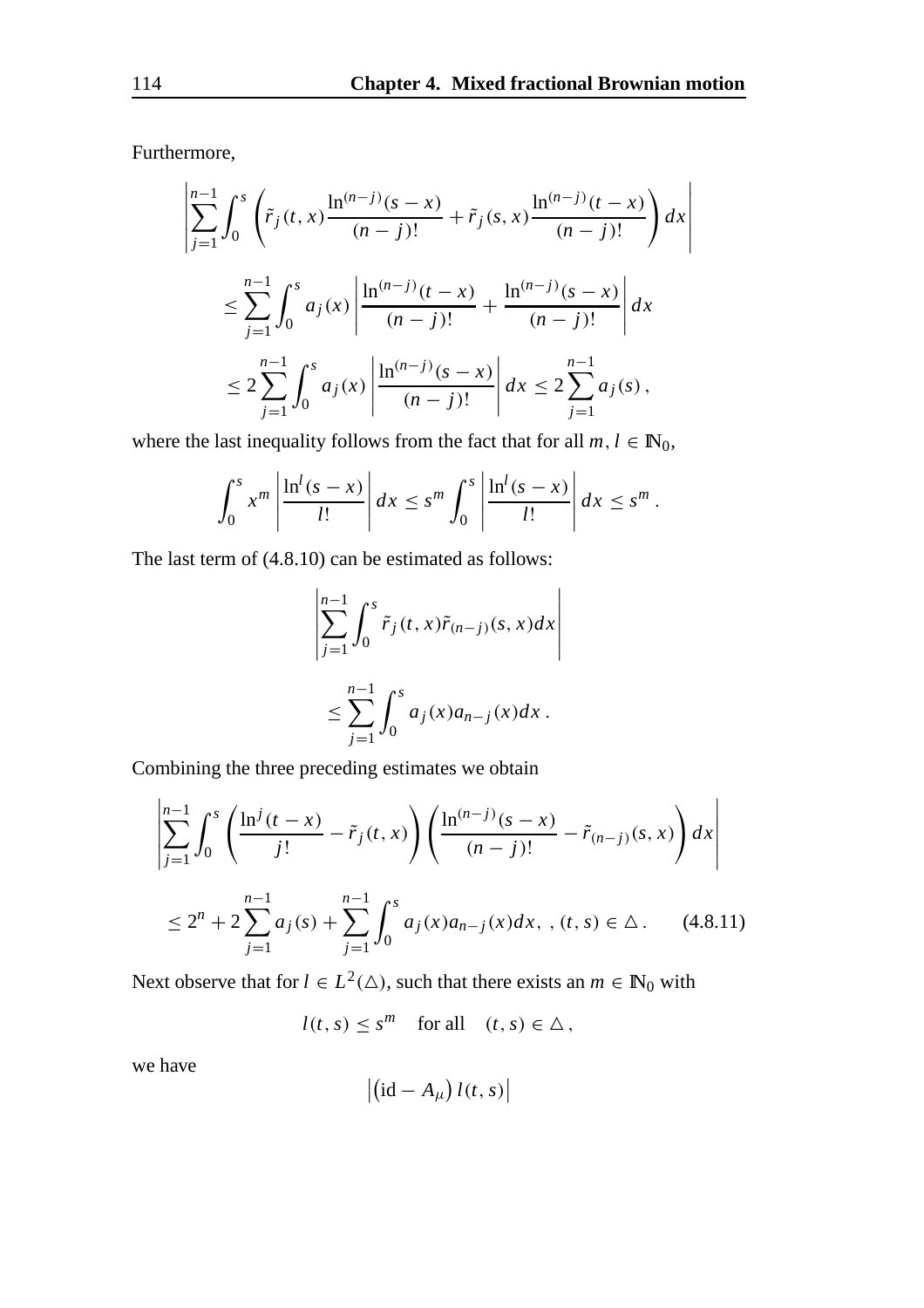$$
\leq s^{m} + \frac{\mu}{1 + \mu s} \int_{0}^{s} 2x^{m} dx + \frac{2\mu^{2}}{(1 + \mu s)^{2}} \int_{0}^{s} \int_{0}^{x} y^{m} dy dx
$$
  

$$
\leq s^{m} + \frac{\mu}{1 + \mu s} 2 \frac{s^{m+1}}{m+1} + \frac{2\mu^{2}}{(1 + \mu s)^{2}} \frac{s^{m+2}}{(m+1)(m+2)}
$$
  

$$
\leq s^{m} + 2s^{m} + s^{m} = 4s^{m}.
$$

This together with  $(4.8.6)$ ,  $(4.8.8)$  and  $(4.8.11)$  implies

$$
|\tilde{r}_n(t,s)| \leq 2\mu + 4\mu \left(2^n + 2\sum_{j=1}^{n-1} a_j(s) + \sum_{j=1}^{n-1} \int_0^s a_j(x) a_{(n-j)}(x) dx\right).
$$

Therefore, for  $n \ge 2$  and  $s \in [0, 1]$ , we can set

$$
a_n(s) = \mu \left( 2 + 2^{n+2} + 8 \sum_{j=1}^{n-1} a_j(s) + 4 \sum_{j=1}^{n-1} \int_0^s a_j(x) a_{(n-j)}(x) dx \right).
$$
\n(4.8.12)

Since

$$
|\tilde{r}_n(t,s)| \le a_n(1) \quad \text{for all } n \ge 1 \text{ and all } (t,s) \in \Delta,
$$

the radius of convergence of

$$
\sum_{n=0}^{\infty} \|\tilde{r}\|_{\infty} p^n
$$

is at least as big as the radius of convergence of

$$
\sum_{n=1}^{\infty} a_n(1) z^n.
$$

To obtain an estimate on the radius of convergence of

$$
\sum_{n=1}^{\infty} a_n(1) z^n,
$$

we set for  $s \in [0, 1]$  and  $z \in \mathbb{C}$  sufficiently small

$$
a(z,s) = \sum_{n=1}^{\infty} a_n(s) z^n.
$$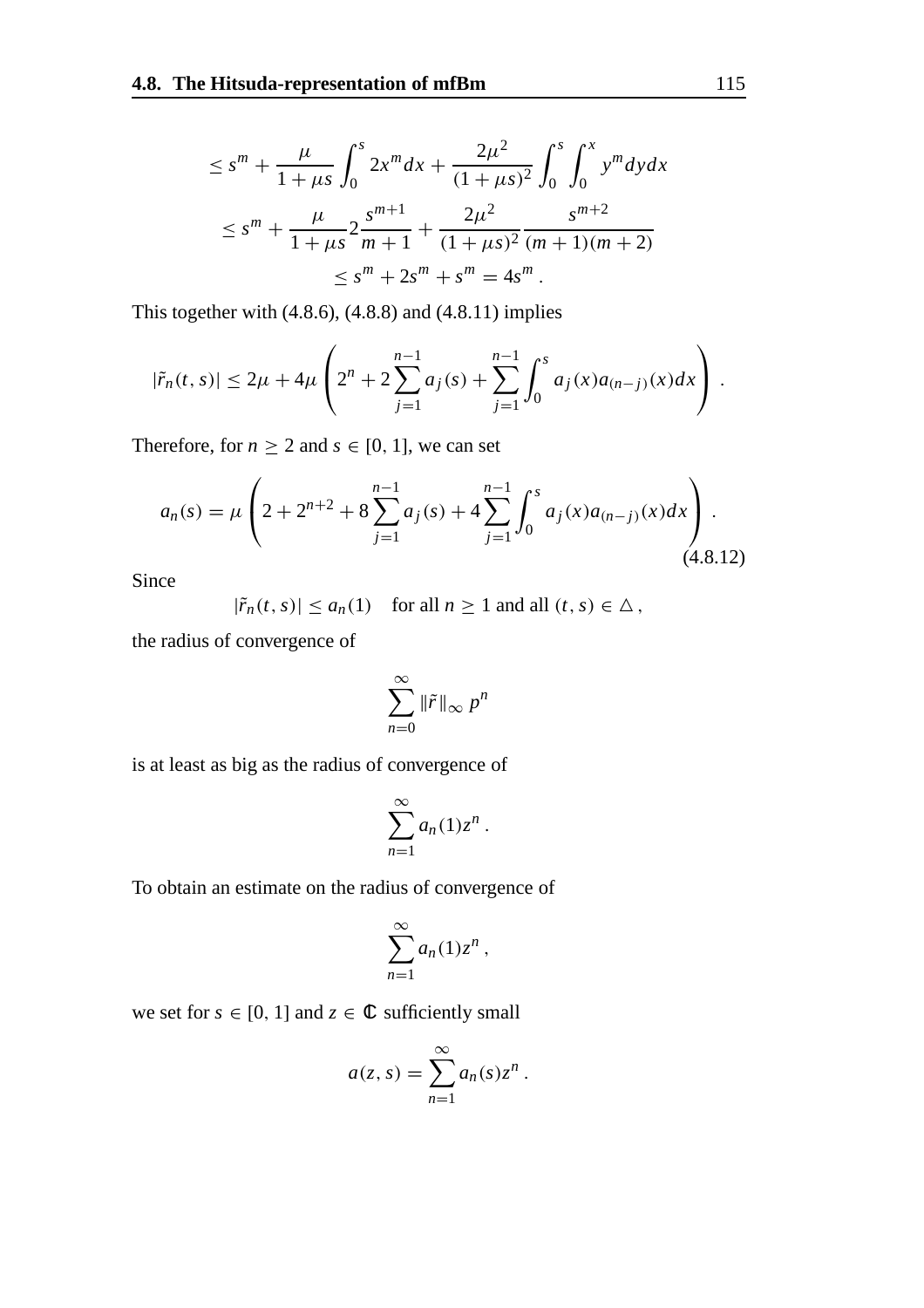It follows from  $(4.8.9)$  and  $(4.8.12)$  that

$$
a(z,s) = 2\mu \left[ \sum_{n=1}^{\infty} z^n + 2 \sum_{n=2}^{\infty} (2z)^n + 4a(z,s) \sum_{n=1}^{\infty} z^n + 2 \int_0^s a^2(z,x) dx \right],
$$

which for small enough *z* can be written as

$$
4\mu \int_0^s a^2(z,x)dx + \frac{(8\mu+1)z-1}{1-z}a(z,s) = 2\mu z \frac{8z^2-6z-1}{(1-z)(1-2z)}.
$$
\n(4.8.13)

The unique solution of (4.8.13) is given by

$$
a(z,s) = \frac{2\mu z (8\mu z + z - 1)(8z^2 - 6z - 1)}{8\mu^2 z (1 - z)(8z^2 - 6z - 1)s + (8\mu z + z - 1)^2 (1 - 2z)}.
$$

In particular,

$$
a(z, 1) = \frac{2\mu z (8\mu z + z - 1)(8z^2 - 6z - 1)}{8\mu^2 z (1 - z)(8z^2 - 6z - 1) + (8\mu z + z - 1)^2 (1 - 2z)}.
$$

This shows that the radius of convergence of

$$
\sum_{n=1}^{\infty} a_n(1) z^n = a(z, 1)
$$

is the radius *r* of the largest open disc  $D_r(0) \subset \mathbb{C}$  with center 0 on which the denominator

$$
1 - (4 + 16\mu + 8\mu^{2})z + (5 + 48\mu + 24\mu^{2})z^{2} - (2 + 32\mu + 16\mu^{2})z^{3} - 64\mu^{2}z^{4}
$$
  
=  $8\mu^{2}z(1 - z)(8z^{2} - 6z - 1) + (8\mu z + z - 1)^{2}(1 - 2z)$  (4.8.14)

of the rational function  $a(z, 1)$  does not vanish. For  $|z| \leq \frac{1}{5}$ , one can estimate the terms of expression (4.8.14) that depend on *z* as follows:

$$
\begin{aligned}\n&\left| -(4 + 16\mu + 8\mu^2)z + (5 + 48\mu + 24\mu^2)z^2 \right. \\
&\left. -(2 + 32\mu + 16\mu^2)z^3 - 64\mu^2 z^4 \right| \\
&\leq |z| \left[ 4 + 16\mu + 8\mu^2 + \frac{1}{5} \left( 5 + 48\mu + 24\mu^2 \right) \right. \\
&\left. + \frac{1}{5^2} \left( 2 + 32\mu + 16\mu^2 \right) + \frac{1}{5^3} 64\mu^2 \right] \\
&= |z| \left( 5.08 + 26.88\mu + 13.952\mu^2 \right).\n\end{aligned}
$$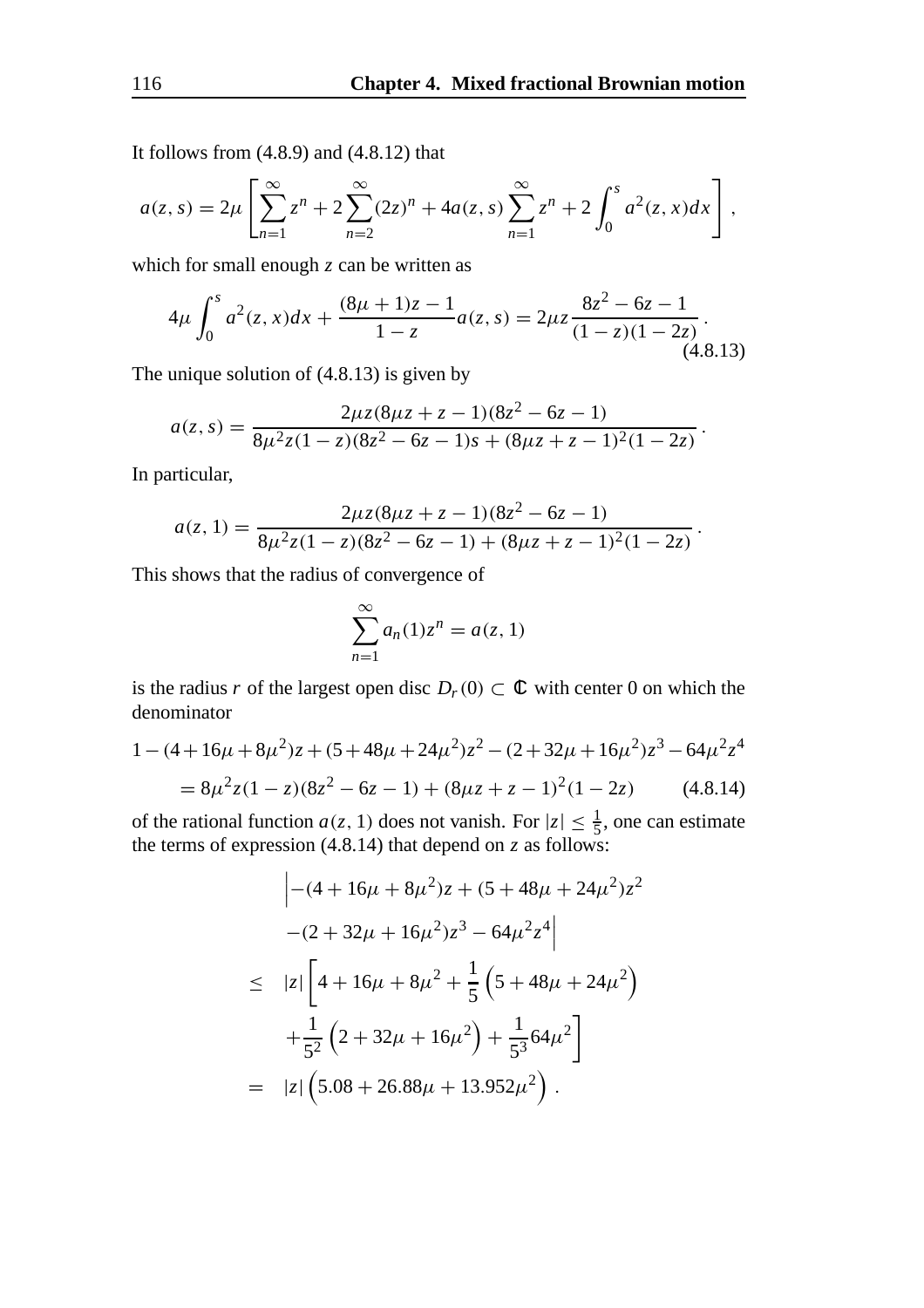This shows that for

$$
|z| < \rho = \frac{1}{5.08 + 26.88\mu + 13.952\mu^2}
$$

the denominator (4.8.14) does not vanish. It follows that

$$
\sum_{n=0}^{\infty} \|\tilde{r}_n\|_{\infty} p^n < \infty,
$$

for all  $p \in (-\rho, \rho)$ . To show that

$$
(4.8.4) \t r_p(t,s) = \mu(t-s)^p - \mu \sum_{n=0}^{\infty} \tilde{r}_n(t,s) p^n, \ (t,s) \in \Delta \,,
$$

is a solution of (4.8.3), we write it as

$$
r_p(t,s) = \mu \sum_{n=0}^{\infty} \left( \frac{\ln^n(t-s)}{n!} - \tilde{r}_n(t,s) \right) p^n
$$

and plug it into (4.8.3). This yields the equation

$$
\mu \sum_{n=0}^{\infty} \tilde{r}_n(t,s) p^n = \qquad (4.8.15)
$$

$$
\frac{x}{x} = \tilde{r}_+(t,x) \ln^n \sum_{n=0}^{\infty} \left( \frac{\ln^n(s-x)}{s} - \tilde{r}_+(s,x) \right) n^n dx
$$

$$
\mu^2 \int_0^s \sum_{n=0}^\infty \left( \frac{\ln^n(t-x)}{n!} - \tilde{r}_n(t,x) \right) p^n \sum_{n=0}^\infty \left( \frac{\ln^n(s-x)}{n!} - \tilde{r}_n(s,x) \right) p^n dx ,
$$
  
(t, s)  $\in \Delta$ .

As in the proof of Theorem 4.22, one can show that for all  $(t, s) \in \Delta$ ,

$$
\int_0^s \sum_{n=0}^\infty \left( \frac{\ln^n(t-x)}{n!} - \tilde{r}_n(t,x) \right) p^n \sum_{n=0}^\infty \left( \frac{\ln^n(s-x)}{n!} - \tilde{r}_n(s,x) \right) p^n dx =
$$
  

$$
\sum_{n=0}^\infty p^n \sum_{j=0}^n \int_0^s \left( \frac{\ln^j(t-x)}{j!} - \tilde{r}_j(t,x) \right) \left( \frac{\ln^{(n-j)}(s-x)}{(n-j)!} - \tilde{r}_{(n-j)}(s,x) \right) dx.
$$

Hence, (4.8.15) becomes

$$
\mu \sum_{n=0}^{\infty} \tilde{r}_n(t,s) p^n = \tag{4.8.16}
$$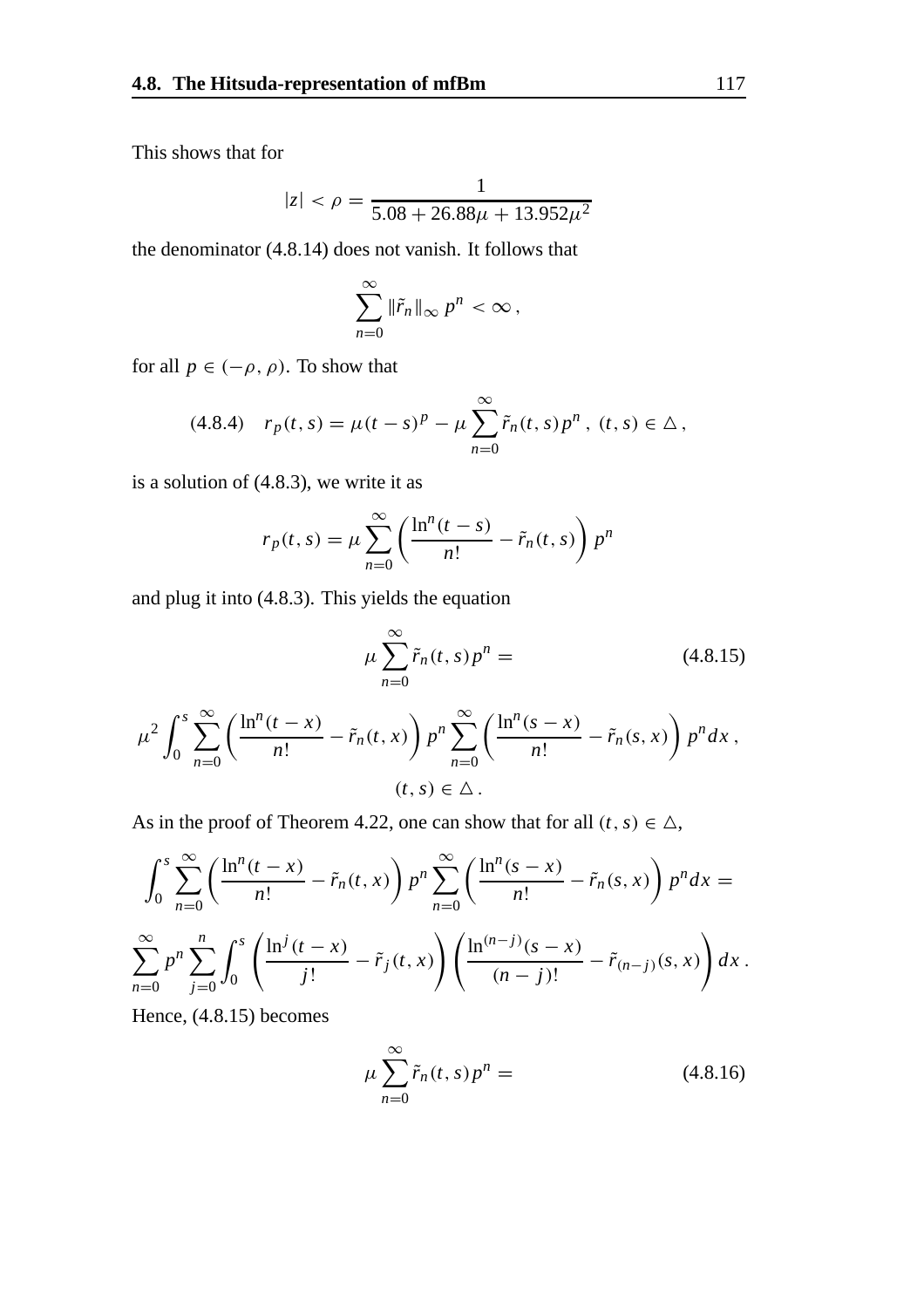$$
\mu^2 \sum_{n=0}^{\infty} p^n \sum_{j=0}^n \int_0^s \left( \frac{\ln^j(t-x)}{j!} - \tilde{r}_j(t,x) \right) \left( \frac{\ln^{(n-j)}(s-x)}{(n-j)!} - \tilde{r}_{(n-j)}(s,x) \right) dx ,
$$
  
(*t*, *s*)  $\in \Delta$ ,

which is satisfied if, for all  $n \geq 0$ , the equation

$$
\tilde{r}_n(t,s) = \qquad (4.8.17)
$$
\n
$$
\mu \sum_{j=0}^n \int_0^s \left( \frac{\ln^j(t-x)}{j!} - \tilde{r}_j(t,x) \right) \left( \frac{\ln^{(n-j)}(s-x)}{(n-j)!} - \tilde{r}_{(n-j)}(s,x) \right) dx,
$$
\n
$$
(t,s) \in \Delta,
$$

holds. For  $n = 0$ , (4.8.17) reduces to

$$
\tilde{r}_0(t,s) = \mu \int_0^s (1 - \tilde{r}_0(t,x)) (1 - \tilde{r}_0(s,x)) dx, \ (t,s) \in \Delta,
$$

and is solved by

$$
(4.8.5) \quad \tilde{r}_0(t,s) = \frac{\mu s}{1 + \mu s}, \, (t,s) \in \Delta \, .
$$

For  $n \ge 1$ , we plug (4.8.5) into (4.8.17). Then (4.8.17) becomes

$$
(\mathrm{id} + B_{\mu})\tilde{r}_n(t,s) = B_{\mu} \frac{\ln^n(t-s)}{n!} \qquad (4.8.18)
$$

$$
+\mu \sum_{j=1}^{(n-1)} \int_0^s \left( \frac{\ln^j(t-x)}{j!} - \tilde{r}_j(t,x) \right) \left( \frac{\ln^{(n-j)}(s-x)}{(n-j)!} - \tilde{r}_{(n-j)}(s,x) \right) dx ,
$$

$$
(t,s) \in \Delta ,
$$

where the bounded linear operator

$$
B_\mu:L^2(\triangle)\to L^2(\triangle)
$$

is given by

$$
B_{\mu}l(t,s) = \int_0^s \frac{\mu}{1 + \mu x} \left[ l(t,x) + l(s,x) \right] dx, \ l \in L^2(\Delta).
$$

It can be checked by performing integration by parts several times that

$$
B_{\mu}A_{\mu} = B_{\mu} - A_{\mu} \quad \text{on } L^{2}(\Delta).
$$

This implies

 $(id + B_{\mu})A_{\mu} = B_{\mu}$  and  $(id + B_{\mu})(id - A_{\mu}) = id$ 

and hence shows that the  $\tilde{r}_n$  given in (4.8.6) solve (4.8.18).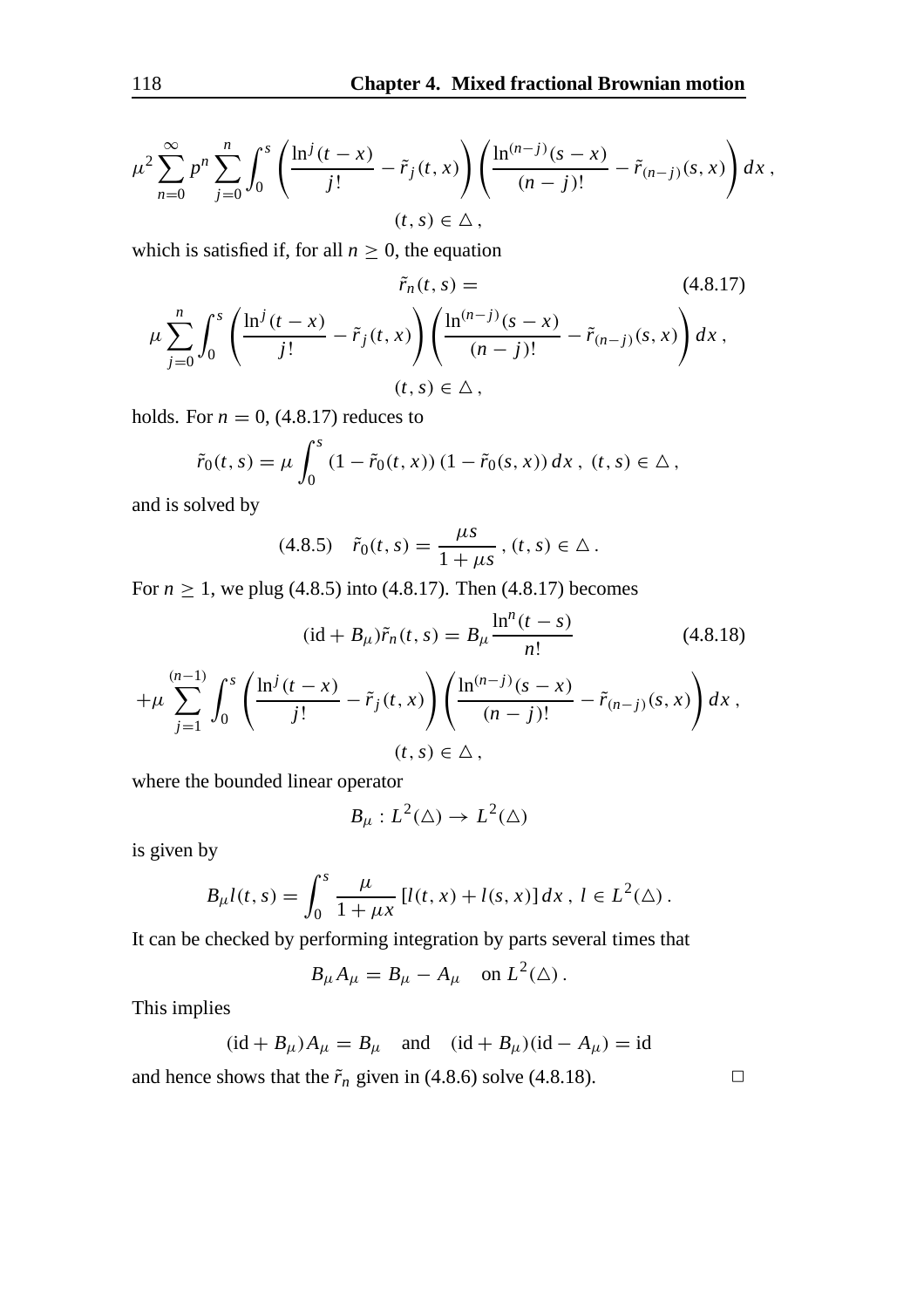## **Bibliography**

Bachelier, L. (1900). Théorie de la spéculation. Ann. Sci. Ecole Norm. Sup. 17, 21-86.

Black, F. and Scholes, M. (1973). The pricing of options and corporate liabilities. J. Polit. Econom. 81, 637-659.

Brigo, D. and Mercurio, F. (2000). Option pricing impact of alternative continuous-time dynamics for discretely-observed stock prices. Finance and Stochastics 4, 147-159.

Cutland, N.J., Kopp P.E. and Willinger, W. (1995). Stock price returns and the Joseph effect: a fractional version of the Black-Scholes model. Progress in Probability 36, 327-351.

Delbaen, F. and Schachermayer, W. (1994). A general version of the fundamental theorem of asset pricing. Math. Ann. 300, 463-520.

Dellacherie, C. and Meyer, P.A. (1980). Probabilités et Potentiel. Chap. V -VIII. Hermann.

Doléans-Dade, C. and Meyer, P.A. (1970). Intégrales stochastiques par rapport aux martingales locales. Séminaire Proba. IV. Lecture Notes in Mathematics 124, 77-107.

Dunford, N. and Schwartz, J.T. (1963). Linear Operators Part II. Intersience Publishers, New York.

Girsanov, I.V. (1960). On transforming a certain class of stochastic processes by absolutely continuous substitution of measures. Theory of Probability and its Applications 5, 285-301.

Golub, G.H. and Van Loan, C.F. (1989). Matrix Computations. The Johns Hopkins University Press.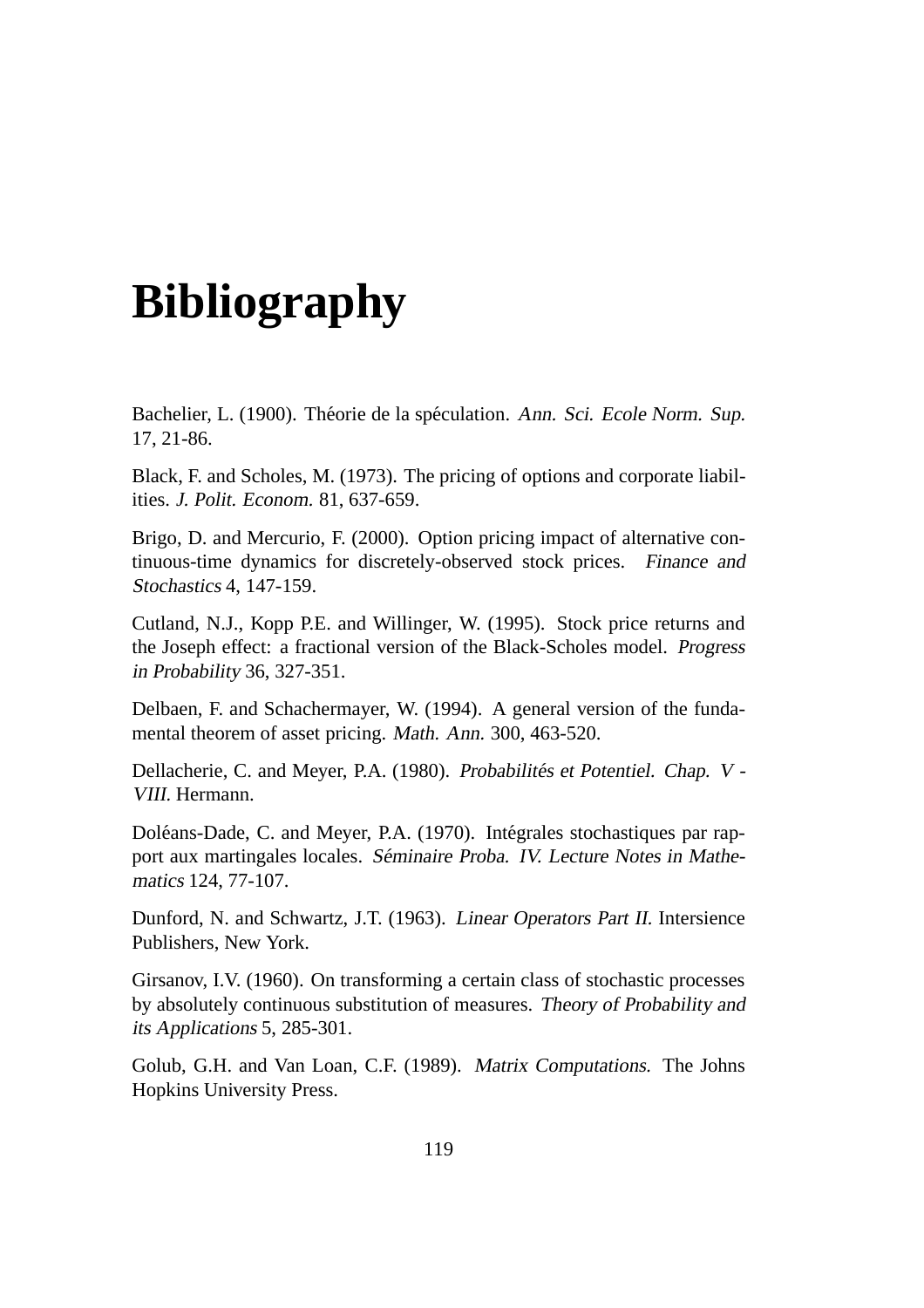Hida, T. and Hitsuda, M. (1976). Gaussian Processes. American Mathematical Society: Translations of Mathematical Monographs.

Hitsuda, M. (1968). Representation of Gaussian processes equivalent to Wiener process. Osaka Journal of Mathematics 5, 299-312.

Itô, K. (1944). Stochastic integral. Proc. Imp. Acad. Tokyo 20, 519-524.

Karatzas, I. and Shreve, S.E. (1988). Brownian Motion and Stochastic Calculus. Springer: Graduate Texts in Mathematics.

Kolmogorov, A.N. (1940). Wienersche Spiralen und einige andere interessante Kurven im Hilbertschen Raum. C.R. (Doklady) Acad. Sci. URSS (N.S.) 26, 115-118.

Kôno, N. and Maejima, M. (1991). Hölder continuity of sample paths of some self-similar stable processes. Tokyo Journal of Mathematics Vol. 14, No. 1, 93-100.

Lamberton, D. and Lapeyre, B. (1996). Stochastic Calculus Applied to Finance. Chapman & Hall.

Lin, S.J. (1995). Stochastic analysis of fractional Brownian motions. Stochastics and Stochastics Reports 55, 121-140.

Lipster, R.Sh. and Shiryaev, A.N. (1989). Theory of Martingales. Kluwer Acad. Publ., Dordrecht.

Mandelbrot, B.B. and Van Ness, J.W. (1968). Fractional Brownian motions, fractional noises and applications. SIAM Review 10, 422-437.

Merton, R.C. (1973). Theory of rational option pricing. Bell J. Econom. Management Sci. 4, 141-183.

Protter, P. (1990). Stochastic Integration and Differential Equations. Berlin: Springer-Verlag.

Rogers, L.C.G. (1997). Arbitrage with fractional Brownian motion. Mathematical Finance 7, 95-105.

Salopek, D.M. (1998). Tolerance to arbitrage. Stochastic Processes and their Applications 76, 217-230.

Samuelson, P.A. (1965). Rational theory of warrant pricing. Industrial Management Review Vol. 6, No. 2, 13-31.

Shao, Q.M. (1996). p-variation of Gaussian processes with stationary increments. Studia Sci. Math. Hungar. 31, 237-247.